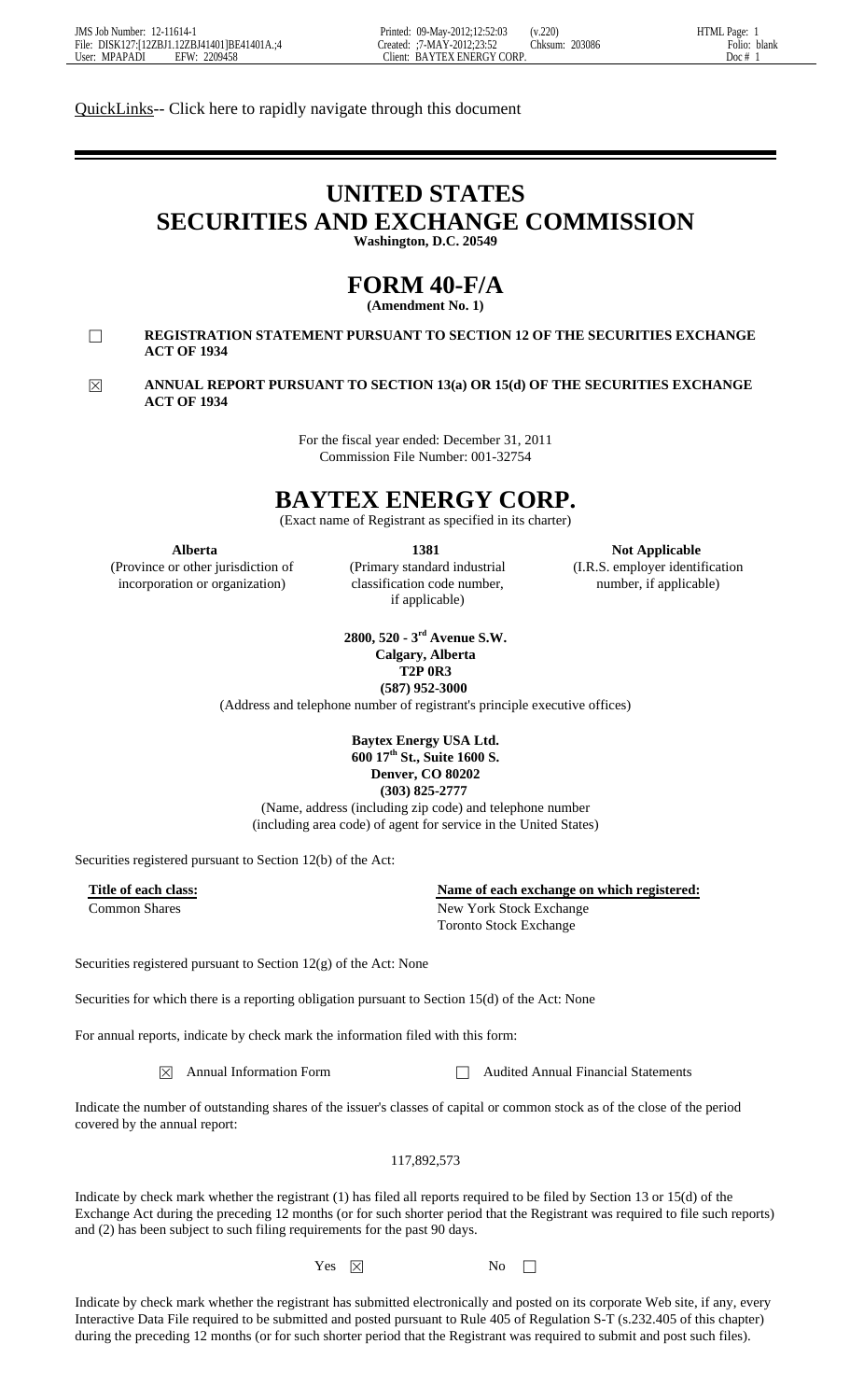Yes  $\Box$  No  $\Box$ 

The Annual Report on Form 40-F shall be incorporated by reference into or as an exhibit to, as applicable, the Registrant's Registration Statements under the Securities Act of 1933 on Form S-8 (File Nos. 333-163289 and 333-171568) and Form F-3 (File No. 333-171866) and the Registration Statement on Form F-10 and Form F-3 of the Company and Baytex Energy USA Ltd. (File Nos. 333-175796 and 333-175801).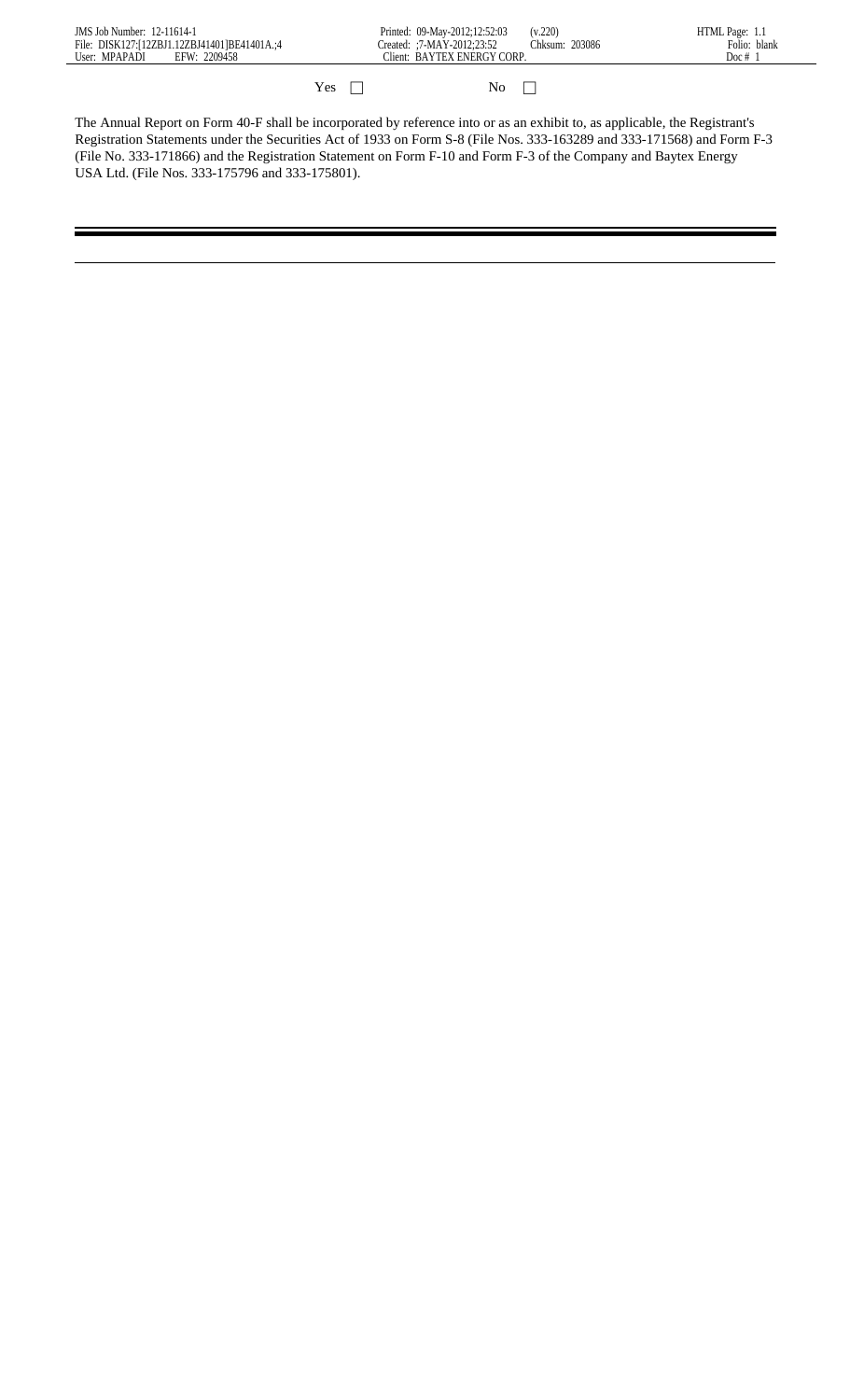#### **EXPLANATORY NOTE**

On March 16, 2012, the Registrant filed its Annual Report on Form 40-F for the year ended December 31, 2011 (the "Annual Report on Form 40-F"), which included as Exhibit 99.1 its Annual Information Form for the year ended December 31, 2011 (the "Annual Information Form").

The Registrant is filing this Amendment No. 1 to the Annual Report on Form 40-F/A (this "Amendment") to correct information contained in the Annual Information Form under the heading "Description of Our Business and Operations — Statement of Reserves Data and Other Oil and Natural Gas Information". In particular, the information contained in the tables titled "Summary of Net Present Values of Future Net Revenue as of December 31, 2011 (Forecast Price and Costs)" and "Total Future Net Revenue (Undiscounted) as of December 31, 2011 (Forecast Prices and Costs)" did not include the application of the Registrant's Canadian tax pools and therefore over-stated the amount of income taxes and under-stated the amount of future net revenue after income taxes.

Other than as expressly set forth above, this Amendment does not, and does not purport to, update or restate the information in any Item of the Annual Report on Form 40-F or reflect any events that have occurred after the Annual Report on Form 40-F was filed.

## **CAUTIONARY STATEMENT REGARDING FORWARD-LOOKING STATEMENTS**

Certain statements in this Amendment are forward-looking statements within the meaning of Section 21E of the Securities and Exchange Act of 1934, as amended (the "Exchange Act") and Section 27A of the Securities Act of 1933, as amended. Please see "Special Note Regarding Forward-Looking Statements" on page 4 of the Annual Information Form, which is Exhibit 99.1 of this Amendment.

## **Principal Documents**

The following document is filed as part of this Amendment:

## **A. Annual Information Form**

For the Registrant's Revised Annual Information Form for the year ended December 31, 2011 dated May 9, 2012, see Exhibit 99.1 of this Amendment.

#### **UNDERTAKING**

Registrant undertakes to make available, in person or by telephone, representatives to respond to inquiries made by the Commission staff, and to furnish promptly, when requested to do so by the Commission staff, information relating to: the securities registered pursuant to Form 40-F; the securities in relation to which the obligation to file an annual report on Form 40-F arises; or transactions in said securities.

## **CONSENT TO SERVICE OF PROCESS**

- (1) The Registrant has previously filed a Form F-X in connection with the class of securities in relation to which the obligation to file this report arises.
- (2) Any change to the name or address of a Registrant's agent for service shall be communicated promptly to the Commission by amendment to Form F-X referencing the file number of the Registrant.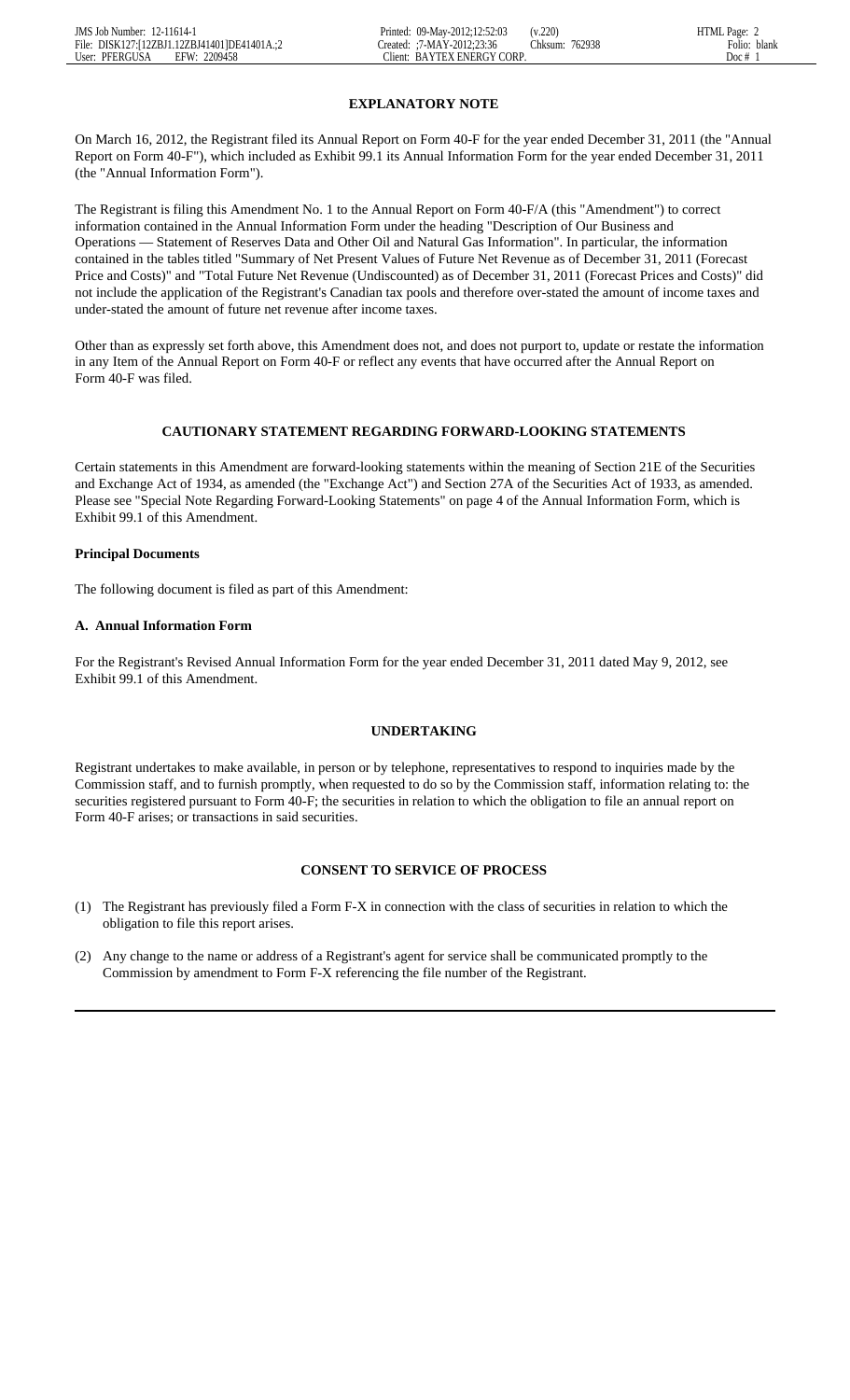### **SIGNATURES**

Pursuant to the requirements of the Exchange Act, the Registrant certifies that it meets all of the requirements for filing on Form 40-F/A and has duly caused this report to be signed on its behalf by the undersigned, thereto duly authorized on May 9, 2012.

## BAYTEX ENERGY CORP.

By: /s/ W. DEREK AYLESWORTH

Name: W. Derek Aylesworth Title: Chief Financial Officer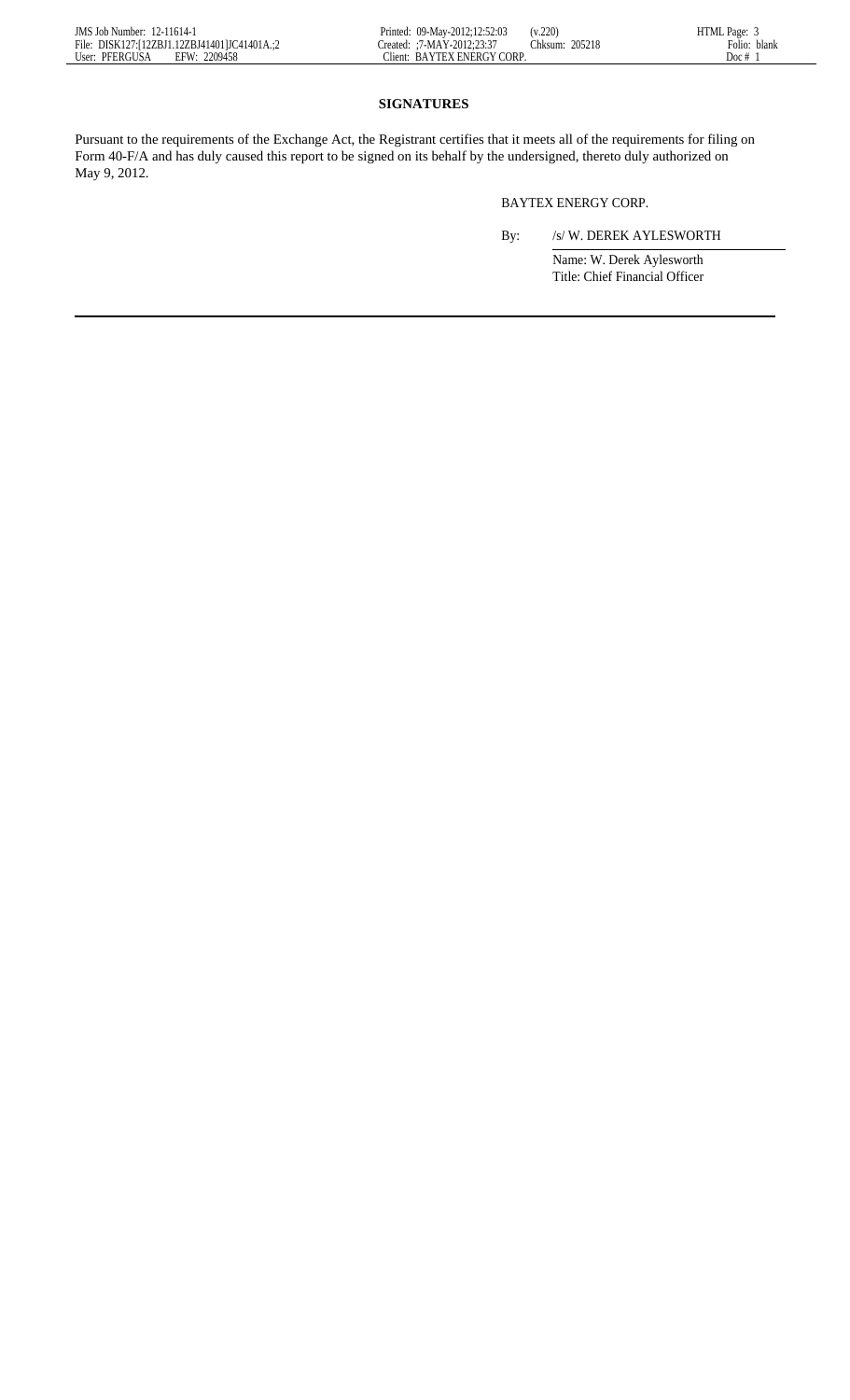# **FORM 40-F/A TABLE OF CONTENTS**

| <b>Exhibit No.</b> | <b>Document</b>                                                                                                                                 |
|--------------------|-------------------------------------------------------------------------------------------------------------------------------------------------|
| 99.1               | Revised Annual Information Form of the Registrant for the year ended December 31, 2011 dated May 9,<br>2012.                                    |
| 99.2*              | Audited Consolidated Financial Statements of the Registrant for the year ended December 31, 2011<br>together with the Auditors' Report thereon. |
| 99.3*              | Management's Discussion and Analysis of the operating and financial results of the Registrant for the<br>year ended December 31, 2011.          |
| 99.4               | Certification of Chief Executive Officer under Section 302 of the Sarbanes-Oxley Act of 2002.                                                   |
| 99.5               | Certification of Chief Financial Officer under Section 302 of the Sarbanes-Oxley Act of 2002.                                                   |
| 99.6               | Certification of Chief Executive Officer under Section 906 of the Sarbanes-Oxley Act of 2002.                                                   |
| 99.7               | Certification of Chief Financial Officer under Section 906 of the Sarbanes-Oxley Act of 2002.                                                   |
| 99.8*              | Consent of Deloitte & Touche LLP, Independent Registered Chartered Accountants.                                                                 |
| 99.9               | Consent of Sproule Associates Limited, independent engineers.                                                                                   |

<sup>\*</sup> Previously filed with the Registrant's Annual Report on Form 40-F, as filed with the Securities and Exchange Commission on March 16, 2012.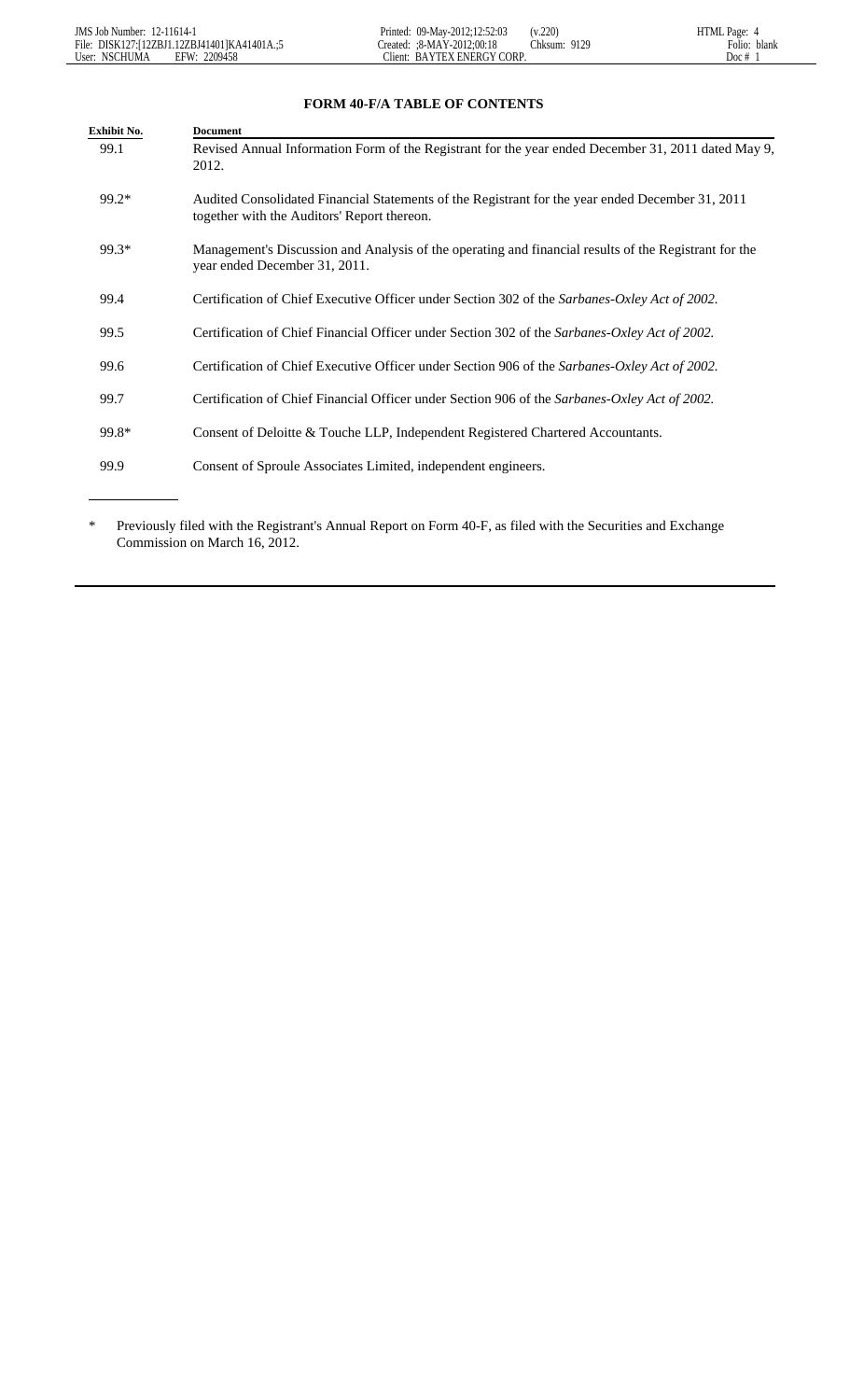**EXHIBIT 99.1** 



# **REVISED ANNUAL INFORMATION FORM 2011**

**MAY 9, 2012**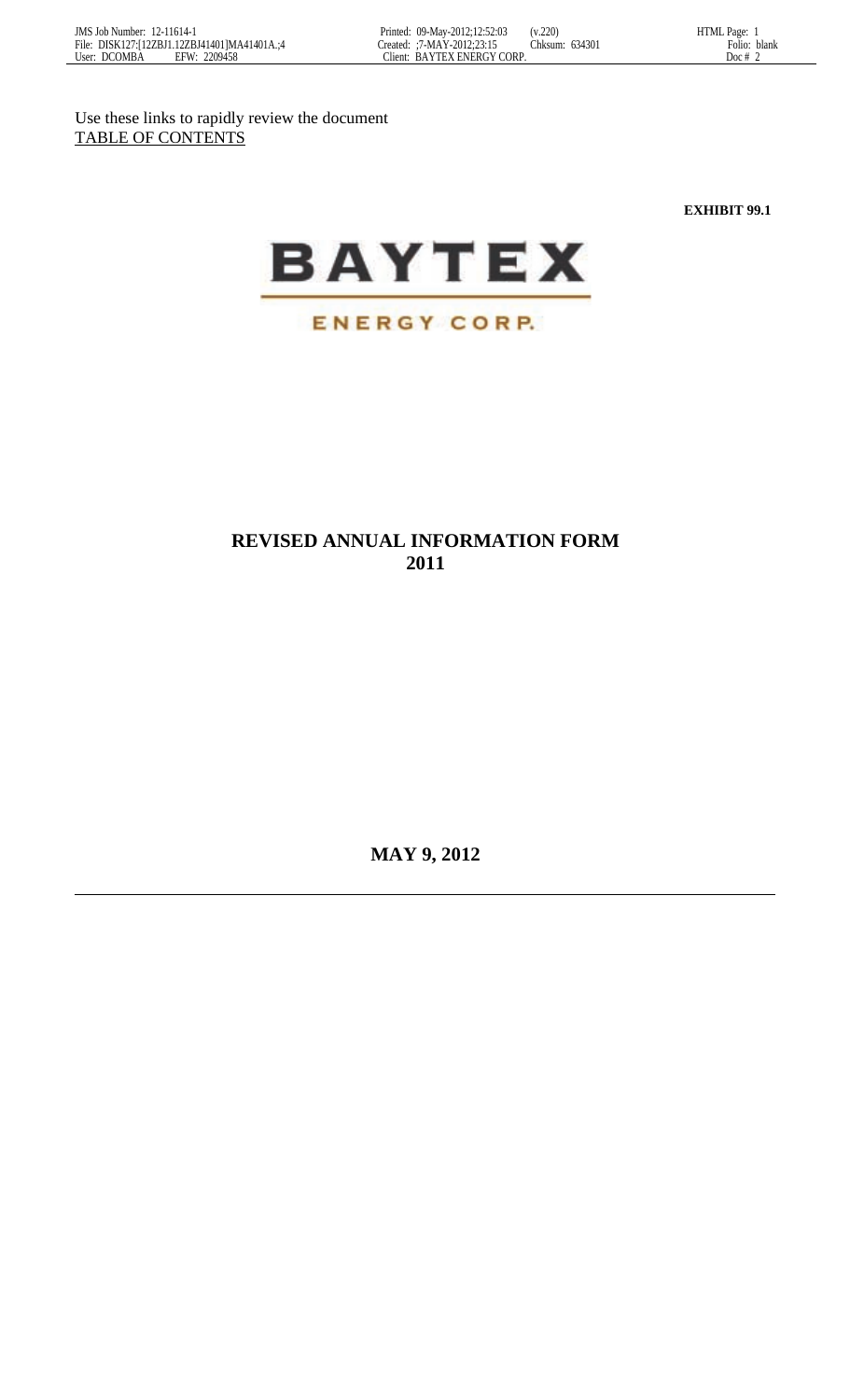|                                                          | rage            |
|----------------------------------------------------------|-----------------|
| <b>SELECTED TERMS</b>                                    |                 |
| <b>ABBREVIATIONS</b>                                     | $\overline{3}$  |
| <b>CONVERSIONS</b>                                       | $\overline{3}$  |
| <b>CONVENTIONS</b>                                       | $\overline{4}$  |
| SPECIAL NOTES TO READER                                  | $\overline{4}$  |
| <b>BAYTEX ENERGY CORP.</b>                               | $\underline{8}$ |
| <b>GENERAL DEVELOPMENT OF OUR BUSINESS</b>               | $\overline{9}$  |
| <b>RISK FACTORS</b>                                      | 10              |
| DESCRIPTION OF OUR BUSINESS AND OPERATIONS               | $\overline{27}$ |
| <b>DIRECTORS AND OFFICERS</b>                            | 62              |
| AUDIT COMMITTEE INFORMATION                              | 68              |
| DESCRIPTION OF CAPITAL STRUCTURE                         | $\overline{10}$ |
| <b>DIVIDENDS</b>                                         | $\frac{72}{2}$  |
| <b>MARKET FOR SECURITIES</b>                             | 75              |
| <b>RATINGS</b>                                           | $\frac{76}{2}$  |
| LEGAL PROCEEDINGS AND REGULATORY ACTIONS                 | 77              |
| INTEREST OF INSIDERS AND OTHERS IN MATERIAL TRANSACTIONS | 77              |
| AUDITORS, TRANSFER AGENT AND REGISTRAR                   | 77              |
| <b>INTERESTS OF EXPERTS</b>                              | 77              |
| <b>MATERIAL CONTRACTS</b>                                | 78              |
| <b>INDUSTRY CONDITIONS</b>                               | $\frac{78}{2}$  |
| <b>ADDITIONAL INFORMATION</b>                            | 90              |
|                                                          |                 |

# **APPENDICES:**

| APPENDIX A | REPORT OF MANAGEMENT AND DIRECTORS ON OIL AND GAS DISCLOSURE                  |
|------------|-------------------------------------------------------------------------------|
| APPENDIX B | REPORT ON RESERVES DATA BY INDEPENDENT QUALIFIED RESERVES<br><b>EVALUATOR</b> |
| APPENDIX C | AUDIT COMMITTEE MANDATE AND TERMS OF REFERENCE                                |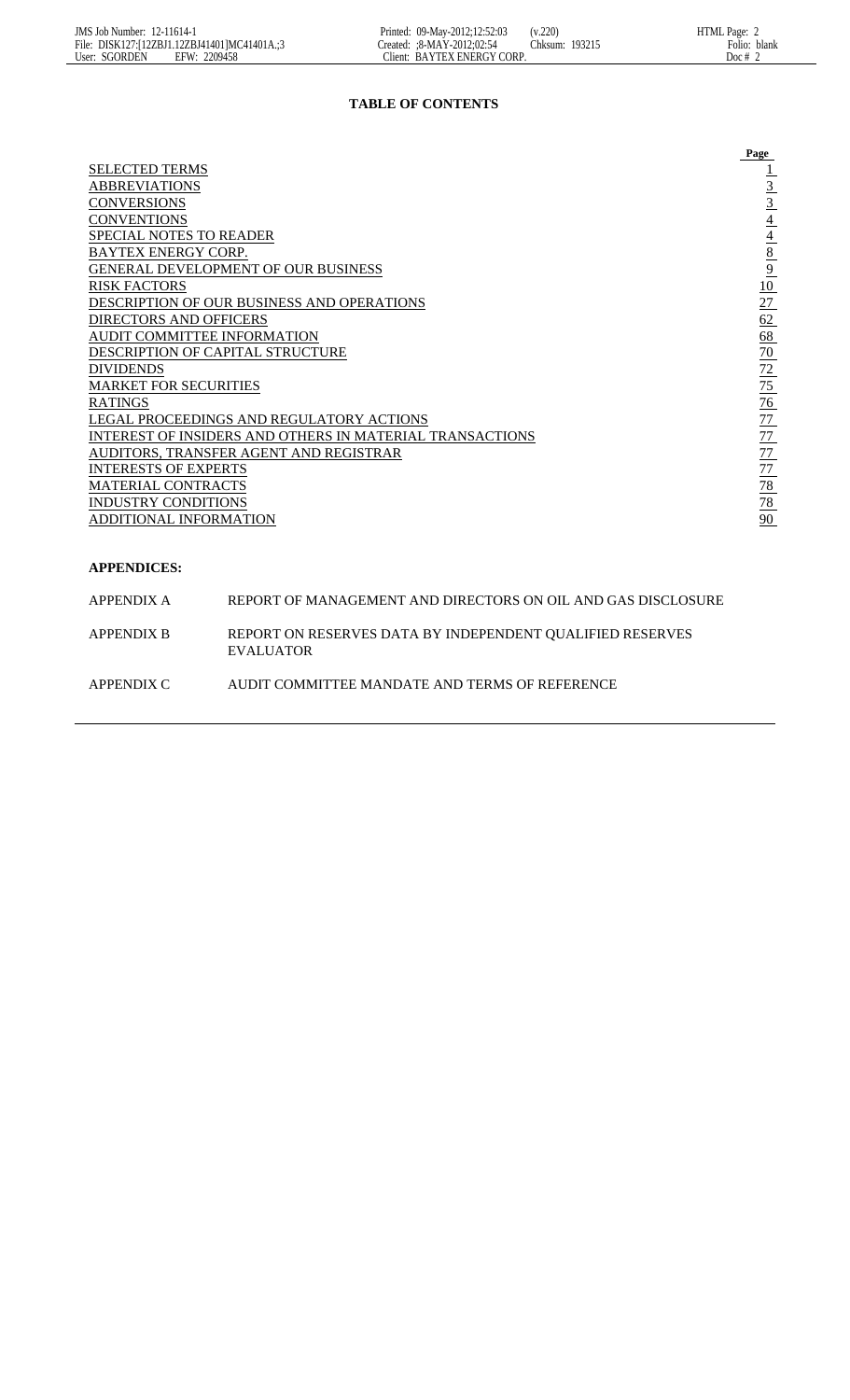#### **SELECTED TERMS**

Capitalized terms in this Annual Information Form have the meanings set forth below:

#### *Entities*

**Baytex** or the **Corporation** means Baytex Energy Corp., a corporation incorporated under the ABCA.

**Baytex Commercial Trusts** mean, collectively, Baytex Commercial Trust 1, Baytex Commercial Trust 2, Baytex Commercial Trust 3, Baytex Commercial Trust 4, Baytex Commercial Trust 5, Baytex Commercial Trust 6 and Baytex Commercial Trust 7.

**Baytex Energy** means Baytex Energy Ltd., a corporation amalgamated under the ABCA.

**Baytex Partnership** means Baytex Energy Partnership, a general partnership, the partners of which are Baytex Energy, Baytex Holdings Limited Partnership and Baytex Oil & Gas Ltd.

**Baytex USA** means Baytex Energy USA Ltd.

**Board of Directors** means the board of directors of Baytex.

**NYMEX** means the New York Mercantile Exchange, a commodity futures exchange.

**OPEC** means the Organization of the Petroleum Exporting Countries.

**Operating Entities** means our subsidiaries that are actively involved in the acquisition, production, processing, transportation and marketing of crude oil, natural gas liquids and natural gas, being Baytex Energy, Baytex Partnership and Baytex USA, each a direct or indirect wholly-owned subsidiary of us, and "**Operating Subsidiary**" means any one of them, as applicable.

**SEC** means the United States Securities and Exchange Commission.

**Shareholders** mean the holders from time to time of Common Shares.

**subsidiary** has the meaning ascribed thereto in the *Securities Act* (Ontario) and, for greater certainty, includes all corporations, partnerships and trusts owned, controlled or directed, directly or indirectly, by us.

**Trust** means Baytex Energy Trust, a trust created under the laws of the Province of Alberta on July 24, 2003 pursuant to the Trust Indenture and which was dissolved into the Corporation on January 1, 2011 in connection with the Corporate Conversion.

**we**, **us** and **our** means Baytex and all its subsidiaries on a consolidated basis unless the context requires otherwise.

#### *Independent Engineering*

**COGE Handbook** means the Canadian Oil and Gas Evaluation Handbook.

**NI 51-101** means National Instrument 51-101 "Standards of Disclosure for Oil and Natural Gas Activities" of the Canadian Securities Administrators.

**Sproule** means Sproule Associates Limited, independent petroleum consultants of Calgary, Alberta.

**Sproule Report** means the report prepared by Sproule dated March 7, 2012 entitled "*Evaluation of the P&NG Reserves of Baytex Energy Corp. (As of December 31, 2011*)".

#### *Securities and Other Terms*

**2016 Debentures** means our \$150 million 9.15% series A senior unsecured debentures due August 26, 2016 and issued pursuant to the Debenture Indenture.

**2021 Debentures** means our US\$150 million 6.75% series B senior unsecured debentures due February 17, 2021 and issued pursuant to the Debenture Indenture.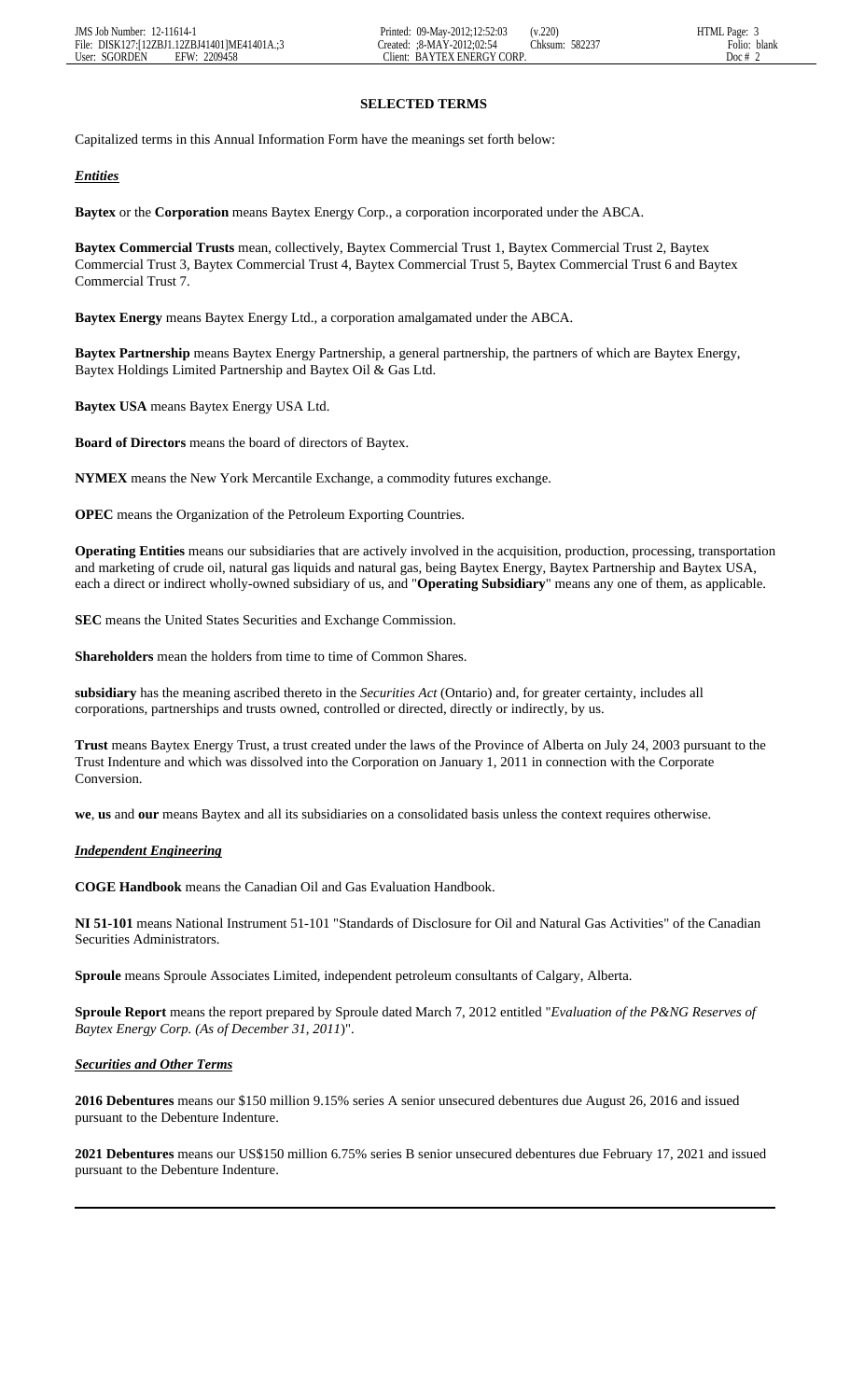**ABCA** means the *Business Corporations Act* (Alberta), R.S.A. 2000, c. B-9, as amended, including the regulations promulgated thereunder.

**Canadian GAAP** means generally accepted accounting principles in Canada.

**Common Shares** means the common shares of Baytex.

**Corporate Conversion** means the internal reorganization of the Trust and certain of its subsidiaries which resulted in the conversion of the legal structure of the Trust from a trust to a corporation effective December 31, 2010 pursuant to a plan of arrangement under the ABCA.

**Credit Facilities** means, collectively, the \$40 million extendible operating loan facility that Baytex Energy has with a chartered bank and the \$660 million extendible syndicated loan facility that Baytex Energy has with a syndicate of chartered banks, each of which constitute a revolving credit facility for a three-year term (to June 14, 2014), which is extendible annually for a 1, 2 or 3 year period (subject to a maximum three-year term at any time).

**Debenture Indenture** means the amended and restated trust indenture among us, as issuer, Baytex Energy, Baytex Oil & Gas Ltd., Baytex Partnership, Baytex Marketing Ltd. and Baytex USA, as guarantors, and Valiant Trust Company, as indenture trustee, dated January 1, 2011, which is an amendment and restatement of a trust indenture dated August 26, 2009, as supplemented by a supplemental indenture dated February 17, 2011.

**Debentures** means, collectively, the 2016 Debentures and the 2021 Debentures.

**Notes** mean the unsecured subordinated promissory notes issued by Baytex Energy and certain other Operating Entities to us.

**Tax Act** means the *Income Tax Act* (Canada), R.S.C. 1985, c. 1 (5<sup>th</sup> Supp.), as amended, including the regulations promulgated thereunder, as amended from time to time.

**Trust Indenture** means the third amended and restated trust indenture between Valiant Trust Company, and Baytex Energy dated May 20, 2008, as amended by a supplemental indenture dated December 31, 2010.

**Trust Unit** or **Unit** means a unit issued by the Trust, each unit representing an equal undivided beneficial interest in the Trust's assets.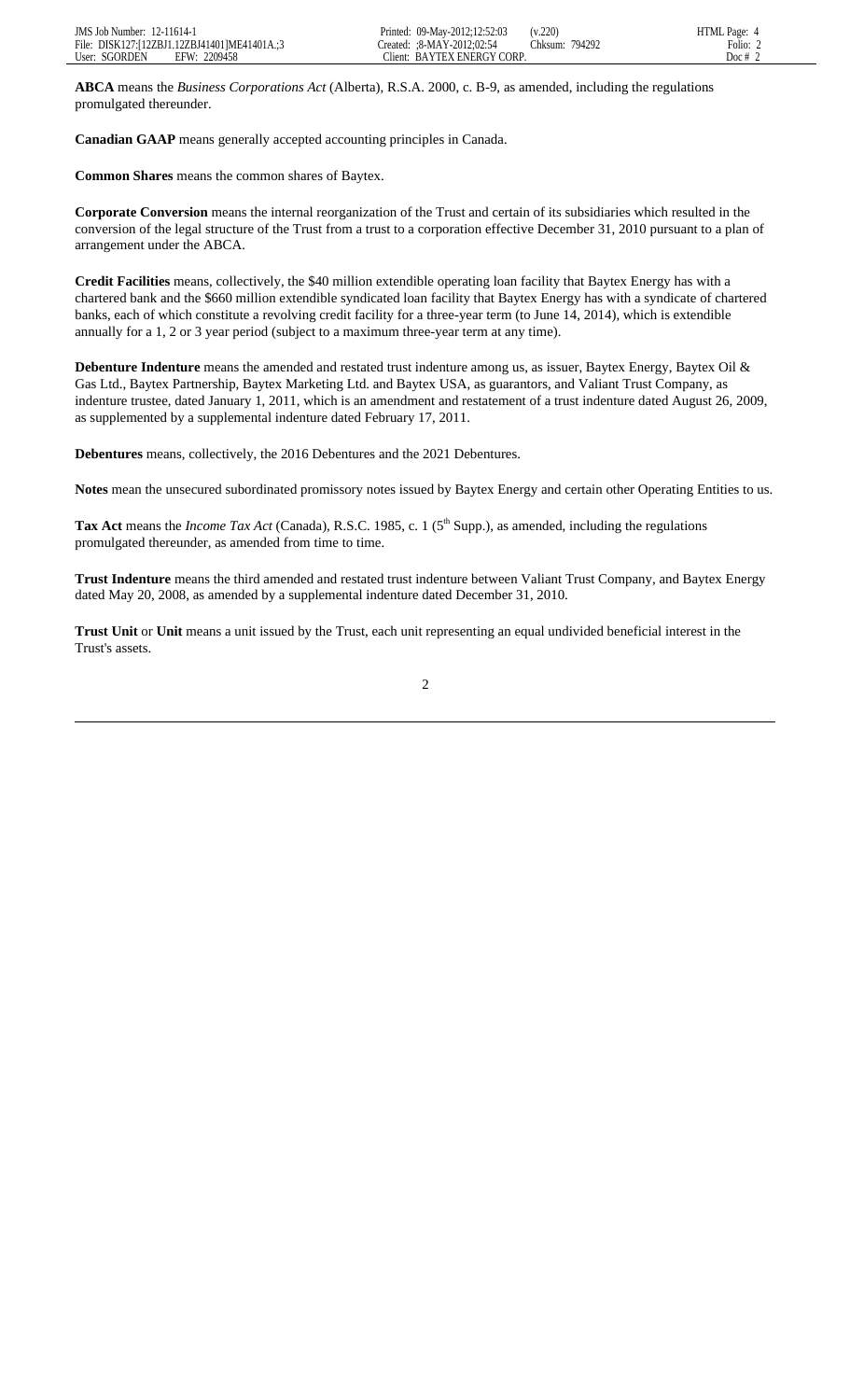## ABBREVIATIONS

| <b>Oil and Natural Gas Liquids</b> |                     | <b>Natural Gas</b> |                               |
|------------------------------------|---------------------|--------------------|-------------------------------|
| bbl                                | barrel              | Mcf                | thousand cubic feet           |
| <b>Mbbl</b>                        | thousand barrels    | <b>MMcf</b>        | million cubic feet            |
| <b>MMbbl</b>                       | million barrels     | <b>B</b> cf        | billion cubic feet            |
| NGL                                | natural gas liquids | Mcf/d              | thousand cubic feet per day   |
| bbl/d                              | barrels per day     | MMcf/d             | million cubic feet per day    |
|                                    |                     | m <sup>3</sup>     | cubic metres                  |
|                                    |                     | <b>MM</b> btu      | million British Thermal Units |
|                                    |                     | GJ                 | gigajoule                     |

| <b>Other</b> |                                                                                                                                                                                                                                                                                                                                                                                               |
|--------------|-----------------------------------------------------------------------------------------------------------------------------------------------------------------------------------------------------------------------------------------------------------------------------------------------------------------------------------------------------------------------------------------------|
| BOE or boe   | barrel of oil equivalent, using the conversion factor of 6 Mcf of natural gas being equivalent to<br>one bbl of oil. <b>BOEs may be misleading, particularly if used in isolation.</b> A BOE<br>conversion ratio of 6 Mcf: 1 bbl is based on an energy equivalency conversion method<br>primarily applicable at the burner tip and does not represent a value equivalency at the<br>wellhead. |
| Mboe         | thousand barrels of oil equivalent.                                                                                                                                                                                                                                                                                                                                                           |
| <b>MMboe</b> | million barrels of oil equivalent.                                                                                                                                                                                                                                                                                                                                                            |
| boe/d        | barrels of oil equivalent per day.                                                                                                                                                                                                                                                                                                                                                            |
| <b>WTI</b>   | West Texas Intermediate.                                                                                                                                                                                                                                                                                                                                                                      |
| API          | the measure of the density or gravity of liquid petroleum products derived from a specific<br>gravity.                                                                                                                                                                                                                                                                                        |
| \$ Million   | means millions of dollars.                                                                                                                                                                                                                                                                                                                                                                    |
| \$000s       | means thousands of dollars.                                                                                                                                                                                                                                                                                                                                                                   |

# **CONVERSIONS**

The following table sets forth certain conversions between Standard Imperial Units and the International System of Units (or metric units).

| <b>To Convert From</b> | To              | <b>Multiply By</b> |
|------------------------|-----------------|--------------------|
| Mcf                    | Cubic metres    | 28.174             |
| Cubic metres           | Cubic feet      | 35.494             |
| <b>Bbl</b>             | Cubic metres    | 0.159              |
| Cubic metres           | <b>Bbl</b>      | 6.293              |
| Feet                   | <b>Metres</b>   | 0.305              |
| <b>Metres</b>          | Feet            | 3.281              |
| Miles                  | Kilometres      | 1.609              |
| Kilometres             | Miles           | 0.621              |
| Acres                  | <b>Hectares</b> | 0.405              |
| <b>Hectares</b>        | Acres           | 2.471              |
| Gigajoules             | <b>MM</b> btu   | 0.948              |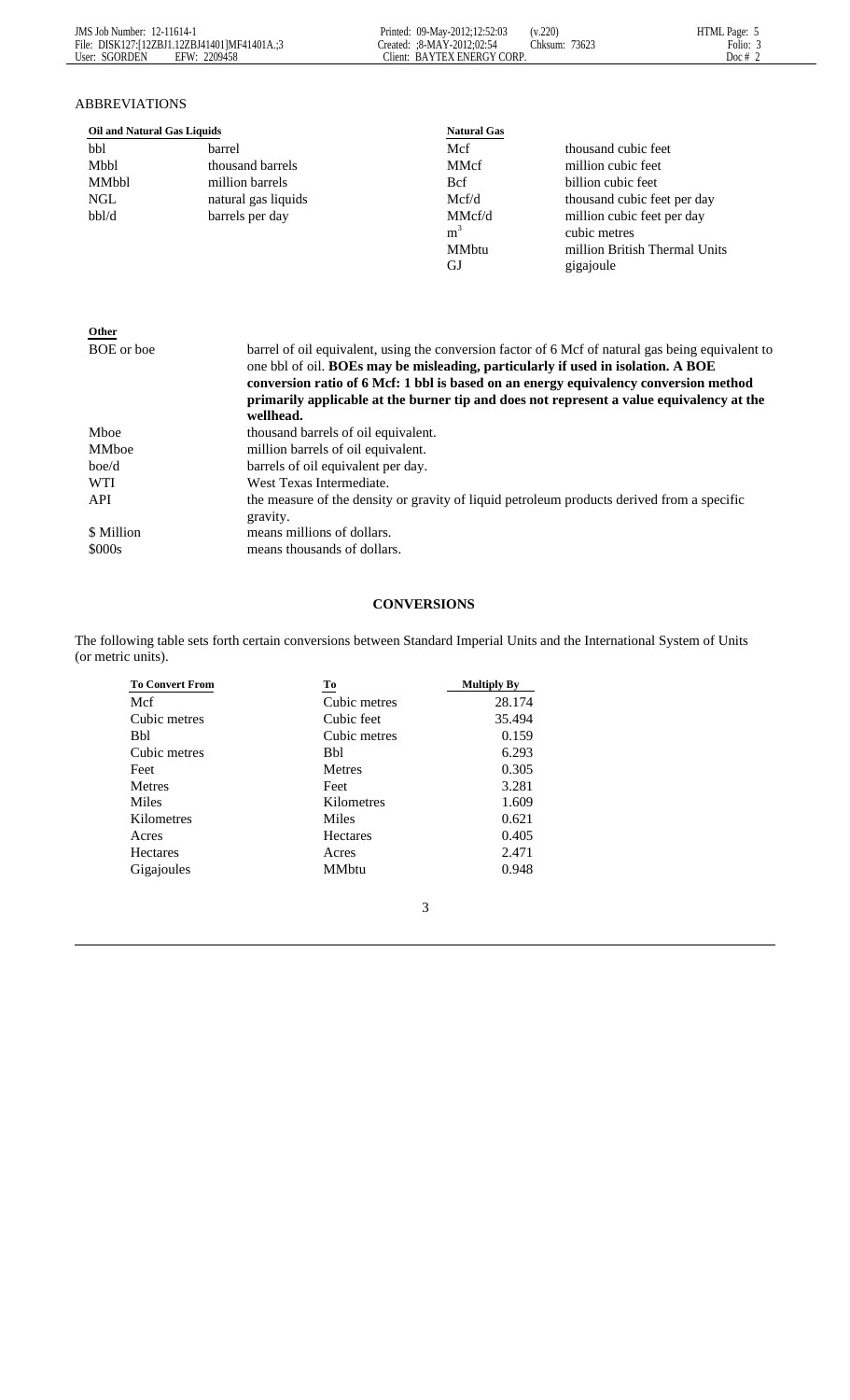#### **CONVENTIONS**

Certain terms used herein are defined in NI 51-101 and, unless the context otherwise requires, shall have the same meanings in this Annual Information Form as in NI 51-101. Unless otherwise indicated, references in this Annual Information Form to "\$" or "dollars" are to Canadian dollars and references to "US\$" are to United States dollars. All financial information contained in this Annual Information Form has been presented in Canadian dollars in accordance with Canadian GAAP. Words importing the singular number only include the plural, and vice versa, and words importing any gender include all genders. All operational information contained in this Annual Information Form relates to our consolidated operations unless the context otherwise requires.

#### **SPECIAL NOTES TO READER**

#### **Forward-Looking Statements**

In the interest of providing our Shareholders and potential investors with information about us, including management's assessment of our future plans and operations, certain statements in this Annual Information Form are "forward-looking statements" within the meaning of the *United States Private Securities Litigation Reform Act of 1995* and "forward-looking information" within the meaning of applicable Canadian securities legislation (collectively, "**forward-looking statements**"). In some cases, forward-looking statements can be identified by terminology such as "anticipate", "believe", "continue", "could", "estimate", "expect", "forecast", "intend", "may", "objective", "ongoing", "outlook", "potential", "project", "plan", "should", "target", "would", "will" or similar words suggesting future outcomes, events or performance. The forward-looking statements contained in this Annual Information Form speak only as of the date hereof and are expressly qualified by this cautionary statement.

Specifically, this Annual Information Form contains forward-looking statements relating to: our business strategies, plans and objectives; the portion of our funds from operations to be allocated to our capital program; our ability to maintain production levels by investing approximately two-thirds of our internally generated funds from operations; our ability to grow our reserve base and add to production levels through exploration and development activities complemented by strategic acquisitions; our petroleum and natural gas reserves, including the quantum thereof and the present value of the future net revenue to be derived therefrom; the contingent resource estimates for our oil resource plays at Seal, northeast Alberta, North Dakota, Redwater and Kerrobert/Whiteside, including the quantum thereof and the present value of the future net revenue to be derived therefrom; development plans for our properties, including number of potential drilling locations, number of wells to be drilled in 2012, initial production rates from new wells and recovery factors; our light oil resource play at Kerrobert, including the development potential of the Viking formation; our steam-assisted gravity drainage project at Kerrobert, including resource potential of our undeveloped land, initial production rates from new wells and the number of potential drilling locations; our heavy oil resource play at Peace River, including the resource potential of our undeveloped land, initial production rates from new wells, the ability to recover incremental reserves using waterflood and cyclic steam recovery methods, our assessment of our cyclic steam stimulation pilot projects and the timing of commencing development of a 15-well thermal module; our light oil resource play in North Dakota, including our assessment of the number of wells to be drilled, initial production rates from new wells and average recoveries per well; our ability to utilize our tax pools to reduce our taxable income; our working interest production volume for 2012; the existence, operation and strategy of our risk management program; our dividend policy and level; funding sources for development capital expenditures and dividend payments; and the impact of existing and proposed governmental and environmental regulation. Cash dividends on our common shares are paid at the discretion of our Board of Directors and can fluctuate. In establishing the level of cash dividends, the Board of Directors considers all factors that it deems relevant, including, without limitation, the outlook for commodity prices, our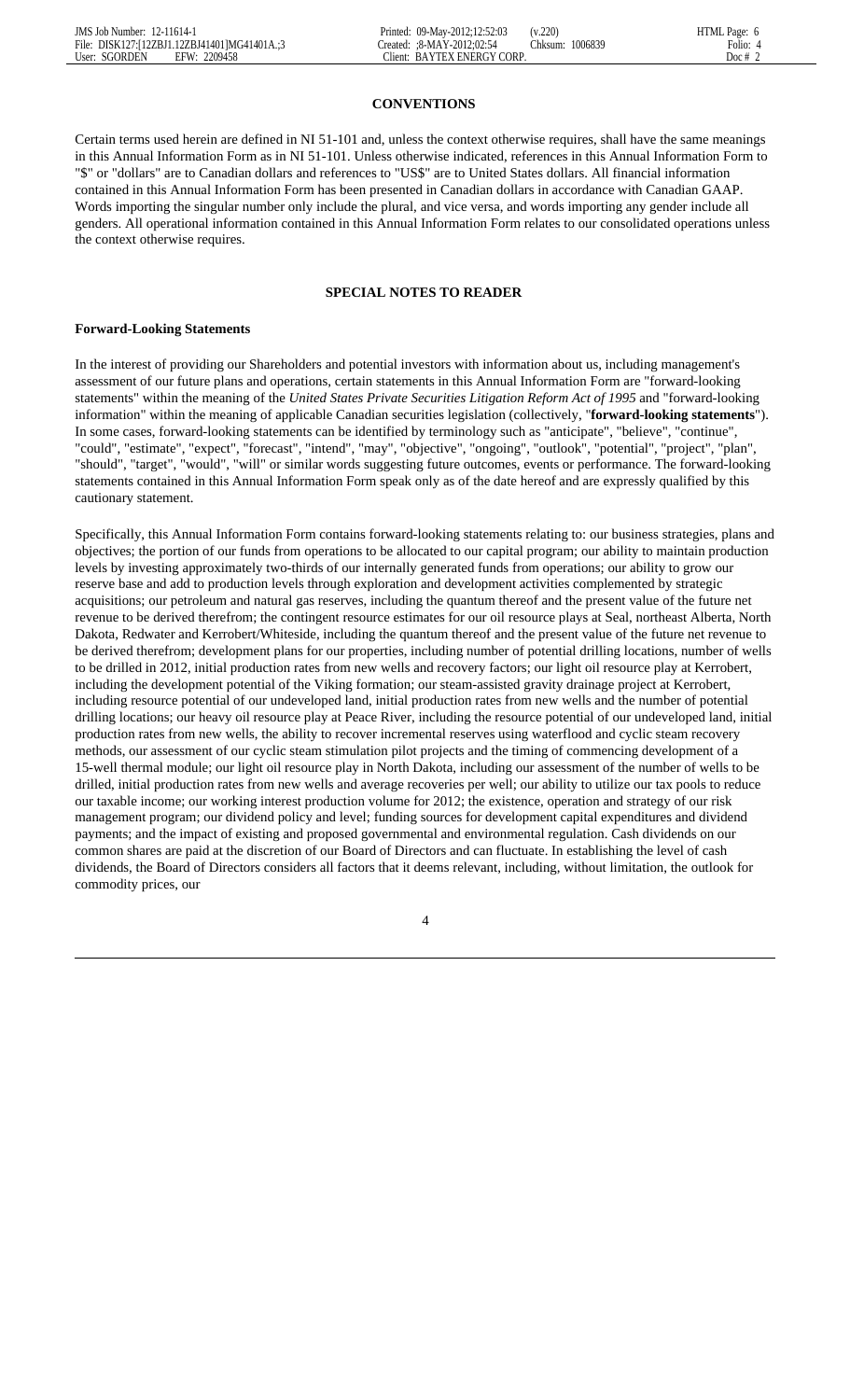operational execution, the amount of funds from operations and capital expenditures and our prevailing financial circumstances at the time.

In addition, there are forward looking statements in this Annual Information Form under the heading "*Description of Our Business and Operations — Statement of Reserves Data and Other Oil and Gas Information*" (as to our reserves and future net revenues from our reserves, pricing and inflation rates, future development costs, the development of our proved undeveloped reserves and probable undeveloped reserves, future development costs, contingent resources, reclamation and abandonment obligations, tax horizon, exploration and development activities and production estimates). Information and statements relating to reserves and resources are deemed to be forward-looking statements, as they involve implied assessment, based on certain estimates and assumptions, that the reserves and resources described exist in quantities predicted or estimated, and that the reserves and resources can be profitably produced in the future.

These forward-looking statements are based on certain key assumptions regarding, among other things: petroleum and natural gas prices and pricing differentials between light, medium and heavy gravity crude oils; well production rates and reserve volumes; our ability to add production and reserves through our exploration and development activities; capital expenditure levels; the receipt, in a timely manner, of regulatory and other required approvals; the availability and cost of labour and other industry services; the amount of future cash dividends that we intend to pay; interest and foreign exchange rates; and the continuance of existing and, in certain circumstances, proposed tax and royalty regimes. Readers are cautioned that such assumptions, although considered reasonable by Baytex at the time of preparation, may prove to be incorrect.

Actual results achieved during the forecast period will vary from the information provided herein as a result of numerous known and unknown risks and uncertainties and other factors. Such factors include, but are not limited to: declines in oil and natural gas prices; variations in interest rates and foreign exchange rates; risks associated with our hedging activities; uncertainties in the credit markets may restrict the availability of credit or increase the cost of borrowing; refinancing risk for existing debt and debt service costs; access to external sources of capital; third party credit risk; a downgrade of our credit ratings; risks associated with the exploitation of our properties and our ability to acquire reserves; increases in operating costs; changes in government regulations that affect the oil and gas industry; risks relating to hydraulic fracturing; changes in income tax or other laws or government incentive programs; uncertainties associated with estimating petroleum and natural gas reserves; risks associated with acquiring, developing and exploring for oil and natural gas and other aspects of our operations; risks associated with properties operated by third parties; risks associated with delays in business operations; risks associated with the marketing of our petroleum and natural gas production; risks related to the accessibility, availability, proximity and capacity of gathering, processing and pipeline systems; risks associated with large projects or expansion of our activities; risks related to heavy oil projects; expansion of our operations; the failure to realize anticipated benefits of acquisitions and dispositions or to manage growth; changes in climate change laws and other environmental, health and safety regulations; competition in the oil and gas industry for, among other things, acquisitions of reserves, undeveloped lands, skilled personnel and drilling and related equipment; the activities of our Operating Entities and their key personnel; depletion of our reserves; risks associated with securing and maintaining title to our properties; seasonal weather patterns; our permitted investments; risks associated with the ownership of our securities, including the discretionary nature of dividend payments and changes in market-based factors; risks for United States and other non-resident shareholders, including the ability to enforce civil remedies, differing practices for reporting reserves and production, additional taxation applicable to non-residents and foreign exchange risk; and other factors, many of which are beyond the control of Baytex.

Readers are cautioned that the foregoing list of risk factors is not exhaustive. New risk factors emerge from time to time, and it is not possible for management to predict all of such factors and to assess in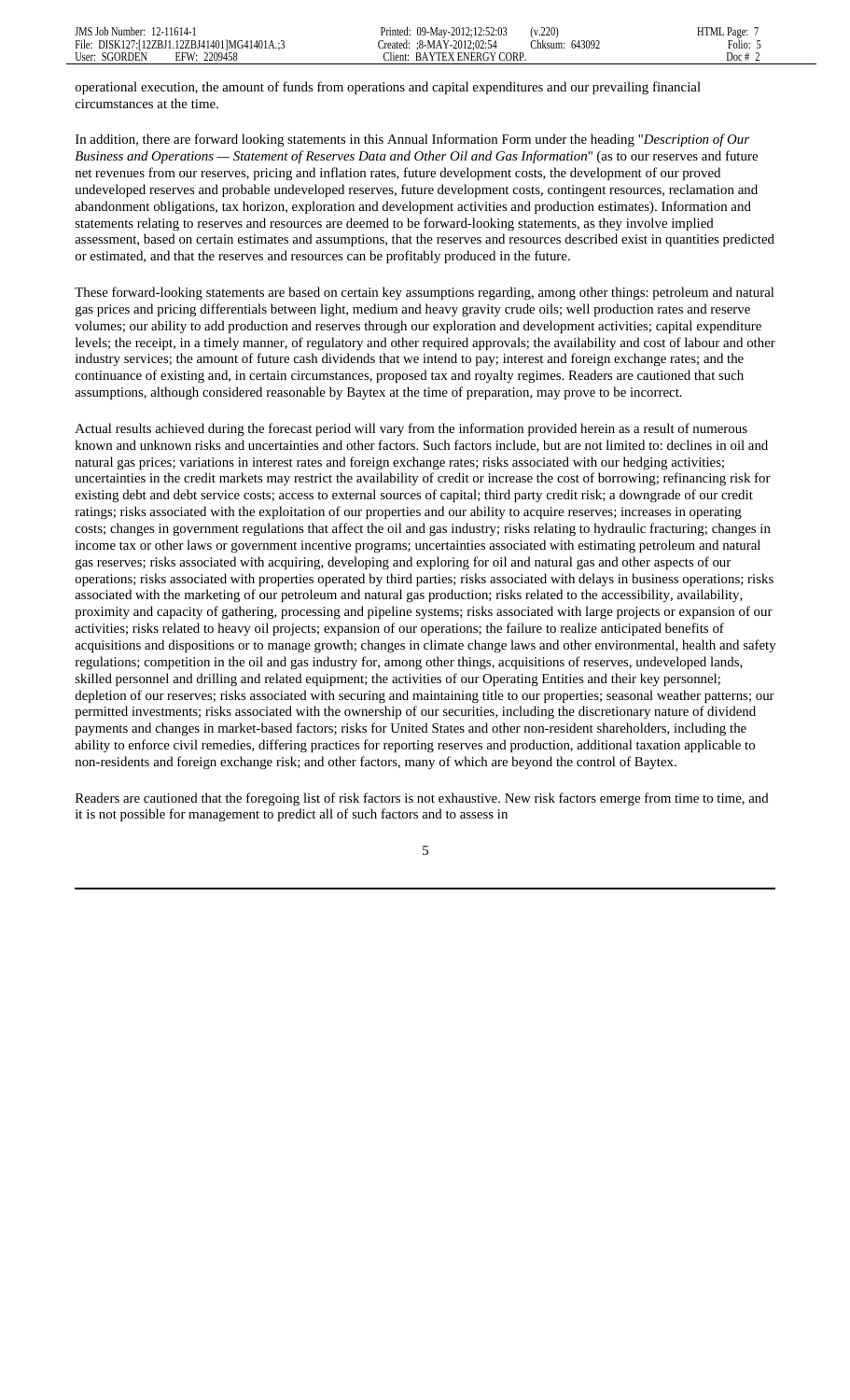advance the impact of each such factor on our business or the extent to which any factor, or combination of factors, may cause actual results to differ materially from those contained in any forward-looking statements. Readers should also carefully consider the matters discussed under the heading "*Risk Factors*" in this Annual Information Form.

There is no representation by Baytex that actual results achieved during the forecast period will be the same in whole or in part as those forecast and Baytex does not undertake any obligation to update publicly or to revise any of the included forward-looking statements, whether as a result of new information, future events or otherwise, except as may be required by applicable securities law. The forward-looking statements contained in this Annual Information Form are expressly qualified by this cautionary statement.

### **Contingent Resource**

This Annual Information Form contains estimates as of December 31, 2011 of the volumes of, and the net present value of the future net revenue from, the "contingent resource" for four of our oil resource plays: the Bluesky in the Seal area of Alberta; the Bakken/Three Forks in North Dakota; the Viking in southeast Alberta; and the Lloydminster area of Alberta. These estimates were prepared by independent qualified reserves evaluators.

"Contingent resource" is not, and should not be confused with, petroleum and natural gas reserves. "Contingent resource" is defined in the Canadian Oil and Gas Evaluation Handbook as: "those quantities of petroleum estimated, as of a given date, to be potentially recoverable from known accumulations using established technology or technology under development, but which are not currently considered to be commercially recoverable due to one or more contingencies. Contingencies may include factors such as economic, legal, environmental, political and regulatory matters or a lack of markets. It is also appropriate to classify as contingent resource the estimated discovered recoverable quantities associated with a project in the early evaluation stage."

A range of contingent resource estimates (low, best and high) were prepared by the independent qualified reserves evaluators. A low estimate (C1) is considered to be a conservative estimate of the quantity of the resource that will actually be recovered. It is likely that the actual remaining quantities recovered will exceed the low estimate. Those resources at the low end of the estimate range have the highest degree of certainty (a 90% confidence level) that the actual quantities recovered will be equal or exceed the estimate. A best estimate (C2) is considered to be the best estimate of the quantity of the resource that will actually be recovered. It is equally likely that the actual remaining quantities recovered will be greater or less than the best estimate. Those resources that fall within the best estimate have a 50% confidence level that the actual quantities recovered will be equal or exceed the estimate. A high estimate (C3) is considered to be an optimistic estimate of the quantity of the resource that will actually be recovered. It is unlikely that the actual remaining quantities of resource recovered will meet or exceed the high estimate. Those resources at the high end of the estimate range have a lower degree of certainty (a 10% confidence level) that the actual quantities recovered will equal or exceed the estimate.

The primary contingencies which currently prevent the classification of the contingent resource as reserves consist of: preparation of firm development plans, including determination of the specific scope and timing of the project; project sanction; access to capital markets; stakeholder and regulatory approvals; access to required services and field development infrastructure; oil prices; demonstration of economic viability; future drilling program and testing results; further reservoir delineation and studies; facility design work; limitations to development based on adverse topography or other surface restrictions; and the uncertainty regarding marketing and transportation of petroleum from development areas.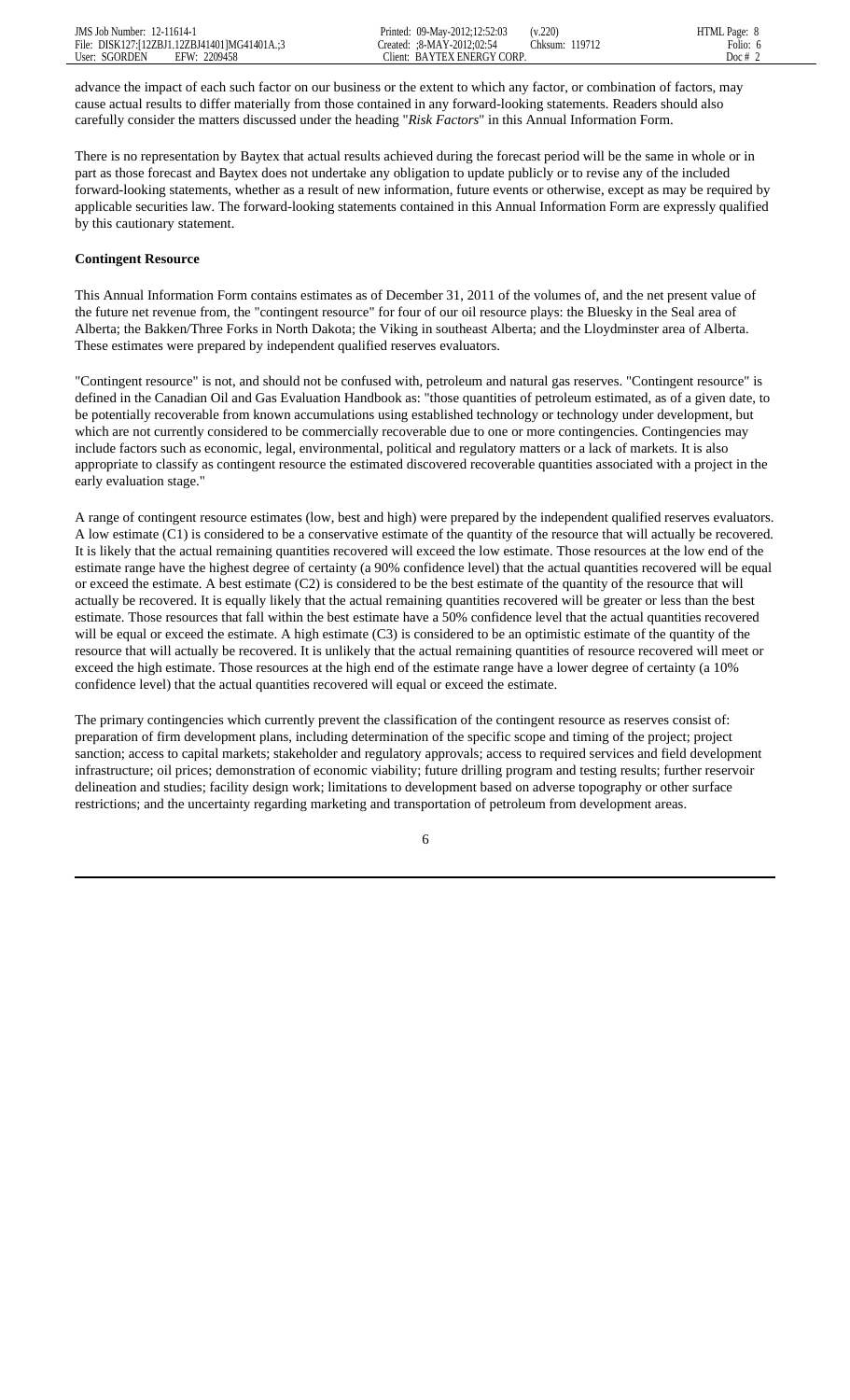There is no certainty that it will be commercially viable to produce any portion of the contingent resource or that we will produce any portion of the volumes currently classified as contingent resource. The estimates of contingent resource involve implied assessment, based on certain estimates and assumptions, that the resource described exists in the quantities predicted or estimated and that the resource can be profitably produced in the future. The net present value of the future net revenue from the contingent resource does not necessarily represent the fair market value of the contingent resource.

The recovery and resource estimates provided herein are estimates only. Actual contingent resource (and any volumes that may be reclassified as reserves) and future production from such contingent resource may be greater than or less than the estimates provided herein.

#### **Description of Funds from Operations**

This Annual Information Form contains references to funds from operations, which does not have any standardized meaning prescribed by Canadian GAAP. We define funds from operations as cash flow from operating activities adjusted for financing costs, changes in non-cash operating working capital and other operating items. We believe that this measure assists in providing a more complete understanding of certain aspects of our results of operations and financial performance, including our ability to generate the cash flow necessary to fund future dividends to shareholders and capital investments. However, funds from operations should not be construed as an alternative to traditional performance measures determined in accordance with Canadian GAAP, such as cash flow from operating activities and net income.

For a reconciliation of funds from operations to cash flow from operating activities, see our "*Management's Discussion and Analysis of the operating and financial results*" which is accessible on the SEDAR website at *www.sedar.com*.

#### **New York Stock Exchange**

As a Canadian issuer listed on the New York Stock Exchange (the "**NYSE**"), we are not required to comply with most of the NYSE's corporate governance rules and listing standards and instead may comply with domestic corporate governance requirements. The NYSE requires that as a foreign private issuer we disclose any significant ways in which our corporate governance practices differ from those followed by U.S. domestic issuers. We have reviewed the NYSE corporate governance and listing standards applicable to U.S. domestic issuers and confirm that our corporate governance practices do not differ significantly from such standards.

#### **Access to Documents**

Any document referred to in this Annual Information and described as being accessible on the SEDAR website at *www.sedar.com* (including those documents referred to as being incorporated by reference in this Annual Information Form) may be obtained free of charge from us at Suite 2800, Centennial Place, East Tower, 520 - 3rd Avenue S.W., Calgary, Alberta, Canada, T2P 0R3.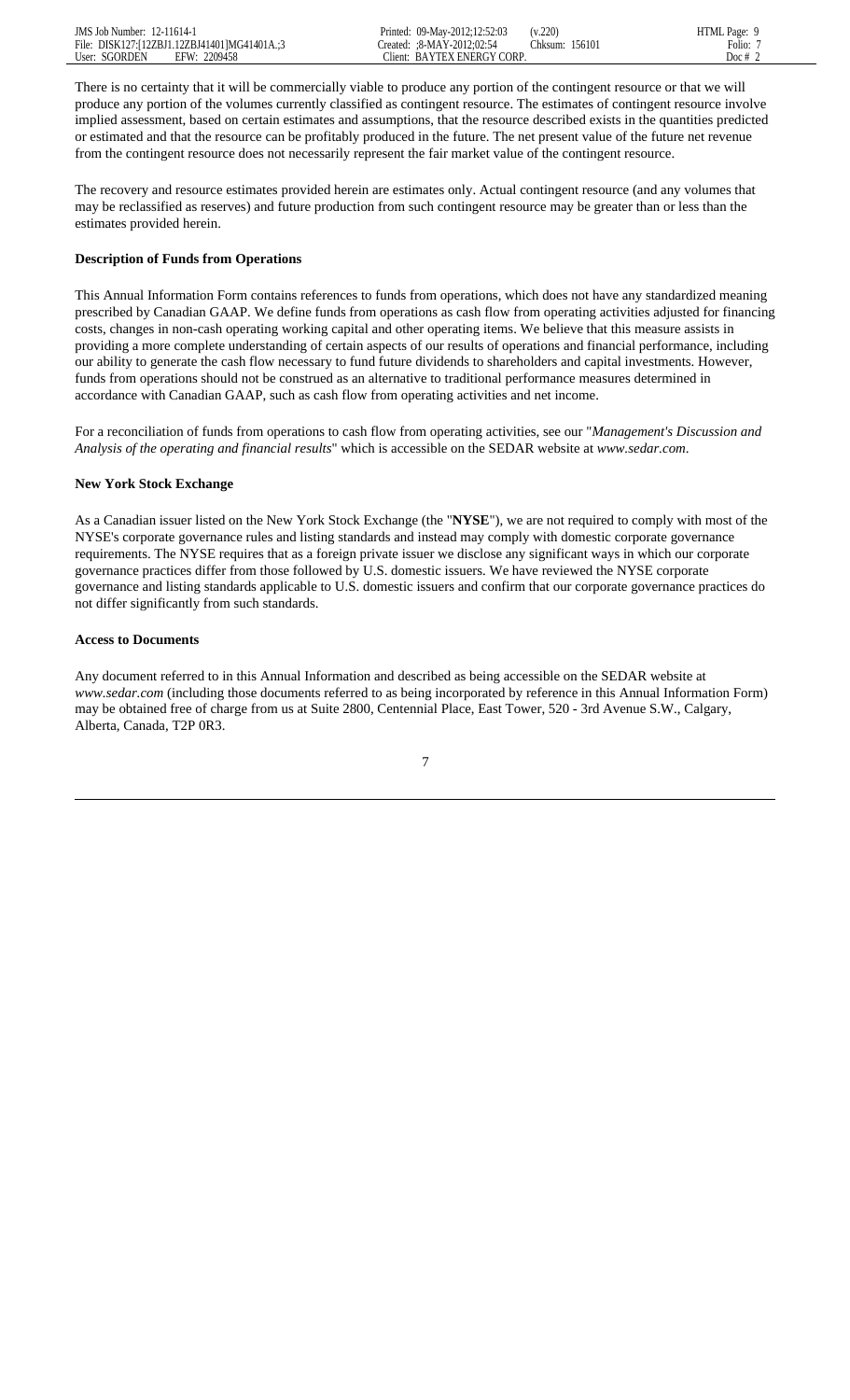#### **BAYTEX ENERGY CORP.**

#### **General**

We were incorporated on October 22, 2010 pursuant to the provisions of the ABCA, as an indirect wholly-owned subsidiary of the Trust, for the sole purpose of participating in a plan of arrangement under the ABCA to effect the conversion of the legal structure of the Trust from a trust to a corporation. The Corporate Conversion was implemented as a result of changes to laws regarding the taxation of trusts in Canada that took effect on January 1, 2011.

Pursuant to the Corporate Conversion: (i) on December 31, 2010, holders of Trust Units exchanged their Trust Units for Common Shares on a one-for-one basis; and (ii) on January 1, 2011, the Trust was dissolved and terminated, with the Corporation being the successor to the Trust.

Our head and principal office is located at Suite 2800, Centennial Place, East Tower, 520 - 3<sup>rd</sup> Avenue S.W., Calgary, Alberta, Canada, T2P 0R3. Our registered office is located at 1400, 350 - 7<sup>th</sup> Avenue S.W., Calgary, Alberta, Canada, T2P 3N9.

#### **Inter-Corporate Relationships**

The following table provides the name, the percentage of voting securities owned by us and the jurisdiction of incorporation, continuance, formation or organization of our subsidiaries either, direct and indirect, as at the date hereof.

|                                            | Percentage of voting securities<br>(directly or indirectly) | Jurisdiction of<br>Incorporation/<br><b>Formation</b> |
|--------------------------------------------|-------------------------------------------------------------|-------------------------------------------------------|
| Baytex Energy Ltd.                         | 100%                                                        | Alberta                                               |
| Baytex Marketing Ltd.                      | 100\%                                                       | Alberta                                               |
| <b>Baytex Commercial Trusts</b>            | 100\%                                                       | Ontario                                               |
| Baytex Oil & Gas Ltd.                      | 100\%                                                       | Alberta                                               |
| Baytex Energy USA Ltd.                     | 100\%                                                       | Colorado                                              |
| <b>Baytex Holdings Limited Partnership</b> | 100\%                                                       | Alberta                                               |
| <b>Baytex Energy Partnership</b>           | 100%                                                        | Alberta                                               |
|                                            |                                                             |                                                       |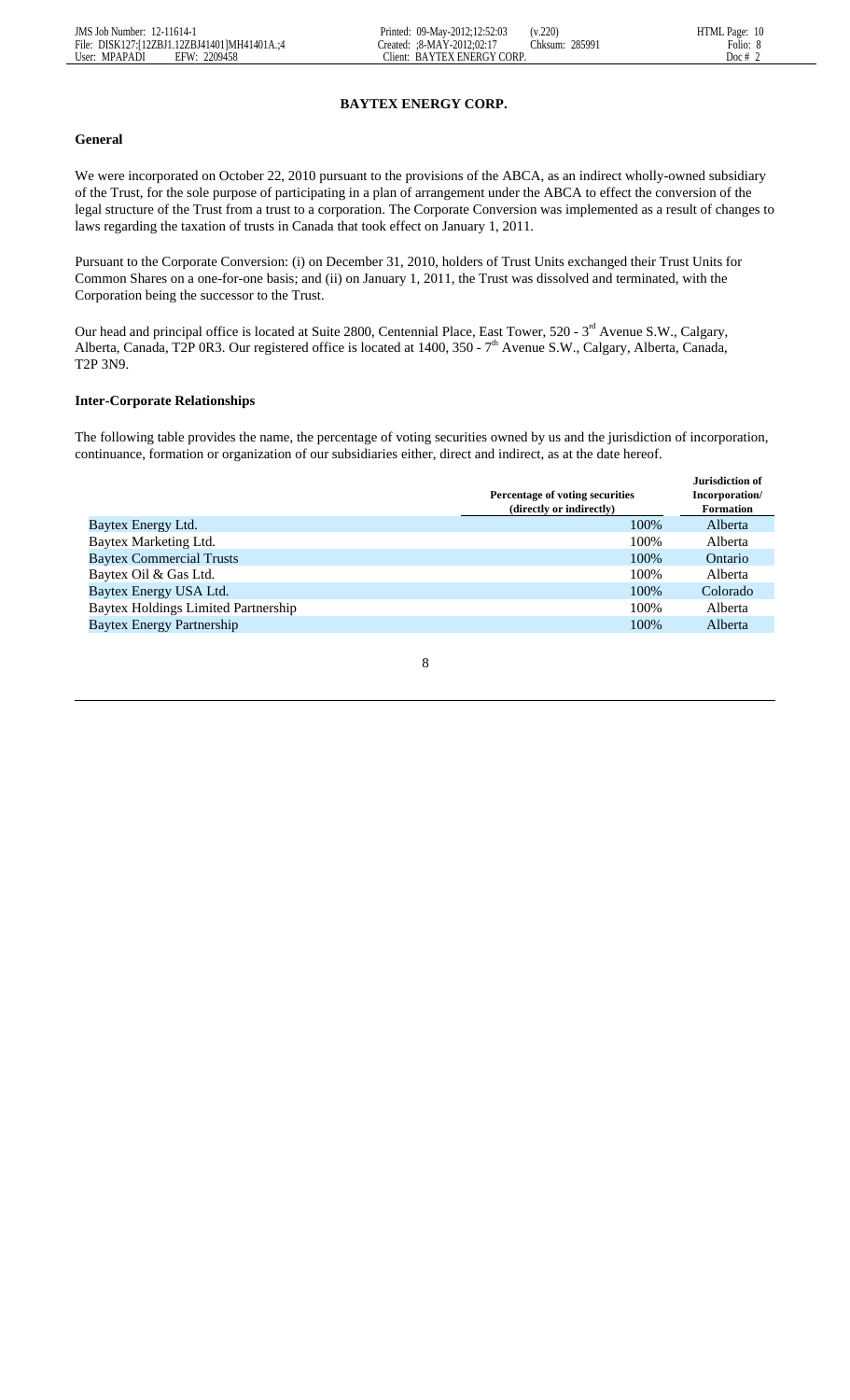#### **Our Organizational Structure**

The following diagram describes the inter-corporate relationships among us and our material subsidiaries.



#### **GENERAL DEVELOPMENT OF OUR BUSINESS**

#### **History and Development**

In this section, references to "we", "us" and "our" for events occurring prior to January 1, 2011 refer to the Trust and its subsidiaries on a consolidated basis, unless the context requires otherwise.

On April 14, 2009, we completed a public offering of 7,935,000 Trust Units at a price of \$14.50 per Trust Unit for gross proceeds of \$115,057,500. The net proceeds of the offering were used to repay outstanding bank indebtedness.

On July 30, 2009, we completed the acquisition of predominantly heavy oil assets located in the Kerrobert and Coleville areas of southwest Saskatchewan, plus certain natural gas assets located in the Ferrier area of west central Alberta effective May 1, 2009. Aggregate cash consideration for the acquisition was \$86.2 million, net of adjustments such as net operating income for the interim period from May 1, 2009 to July 30, 2009 and prepaid items. The acquired assets were producing approximately 3,000 boe/d (72% heavy oil and 28% natural gas) at the time of the acquisition. The acquired assets included approximately 47,700 net acres of developed land and 63,300 net acres of undeveloped land in close proximity to our existing assets in the Lloydminster area.

On August 26, 2009, we completed a public offering of \$150 million principal amount of 9.15% series A senior unsecured debentures due August 26, 2016. The net proceeds of the offering along with funds drawn on the Credit Facilities were used to fund the redemption effective September 25, 2009 of the following senior subordinated notes of Baytex Energy: 9.625% notes due July 15, 2010 (principal amount US\$179.7 million) and 10.5% notes due February 15, 2011 (principal amount US\$0.2 million).

In November, 2009, we reached an agreement with our joint venture partner in the Bakken/Three Forks light oil resource play in the Williston Basin in northwest North Dakota to pre-pay the remaining deferred acquisition payments. The original participation agreement with the joint venture partner called for deferred acquisition payments totalling approximately US\$36 million to be made prior to the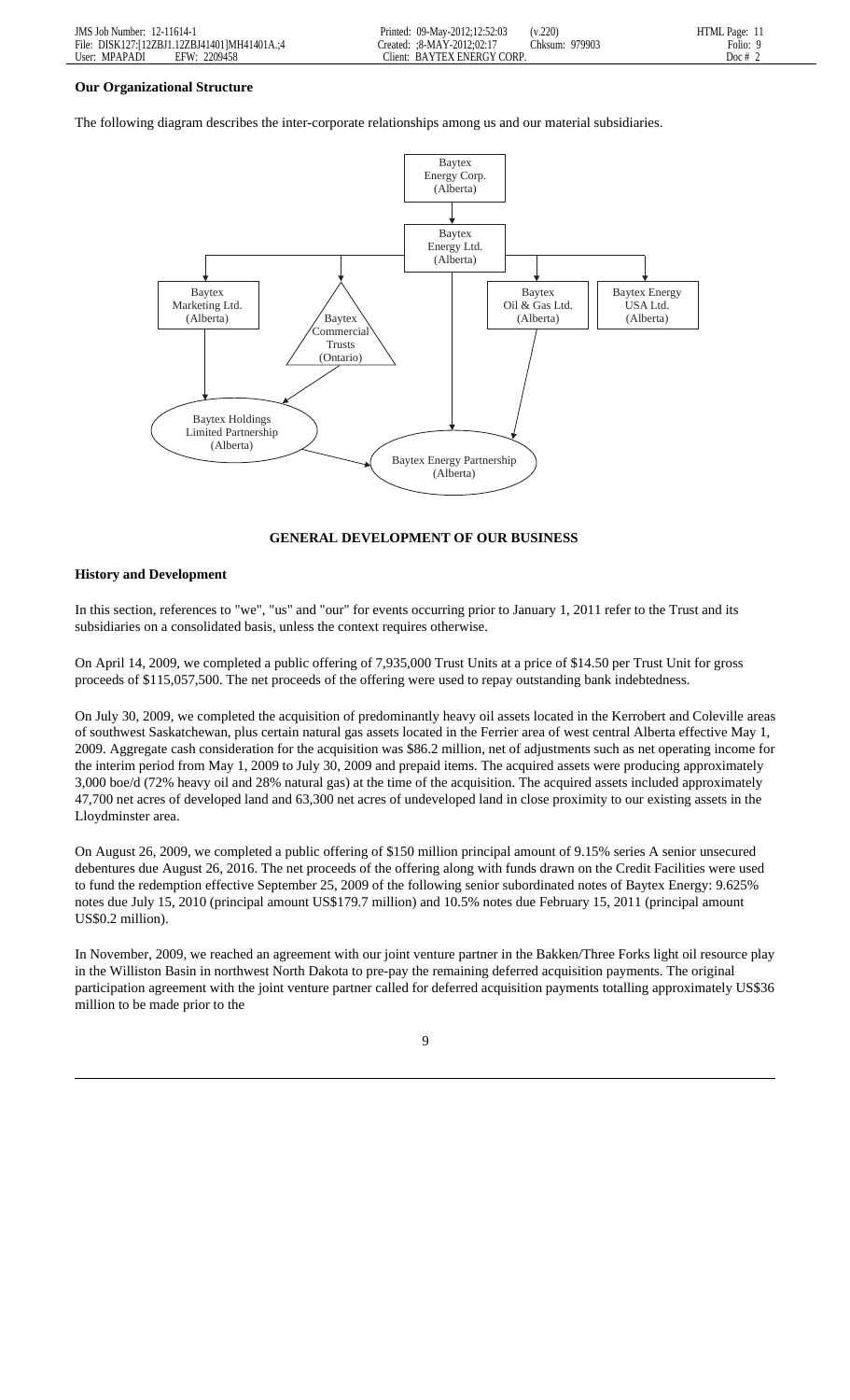spud date of each of the remaining 24 earning wells, occurring more or less rateably until approximately January 2011. On December 15, 2009, we paid our joint venture partner US\$33.2 million to complete the remaining deferred acquisition payments and to earn the right to operate a portion of the joint project area effective at the beginning of 2010.

On May 26, 2010, we completed the acquisition of a private company with heavy oil assets in the Lloydminster area of southwest Saskatchewan for aggregate net cash consideration of \$40.9 million. The acquired assets were producing approximately 900 bbl/d of heavy oil at the time of the acquisition. The acquired assets included approximately 32,100 net acres of undeveloped land in close proximity to our existing assets in the Lloydminster area.

On September 30, 2010, we closed the sale of our 50% interest in the lands and wells comprising phase one of an in-situ combustion project located in the Kerrobert area of southwest Saskatchewan for \$18 million and a gross overriding royalty on the divested lands. We retained our 50% interest in the area of mutual interest surrounding the phase one lands. Our other Kerrobert interests, including our 100% working interest in our steam-assisted gravity drainage project, were unaffected by the sale.

On December 31, 2010 / January 1, 2011, the Corporate Conversion was completed which resulted in holders of Trust Units exchanging their Trust Units for Common Shares on a one-for-one basis and the dissolution and termination of the Trust, with the Corporation being the successor to the Trust.

On February 3, 2011, we completed the acquisition of heavy oil assets located in the Reno area of northern Alberta and the Lloydminster area of western Saskatchewan. The total consideration for the acquisition of \$159.3 million (net of adjustments) was funded by drawing on our revolving credit facilities.

On February 17, 2011, we completed a private placement of US\$150 million principal amount of 6.75% series B senior unsecured debentures due February 17, 2021. The net proceeds of the offering were used to repay existing indebtedness under the credit facilities and for general corporate purposes.

On August 9, 2011, we completed the acquisition of natural gas assets located in the Brewster area of west central Alberta. The total consideration for the acquisition of \$22.4 million (net of adjustments) was funded by drawing on our revolving credit facilities.

In the fourth quarter of 2011, we completed two dispositions of primarily undeveloped lands for \$47.4 million. In the Kaybob South area of west central Alberta, we sold six sections of leasehold, including five sections with Duvernay rights, for \$11.1 million. In the Dodsland area in southwest Saskatchewan, we sold 32,600 net acres of leasehold in the "halo" of the field for \$36.3 million.

#### **Significant Acquisitions**

During the year ended December 31, 2011, we did not complete any acquisitions for which disclosure was required under Part 8 of National Instrument 51-102.

#### **RISK FACTORS**

You should carefully consider the following risk factors, as well as the other information contained in this Annual Information Form and our other public filings before making an investment decision. If any of the risks described below materialize, our business, financial condition or results of operations could be materially and adversely affected. Additional risks and uncertainties not currently known to us that we currently view as immaterial may also materially and adversely affect our business, financial condition or results of operations. Residents of the United States and other non-residents of Canada should have additional regard to the risk factors under the heading "— *Certain Risks for United States and other non-resident Shareholders".*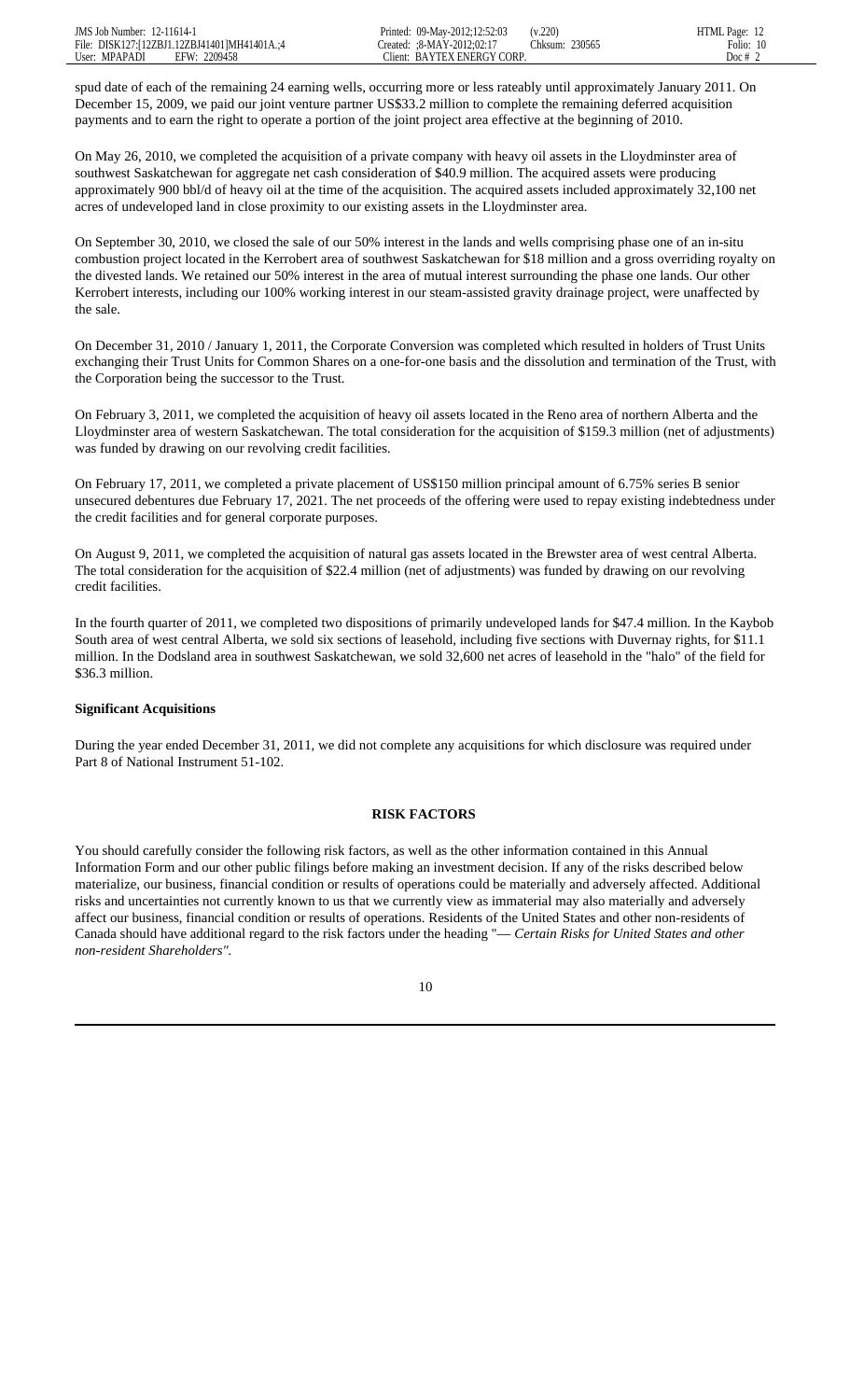The information set forth below contains "forward-looking statements", which are qualified by the information contained in the section of this Annual Information Form entitled "*Special Notes to Reader — Forward-Looking Statements*".

#### **Risks Relating to Our Business and Operations**

#### *Oil and natural gas prices are volatile. Declines in oil and natural gas prices will adversely affect our financial condition*

Our revenues, operating results, profitability and future rate of growth depend primarily upon the prices we receive for the oil and natural gas that we sell. Prices also affect the amount of cash flow available for capital expenditures and dividends to Shareholders and our ability to borrow money or raise additional capital.

The extreme volatility of oil and natural gas prices over the past few years has affected the monthly distributions per Trust Unit paid by our predecessor, which reached a high of \$0.25 for June to November 2008, before being reduced to \$0.18 for December 2008 and January 2009 and \$0.12 for February to November 2009. With the recovery in oil and natural gas prices, monthly distributions per Trust Unit were increased to \$0.18 in December 2009 and to \$0.20 in December 2010. Continuing strength in oil prices in 2011 allowed us to increase monthly dividends per Common Share to \$0.22 in December 2011. Declines in oil and natural gas prices may result in declines in, or the elimination of, dividends to Shareholders.

Historically, oil and natural gas prices have been volatile and they are likely to continue to be volatile. Oil and natural gas prices are determined by economic factors and in the case of oil prices, political factors and a variety of additional factors beyond our control. These factors include economic conditions in the United States and Canada and worldwide including ongoing credit and liquidity concerns, the actions of OPEC, sanctions imposed on certain oil producing nations by other countries, governmental regulation, political instability or armed-conflict in the Middle East and other oil producing regions, weather conditions including weather-related disruptions to the North American natural gas supply, the foreign supply of oil and natural gas, risks of supply disruption, the level of consumer demand, the price of foreign imports and the availability of alternative fuel sources. Any substantial and extended decline in the price of oil and natural gas would have an adverse effect on the carrying value of our proved and probable reserves, net asset value, borrowing capacity, revenues, profitability and funds from operations and ultimately on our financial condition and may, therefore, affect the amount of dividends that we pay to our Shareholders.

Our financial performance also depends on revenues from the sale of commodities which differ in quality and location from underlying commodity prices quoted on financial exchanges. Of particular importance are the price differentials between our light/medium oil and heavy oil (in particular the light/heavy differential) and quoted market prices. Not only are these discounts influenced by regional supply and demand factors, they are also influenced by other factors such as transportation costs, capacity and interruptions, refining demand, the availability and cost of diluents used to blend and transport product and the quality of the oil produced, all of which are beyond our control.

The economics of producing from some wells may change as a result of lower commodity prices, which could result in reduced production of oil or natural gas and a reduction in the volumes of our reserves. We might also elect not to produce from certain wells at lower prices. Volatile oil and natural gas prices also make it difficult to estimate the value of producing properties for acquisitions and often cause disruption in the market for oil and natural gas producing properties, as buyers and sellers have difficulty agreeing on such value. Price volatility also makes it difficult to budget for and project the return on acquisitions and development and exploitation projects.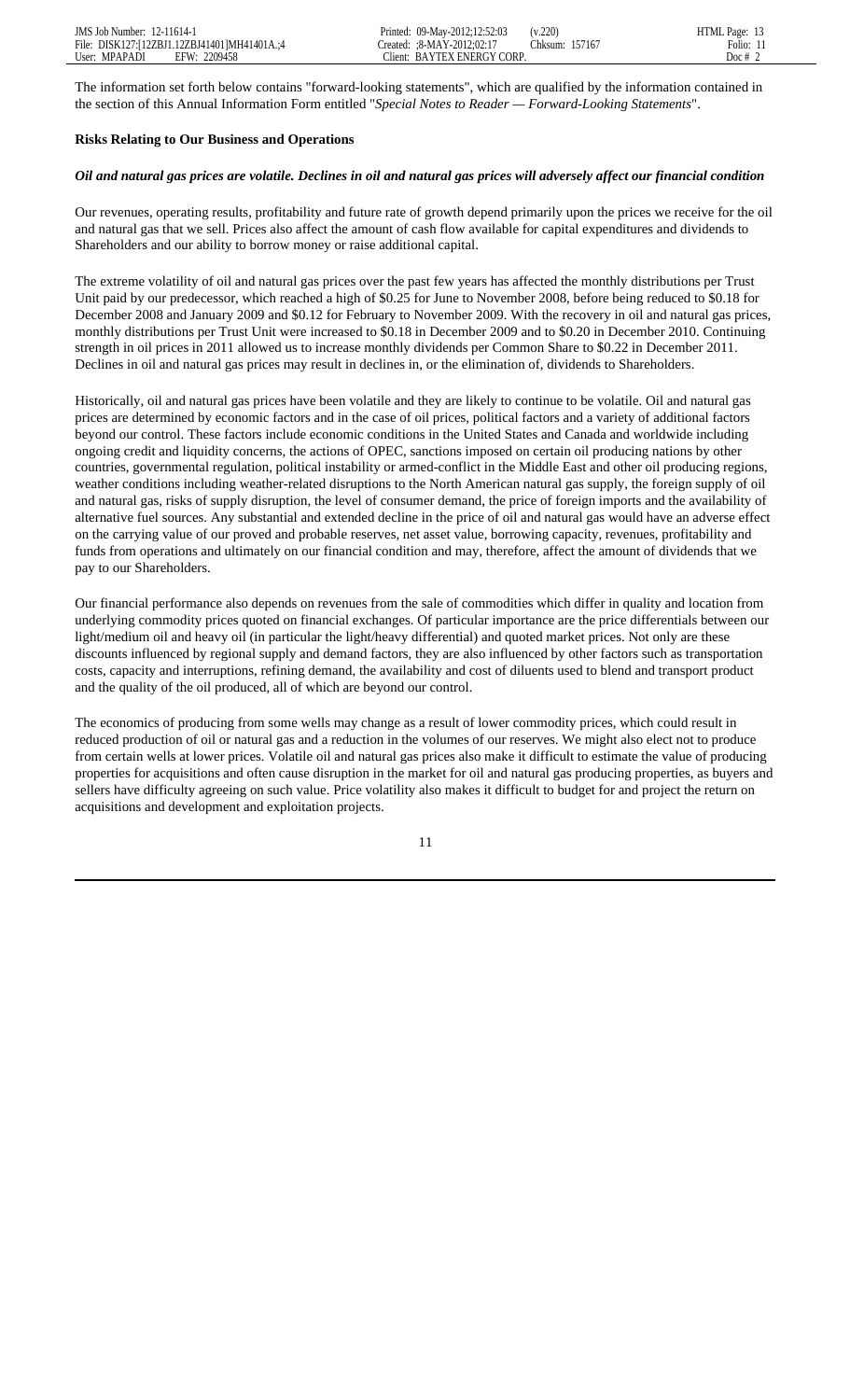## *Variations in interest rates and foreign exchange rates could adversely affect our financial condition*

There is a risk that the interest rates will increase given the current historical low level of interest rates. An increase in interest rates could result in a significant increase in the amount we pay to service debt and could have an adverse impact on our financial condition, results of operations and future growth, potentially resulting in a decrease in dividends to Shareholders and/or the market price of the Common Shares.

World oil prices are quoted in United States dollars and the price received by Canadian producers is therefore affected by the Canada/U.S. foreign exchange rate that may fluctuate over time. A material increase in the value of the Canadian dollar may negatively impact our production revenue and our ability to maintain dividends to Shareholders in the future. Future Canada/U.S. foreign exchange rates could also impact the future value of our reserves as determined by our independent evaluator.

A decline in the value of the Canadian dollar relative to the United States dollar provides a competitive advantage to United States companies in acquiring Canadian oil and gas properties and may make it more difficult for us to replace reserves through acquisitions.

#### *Our hedging activities may negatively impact our income and our financial condition*

We may manage the risk associated with changes in commodity prices by entering into petroleum or natural gas price hedges. If we hedge our commodity price exposure, we may forego some of the benefits we would otherwise experience if commodity prices were to increase. For more information in relation to our commodity hedging program, see "*Statement of Reserves Data and Other Oil and Natural Gas Information — Other Oil and Gas Information — Forward Contracts*". We may initiate certain hedges to attempt to mitigate the risk of the Canadian dollar appreciating against the U.S. dollar. An increase in the Canada/U.S. foreign exchange rate will impact future dividends and the future value of our reserves as determined by independent evaluators. These hedging activities could expose us to losses and to credit risk associated with counterparties with which we contract.

#### *Uncertainty in the credit markets may restrict the availability or increase the cost of borrowing required for future development and acquisitions*

Our future success depends in part on our ability to access capital markets and obtain financing on reasonable terms. Our ability to do so is dependent on a number of factors, many of which are beyond our control, including our credit ratings, interest rates, the structured and commercial financial markets and perceptions of us and the oil and natural gas exploration and production industry generally.

Uncertainty in domestic and international credit markets and other financial systems could materially affect our ability to access sufficient capital for our capital expenditures and acquisitions on reasonable terms, or at all, and, as a result, may have a material adverse effect on our ability to execute our business strategy and on our financial condition. There can be no assurance that financing will be available or sufficient to meet these requirements or for other corporate purposes or, if financing is available, that it will be on terms appropriate and acceptable to us. Should the lack of financing and uncertainty in the capital markets adversely impact our ability to refinance debt, additional equity may be issued resulting in a dilutive effect on current and future Shareholders.

## *Our bank credit facilities will need to be renewed prior to June 14, 2014 and failure to renew, in whole or in part, or higher interest charges will adversely affect our financial condition*

Our existing Credit Facilities and any replacement credit facilities may not provide sufficient liquidity. The amounts available under our existing Credit Facilities may not be sufficient for future operations, or we may not be able to obtain additional financing on economic terms attractive to us, if at all. We currently have Credit Facilities in the amount of \$700 million. In the event that the Credit Facilities are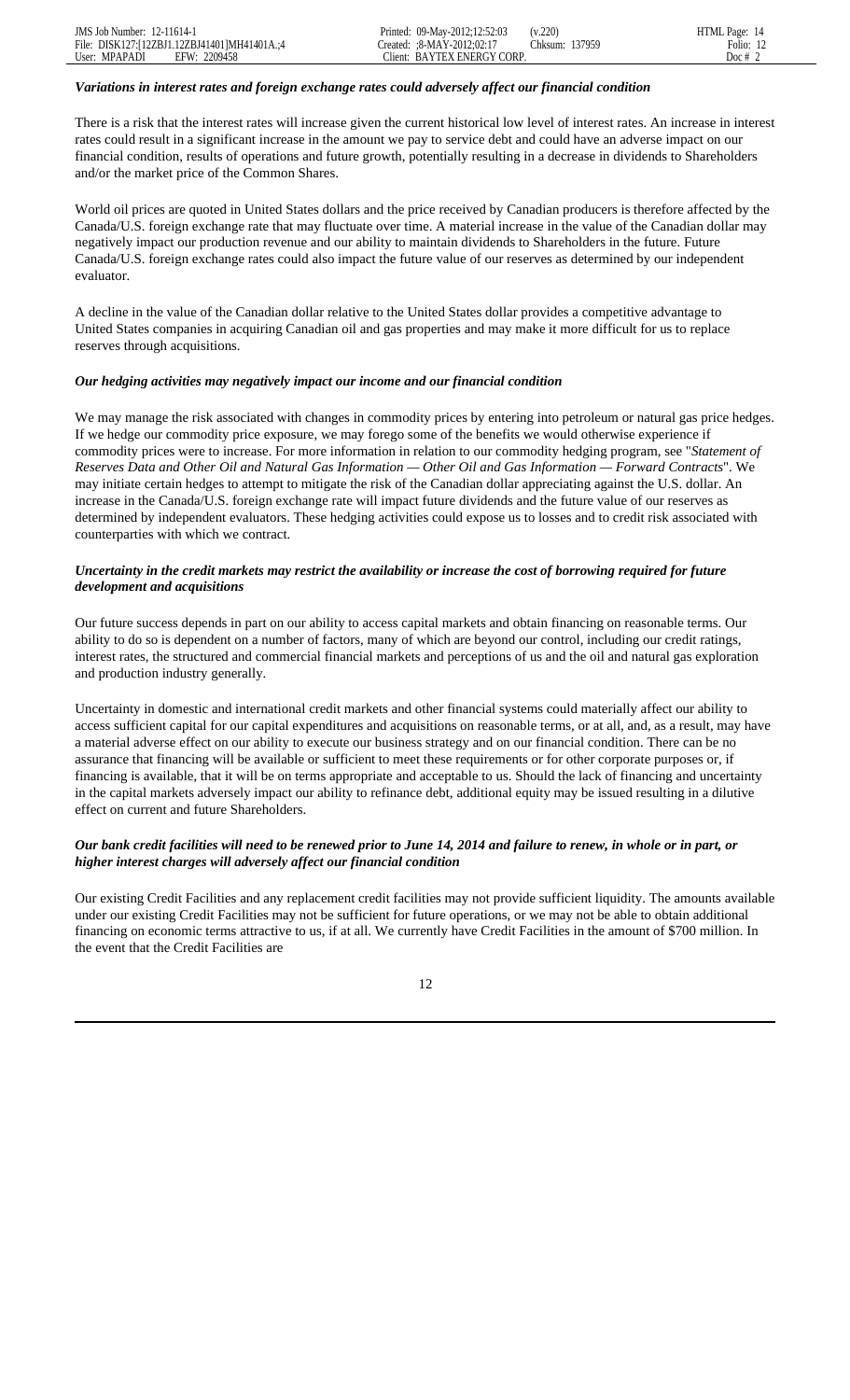not extended before June 14, 2014, indebtedness under the Credit Facilities will be repayable on June 14, 2014. The interest charged on the Credit Facilities is calculated based on a sliding scale ratio of our debt to EBITDA ratio. Repayment of all outstanding amounts under the Credit Facilities may be demanded on relatively short notice if an event of default occurs, which is continuing. If this occurs, we may need to obtain alternate financing. Any failure to obtain suitable replacement financing may have a material adverse effect on our business, and dividends to Shareholders may be materially reduced. There is also a risk that the Credit Facilities will not be renewed for the same amount or on the same terms.

As at December 31, 2011, our outstanding indebtedness included \$150 million of 2016 Debentures which mature on August 26, 2016 and US\$150 million of 2021 Debentures which mature on February 17, 2021. We intend to fund these debt maturities with our existing Credit Facilities. In the event we are unable to refinance our debt obligations, it may impact our ability to fund our ongoing operations and to pay dividends.

We are required to comply with covenants under the Credit Facilities and the Debentures. In the event that we do not comply with these covenants, our access to capital could be restricted or repayment could be required on an accelerated basis by our lenders, and the ability to pay dividends to our Shareholders may be restricted. The lenders under the Credit Facilities have security over substantially all of our assets. If we become unable to pay our debt service charges or otherwise commit an event of default, such as breach of our financial covenants, the lenders under the Credit Facilities may foreclose on or sell our working interests in our properties.

Amounts paid in respect of interest and principal on debt may reduce dividends to Shareholders. Variations in interest rates and scheduled principal repayments could result in significant changes in the amount required to be applied to debt service before payment of dividends. Certain covenants in the agreements with our lenders under the Credit Facilities and the holders of the Debentures may also limit dividends. Although we believe the Credit Facilities will be sufficient for our immediate requirements, there can be no assurance that the amount will be adequate for our future financial obligations including our future capital expenditure program, or that we will be able to obtain additional funds.

From time to time we may enter into transactions which may be financed in whole or in part with debt. The level of our indebtedness from time to time could impair our ability to obtain additional financing on a timely basis to take advantage of business opportunities that may arise.

## *We have been historically reliant on external sources of capital, borrowings and equity sales and, if unavailable, our financial condition will be adversely affected*

As future capital expenditures will be financed out of funds from operations, borrowings and possible future equity sales, our ability to do so is dependent on, among other factors, the overall state of capital markets and investor appetite for investments in the energy industry and our securities in particular.

To the extent that external sources of capital become limited or unavailable or available on onerous terms, our ability to make capital investments and maintain or expand existing assets and reserves may be impaired, and our assets, liabilities, business, financial condition, results of operations and dividends to Shareholders may be materially and adversely affected as a result.

Shareholders may suffer dilution in connection with future issuances of Common Shares. One of our objectives is to continually add to our reserves through acquisitions and through development. Our success is, in part, dependent on our ability to raise capital from time to time by selling additional Common Shares. Shareholders will suffer dilution as a result of these offerings if, for example, the cash flow, production or reserves from the acquired assets do not reflect the additional number of Common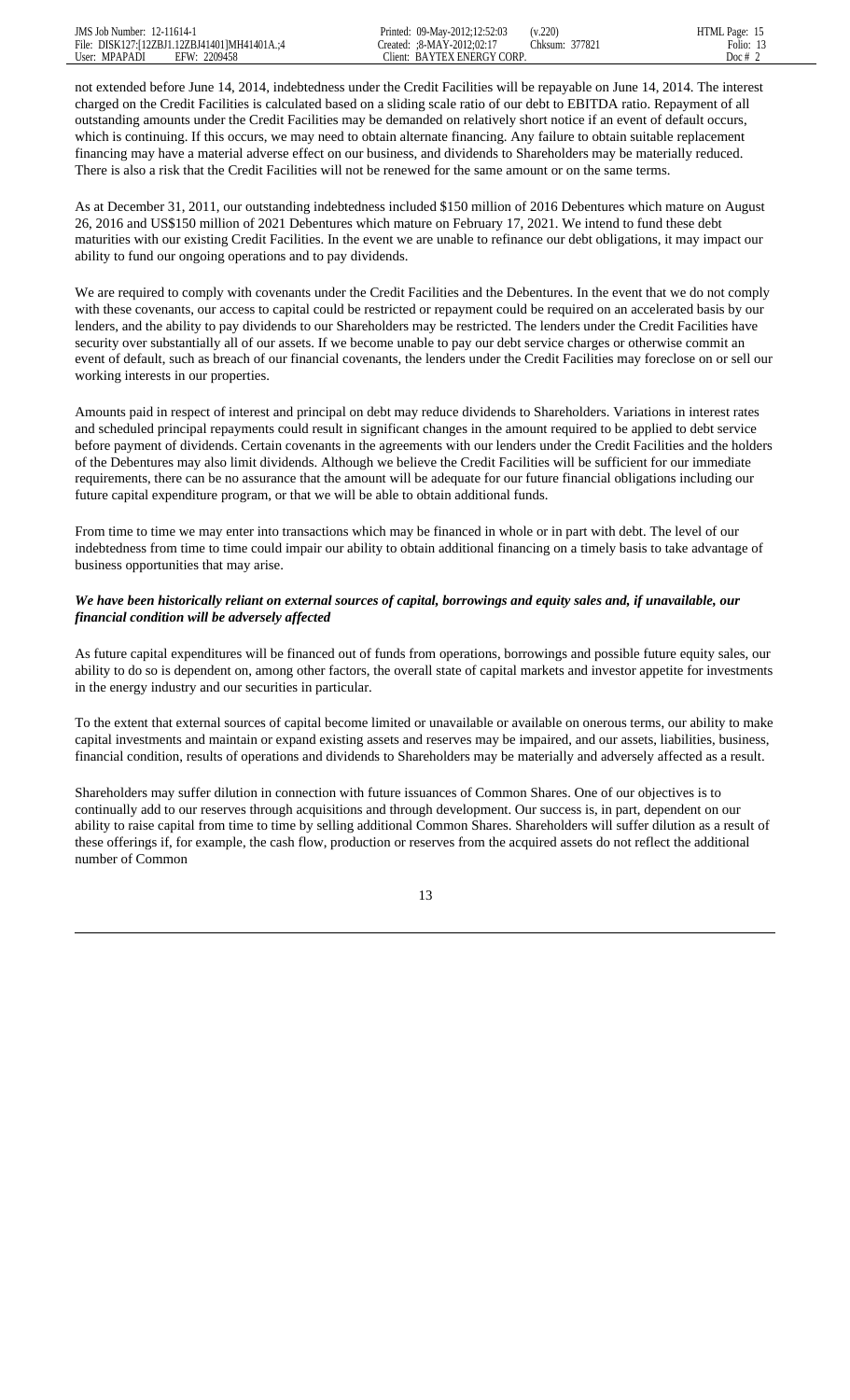Shares issued to acquire those assets. Shareholders may also suffer dilution in connection with future issuances of Common Shares to complete acquisitions.

If funds from operations are lower than expected or capital costs for these projects exceed current estimates, or if we incur major unanticipated expenses related to development or maintenance of our existing properties, we may be required to seek additional capital to maintain our capital expenditures at planned levels. Failure to obtain any financing necessary for our capital expenditure plans may result in a delay in development of, or production from, our properties resulting in a decrease in the amount of funds from operations received by us and, therefore, may reduce dividends to Shareholders.

#### *Failure of third parties to meet their contractual obligations to us may have a material adverse affect on our financial condition*

We are exposed to third party credit risk through our contractual arrangements with our current or future joint venture partners, third party operators, marketers of our petroleum and natural gas production, hedge counterparties and other parties. In the event such parties fail to meet their contractual obligations to us, such failures may have a material adverse effect on our business, financial condition, results of operations and prospects. In addition, poor credit conditions in the industry and of joint venture partners may impact a joint venture partner's willingness to participate in our ongoing capital program, potentially delaying the program and the results of such program until we find a suitable alternative partner.

#### *A downgrade our credit rating could increase our cost of capital and limit our access to capital, suppliers or counterparties.*

Rating agencies regularly evaluate us, basing their ratings of our long-term and short-term debt on a number of factors. This includes our financial strength as well as factors not entirely within our control, including conditions affecting the oil and gas industry generally and the wider state of the economy. There can be no assurance that one or more of our credit ratings will not be downgraded.

Our borrowing costs and ability to raise funds are directly impacted by our credit ratings. Credit ratings may be important to suppliers or counterparties when they seek to engage in certain transactions, including transactions involving over-the-counter derivatives. A credit-rating downgrade could potentially impair our ability to enter into arrangements with suppliers or counterparties, to engage in certain transactions, and could limit our access to private and public credit markets and increase the costs of borrowing under our existing credit facilities. A downgrade could also limit our access to short-term debt markets, increase the cost of borrowing in the short-term and long-term debt markets, and trigger collateralization requirements related to physical and financial derivative liabilities with certain marketing counterparties and pipeline and midstream service providers.

In connection with certain over-the-counter derivatives contracts and other trading agreements, we could be required to provide additional collateral or to terminate transactions with certain counterparties in the event of a downgrade of our credit rating. The occurrence of any of the foregoing could adversely affect our ability to execute portions of our business strategy, including hedging, and could have a material adverse effect on our liquidity and capital position.

#### *Our ability to add to our petroleum and natural gas reserves is highly dependent on our success in exploiting existing properties and acquiring additional reserves*

Our long-term commercial success depends on our ability to find, acquire, develop and commercially produce petroleum and natural gas reserves. Future oil and natural gas exploration may involve unprofitable efforts, not only from unsuccessful wells, but also from wells that are productive but do not produce sufficient petroleum substances to return a profit after drilling, completion (including hydraulic fracturing), operating and other costs. Completion of a well does not assure a profit on the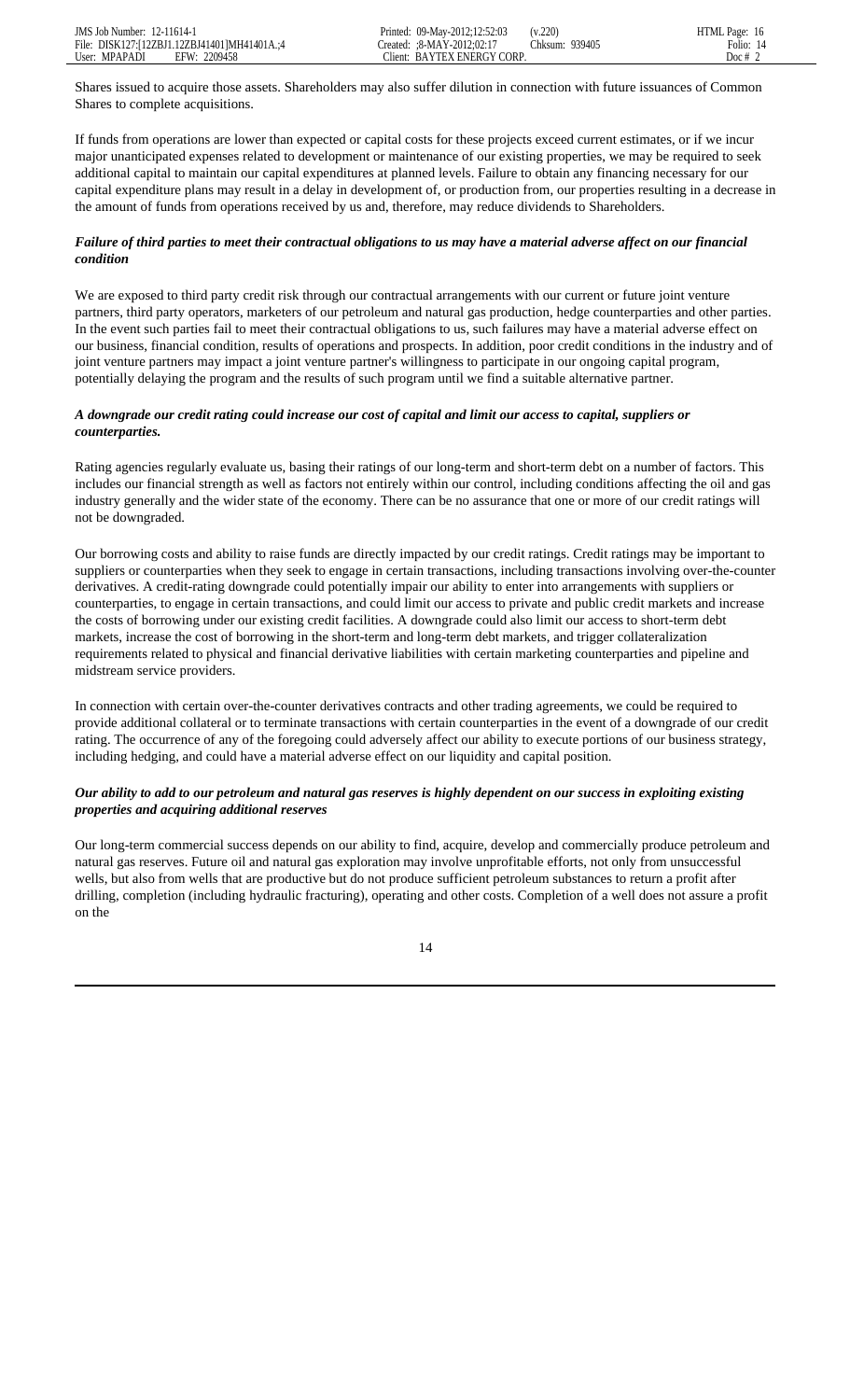investment or recovery of drilling, completion, operating and other costs. Drilling hazards or environmental damage could greatly increase the cost of operations, and various field operating conditions may adversely affect the production from successful wells. These conditions include delays in obtaining governmental approvals or consents, shut-ins of connected wells resulting from extreme weather conditions, insufficient storage or transportation capacity or other geological and mechanical conditions. While diligent well supervision and effective maintenance operations can contribute to maximizing production rates over time, production delays and declines from normal field operating conditions cannot be eliminated and can be expected to adversely affect revenue and cash flow levels to varying degrees. New wells we drill or participate in may not become productive and we may not recover all or any portion of our investment in wells we drill or participate in. The cost of drilling, completing and operating a well is often uncertain, and cost factors can adversely affect the economics of a project.

There is no assurance we will be successful in developing additional reserves or acquiring additional reserves on terms that meet our investment objectives. Without these reserves additions, our reserves will deplete and as a consequence, either production from, or the average reserves life of, our properties will decline, which will result in a reduction in the value of Common Shares and in a reduction in funds from operations available for dividends to Shareholders.

#### *Increases in operating costs could adversely affect our business, financial condition and results of operations*

Higher operating costs for our underlying properties will directly decrease the amount of funds from operations received by us and, therefore, may reduce dividends to Shareholders. Labour costs, electricity, gas processing, well servicing and chemicals are examples of types of operating costs that are susceptible to material fluctuation. There is no assurance that further commercial quantities of petroleum and natural gas will be discovered or acquired by us.

## *Changes in government regulations that affect the oil and gas industry, or failing to comply with such regulations, could adversely affect us*

The oil and gas industry in Canada and the United States is subject to federal, provincial, state and municipal legislation and regulation governing such matters as land tenure, prices, royalties, production rates, environmental protection controls, the exportation of crude oil, natural gas and other products, as well as other matters. See "*Industry Conditions*".

The industry is also subject to regulation by governments in such matters as the awarding or acquisition of exploration and production rights, oil sands or other interests, the imposition of specific drilling obligations, environmental protection controls, control over the development and abandonment of fields and mine sites (including restrictions on production) and possibly expropriation or cancellation of contract rights. We also rely on fresh water, which is obtained under government licenses to provide domestic and utility water for certain of our operations. There can be no assurance that the licenses to withdraw water will not be rescinded or that additional conditions will not be added to these licenses.

Government regulations may change from time to time in response to economic or political conditions. The exercise of discretion by governmental authorities under existing regulations, the implementation of new regulations or the modification of existing regulations affecting the oil and gas industry could reduce demand for crude oil and natural gas, increase our costs, or delay or restrict our operations, all of which would have a material adverse impact on us. In addition, failure to comply with government regulations may result in the suspension or termination of operations and subject us to liabilities and administrative, civil and criminal penalties. Compliance costs can be significant.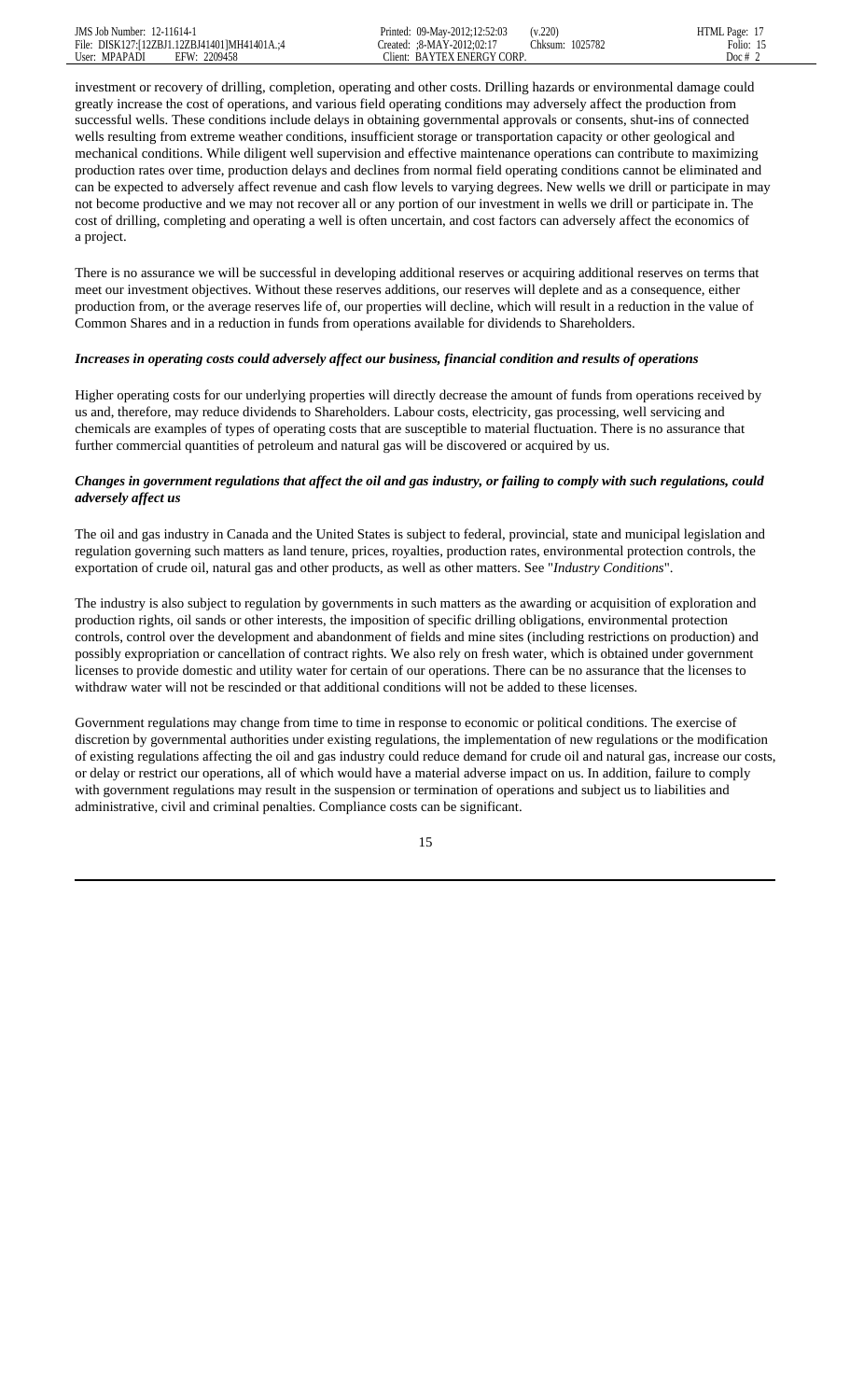#### *Hydraulic fracturing is subject to certain risks*

Hydraulic fracturing involves the injection of water, sand and small amounts of additives under pressure into rock formations to stimulate hydrocarbon (natural gas and oil) production. The use of hydraulic fracturing is being used to produce commercial quantities of natural gas and oil from reservoirs that were previously unproductive. We use hydraulic fracturing in our operations. With the increase in the use of fracture stimulations in horizontal wells there is increased communication between the oil and natural gas industry and a wider variety of stakeholders regarding the responsible use of this technology as it relates to the environment. This increased attention to fracture stimulations may result in increased regulation or changes of law which may make the conduct of our business more expensive or prevent us from conducting our business as currently conducted. Any new laws, regulation or permitting requirements regarding hydraulic fracturing could lead to operational delay or increased operating costs or third party or governmental claims, and could increase our costs of compliance and doing business as well as delay the development of oil and natural gas resources from shale formations which are not commercial without the use of hydraulic fracturing. Restrictions on hydraulic fracturing could also reduce the amount of oil and natural gas that we are ultimately able to produce from our reserves.

#### *Income tax laws or other laws or government incentive programs or regulations relating to our industry may in the future be changed or interpreted in a manner that adversely affects us and our Shareholders*

Income tax laws, other laws or government incentive programs relating to the oil and gas industry, such as resource allowance, may in the future be changed or interpreted in a manner that adversely affects us and our Shareholders. Tax authorities having jurisdiction over us or our Shareholders may disagree with the manner in which we calculate our income for tax purposes or could change their administrative practices to our detriment or the detriment of our Shareholders.

The oil and gas industry is subject to extensive controls and regulations governing its operations (including land tenure, exploration, development, production, refining, transportation, and marketing) imposed by legislation enacted by various levels of government and with respect to pricing and taxation of oil and natural gas by agreements among the governments of Canada, Alberta, British Columbia, Saskatchewan, the United States, North Dakota and Wyoming, all of which should be carefully considered by investors in the oil and gas industry. All of such controls, regulations and legislation are subject to revocation, amendment or administrative change, some of which have historically been material and in some cases materially adverse and there can be no assurance that there will not be further revocation, amendment or administrative change which will be materially adverse to our assets, reserves, financial condition or results of operations or prospects and our ability to maintain dividends to Shareholders.

We cannot assure you that income tax laws and government incentive programs relating to the oil and gas industry generally will not change in a manner that adversely affects the market price of the Common Shares.

#### *There are numerous uncertainties inherent in estimating quantities of recoverable petroleum and natural gas reserves, including many factors beyond our control*

In general, estimates of economically recoverable petroleum and natural gas reserves and resources and the future net revenues therefrom are based upon a number of variable factors and assumptions, such as historical production from the properties, production rates, ultimate reserve recovery, timing and amount of capital expenditures, marketability of petroleum and natural gas, royalty rates, the assumed effects of regulation by governmental agencies and future operating costs, all of which may vary materially from actual results. All such estimates are based on professional judgment and classifications of reserves, which, by their nature have a high degree of subjectivity. For those reasons, estimates of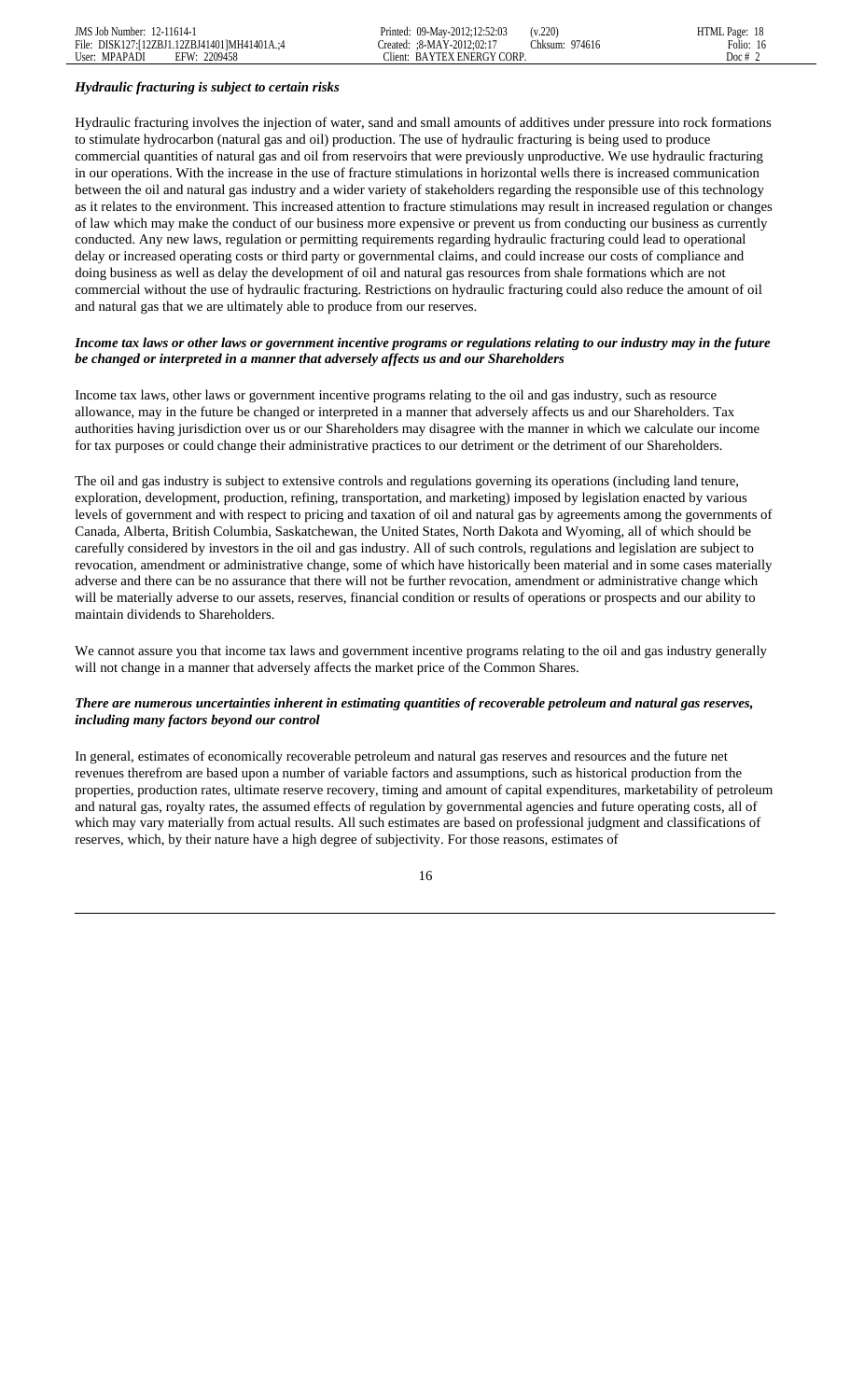the economically recoverable petroleum and natural gas reserves or estimates of resources attributable to any particular group of properties, classification of such reserves based on risk of recovery and estimates of future net revenues associated with reserves prepared by different engineers, or by the same engineers at different times, may vary.

The reserves and recovery information contained in the Sproule Report is only an estimate and the actual production and ultimate reserves from the properties may be greater or less than the estimates prepared by Sproule and such variations could be material. The Sproule Report has been prepared using certain commodity price assumptions which are described in the notes to the reserves tables. If we realize lower prices for crude oil, natural gas liquids and natural gas and they are substituted for the price assumptions utilized in the Sproule Report, the present value of estimated future net revenues for our reserves and our net asset value would be reduced and the reduction could be significant. The estimates in the Sproule Report are based in part on the timing and success of activities we intend to undertake in future years. The reserves and estimated cash flows to be derived therefrom contained in the Sproule Report will be reduced, in future years, to the extent that such activities do not achieve the level of success assumed in the Sproule Report.

Estimates of proved and probable reserves include undeveloped reserves that are expected to be recovered from new wells on undrilled acreage or from existing wells where a relatively major expenditure is still required before such wells begin production. Reserves may be recognized when plans are in place to make the required investments to convert these undeveloped reserves to producing. Circumstances such as a sustained decline in commodity prices or poorer than expected results from initial activities could cause a change in the investment or development plans which could result in a material change in our reserves estimates.

Estimates of proved undeveloped reserves are sometimes based upon volumetric calculations and upon analogy to similar types of reserves rather than actual production history. Recovery factors and drainage areas were estimated by experience and analogy to similar producing pools. Estimates based on these methods are generally less reliable than those based on actual production history. Subsequent evaluation of the same reserves based upon production history and production practices will result in variations in the estimated reserves and such variations could have a material and adverse impact on our business and financial condition.

The contingent resource volumes included in this Annual Information Form are estimates only. The same uncertainties inherent in estimating quantities of reserves apply to estimating quantities of contingent resource. In addition, there are contingencies that prevent contingent resource from being classified as reserves. There is no certainty that it will be commercially viable to produce any portion of the contingent resource. Actual results may vary significantly from these estimates and such variances could be material.

#### *Acquiring, developing and exploring for oil and natural gas involves many operating risks, which even a combination of experience, knowledge and careful evaluation may not be able to overcome. We have not insured and cannot fully insure against all risks related to our operations*

Our business involves many operating risks related to the acquiring, developing and exploring for oil and natural gas. These risks include, but are not limited to, encountering unexpected formations or pressures, premature declines of reservoirs, blow-outs, craterings, equipment failures and other accidents, sour gas releases and spills, uncontrollable flows of oil, natural gas or well fluids, the invasion of water into producing formations, adverse weather conditions, pollution, other environmental hazards, fires, spills and delays in payments between parties caused by operation or economic matters which could result in substantial damage to oil and natural gas wells, production facilities, other property and the environment, personal injuries, loss of life and other hazards, all of which could result in liability. These risks will increase as we undertake more exploratory activity. Drilling hazards or environmental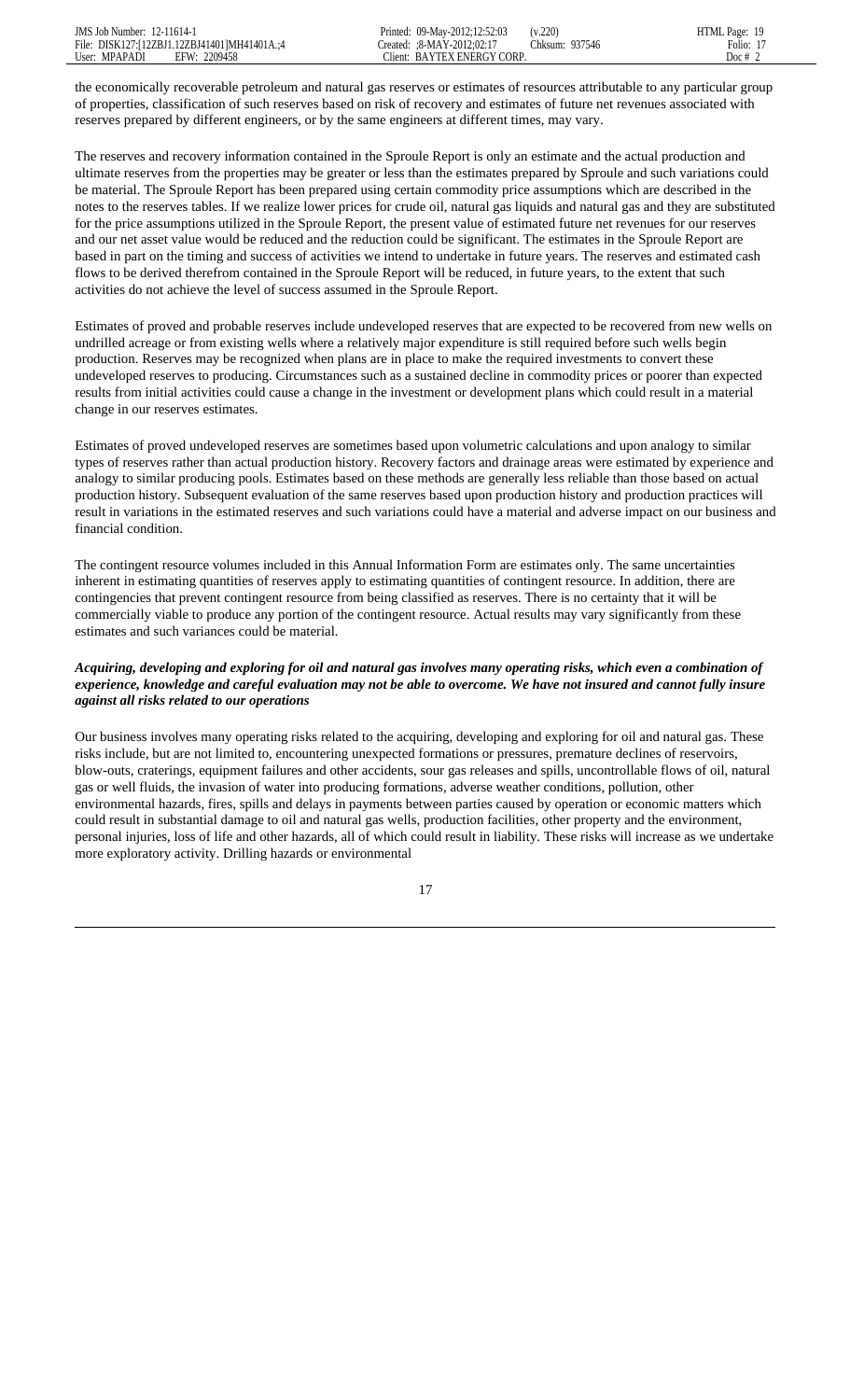damage could greatly increase the cost of operations, and various field operating conditions may adversely affect the production from successful wells. These conditions include delays in obtaining governmental approvals or consents, the shut-in of connected wells resulting from extreme weather conditions, insufficient storage or transportation capacity or other geological and mechanical conditions.

Although we maintain insurance in accordance with customary industry practice, we are not fully insured against all of these risks nor are all such risks insurable and in certain circumstances we may elect not to obtain insurance to deal with specific risks due to the high premiums associated with such insurance or other reasons. In addition, the nature of these risks is such that liabilities could exceed policy limits, in which event we could incur significant costs that could have a material adverse effect upon our financial condition.

Exploration and development risks arise due to the uncertain results of searching for and producing petroleum and natural gas using imperfect scientific methods. Losses resulting from the occurrence of any of these risks may have a material adverse effect on our business, financial condition, results of operations, prospects and our ability to maintain dividends to Shareholders.

#### *The operation of a portion of our properties is largely dependent on the ability of third party operators, and harm to their business could cause delays and additional expenses in our receiving revenues*

The continuing production from a property, and to some extent the marketing of production, is dependent upon the ability of the operators of our properties. Our return on assets operated by others depends upon a number of factors that may be outside of our control, including the timing and amount of capital expenditures, the operator's expertise and financial resources, the approval of other participants, the selection of technology and risk management practices. If, in situations where we are not the operator, the operator fails to perform these functions properly or becomes insolvent, revenues may be reduced. Revenues from production generally flow through the operator and, where we are not the operator, there is a risk of delay and additional expense in receiving such revenues.

In addition to the usual delays in payment by purchasers of oil and natural gas to the operators of the properties, and by the operator to our Operating Entities, payments between any of such parties may also be delayed by restrictions imposed by lenders, delays in the sale or delivery of products, delays in the connection of wells to a gathering system, blowouts or other accidents, recovery by the operator of expenses incurred in the operation of properties or the establishment by the operator of reserves for such expenses.

The operation of wells located on properties not operated by us is generally governed by operating agreements which typically require the operator to conduct operations in a good and workman-like manner. Operating agreements generally provide, however, that the operator will have no liability to the other non-operating working interest owners for losses sustained or liabilities incurred, except such as may result from gross negligence or wilful misconduct. In addition, third-party operators are generally not fiduciaries with respect to us or our Shareholders. As owner of working interests in properties not operated by us, we will generally have a cause of action for damages arising from a breach of the operator's duty. Although not established by definitive legal precedent, it is unlikely that our Shareholders would be entitled to bring suit against third party operators to enforce the terms of the operating agreements. Therefore, our Shareholders will be dependent upon us, as owner of the working interest, to enforce such rights.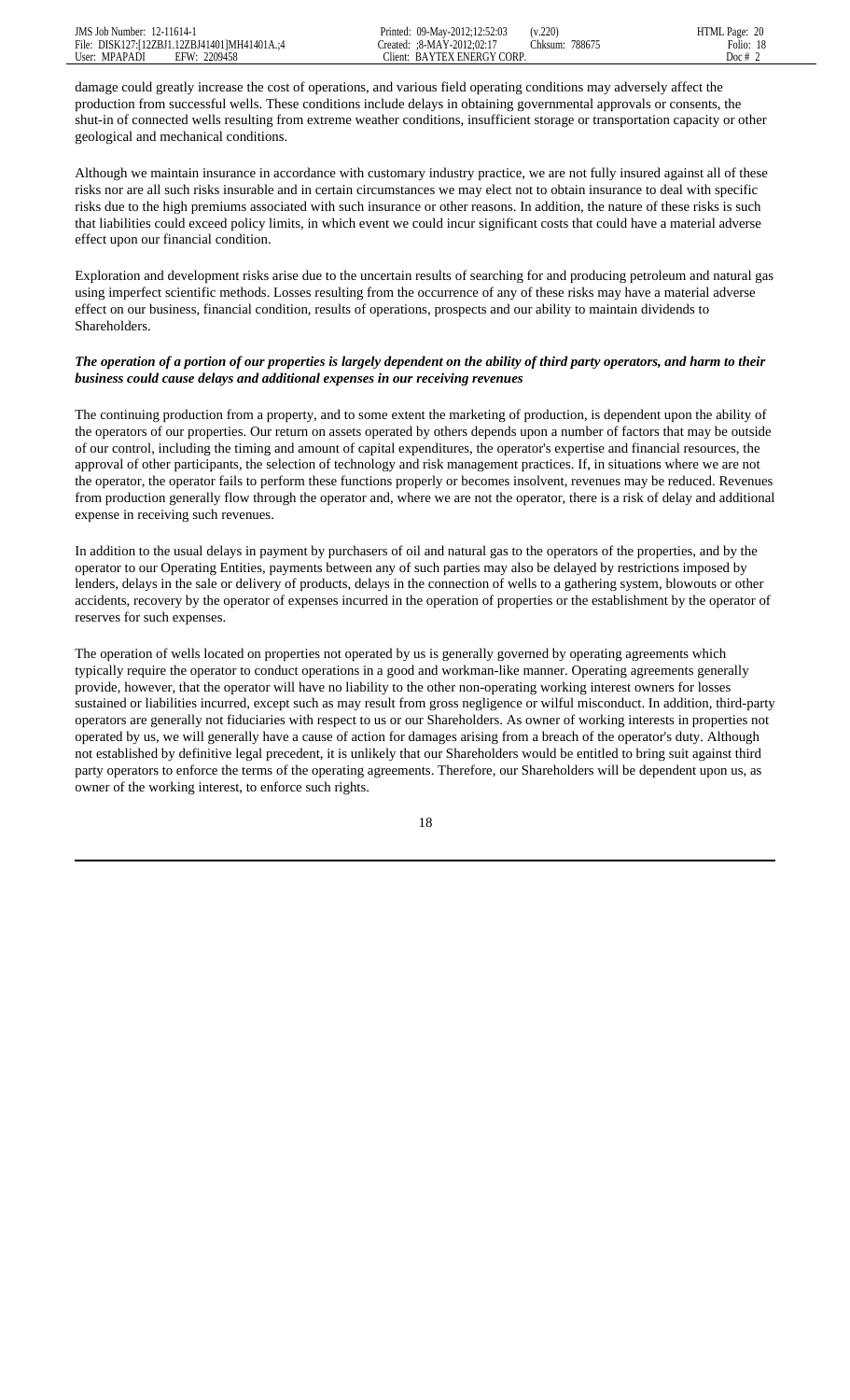#### *Delays in business operations could adversely affect our income and financial condition*

Delays in business operations could adversely affect our income and financial condition and may affect our ability to pay dividends to Shareholders and the market price of our Common Shares. In addition to the usual delays in payment by purchasers of oil and natural gas to the operators of our properties, and the delays of those operators in remitting payment to us, payments between any of these parties may also be delayed by:

- restrictions imposed by lenders;
- accounting delays;
- delays in the sale or delivery of products;
- delays in the connection of wells to a gathering system;
- restrictions due to limited pipeline or processing capacity;
- operational problems affecting pipelines and facilities;
- blowouts or other accidents;
- adjustments for prior periods;
- recovery by the operator of expenses incurred in the operation of the properties; or
- the establishment by the operator of reserves for these expenses.

Any of these delays could reduce the amount of cash available to pay dividends to Shareholders in a given period and expose us to additional third party credit risks.

## *The marketability of petroleum and natural gas that may be acquired or discovered by us will be affected by numerous factors beyond our control*

These factors include demand for petroleum and natural gas, market fluctuations, the availability, proximity and capacity of oil and natural gas pipelines and processing and storage facilities and government regulations, including regulations relating to environmental protection, royalties, allowable production, pricing, taxes, importing and exporting of oil and natural gas and political events throughout the world that cause disruptions in the supply of oil. Any particular event could result in a material decline in prices and therefore result in a reduction of our net production revenue. The availability of markets is beyond our control.

In addition, our oil and natural gas properties, wells and facilities could be subject to a terrorist attack. If any of our properties, wells or facilities are the subject of terrorist attack it could have a material adverse effect on our financial condition. We do not have insurance to protect against the risk from terrorism.

## *The amount of oil and natural gas that we can produce and sell is subject to the accessibility, availability, proximity and capacity of gathering, processing and pipeline systems*

We deliver our products through gathering, processing and pipeline systems some of which we do not own. Access to the pipeline capacity for the transport of crude oil into the United States has become inadequate for the amount of Canadian production being exported to the United States and has recently resulted in significantly lower amounts being realized by Canadian producers compared with the WTI price for crude oil. The lack of access to capacity in any of the gathering, processing and pipeline systems, and in particular the processing facilities, could result in our inability to realize the full economic potential of our production or in a reduction of the price offered for our production. Any significant change in market factors or other conditions affecting these infrastructure systems and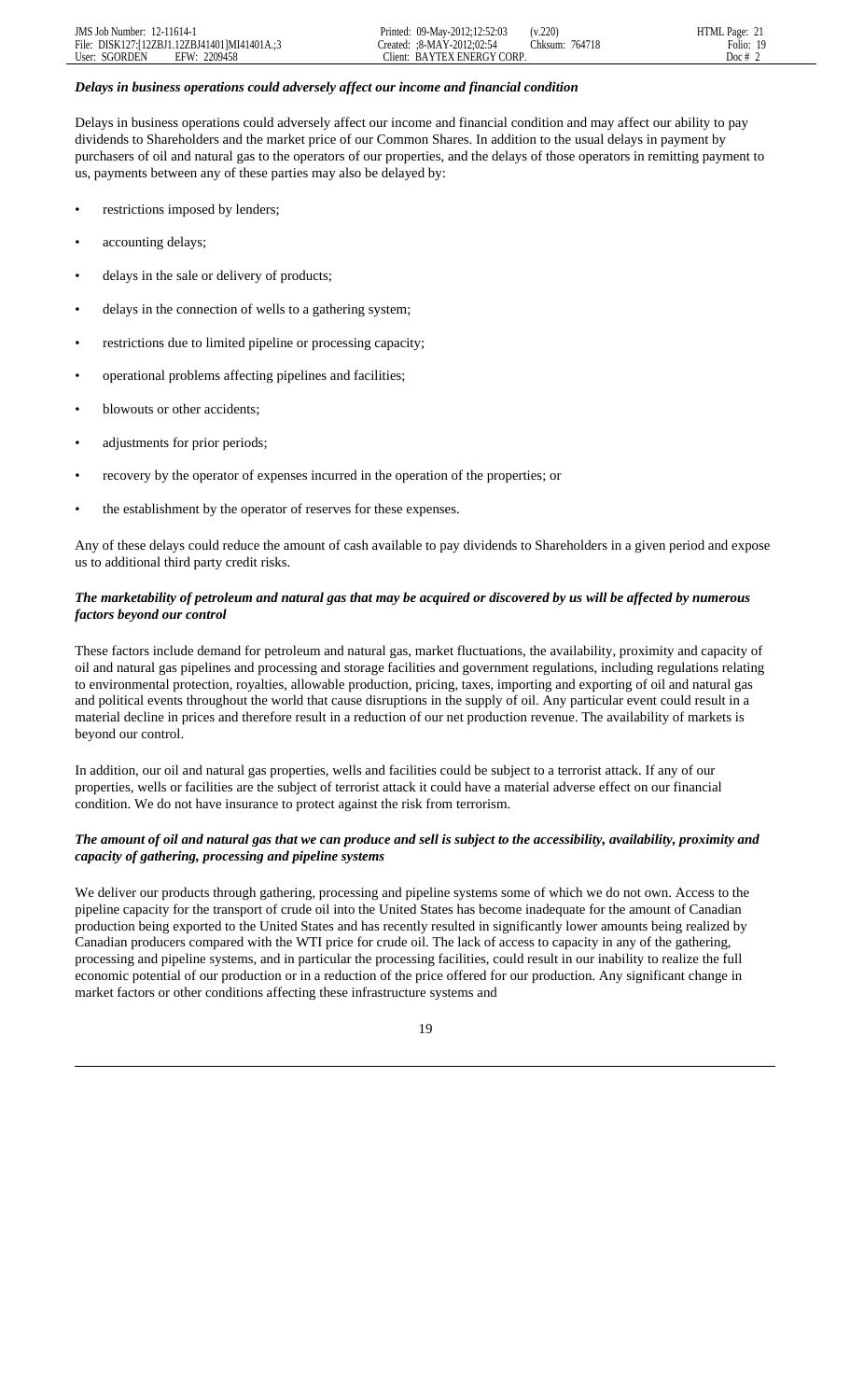facilities, as well as any delays in constructing new infrastructure systems and facilities could harm our business and, in turn, our financial condition.

Certain pipeline leaks in 2011have gained media and other stakeholder attention and may result in additional regulation or changes in law which could impede the conduct of our business or make our operations more expensive.

A portion our production may, from time to time, be processed through facilities owned by third parties and which we do not have control of. From time to time these facilities may discontinue or decrease operations either as a result of normal servicing requirements or as a result of unexpected events. A discontinuance or decrease of operations could materially adversely affect our ability to process our production and to deliver the same for sale.

#### *We may participate in larger projects and may have more concentrated risk in certain areas of our operations*

We manage a variety of small and large projects in the conduct of our business. Project delays may impact expected revenues from operations. Significant project cost over-runs could make a project uneconomic. Our ability to execute projects and market oil and natural gas depends upon numerous factors beyond our control, including:

- the availability of processing capacity;
- the availability and proximity of pipeline capacity;
- the availability of storage capacity;
- the availability of, and the ability to acquire, water supplies needed for drilling and hydraulic fracturing, or our ability to dispose of water used or removed from strata at a reasonable cost and within applicable environmental regulations;
- the supply of and demand for oil and natural gas;
- the availability of alternative fuel sources;
- the effects of inclement weather;
- the availability of drilling and related equipment;
- unexpected cost increases;
- accidental events;
- currency fluctuations;
- changes in regulations;
- the availability and productivity of skilled labour; and
- the regulation of the oil and gas industry by various levels of government and governmental agencies.

Because of these factors, we could be unable to execute projects on time, on budget or at all, and may not be able to effectively market the oil and natural gas that we produce.

#### *Our heavy oil projects face additional risks compared to conventional oil and gas production*

Some of our heavy oil projects are capital intensive projects which rely on specialized production technologies. Certain current technologies for the recovery of heavy oil, such as cyclic steam stimulation and steam-assisted gravity drainage, are energy intensive, requiring significant consumption of natural gas and other fuels in the production of steam that is used in the recovery process. The amount of steam required in the production process varies and therefore impacts costs. The performance of the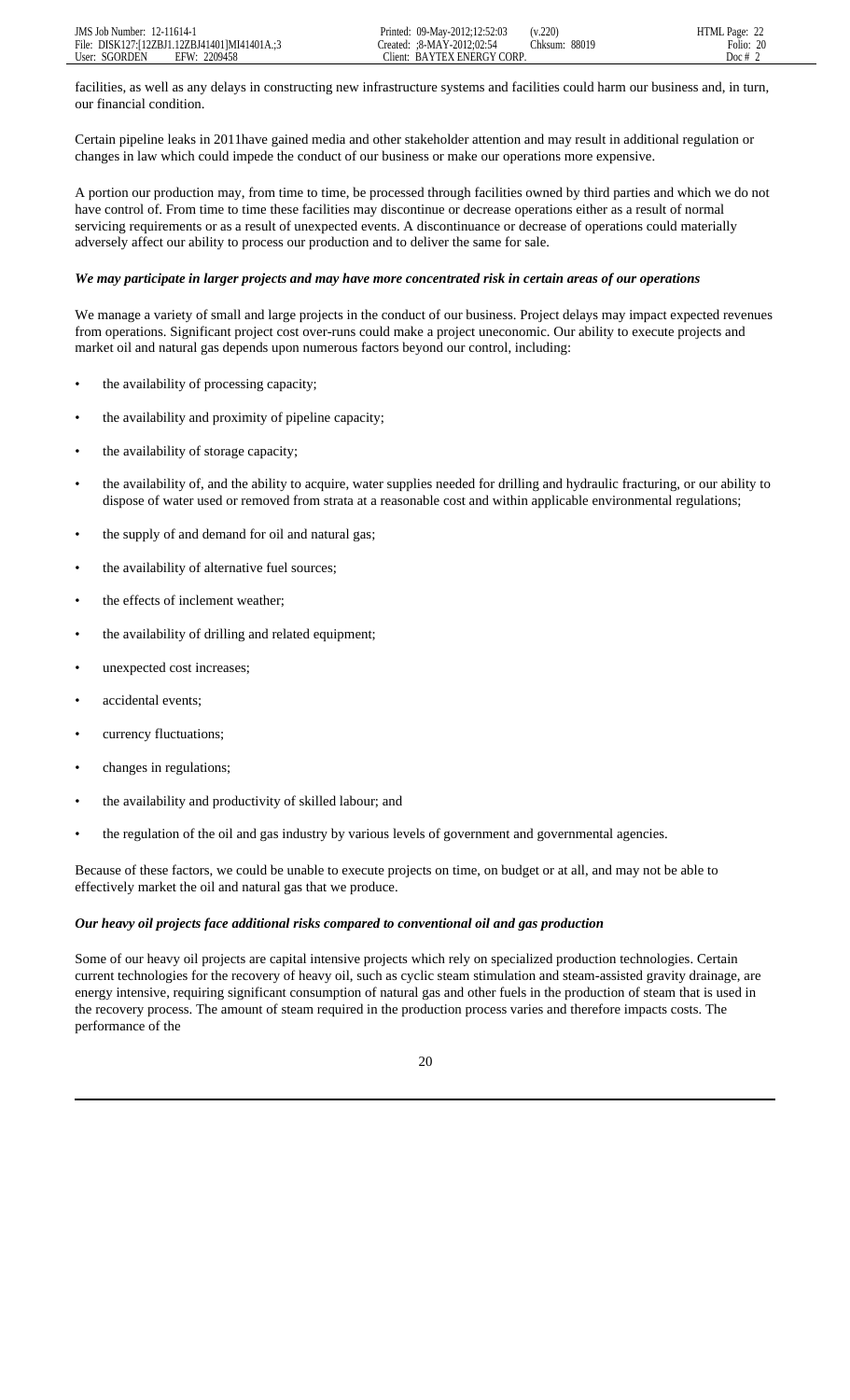reservoir can also affect the timing and levels of production using new technologies. A large increase in recovery costs could cause certain projects that rely on cyclic steam stimulation, steam-assisted gravity drainage or other new technologies to become uneconomical, which could have a negative effect on our financial condition. There are risks associated with growth and other capital projects that rely largely or partly on new technologies and the incorporation of such technologies into new or existing operations. The success of projects incorporating new technologies cannot be assured.

The operating costs of our heavy oil projects have the potential to vary considerably throughout the operating period and will be significant components of the cost of production of any petroleum products produced. Project economics and our overall earnings may be reduced if increases in operating costs are incurred. Factors which could affect operating costs include, without limitation: labor costs; the cost of catalyst and chemicals; the cost of natural gas and electricity; power outages; produced sand causing issues of erosion, hot spots and corrosion; reliability of and maintenance cost of facilities; and the cost to transport sales products and the cost to dispose of certain by-products.

## *We only operate in western Canada and the United States and expansion outside of these areas may increase our risk exposure*

Our operations and expertise are currently primarily focused on oil and gas production and development in western Canada and the United States. In the future, we may acquire oil and gas properties outside of these geographic areas. In addition, we could acquire other energy related assets, such as oil and natural gas processing plants or pipelines, or an interest in an oil sands project. Expansion of our activities into new areas may present new additional risks or alternatively, significantly increase the exposure to one or more of the present risk factors which may adversely affect our business, financial condition or results of operations.

## *We may not be able to realize the anticipated benefits of acquisitions and dispositions or to manage growth*

We make acquisitions and dispositions of businesses and assets in the ordinary course of our business. Achieving the benefits of acquisitions depends in part on successfully consolidating functions and integrating operations and procedures in a timely and efficient manner as well as our ability to realize the anticipated growth opportunities and synergies from combining the acquired businesses and operations with our operations. There is no assurance that we will be able to continue to complete acquisitions or dispositions of oil and natural gas properties which realize all the synergistic benefits.

We periodically dispose of non-core assets so that management can focus its efforts and resources more efficiently. Depending on the state of the market for such non-core assets, certain of our non-core assets, if disposed of, could be expected to realize less than their carrying value on our financial statements.

The price we pay for the purchase of any material properties is based on several criteria, including engineering and economic assessments made by independent engineers modified to reflect our technical and economic views. These assessments include a series of assumptions regarding such factors as recoverability and marketability of petroleum and natural gas, future prices of petroleum and natural gas, future operating costs, future capital expenditures and royalties and other government levies which will be imposed over the producing life of the reserves. Many of these factors are subject to change and are beyond our control. All such assessments involve a measure of geologic and engineering uncertainty which could result in lower than anticipated production and reserves. Consequently, the reserves acquired may be less than expected, which could adversely impact cash flow from operating activities and dividends to Shareholders.

We may be subject to growth-related risks including capacity constraints and pressure on our internal systems and controls. Our ability to manage growth effectively will require us to continue to implement and improve our operational and financial systems and to expand, train and manage our employee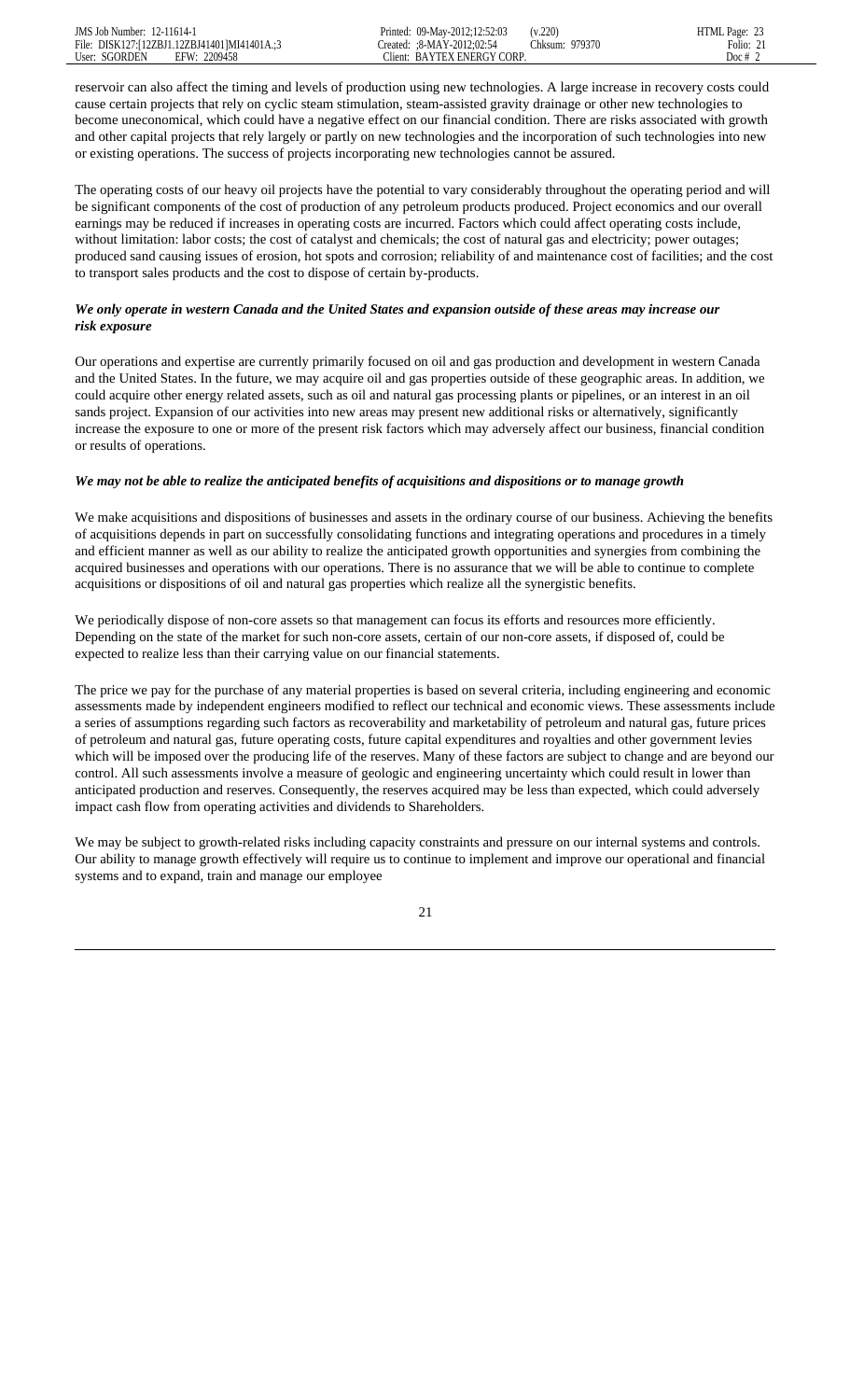base. Our inability to deal with this growth could have a material adverse effect on our business, financial condition, results of operations and prospects.

## *Climate change laws and related environmental, health and safety regulation may impose restrictions or costs on our business which may adversely affect our financial condition and our ability to maintain dividends*

Nearly all aspects of our operations are subject to environmental, health and safety regulation pursuant to a variety of federal, provincial, state and local laws and regulations. Environmental legislation provides for, among other things, restrictions and prohibitions on spills, releases or emissions of various substances produced in association with oil and natural gas operations. The legislation also requires that wells and facility sites be operated, maintained, abandoned and reclaimed to the satisfaction of applicable regulatory authorities. A breach of such legislation may result in the imposition of fines or issuance of clean up orders in respect of us or our properties, some of which may be material. We may also be exposed to civil liability for environmental matters or for the conduct of third parties, including private parties commencing actions and new theories of liability, regardless of negligence or fault. Furthermore, management believes the political climate appears to favour new programs for environmental laws and regulation, particularly in relation to the reduction of emissions or emissions intensity, and there is no assurance that any such programs, laws or regulations, if proposed and enacted, will not contain emission reduction targets which we cannot meet, and financial penalties or charges could be incurred as a result of the failure to meet such targets. For more information on the evolution and status of climate change and related environmental legislation, see "*Industry Conditions — Climate Change Regulation*".

There has been much public and political debate with respect to the strategy or alternative strategies with respect to climate change and the control of greenhouse gases. Implementation of strategies by either the provinces or states in which we operate our business or by the governments of Canada or the United States, and whether to meet international agreed limits, or as otherwise determined, for reducing greenhouse gases could have a material impact on the nature of oil and natural gas operations, including ours. Given the evolving nature of the debate related to climate change and the control of greenhouse gases and resulting requirements, it is not possible to predict either the nature of those requirements or the impact on us and our operations and financial condition. Although we provide for the necessary amounts in our annual capital budget to fund our currently estimated environmental and reclamation obligations, there can be no assurance that we will be able to satisfy our actual future environmental and reclamation obligations from such funds.

Although we believe that we are in material compliance with current applicable environmental, health and safety regulations, no assurance can be given that such regulations will not result in a curtailment of production, a reduction of product demand, a material increase in the costs of production, development or exploration activities or otherwise adversely affect our business, financial condition, results of operations or prospects. Future changes in other environmental, health and safety regulations could occur and result in stricter standards and enforcement, larger fines and liability, and increased capital expenditures and operating costs, which could have a material adverse effect on our financial condition or results of operations and prospects. See "*Industry Conditions — Environmental Regulation*".

#### *There is strong competition relating to all aspects of the oil and gas industry*

There are numerous companies in the oil and gas industry who are competing with us for the acquisitions of properties with longer life reserves, properties with exploitation and development opportunities and undeveloped land. As a result of such competition, it may be more difficult for us to acquire reserves on beneficial terms or at all. Some of those organizations not only explore for, develop and produce oil and natural gas but also carry on refining operations and market oil and other products on a world-wide basis and, as such, have greater technical, financial and operational resources than us.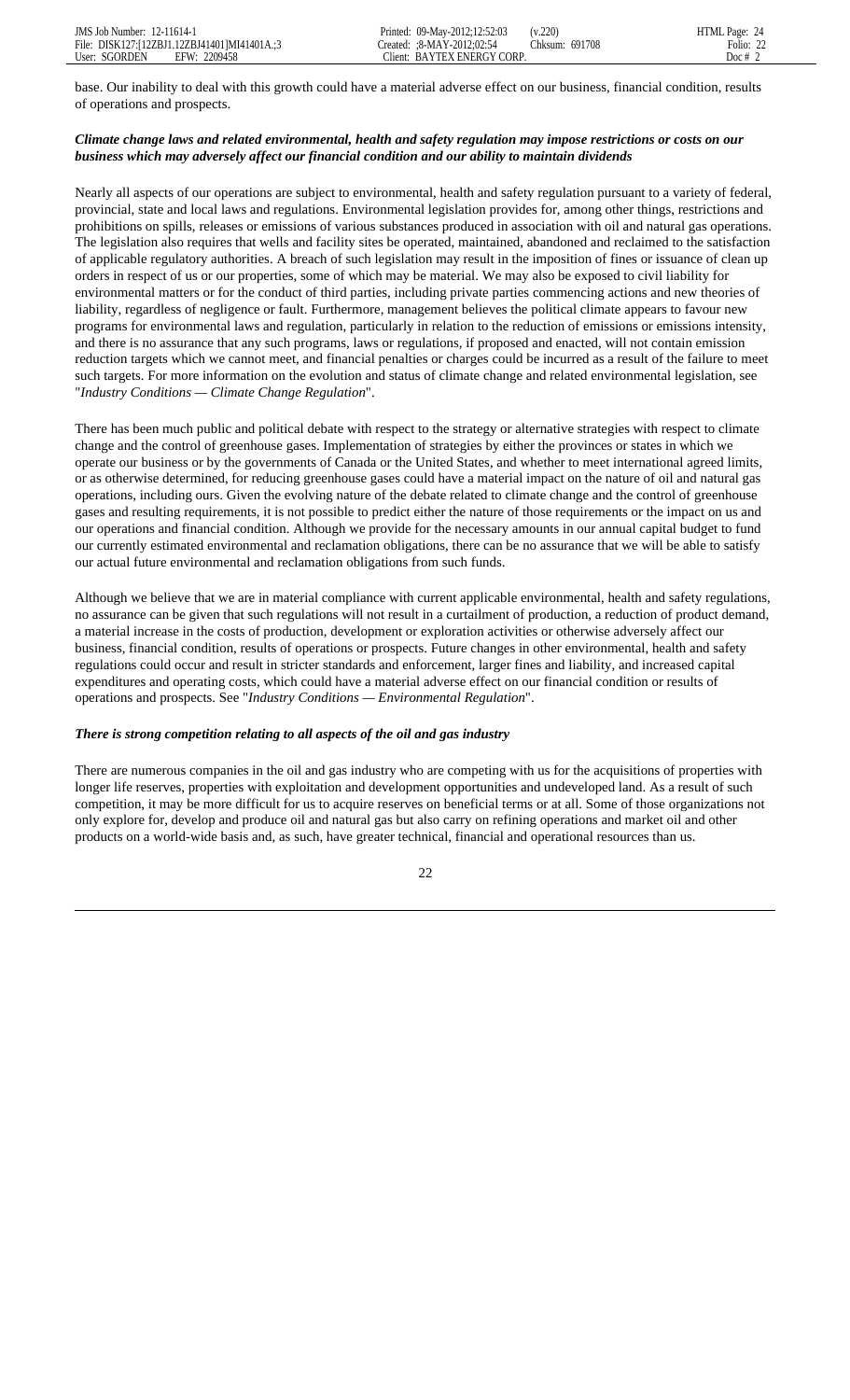We compete with other oil and gas companies to hire and retain skilled personnel necessary for running our daily operations, including planning, capitalizing on available technical advances and the execution of our exploration and development program. The inability to hire and retain skilled personnel could adversely impact certain of our operational and financial results.

Oil and natural gas exploration and development activities are dependent on the availability of drilling and related equipment (typically leased from third parties) in the particular areas where such activities will be conducted. Demand for such limited equipment or access restrictions may affect the availability of such equipment to us and may delay exploration and development activities.

## *Our success depends in large measure on the activities of our Operating Entities and their key personnel*

We are entirely dependent upon the operations and assets of our Operating Entities through our ownership, directly and indirectly, of securities of our Operating Entities, including the Notes. Accordingly, our ability to pay dividends to Shareholders is dependent upon the ability of our Operating Entities to meet their interest, principal, dividend and other distribution obligations on their securities. Our Operating Entities' income is derived from the production of petroleum and natural gas from their resource properties and is susceptible to the risks and uncertainties associated with the oil and gas industry generally. If the petroleum and natural gas reserves associated with our Operating Entities' resource properties are not supplemented through additional development or the acquisition of additional oil and natural gas properties, the ability of our Operating Entities to meet their obligations to us and our ability to pay dividends to Shareholders may be adversely affected.

We depend entirely on our management with respect to the acquisition of oil and gas properties, the development and acquisition of additional reserves, the management and administration of all matters relating to our properties, including the safekeeping of our primary workspace and computer systems. The loss of the services of key personnel may have a material adverse effect on our business, financial condition, results of operations and prospects. The contributions of the existing management team to our immediate and near term operations are likely to be of central importance. In addition, the competition for qualified personnel in the oil and gas industry is intense and there can be no assurance that we will be able to continue to attract and retain all personnel necessary for the development and operation of our business. Investors must rely upon the ability, expertise, judgment, discretion, integrity and good faith of our management.

## *Our petroleum and natural gas reserves are a depleting resource and decline as such reserves are produced*

Absent commodity price increases or cost effective acquisition and development activities, our funds from operations will decline over time in a manner consistent with declining production from typical petroleum and natural gas reserves. Our future petroleum and natural gas reserves and production, and therefore our funds from operations, will be highly dependent on our success in exploiting our reserves base and acquiring additional reserves. Without reserves additions through acquisition or development activities, our reserves and production may decline over time as reserves are produced.

We also distribute a significant proportion of our funds from operations to Shareholders rather than reinvesting in reserves additions. Accordingly, if external sources of capital, including the issuance of additional Common Shares, become limited or unavailable on commercially reasonable terms, our ability to make the necessary capital investments to maintain or expand our petroleum and natural gas reserves may be impaired. To the extent that we use funds from operations to finance capital expenditures or property acquisitions, the level of funds from operations available for distribution to Shareholders will be reduced. There can be no assurance that we will be successful in developing or acquiring additional reserves on terms that meet our investment objectives.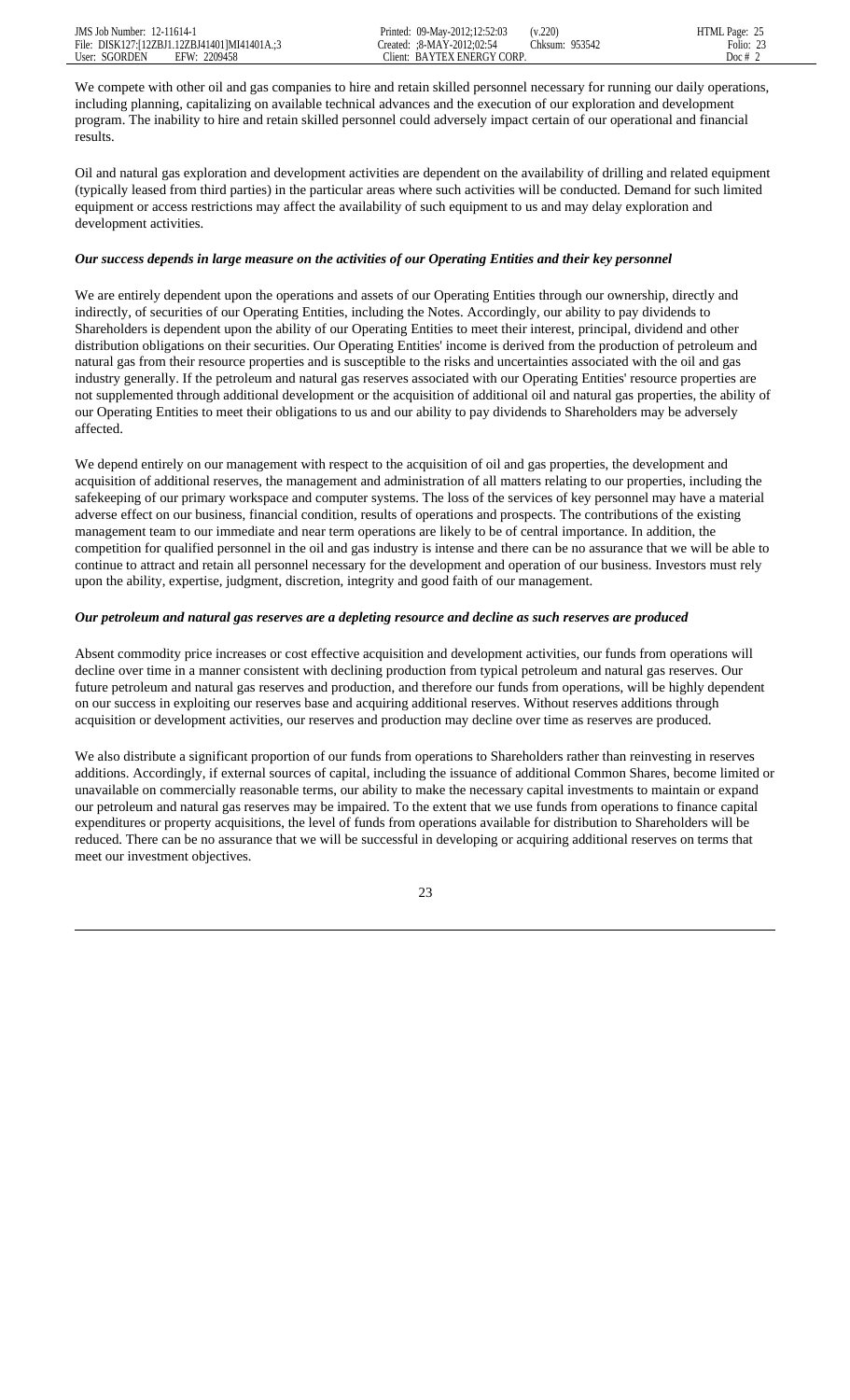#### *Securing and maintaining title to our properties is subject to certain risks*

Our properties are held in the form of licenses and leases and working interests in licenses and leases. If we or the holder of the license or lease fails to meet the specific requirement of a license or lease, the license or lease may terminate or expire. There can be no assurance that any of the obligations required to maintain each license or lease will be met. The termination or expiration of a license or lease or the working interest relating to a license or lease may have a material adverse affect on our results of operations and business. In addition, title to the properties can become subject to dispute and defeat our claim to title over certain of our properties.

Aboriginal peoples have claimed aboriginal title and rights to portions of western Canada and have also made claims that certain developments, including oil and gas exploration and development, may have been proceeding without the Crown carrying out appropriate consultations in the course of allowing such developments to proceed. We are not aware of any material claims having been made in respect of our properties and assets; however, if a claim arose and was successful this may have a material adverse affect on our results of operations and business.

Although title reviews are conducted prior to any purchase of significant resource assets, such reviews cannot guarantee that an unforeseen defect in the chain of title will not arise to defeat our title to certain assets. There may be valid challenges to title, or proposed legislative changes which affect title to the oil and natural gas properties that we control, that, if successful or made into law, could impair our activities on them and result in a reduction in the amount of funds from operations, possibly resulting in lower dividends to our Shareholders which could result in a lower market price of the Common Shares.

#### *We are affected by seasonal weather patterns*

The level of activity in the oil and gas industry is influenced by seasonal weather patterns. Wet weather and spring thaw may make the ground unstable. Consequently, municipalities, provincial and state transportation departments enforce road bans that restrict the movement of rigs and other heavy equipment, thereby reducing activity levels. Also, certain oil and natural gas producing areas are located in areas that are inaccessible other than during the winter months because the ground surrounding the sites in these areas consists of swampy terrain. Seasonal factors and unexpected weather patterns may lead to declines in exploration and production activity and corresponding declines in the demand for crude oil and natural gas.

#### *Our permitted investments may be risky*

An investment in us should be made with the understanding that the value of any of our investments may fluctuate in accordance with changes in the financial condition of such investments, the value of similar securities, and other factors. For example, the prices of Canadian government securities, bankers' acceptances and commercial paper react to economic developments and changes in interest rates. Commercial paper is also subject to issuer credit risk. Investments in energy-related companies and partnerships will be subject to the general risks of investing in equity securities. These include the risk that the financial condition of issuers may become impaired, or that the energy sector may suffer a market downturn. Securities markets in general are affected by a variety of factors, including governmental, environmental and regulatory policies, inflation and interest rates, economic cycles, and global, regional and national events. The value of our Common Shares could be affected by adverse changes in the market values of such investments.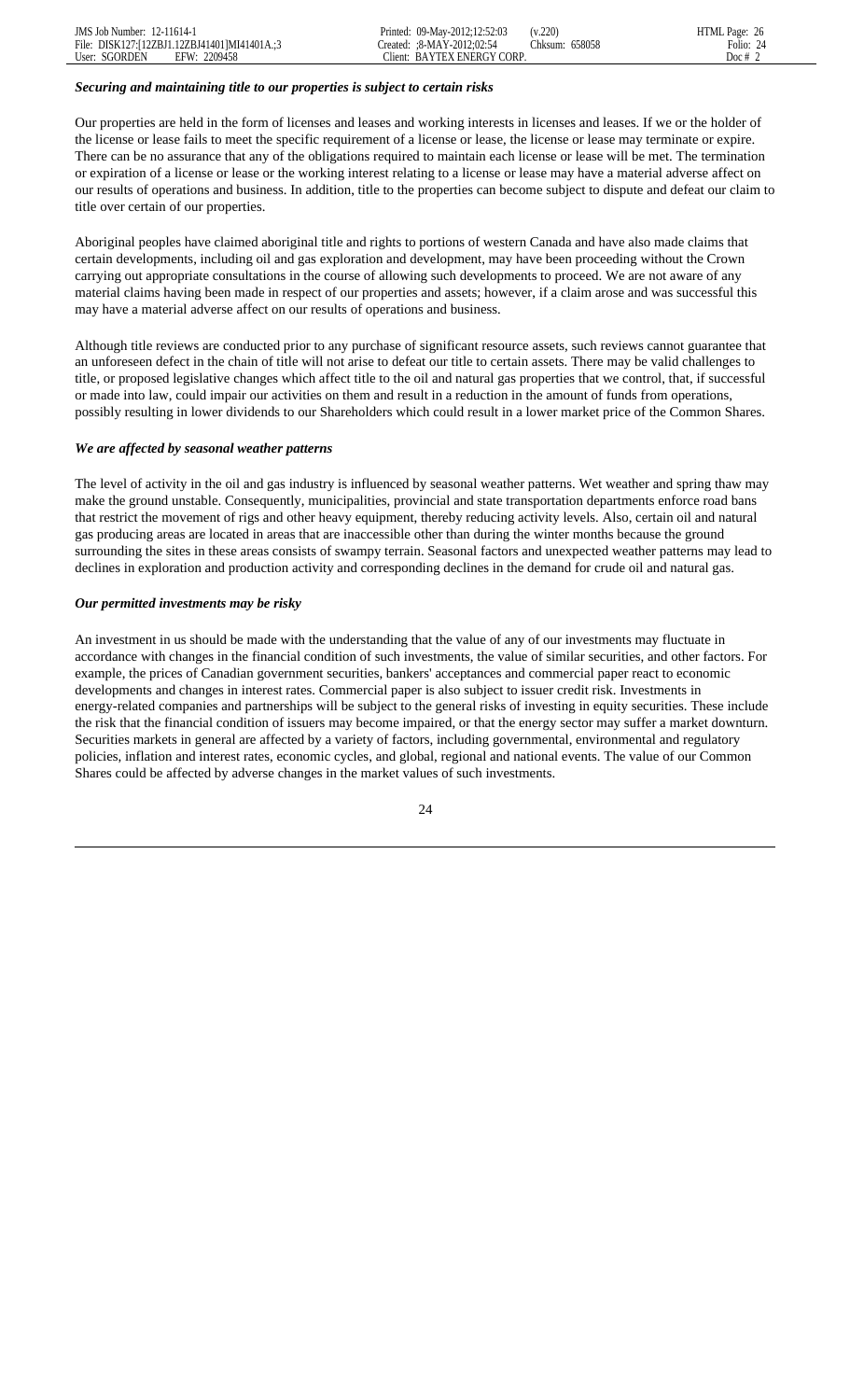#### **Risks Relating to Ownership of Securities**

#### *Our Board of Directors has discretion in the payment of dividends and may choose not to maintain dividends in certain circumstances*

The amount of future cash dividends, if any, will be subject to the discretion of our Board of Directors and may vary depending on a variety of factors and conditions existing from time to time, including fluctuations in commodity prices, production levels, capital expenditure requirements, debt service requirements, operating costs, royalty burdens, foreign exchange rates and the satisfaction of the liquidity and solvency tests imposed by the ABCA for the declaration and payment of dividends. Depending on these and various other factors, many of which will be beyond the control of our Board of Directors and management team, we will change our dividend policy from time to time and, as a result, future cash dividends could be reduced or suspended entirely. The market value of our Common Shares may deteriorate if we reduce or suspend the amount of the cash dividends that we pay in the future and such deterioration may be material. Furthermore, the future treatment of dividends for tax purposes will be subject to the nature and composition of our dividends and potential legislative and regulatory changes.

Dividends may be reduced during periods of lower funds from operations, which result from lower commodity prices and the decision by us to finance capital expenditures using funds from operations. A reduction in dividends could also negatively affect the market price of the Common Shares.

Production and development costs incurred with respect to properties, including power costs and the costs of injection fluids associated with tertiary recovery operations, reduce the income that we receive and, consequently, the amounts we can distribute to our Shareholders.

The timing and amount of capital expenditures will directly affect the amount of income available to pay dividends to our Shareholders. Dividends may be reduced, or even eliminated, at times when significant capital or other expenditures are planned. To the extent that external sources of capital, including the issuance of additional Common Shares, become limited or unavailable, our ability to make the necessary capital investments to maintain or expand petroleum and natural gas reserves and to invest in assets, as the case may be, will be impaired. To the extent that we are required to use funds from operations to finance capital expenditures or property acquisitions, the cash we receive will be reduced, resulting in reductions to the amount of cash we are able to distribute to our Shareholders. A reduction in the amount of cash distributed to Shareholders may negatively affect the market price of the Common Shares.

## *Changes in market-based factors may adversely affect the trading price of the Common Shares*

The market price of our Common Shares is sensitive to a variety of market based factors including, but not limited to, commodity prices, interest rates, foreign exchange rates and the comparability of the Common Shares to other yield-oriented securities. Any changes in these market-based factors may adversely affect the trading price of the Common Shares.

## **Certain Risks for United States and other non-resident Shareholders**

## *The ability of investors resident in the United States to enforce civil remedies is limited*

We are a corporation incorporated under the laws of the Province of Alberta, Canada and our principal office is located in Calgary, Alberta. Most of our directors and officers and the representatives of the experts who provide services to us (such as our auditors and our independent reserve engineers), and all or a substantial portion of our assets and the assets of such persons are located outside the United States. As a result, it may be difficult for investors in the United States to effect service of process within the United States upon such directors, officers and representatives of experts who are not residents of the United States or to enforce against them judgements of the United States courts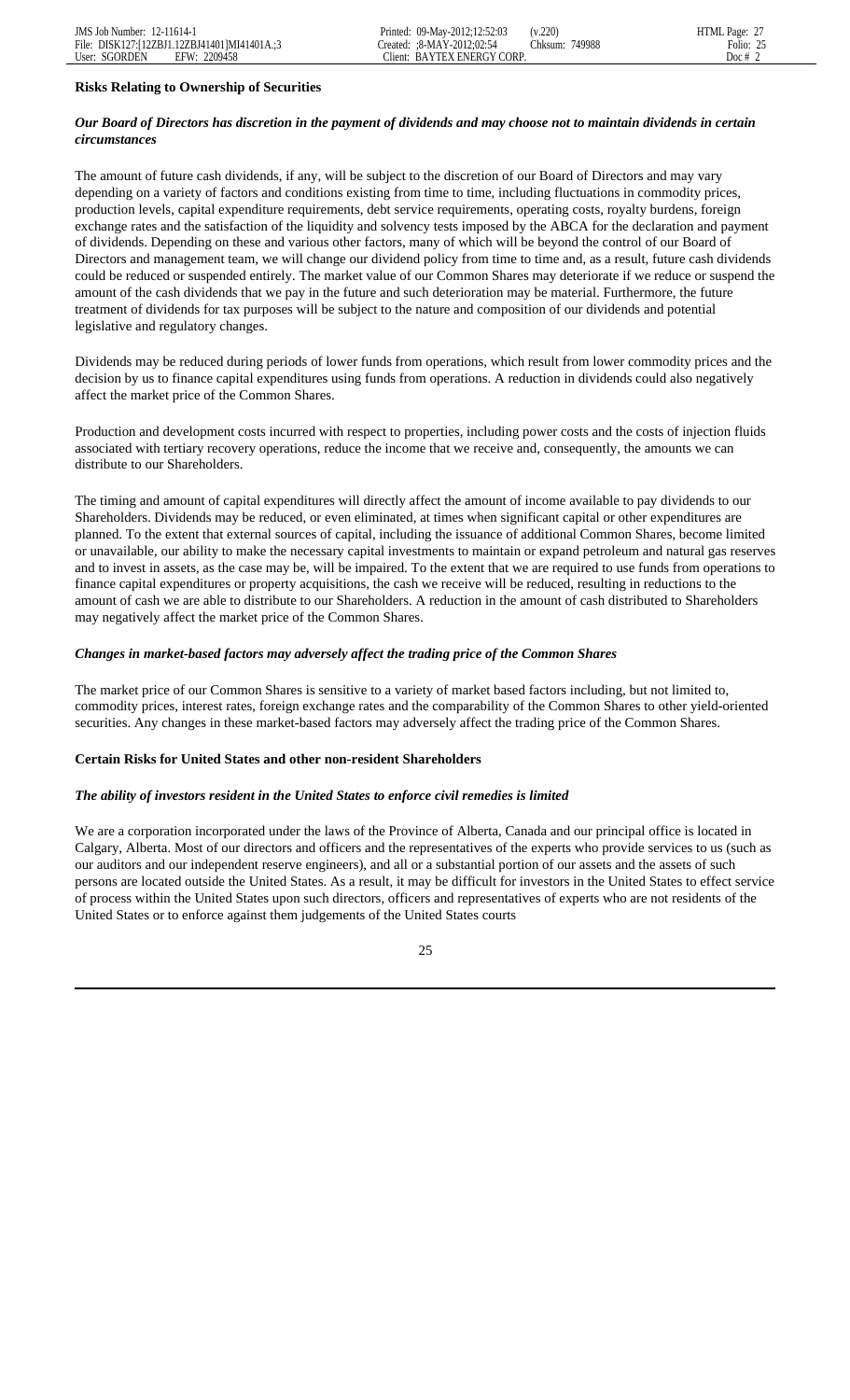based upon civil liability under the United States federal securities laws or the securities laws of any state within the United States. There is doubt as to the enforceability in Canada against us or any of our directors, officers or representatives of experts who are not residents of the United States, in original actions or in actions for enforcement of judgements of United States courts of liabilities based solely upon the United States federal securities laws or securities laws of any state within the United States.

## *Canadian and United States practices differ in reporting reserves and production and our estimates may not be comparable to those of companies in the United States*

We report our production and reserve quantities in accordance with Canadian practices and specifically in accordance with NI 51-101. These practices are different from the practices used to report production and to estimate reserves in reports and other materials filed with the SEC by companies in the United States.

We incorporate additional information with respect to production and reserves which is either not required to be included or prohibited under rules of the SEC and practices in the United States. We follow the Canadian practice of reporting gross production and reserve volumes (before deduction of Crown and other royalties); however, we also follow the United States practice of separately reporting reserve volumes on a net basis (after the deduction of royalties and similar payments). We also follow the Canadian practice of using forecast prices and costs when we estimate our reserves; whereas the SEC rules require that a 12-month average price, calculated as the unweighted arithmetic average of the first-day-of-the-month price for each month within the 12-month period prior to the end of the reporting period, be utilized.

We have included in this Annual Information Form estimates of proved and proved plus probable reserves. Probable reserves have a lower certainty of recovery than proved reserves. The SEC requires oil and gas issuers in their filings with the SEC to disclose only proved reserves but permits the optional disclosure of probable reserves. The SEC definitions of proved reserves and probable reserves are different than NI 51-101; therefore, proved, probable and proved plus probable reserves disclosed in this Annual Information Form may not be comparable to United States standards.

As a consequence of the foregoing, our reserve estimates and production volumes in this Annual Information Form may not be comparable to those made by companies utilizing United States reporting and disclosure standards.

We also included in this Annual Information Form estimates of contingent resources. Contingent resources represent the quantity of petroleum and natural gas estimated to be potentially recoverable from known accumulations using established technology or technology under development, but which do not currently qualify as reserves or commercially recoverable due to one or more contingencies. Contingencies may include factors such as economic, legal, environmental, political and regulatory matters or a lack of markets. The SEC does not permit the inclusion of estimates of resources in reports filed with it by United States companies.

#### *There is additional taxation applicable to non-residents*

The Tax Act imposes a withholding tax at the rate of 25% on the dividends or other property paid by us to Shareholders who are non-residents of Canada, unless the rate is reduced under the provisions of a tax treaty between Canada and the non-resident Shareholder's jurisdiction of residence. These taxes may change from time to time. Where the non-resident Shareholder is a United States resident entitled to benefits under the Canada-United States Income Tax Convention, 1980and is the beneficial owner of the dividends, the rate of Canadian withholding tax applicable to dividends is generally reduced to 15%. Additionally, the reduced rates of taxation on qualified dividend income under current U.S. tax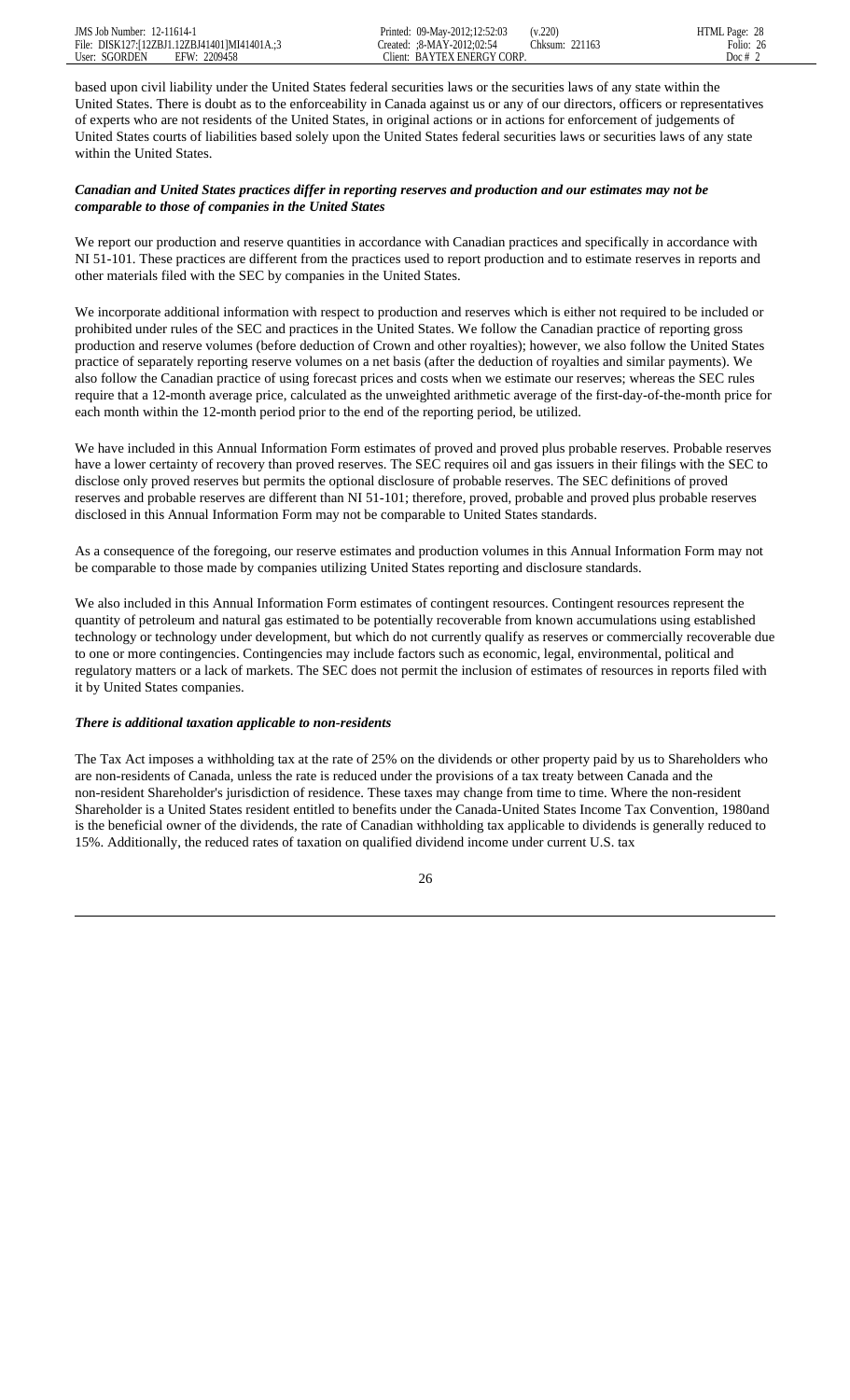laws are scheduled to expire at the end of 2012 and there is no assurance that the reduced tax rates will be re-enacted in the future.

#### *There is a foreign exchange risk for non-resident Shareholders*

Our dividends are declared in Canadian dollars and converted to foreign denominated currencies at the spot exchange rate at the time of payment. As a consequence, investors are subject to foreign exchange risk. To the extent that the Canadian dollar strengthens with respect to their currency, the amount of the dividend will be reduced when converted to their home currency.

# **DESCRIPTION OF OUR BUSINESS AND OPERATIONS**

#### **Overview**

Through our subsidiaries, we are engaged in the business of acquiring, developing, exploiting and holding interests in petroleum and natural gas properties and related assets in Canada (primarily in the provinces of British Columbia, Alberta and Saskatchewan) and in the United States (primarily in the states of North Dakota and Wyoming). We act as the primary financing vehicle for our subsidiaries by providing access to debt and equity capital markets. As at the date of this Annual Information Form, our primary assets are the shares of Baytex Energy that we own and the Notes. Cash flow from the business carried on by our subsidiaries is flowed to us by way of dividends and interest and principal repayments on the Notes.

We pay monthly cash dividends to holders of our Common Shares in accordance with our dividend policy. In the event that we do not comply with covenants under the Credit Facilities and the Debenture Indenture, our ability to pay dividends to Shareholders may be restricted. See "*Description of Capital Structure — Dividend Policy*".

#### **Baytex Energy Ltd.**

Baytex Energy is a corporation amalgamated under the ABCA and is actively engaged in the business of oil and natural gas exploration, exploitation, development, acquisition and production in Canada. Baytex Energy acts as the managing partner of Baytex Partnership. Baytex Energy is a wholly-owned subsidiary of the Corporation.

#### **Baytex Energy Partnership**

Baytex Partnership is a general partnership governed by the laws of the Province of Alberta. As at the date of this Annual Information Form, the partners of Baytex Partnership are Baytex Energy, Baytex Holdings Limited Partnership and Baytex Oil & Gas Ltd. Baytex Partnership holds the material operating assets in Canada from which we generate cash flow.

#### **Baytex Energy USA Ltd.**

Baytex USA is a corporation incorporated under the laws of the State of Colorado and is actively engaged in the business of oil and natural gas exploration, exploitation, development, acquisition and production in the United States. Baytex USA holds all of the operating assets in the United States from which we generate cash flow. Baytex USA is a wholly-owned subsidiary of Baytex Energy.

#### **Personnel**

As at December 31, 2011, we had 159 employees in our Calgary head office, 18 employees in our Denver office and 52 employees in our field operations.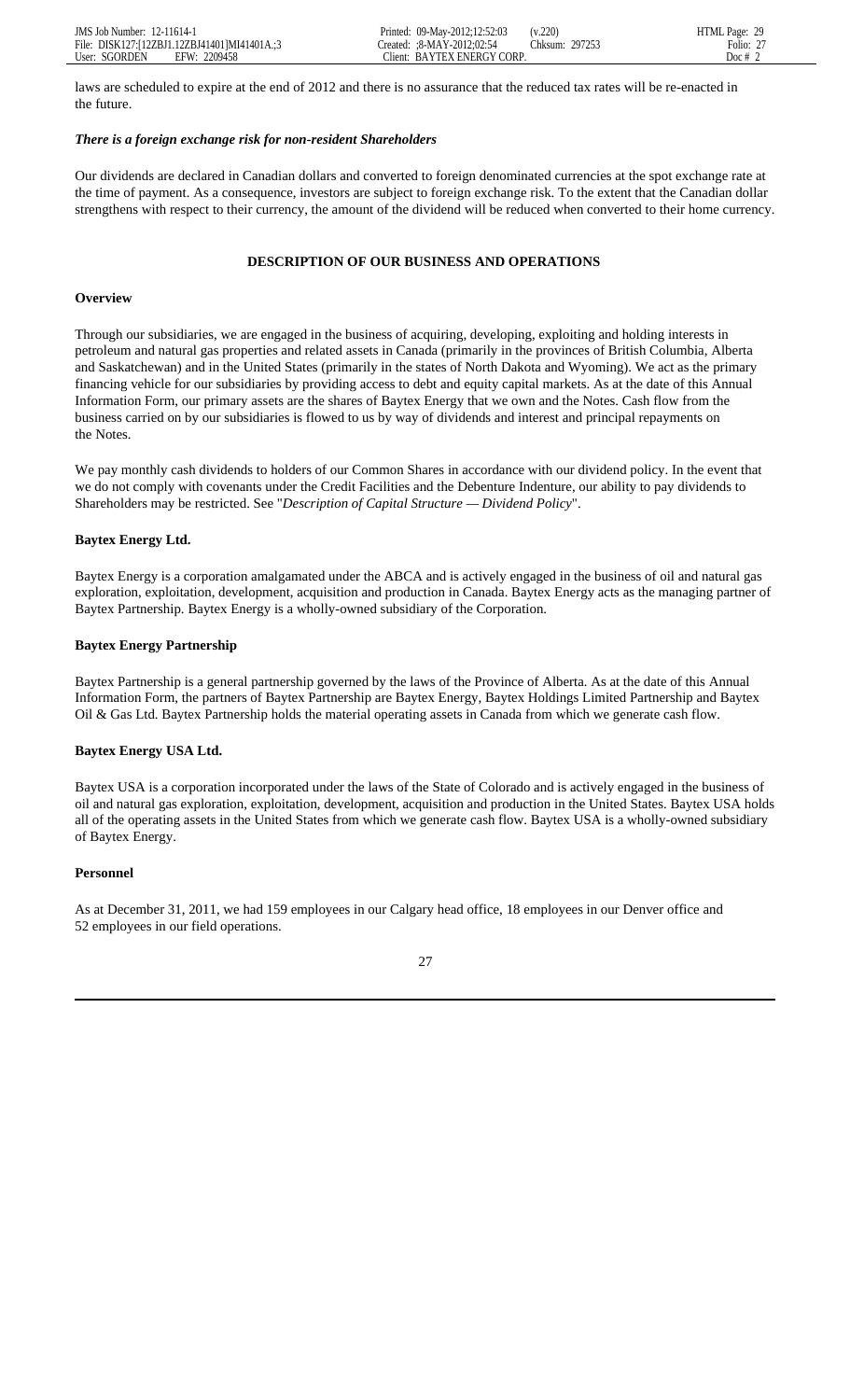#### **Notes**

From time to time we advance funds to our subsidiaries which are evidenced by promissory notes. The terms of the notes are set at the time of issue. All of these advances are subordinate to all senior indebtedness to our senior lenders.

## **Statement of Reserves Data and Other Oil and Natural Gas Information**

The statement of reserves data and other oil and natural gas information set forth below is dated December 31, 2011. The statement is effective as of December 31, 2011 and the preparation date of the statement by Sproule is March 7, 2012. The Report of Management and Directors on Oil and Gas Disclosure in Form 51-101F3 and the Report on Reserves Data by Sproule in Form 51-101F2 are attached as Appendices A and B to this Annual Information Form.

#### *Disclosure of Reserves Data*

The reserves data set forth below is based upon an evaluation by Sproule with an effective date of December 31, 2011 as contained in the Sproule Report. The reserves data summarizes our crude oil, natural gas liquids and natural gas reserves and the net present values of future net revenue for these reserves using forecast prices and costs, not including the impact of any hedging activities. The Sproule Report has been prepared in accordance with the standards contained in the COGE Handbook and the reserve definitions contained in NI 51-101. Sproule was engaged by us to provide an evaluation of our proved and proved plus probable reserves and no attempt was made to evaluate possible reserves. See also "*Definitions and Other Notes to Reserve Data Tables*" below.

Our reserves are located in Canada, specifically in the provinces of Alberta, British Columbia and Saskatchewan, and in the United States, specifically in the states of North Dakota and Wyoming.

**All evaluations of future net revenue are after the deduction of future income tax expenses (unless otherwise noted in the tables), royalties, development costs, production costs and well abandonment costs but before consideration of indirect costs such as administrative, overhead and other miscellaneous expenses. The estimated future net revenue contained in the following tables does not necessarily represent the fair market value of our reserves. There is no assurance that the forecast price and cost assumptions contained in the Sproule Report will be attained and variations could be material. Other assumptions and qualifications relating to costs and other matters are summarized in the notes to or following the tables below. The recovery and reserve estimates described herein are estimates only and there is no guarantee that the estimated reserves will be recovered. Readers should review the definitions and information contained in "***Definitions and Notes to Reserves Data Tables***" in conjunction with the following tables and notes. For more information as to the risks involved, see "***Risk Factors*".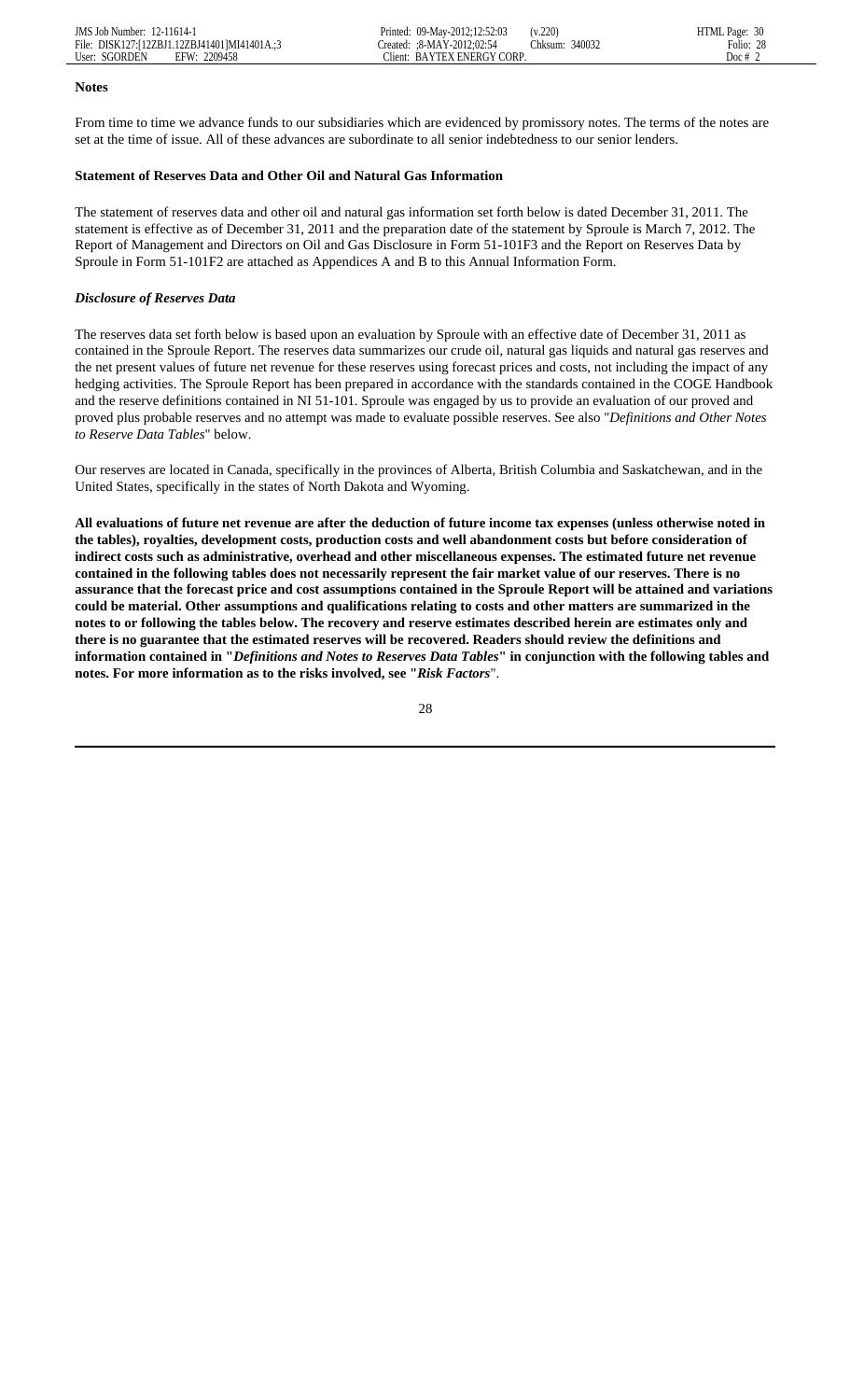#### **SUMMARY OF OIL AND NATURAL GAS RESERVES AS OF DECEMBER 31, 2011 FORECAST PRICES AND COSTS**

# **CANADA**

|                                    | LIGHT AND MEDIUM OIL |               |                 | <b>HEAVY OIL</b>     |                 | <b>NATURAL GAS LIQUIDS</b> |  |
|------------------------------------|----------------------|---------------|-----------------|----------------------|-----------------|----------------------------|--|
| <b>RESERVES</b><br><b>CATEGORY</b> | Gross<br>(Mbbl)      | Net<br>(Mbbl) | Gross<br>(Mbbl) | <b>Net</b><br>(Mbbl) | Gross<br>(Mbbl) | <b>Net</b><br>(Mbbl)       |  |
| <b>PROVED:</b>                     |                      |               |                 |                      |                 |                            |  |
| Developed<br>Producing             | 4.746.3              | 3,945.7       | 41.739.7        | 34,948.7             | 1.844.5         | 1,321.8                    |  |
| Developed<br>Non-Producing         | 425.7                | 355.5         | 12.355.8        | 10.329.3             | 110.5           | 76.6                       |  |
| Undeveloped                        | 5,180.1              | 4,531.4       | 53,998.1        | 46,471.3             | 986.4           | 716.9                      |  |
| <b>TOTAL PROVED</b>                | 10,352.1             | 8,832.6       | 108,093.6       | 91.749.3             | 2.941.4         | 2,115.3                    |  |
| <b>PROBABLE</b>                    | 7,039.6              | 6,028.3       | 71,150.6        | 59,169.0             | 1,528.7         | 1,091.5                    |  |
| <b>TOTAL PROVED</b><br><b>PLUS</b> |                      |               |                 |                      |                 |                            |  |
| <b>PROBABLE</b>                    | 17,391.6             | 14,860.9      | 179,244.2       | 150,918.3            | 4,470.1         | 3,206.8                    |  |

|                     | <b>NATURAL GAS</b> |            | <b>TOTAL RESERVES</b> |            |
|---------------------|--------------------|------------|-----------------------|------------|
| <b>RESERVES</b>     | Gross              | <b>Net</b> | Gross                 | <b>Net</b> |
| <b>CATEGORY</b>     | (MMcf)             | (MMcf)     | (Mboe)                | (Mboe)     |
| <b>PROVED:</b>      |                    |            |                       |            |
| Developed           |                    |            |                       |            |
| Producing           | 55,159             | 47.679     | 57,523.7              | 48,162.7   |
| Developed           |                    |            |                       |            |
| Non-Producing       | 3,432              | 2,890      | 13,464.0              | 11,243.1   |
| Undeveloped         | 16,978             | 13,306     | 62,994.3              | 53,937.3   |
| <b>TOTAL PROVED</b> | 75,569             | 63,876     | 133,981.9             | 113,343.2  |
| <b>PROBABLE</b>     | 34,281             | 28,218     | 85,432.4              | 70,991.8   |
| <b>TOTAL PROVED</b> |                    |            |                       |            |
| <b>PLUS</b>         |                    |            |                       |            |
| <b>PROBABLE</b>     | 109,850            | 92,094     | 219,414.2             | 184,335.0  |

# **UNITED STATES**

|                          | <b>LIGHT AND MEDIUM OIL</b> |                      | <b>HEAVY OIL</b> |                      | <b>NATURAL GAS LIQUIDS</b> |                      |
|--------------------------|-----------------------------|----------------------|------------------|----------------------|----------------------------|----------------------|
| <b>RESERVES CATEGORY</b> | Gross<br>(Mbbl)             | <b>Net</b><br>(Mbbl) | Gross<br>(Mbbl)  | <b>Net</b><br>(Mbbl) | Gross<br>(Mbbl)            | <b>Net</b><br>(Mbbl) |
| <b>PROVED:</b>           |                             |                      |                  |                      |                            |                      |
| Developed Producing      | 3,672.6                     | 3,008.8              |                  |                      |                            |                      |
| Developed                |                             |                      |                  |                      |                            |                      |
| Non-Producing            | 380.0                       | 308.8                |                  |                      |                            |                      |
| Undeveloped              | 13,819.3                    | 11,560.7             |                  |                      | 2,824.9                    | 2,415.3              |
| <b>TOTAL PROVED</b>      | 17,871.9                    | 14,878.4             |                  |                      | 2,824.9                    | 2,415.3              |
| <b>PROBABLE</b>          | 7,970.7                     | 6,627.6              |                  |                      | 1,327.9                    | 1,135.3              |
| <b>TOTAL PROVED</b>      |                             |                      |                  |                      |                            |                      |
| <b>PLUS PROBABLE</b>     | 25,842.5                    | 21,506.0             |                  |                      | 4,152.8                    | 3,550.6              |

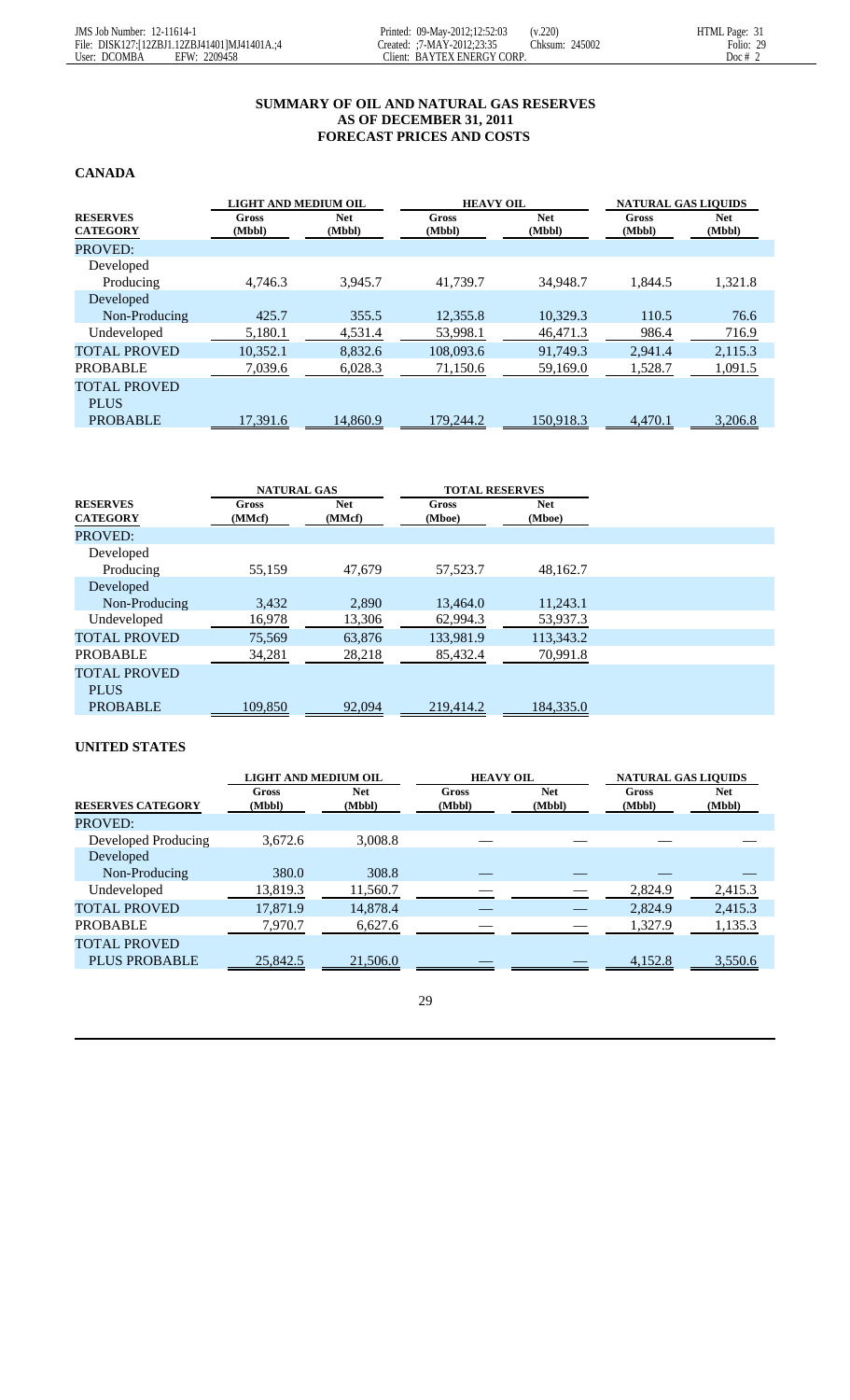|                          | <b>NATURAL GAS</b> |            | <b>TOTAL RESERVES</b> |            |
|--------------------------|--------------------|------------|-----------------------|------------|
|                          | Gross              | <b>Net</b> | Gross                 | <b>Net</b> |
| <b>RESERVES CATEGORY</b> | (MMcf)             | (MMcf)     | (Mboe)                | (Mboe)     |
| <b>PROVED:</b>           |                    |            |                       |            |
| Developed Producing      | 167                | 136        | 3,700.4               | 3,031.5    |
| Developed                |                    |            |                       |            |
| Non-Producing            |                    |            | 380.0                 | 308.8      |
| Undeveloped              | 11,133             | 9,519      | 18,499.7              | 15,562.5   |
| <b>TOTAL PROVED</b>      | 11,300             | 9,655      | 22,580.1              | 18,902.9   |
| <b>PROBABLE</b>          | 5,291              | 4,522      | 10,180.4              | 8,516.6    |
| <b>TOTAL PROVED</b>      |                    |            |                       |            |
| <b>PLUS PROBABLE</b>     | 16,592             | 14,177     | 32,760.6              | 27,419.5   |

# **TOTAL**

|                                    | LIGHT AND MEDIUM OIL   |                      | <b>HEAVY OIL</b>       |                      | <b>NATURAL GAS LIQUIDS</b> |                      |  |
|------------------------------------|------------------------|----------------------|------------------------|----------------------|----------------------------|----------------------|--|
| <b>RESERVES</b><br><b>CATEGORY</b> | <b>Gross</b><br>(Mbbl) | <b>Net</b><br>(Mbbl) | <b>Gross</b><br>(Mbbl) | <b>Net</b><br>(Mbbl) | Gross<br>(Mbbl)            | <b>Net</b><br>(Mbbl) |  |
| <b>PROVED:</b>                     |                        |                      |                        |                      |                            |                      |  |
| Developed<br>Producing             | 8.418.9                | 6.954.6              | 41.739.7               | 34.948.7             | 1.844.5                    | 1,321.8              |  |
| Developed<br>Non-Producing         | 805.6                  | 664.3                | 12.355.8               | 10.329.3             | 110.5                      | 76.6                 |  |
| Undeveloped                        | 18,999.4               | 16,092.1             | 53,998.1               | 46,471.3             | 3,811.3                    | 3,132.2              |  |
| <b>TOTAL PROVED</b>                | 28,223.9               | 23,710.9             | 108,093.6              | 91.749.3             | 5.766.3                    | 4,530.6              |  |
| <b>PROBABLE</b>                    | 15,010.3               | 12,655.9             | 71,150.6               | 59,169.0             | 2,856.5                    | 2,226.9              |  |
| <b>TOTAL PROVED</b><br><b>PLUS</b> |                        |                      |                        |                      |                            |                      |  |
| <b>PROBABLE</b>                    | 43,234.2               | 36,366.8             | 179,244.2              | 150,918.3            | 8,622.9                    | 6,757.4              |  |

|                                    | <b>NATURAL GAS</b> |                      | <b>TOTAL RESERVES</b>  |                      |
|------------------------------------|--------------------|----------------------|------------------------|----------------------|
| <b>RESERVES</b><br><b>CATEGORY</b> | Gross<br>(MMcf)    | <b>Net</b><br>(MMcf) | <b>Gross</b><br>(Mboe) | <b>Net</b><br>(Mboe) |
| <b>PROVED:</b>                     |                    |                      |                        |                      |
| Developed                          |                    |                      |                        |                      |
| Producing                          | 55,326             | 47,815               | 61,224.1               | 51,194.3             |
| Developed                          |                    |                      |                        |                      |
| Non-Producing                      | 3,432              | 2,890                | 13,843.9               | 11,551.9             |
| Undeveloped                        | 28,112             | 22,825               | 81,494.1               | 69,499.8             |
| <b>TOTAL</b>                       |                    |                      |                        |                      |
| <b>PROVED</b>                      | 86,870             | 73,531               | 156,562.1              | 132,246.0            |
| <b>PROBABLE</b>                    | 39,572             | 32,740               | 95,612.7               | 79,508.5             |
| <b>TOTAL</b>                       |                    |                      |                        |                      |
| <b>PROVED</b>                      |                    |                      |                        |                      |
| <b>PLUS</b>                        |                    |                      |                        |                      |
| <b>PROBABLE</b>                    | 126,442            | 106,271              | 252,174.8              | 211,754.5            |
|                                    |                    |                      |                        |                      |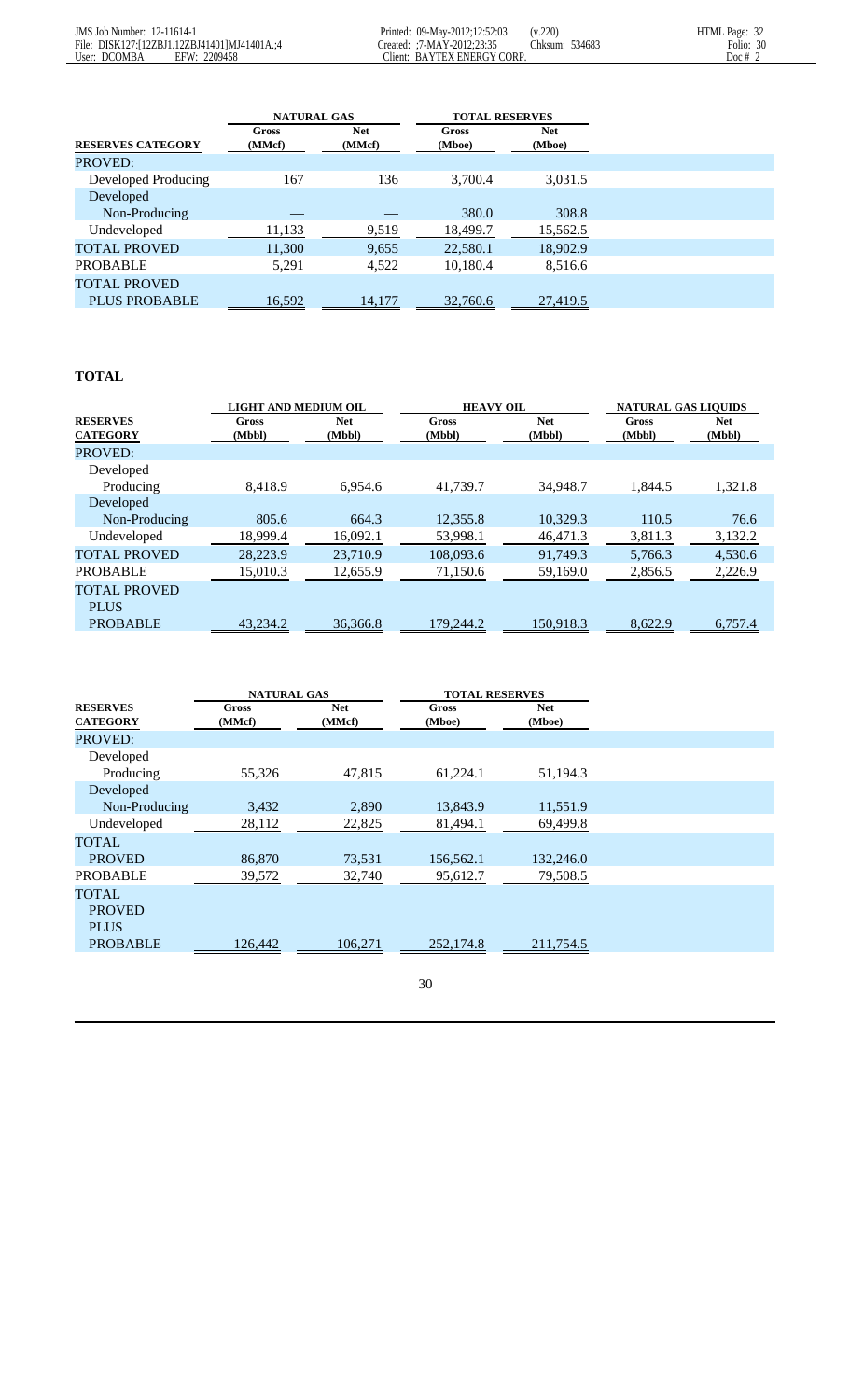#### **SUMMARY OF NET PRESENT VALUES OF FUTURE NET REVENUE AS OF DECEMBER 31, 2011 FORECAST PRICES AND COSTS**

# **CANADA**

| <b>BEFORE INCOME TAXES DISCOUNTED AT (%/year)</b> |                      |                   |                   |                   |  |
|---------------------------------------------------|----------------------|-------------------|-------------------|-------------------|--|
| $0\%$<br>$(\$000s)$                               | 5%<br>$($ \$000s $)$ | 10%<br>$(\$000s)$ | 15%<br>$(\$000s)$ | 20%<br>$(\$000s)$ |  |
|                                                   |                      |                   |                   |                   |  |
| 2,068,777                                         | 1,754,438            | 1,540,278         | 1,384,356         | 1,265,207         |  |
| 493,250                                           | 375,084              | 294.198           | 236,801           | 194,805           |  |
| 2,109,414                                         | 1,494,155            | 1,099,290         | 837,308           | 655,231           |  |
| 4,671,441                                         | 3,623,677            | 2,933,766         | 2,458,465         | 2,115,243         |  |
| 3,339,190                                         | 2,144,653            | 1,492,851         | 1,101,823         | 849,827           |  |
|                                                   |                      |                   |                   |                   |  |
| 8,010,631                                         | 5,768,330            | 4,426,617         | 3,560,288         | 2,965,070         |  |
|                                                   |                      |                   |                   |                   |  |

# **UNITED STATES**

| <b>RESERVES CATEGORY</b> |           |         |         |         |         |
|--------------------------|-----------|---------|---------|---------|---------|
| <b>PROVED:</b>           |           |         |         |         |         |
| Developed Producing      | 176,373   | 131.627 | 106.529 | 90.611  | 79,623  |
| Developed Non-Producing  | 17,940    | 13,293  | 10,651  | 8.948   | 7,756   |
| Undeveloped              | 597,163   | 310,136 | 174,935 | 102,098 | 59,361  |
| <b>TOTAL PROVED</b>      | 791.475   | 455,056 | 292,115 | 201,657 | 146,740 |
| <b>PROBABLE</b>          | 545,716   | 198,609 | 97,531  | 56,470  | 35,542  |
| <b>TOTAL PROVED PLUS</b> |           |         |         |         |         |
| <b>PROBABLE</b>          | 1,337,191 | 653,665 | 389,646 | 258,127 | 182,281 |

# **TOTAL**

| <b>RESERVES CATEGORY</b> |           |           |           |           |             |
|--------------------------|-----------|-----------|-----------|-----------|-------------|
| <b>PROVED:</b>           |           |           |           |           |             |
| Developed Producing      | 2,245,149 | 1,886,065 | 1,646,807 | 1,474,966 | 1,344,829   |
| Developed Non-Producing  | 511,190   | 388,377   | 304,848   | 245,749   | 202,561     |
| Undeveloped              | 2,706,576 | 1,804,291 | 1,274,225 | 939,406   | 714,592     |
| <b>TOTAL PROVED</b>      | 5,462,915 | 4,078,732 | 3,225,881 | 2,660,122 | 2,261,982   |
| <b>PROBABLE</b>          | 3,884,906 | 2,343,263 | 1,590,382 | 1,158,294 | 885,369     |
| <b>TOTAL PROVED PLUS</b> |           |           |           |           |             |
| <b>PROBABLE</b>          | 9,347,822 | 6,421,995 | 4,816,263 | 3,818,415 | 3, 147, 351 |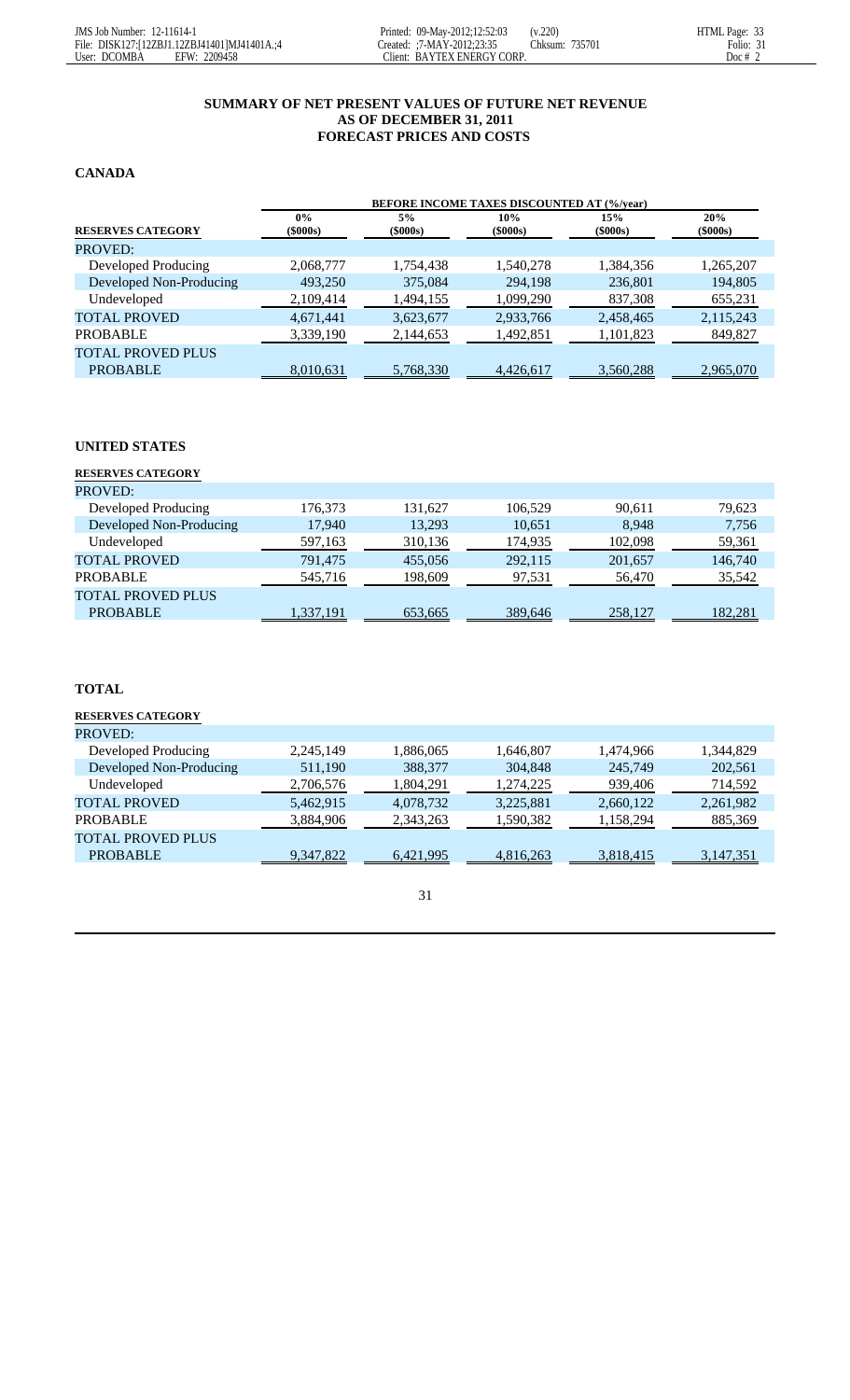#### **SUMMARY OF NET PRESENT VALUES OF FUTURE NET REVENUE AS OF DECEMBER 31, 2011 FORECAST PRICES AND COSTS**

# **CANADA**

| <b>AFTER INCOME TAXES DISCOUNTED AT (%/vear)</b> |                     |                  |                       |                   |                       |
|--------------------------------------------------|---------------------|------------------|-----------------------|-------------------|-----------------------|
| <b>RESERVES CATEGORY</b>                         | $0\%$<br>$(\$000s)$ | 5%<br>$(\$000s)$ | 10%<br>$($ \$000s $)$ | 15%<br>$(\$000s)$ | 20%<br>$($ \$000s $)$ |
| <b>PROVED:</b>                                   |                     |                  |                       |                   |                       |
| Developed Producing                              | 1,880,723           | 1,606,686        | 1,420,194             | 1,284,216         | 1,180,012             |
| Developed Non-Producing                          | 356,929             | 270.499          | 211,601               | 169.968           | 139,607               |
| Undeveloped                                      | 1,544,948           | 1,083,577        | 783,402               | 584,100           | 445,952               |
| <b>TOTAL PROVED</b>                              | 3,782,601           | 2,960,761        | 2,415,196             | 2,038,284         | 1,765,572             |
| <b>PROBABLE</b>                                  | 2,481,744           | 1,582,579        | 1,094,372             | 802,567           | 615,190               |
| <b>TOTAL PROVED PLUS</b>                         |                     |                  |                       |                   |                       |
| <b>PROBABLE</b>                                  | 6,264,345           | 4,543,341        | 3,509,568             | 2,840,851         | 2,380,762             |

# **UNITED STATES**

| <b>RESERVES CATEGORY</b> |          |         |         |         |         |
|--------------------------|----------|---------|---------|---------|---------|
| <b>PROVED:</b>           |          |         |         |         |         |
| Developed Producing      | 167.377  | 124.931 | 101.123 | 86,023  | 75,601  |
| Developed Non-Producing  | 17,016   | 12,607  | 10,099  | 8,483   | 7,352   |
| Undeveloped              | 469,957  | 247,910 | 141,122 | 82,469  | 47,475  |
| <b>TOTAL PROVED</b>      | 654,349  | 385,447 | 252,343 | 176,975 | 130,429 |
| <b>PROBABLE</b>          | 414,887  | 151,665 | 75,020  | 43,755  | 27,670  |
| <b>TOTAL PROVED PLUS</b> |          |         |         |         |         |
| <b>PROBABLE</b>          | .069,236 | 537,113 | 327,363 | 220,730 | 158.099 |

# **TOTAL**

| <b>RESERVES CATEGORY</b> |           |           |           |           |           |
|--------------------------|-----------|-----------|-----------|-----------|-----------|
| <b>PROVED:</b>           |           |           |           |           |           |
| Developed Producing      | 2,048,100 | 1,731,617 | 1.521.316 | 1,370,239 | 1,255,614 |
| Developed Non-Producing  | 373,945   | 283,105   | 221,701   | 178,451   | 146,959   |
| Undeveloped              | 2,014,905 | 1,331,486 | 924,523   | 666,569   | 493,428   |
| <b>TOTAL PROVED</b>      | 4,436,950 | 3,346,209 | 2,667,540 | 2,215,259 | 1,896,000 |
| <b>PROBABLE</b>          | 2,896,630 | 1,734,245 | 1,169,391 | 846,322   | 642,861   |
| <b>TOTAL PROVED PLUS</b> |           |           |           |           |           |
| <b>PROBABLE</b>          | 7,333,580 | 5,080,454 | 3,836,931 | 3,061,581 | 2,538,861 |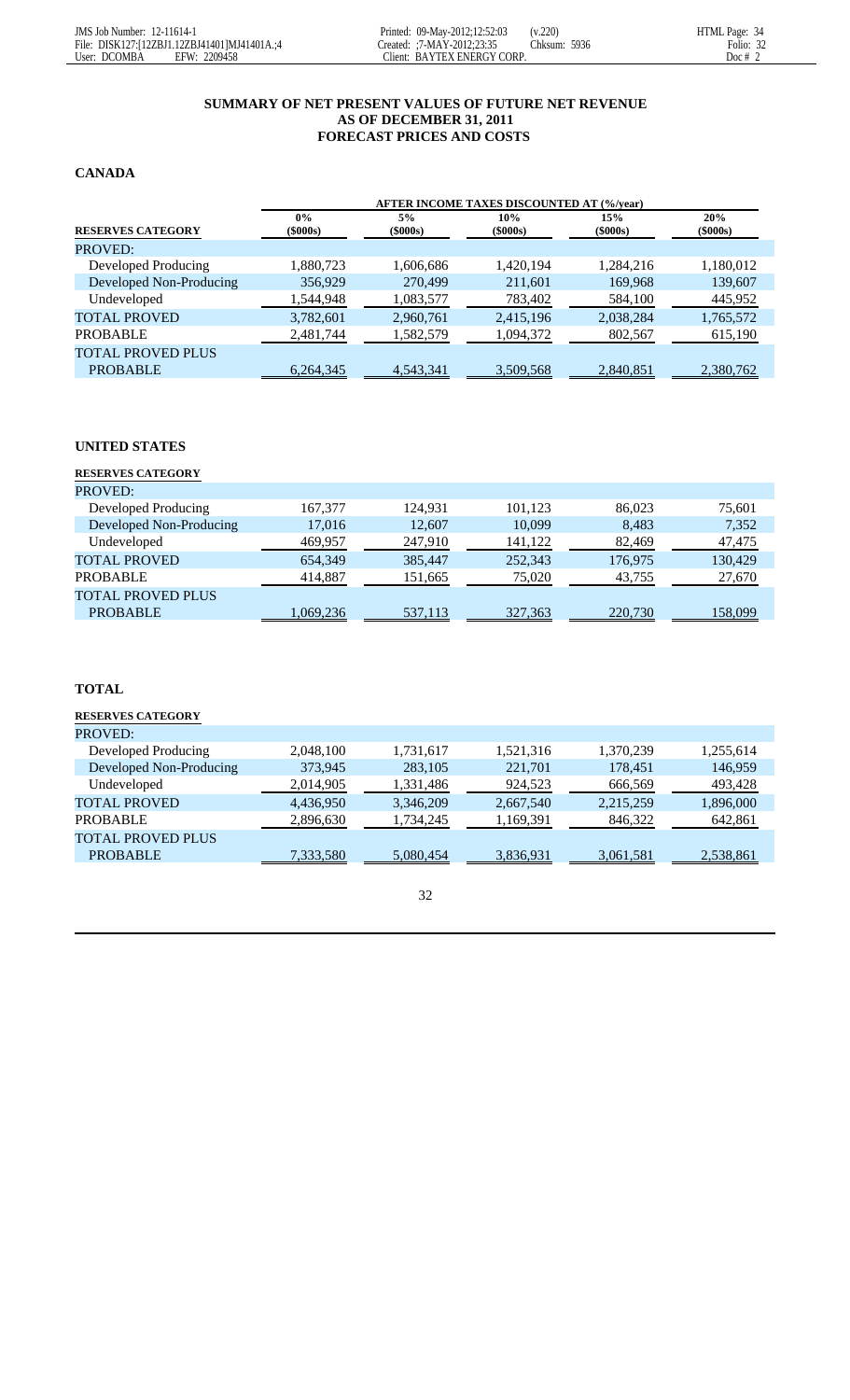## **TOTAL FUTURE NET REVENUE (UNDISCOUNTED) AS OF DECEMBER 31, 2011 FORECAST PRICES AND COSTS**

| TOTAL<br><b>PROVED</b><br><b>RESERVES</b>                                          | <b>REVENUE</b><br>$($ \$000s $)$ | <b>ROYALTIES</b><br>$($ \$000s $)$ | <b>OPERATING</b><br><b>COSTS</b><br>$($ \$000s $)$ | <b>DEVELOPMENT</b><br><b>COSTS</b><br>$($ \$000s $)$ | <b>WELL</b><br><b>ABANDONMENT</b><br><b>COSTS</b><br>(5000s) | <b>FUTURE NET</b><br><b>REVENUE</b><br><b>BEFORE INCOME</b><br><b>TAXES</b><br>(5000s) | <b>INCOME</b><br><b>TAXES</b><br>$($ \$000s $)$ | <b>FUTURE NET</b><br><b>REVENUE</b><br><b>AFTER INCOME</b><br><b>TAXES</b><br>(\$000s) |
|------------------------------------------------------------------------------------|----------------------------------|------------------------------------|----------------------------------------------------|------------------------------------------------------|--------------------------------------------------------------|----------------------------------------------------------------------------------------|-------------------------------------------------|----------------------------------------------------------------------------------------|
| Canada                                                                             | 9,773,531                        | 1,406,703                          | 2,770,607                                          | 772,540                                              | 152,242                                                      | 4,671,441                                                                              | 888,840                                         | 3,782,601                                                                              |
| <b>United States</b>                                                               | 2,108,730                        | 604,576                            | 389,936                                            | 322,743                                              |                                                              | 791,475                                                                                | 137,126                                         | 654,349                                                                                |
| <b>Total</b>                                                                       | 11,882,260                       | 2,011,279                          | 3,160,544                                          | 1,095,283                                            | 152,242                                                      | 5,462,915                                                                              | 1,025,965                                       | 4,436,950                                                                              |
| <b>TOTAL</b><br><b>PROVED</b><br><b>PLUS</b><br><b>PROBABLE</b><br><b>RESERVES</b> |                                  |                                    |                                                    |                                                      |                                                              |                                                                                        |                                                 |                                                                                        |
| Canada                                                                             | 16,652,220                       | 2,463,324                          | 4,889,196                                          | 1,098,643                                            | 190,425                                                      | 8,010,631                                                                              | 1,746,286                                       | 6,264,345                                                                              |
| <b>United States</b>                                                               | 3,359,387                        | 965,500                            | 681,782                                            | 374,915                                              |                                                              | 1,337,191                                                                              | 267,956                                         | 1,069,236                                                                              |
| <b>Total</b>                                                                       | 20,011,607                       | 3,428,824                          | 5,570,978                                          | 1,473,558                                            | 190,425                                                      | 9,347,822                                                                              | 2,014,242                                       | 7,333,580                                                                              |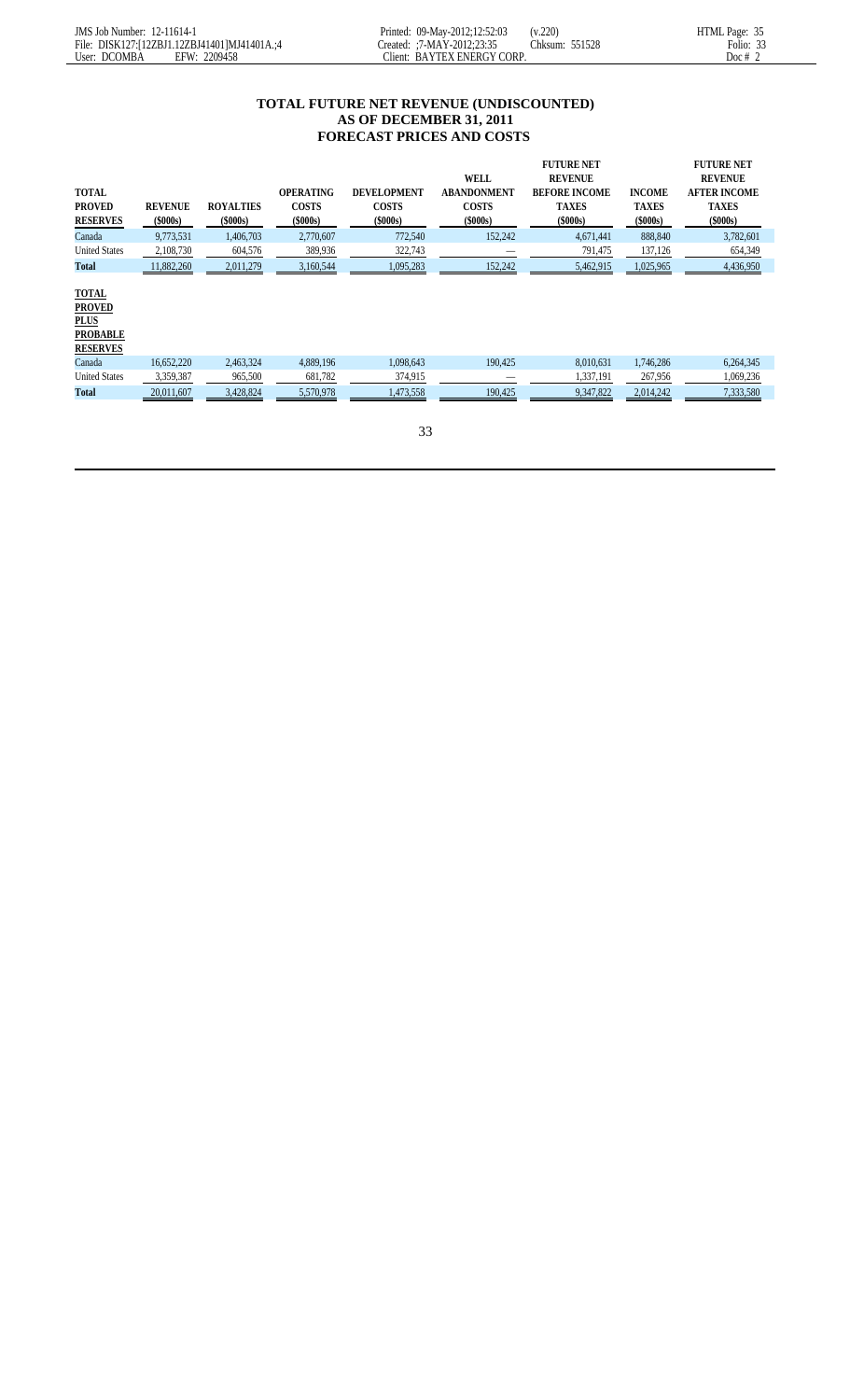## **FUTURE NET REVENUE BY PRODUCTION GROUP AS OF DECEMBER 31, 2011 FORECAST PRICES AND COSTS**

| <b>RESERVES</b><br><b>CATEGORY</b> | <b>PRODUCTION GROUP</b>                                                                                                     | <b>FUTURE NET REVENUE</b><br><b>BEFORE INCOME TAXES</b><br>(discounted at 10%/year)<br>$($ \$000s $)$ | <b>UNIT VALUE</b><br>$($/boe)^{(1)}$ |
|------------------------------------|-----------------------------------------------------------------------------------------------------------------------------|-------------------------------------------------------------------------------------------------------|--------------------------------------|
| <b>CANADA</b>                      |                                                                                                                             |                                                                                                       |                                      |
| Proved                             | Light and Medium Crude Oil (including solution gas<br>and other by-products)<br>Heavy Oil (including solution gas and other | 270,323                                                                                               | 30.04                                |
|                                    | by-products)<br>Natural Gas (including by-products but excluding                                                            | 2,487,726                                                                                             | 27.02                                |
|                                    | natural gas from oil wells)                                                                                                 | 175,717                                                                                               | 14.30                                |
| Proved plus Probable               | <b>Total Canada</b><br>Light and Medium Crude Oil (including solution gas                                                   | 2,933,766                                                                                             |                                      |
|                                    | and other by-products)<br>Heavy Oil (including solution gas and other                                                       | 401,609                                                                                               | 26.68                                |
|                                    | by-products)<br>Natural Gas (including by-products but excluding                                                            | 3,765,154                                                                                             | 24.88                                |
|                                    | natural gas from oil wells)                                                                                                 | 259,855                                                                                               | 14.46                                |
|                                    | <b>Total Canada</b>                                                                                                         | 4,426,618                                                                                             |                                      |
| <b>UNITED STATES</b>               |                                                                                                                             |                                                                                                       |                                      |
| Proved                             | Light and Medium Crude Oil (including solution gas<br>and other by-products)<br>Heavy Oil (including solution gas and other | 292,115                                                                                               | 15.45                                |
|                                    | by-products)<br>Natural Gas (including by-products but excluding                                                            |                                                                                                       |                                      |
|                                    | natural gas from oil wells)                                                                                                 |                                                                                                       |                                      |
| Proved plus Probable               | <b>Total United States</b><br>Light and Medium Crude Oil (including solution gas                                            | 292,115                                                                                               |                                      |
|                                    | and other by-products)<br>Heavy Oil (including solution gas and other                                                       | 389,646                                                                                               | 14.21                                |
|                                    | by-products)<br>Natural Gas (including by-products but excluding                                                            |                                                                                                       |                                      |
|                                    | natural gas from oil wells)<br><b>Total United States</b>                                                                   | 389,646                                                                                               |                                      |
| <b>TOTAL</b>                       |                                                                                                                             |                                                                                                       |                                      |
|                                    |                                                                                                                             |                                                                                                       |                                      |
| Proved                             | Light and Medium Crude Oil (including solution gas<br>and other by-products)                                                | 562,437                                                                                               | 20.16                                |
|                                    | Heavy Oil (including solution gas and other<br>by-products)<br>Natural Gas (including by-products but excluding             | 2,487,726                                                                                             | 27.02                                |
|                                    | natural gas from oil wells)                                                                                                 | 175,717                                                                                               | 14.30                                |
|                                    | <b>Total</b>                                                                                                                | 3,225,881                                                                                             |                                      |
| Proved plus Probable               | Light and Medium Crude Oil (including solution gas<br>and other by-products)<br>Heavy Oil (including solution gas and other | 791,255                                                                                               | 18.65                                |
|                                    | by-products)<br>Natural Gas (including by-products but excluding                                                            | 3,765,154                                                                                             | 24.88                                |
|                                    | natural gas from oil wells)                                                                                                 | 259,855                                                                                               | 14.46                                |
|                                    | <b>Total</b>                                                                                                                | 4,816,264                                                                                             |                                      |

Note:

(1) Unit values are based on net reserve volumes.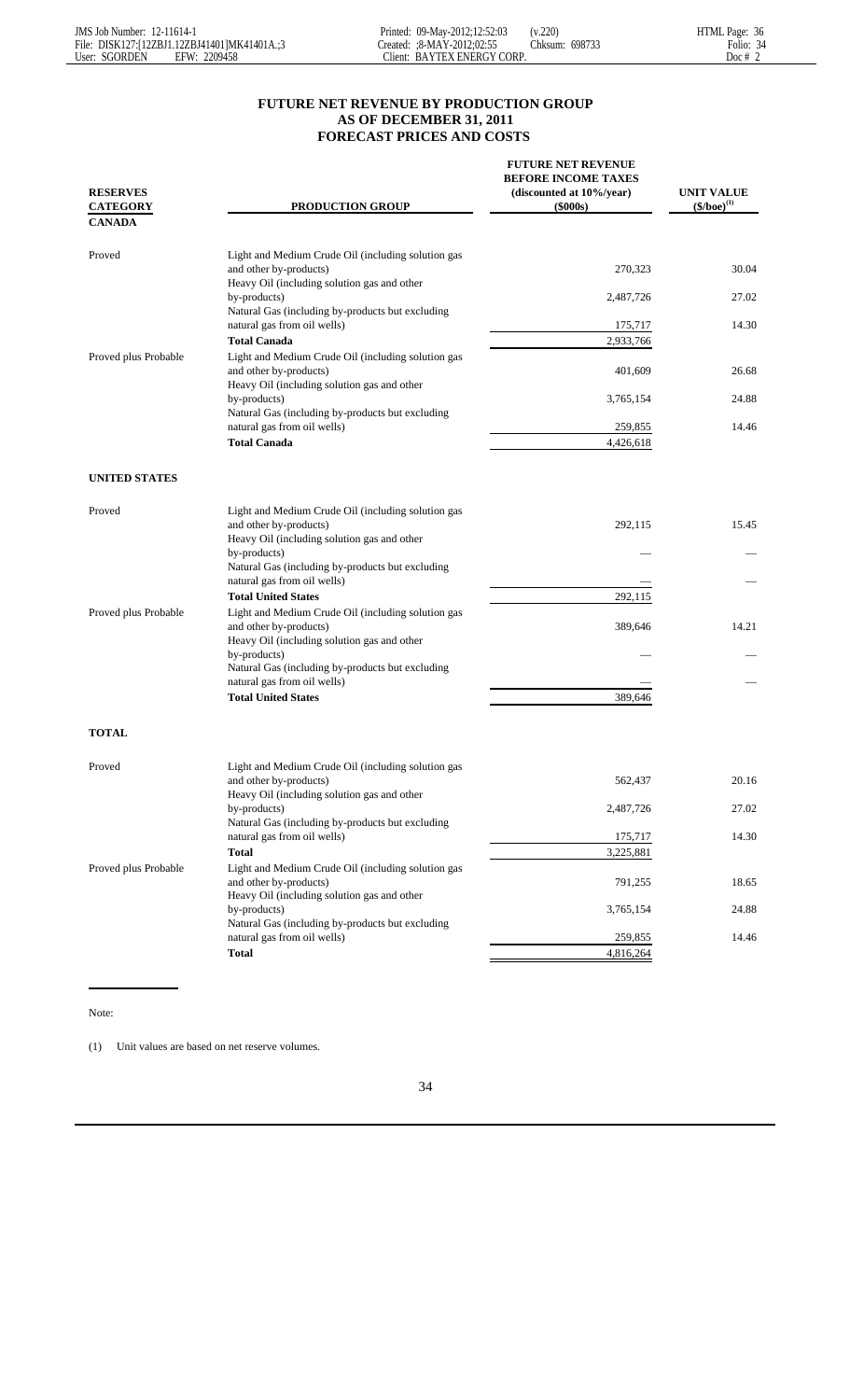#### *Definitions and Notes to Reserves Data Tables*

In the tables set forth above under the subheading "*Disclosure of Reserves Data*" and elsewhere in this Annual Information Form the following definitions and other notes are applicable:

## 1. "**Gross**" means:

- (a) in relation to our interest in production and reserves, our interest (operating and non-operating) share before deduction of royalties and without including any of our royalty interests;
- (b) in relation to wells, the total number of wells in which we have an interest; and
- (c) in relation to properties, the total area of properties in which we have an interest.

#### 2. "**Net**" means:

- (a) in relation to our interest in production and reserves, our interest (operating and non-operating) share after deduction of royalty obligations, plus our royalty interest in production or reserves;
- (b) in relation to wells, the number of wells obtained by aggregating our working interest in each of our gross wells; and
- (c) in relation to our interest in a property, the total area in which we have an interest multiplied by our working interest.
- 3. Definitions used for reserve categories are as follows:

#### *Reserve Categories*

Reserves are estimated remaining quantities of oil and natural gas and related substances anticipated to be recoverable from known accumulations, from a given date forward, based on

- (a) analysis of drilling, geological, geophysical and engineering data;
- (b) the use of established technology; and
- (c) specified economic conditions (see the discussion of "*Economic Assumptions*" below).

Reserves are classified according to the degree of certainty associated with the estimates.

- (a) Proved reserves are those reserves that can be estimated with a high degree of certainty to be recoverable. It is likely that the actual remaining quantities recovered will exceed the estimated proved reserves.
- (b) Probable reserves are those additional reserves that are less certain to be recovered than proved reserves. It is equally likely that the actual remaining quantities recovered will be greater or less than the sum of the estimated proved plus probable reserves.
- (c) "Economic Assumptions" will be the forecast prices and costs used in the estimate.

#### *Development and Production Status*

Each of the reserve categories (proved and probable) may be divided into developed and undeveloped categories:

(a) Developed reserves are those reserves that are expected to be recovered from existing wells and installed facilities or, if facilities have not been installed, that would involve a low expenditure (for example, when compared to the cost of drilling a well) to put the reserves on production. The developed category may be subdivided into producing and non-producing.

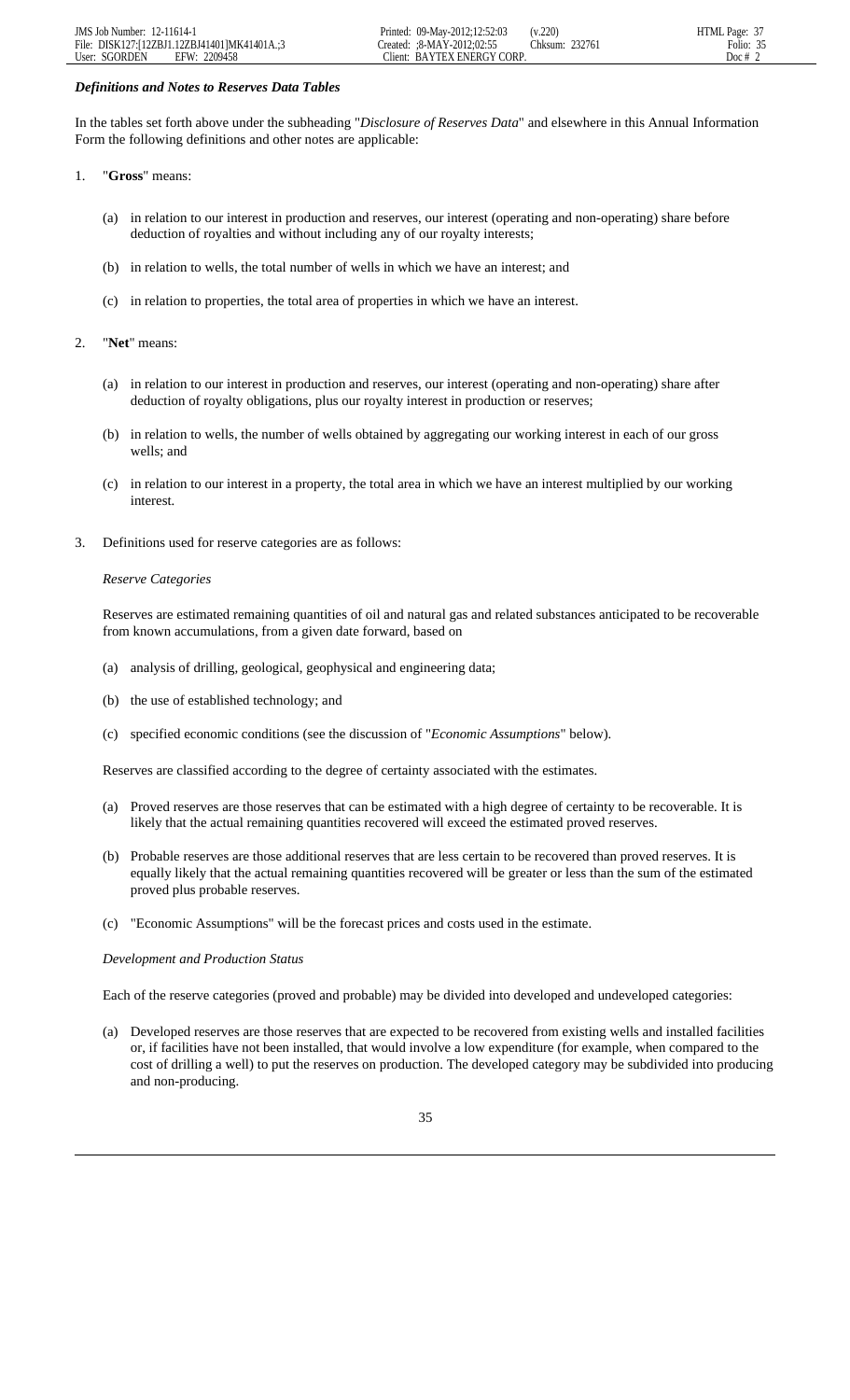- (i) Developed producing reserves are those reserves that are expected to be recovered from completion intervals open at the time of the estimate. These reserves may be currently producing or, if shut-in, they must have previously been on production, and the date of resumption of production must be known with reasonable certainty.
- (ii) Developed non-producing reserves are those reserves that either have not been on production, or have previously been on production, but are shut-in, and the date of resumption of production is unknown.
- (b) Undeveloped reserves are those reserves expected to be recovered from known accumulations where a significant expenditure (for example, when compared to the cost of drilling a well) is required to render them capable of production. They must fully meet the requirements of the reserves classification (proved, probable) to which they are assigned.

#### *Levels of Certainty for Reported Reserves*

The qualitative certainty levels referred to in the definitions above are applicable to individual reserve entities (which refers to the lowest level at which reserves calculations are performed) and to reported reserves (which refers to the highest level sum of individual entity estimates for which reserves are presented). Reported reserves should target the following levels of certainty under a specific set of economic conditions:

- (a) at least a 90 percent probability that the quantities actually recovered will equal or exceed the estimated proved reserves; and
- (b) at least a 50 percent probability that the quantities actually recovered will equal or exceed the sum of the estimated proved plus probable reserves.

A qualitative measure of the certainty levels pertaining to estimates prepared for the various reserves categories is desirable to provide a clearer understanding of the associated risks and uncertainties. However, the majority of reserves estimates will be prepared using deterministic methods that do not provide a mathematically derived quantitative measure of probability. In principle, there should be no difference between estimates prepared using probabilistic or deterministic methods.

- 4. "**Exploratory well**" means a well that is not a development well, a service well or a stratigraphic test well.
- 5. "**Development costs**" means costs incurred to obtain access to reserves and to provide facilities for extracting, treating, gathering and storing the oil and gas from reserves. More specifically, development costs, including applicable operating costs of support equipment and facilities and other costs of development activities, are costs incurred to:
	- (a) gain access to and prepare well locations for drilling, including surveying well locations for the purpose of determining specific development drilling sites, clearing ground draining, road building, and relocating public roads, gas lines and power lines, pumping equipment and wellhead assembly;
	- (b) drill and equip development wells, development type stratigraphic test wells and service wells, including the costs of platforms and of well equipment such as casing, tubing, pumping equipment and wellhead assembly;
	- (c) acquire, construct and install production facilities such as flow lines, separators, treaters, heaters, manifolds, measuring devices and production storage tanks, natural gas cycling and processing plants, and central utility and waste disposal systems; and
	- (d) provide improved recovery systems.

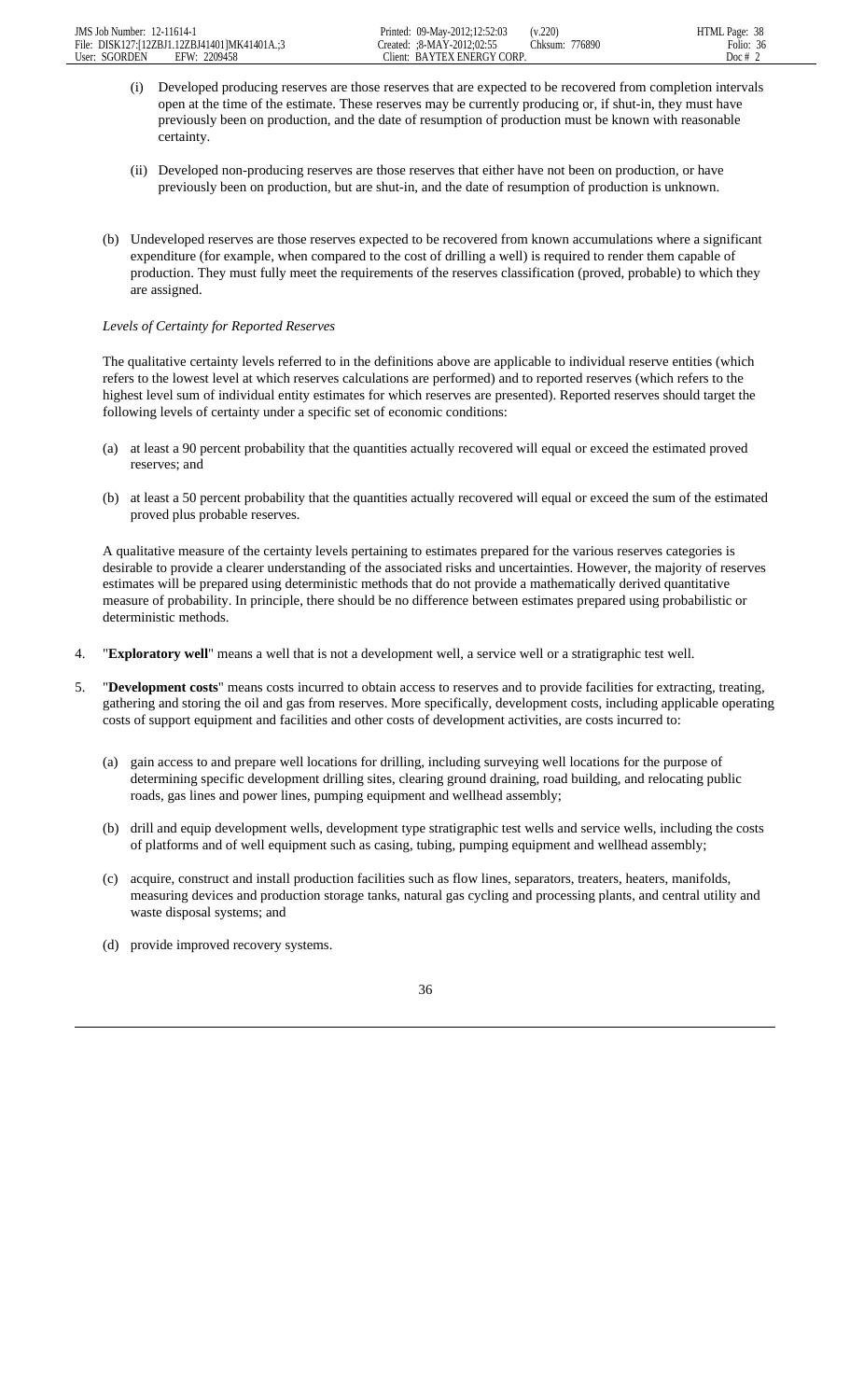- 6. "**Development well**" means a well drilled inside the established limits of an oil and gas reservoir, or in close proximity to the edge of the reservoir, to the depth of a stratigraphic horizon known to be productive.
- 7. "**Exploration costs**" means costs incurred in identifying areas that may warrant examination and in examining specific areas that are considered to have prospects that may contain oil and gas reserves, including costs of drilling exploratory wells and exploratory type stratigraphic test wells. Exploration costs may be incurred both before acquiring the related property and after acquiring the property. Exploration costs, which include applicable operating costs of support equipment and facilities and other costs of exploration activities, are:
	- (a) costs of topographical, geochemical, geological and geophysical studies, rights of access to properties to conduct those studies, and salaries and other expenses of geologists, geophysical crews and others conducting those studies;
	- (b) costs of carrying and retaining unproved properties, such as delay rentals, taxes (other than income and capital taxes) on properties, legal costs for title defence, and the maintenance of land and lease records;
	- (c) dry hole contributions and bottom hole contributions;
	- (d) costs of drilling and equipping exploratory wells; and
	- (e) costs of drilling exploratory type stratigraphic test wells.
- 8. "**Service well**" means a well drilled or completed for the purpose of supporting production in an existing field. Wells in this class are drilled for the following specific purposes: gas injection (natural gas, propane, butane or flue gas), water injection, steam injection, air injection, salt water disposal, water supply for injection, observation or injection for combustion.

## 9. "**Forecast Prices and Costs**"

These are prices and costs that are:

- (a) generally acceptable as being a reasonable outlook of the future; and
- (b) if and only to the extent that, there are fixed or presently determinable future prices or costs to which Baytex is legally bound by a contractual or other obligation to supply a physical product, including those for an extension period of a contract that is likely to be extended, those prices or costs rather than the prices and costs referred to in paragraph (a).
- 10. Numbers may not add due to rounding.
- 11. The estimates of future net revenue presented in the tables above do not represent fair market value.
- 12. Consistent with last year, we have reported the estimates of our bitumen reserves with our heavy oil reserves. As the volume of bitumen reserves is relatively small compared to our volume of heavy oil reserves, this inclusion is permitted under NI 51-101 and COGE Handbook. This reporting is consistent in all of the reserves disclosure in this Annual Information Form.

In Canadian Securities Administrators Staff Notice 51-324, "Glossary to NI 51-101 Standards of Disclosure for Oil and Gas Activities" bitumen is defined as:

"A naturally occurring viscous mixture consisting mainly of pentanes and heavier hydrocarbons. Its viscosity is greater than 10,000 mPa-s (cp) measured at original temperature in the reservoir and atmospheric pressure, on a gas-free basis. Crude bitumen may contain sulphur and other non-hydrocarbon compounds."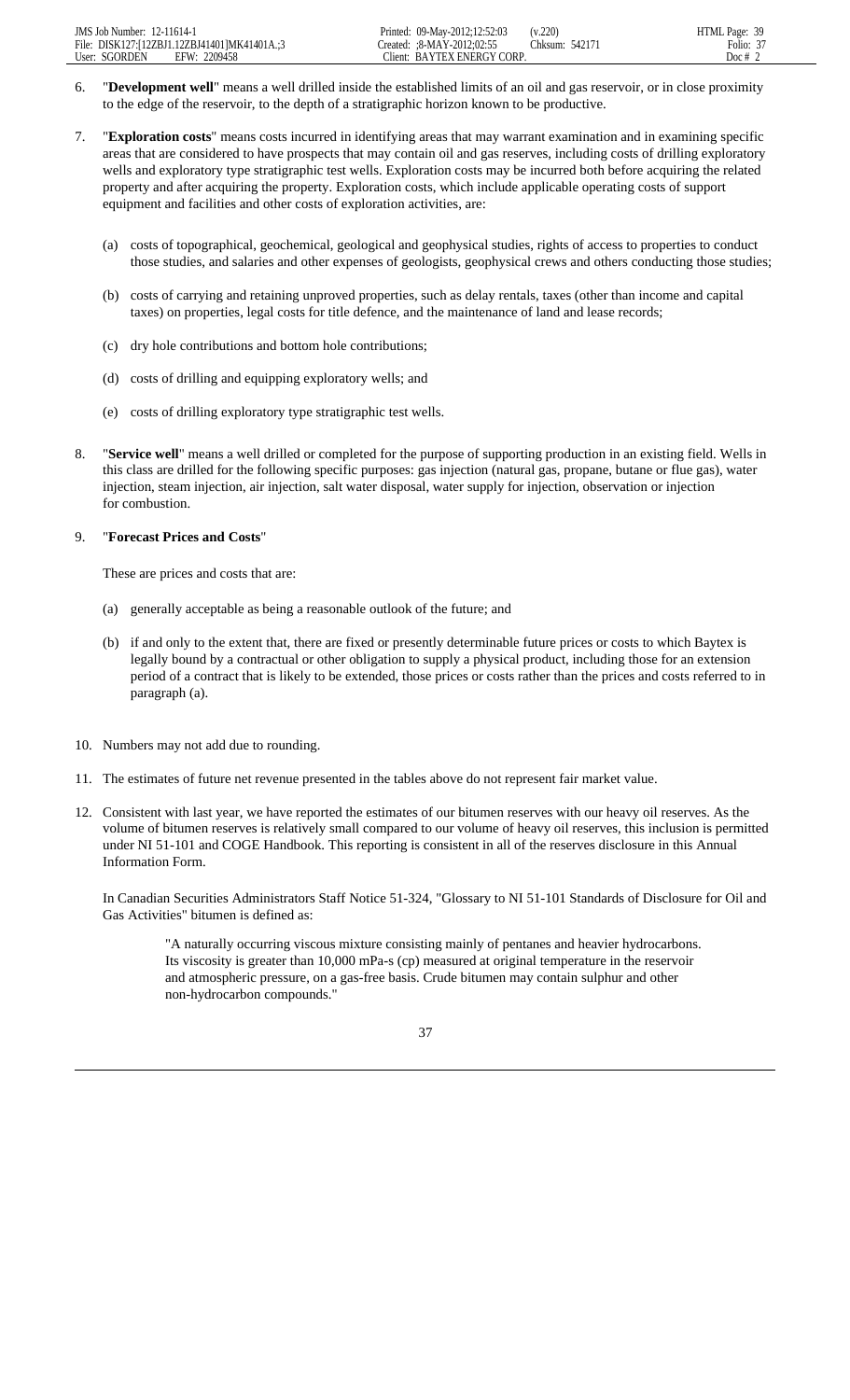Paragraphs 1.1(u) and 1.1(v) of NI 51-101 clarify that bitumen would be recovered by non-conventional oil and gas activities.

Almost all the oil we produce at Seal has a viscosity greater than 10,000 mPa-s (cp) measured at original temperature in the reservoir and atmospheric pressure, on a gas-free basis. We currently produce almost all of our oil at Seal by conventional oil and gas activities, drilling horizontal wells, recovering the oil by primary recovery, as the oil flows to our wells in its native state. Much of our oil produced by conventional oil and gas activities at Seal is classed as "ultra-heavy" oil for the purposes of paying Crown royalties. By calling this oil produced by conventional methods "heavy oil", we provide investors with a clearer and more logical description of our oil and gas activities.

We have classified the oil that would be produced from our non-conventional thermal in-situ projects at Seal as "bitumen". By calling this oil produced by non-conventional methods "bitumen", we provide investors with a clearer and more logical description of our oil and gas activities.

With respect to our permanent steam project at Seal, Alberta, as of December 31, 2011, Sproule attributed gross proved developed producing bitumen reserves of 1,583.6 Mbbl and gross proved undeveloped bitumen reserves of 6,892.1 Mbbl, which equates to gross total proved bitumen reserves of 8,475.7 Mbbl. As a comparison, as of December 31, 2010, Sproule attributed gross proved undeveloped bitumen reserves of 5,109.1 Mbbl to this project and there was no attribution to the proved developed producing category. As of December 31, 2011, Sproule attributed gross proved plus probable developed producing bitumen reserves of 3,292.9 Mbbl and gross proved plus probable undeveloped bitumen reserves of 29,626.9 Mbbl, which equates to gross total proved plus probable bitumen reserves of 32,919.8 Mbbl. As a comparison, as of December 31, 2010, Sproule attributed gross proved plus probable undeveloped bitumen reserves of 30,335.6 Mbbl to this project and there was no attribution to the proved plus probable developed producing category.

After deducting the volumes of gross bitumen reserves, Sproule's estimates of our total gross proved heavy oil reserves were 99,617.9 Mbbl, and its estimates of our total gross proved plus probable heavy oil reserves were 146,324.4 Mbbl as of December 31, 2011.

13. On March 11, 2010, the Alberta government announced changes to Alberta's royalty system intended to increase Alberta's competitiveness in the oil and gas industry, which included a decrease in the maximum royalty rates for conventional oil and natural gas production effective for the January 2011production month and certain temporary incentive programs currently in place being made permanent. See "*Industry Conditions*".

#### *Pricing Assumptions*

The forecast cost and price assumptions include increases in actual wellhead selling prices and take into account inflation with respect to future operating and capital costs. Crude oil, heavy oil, natural gas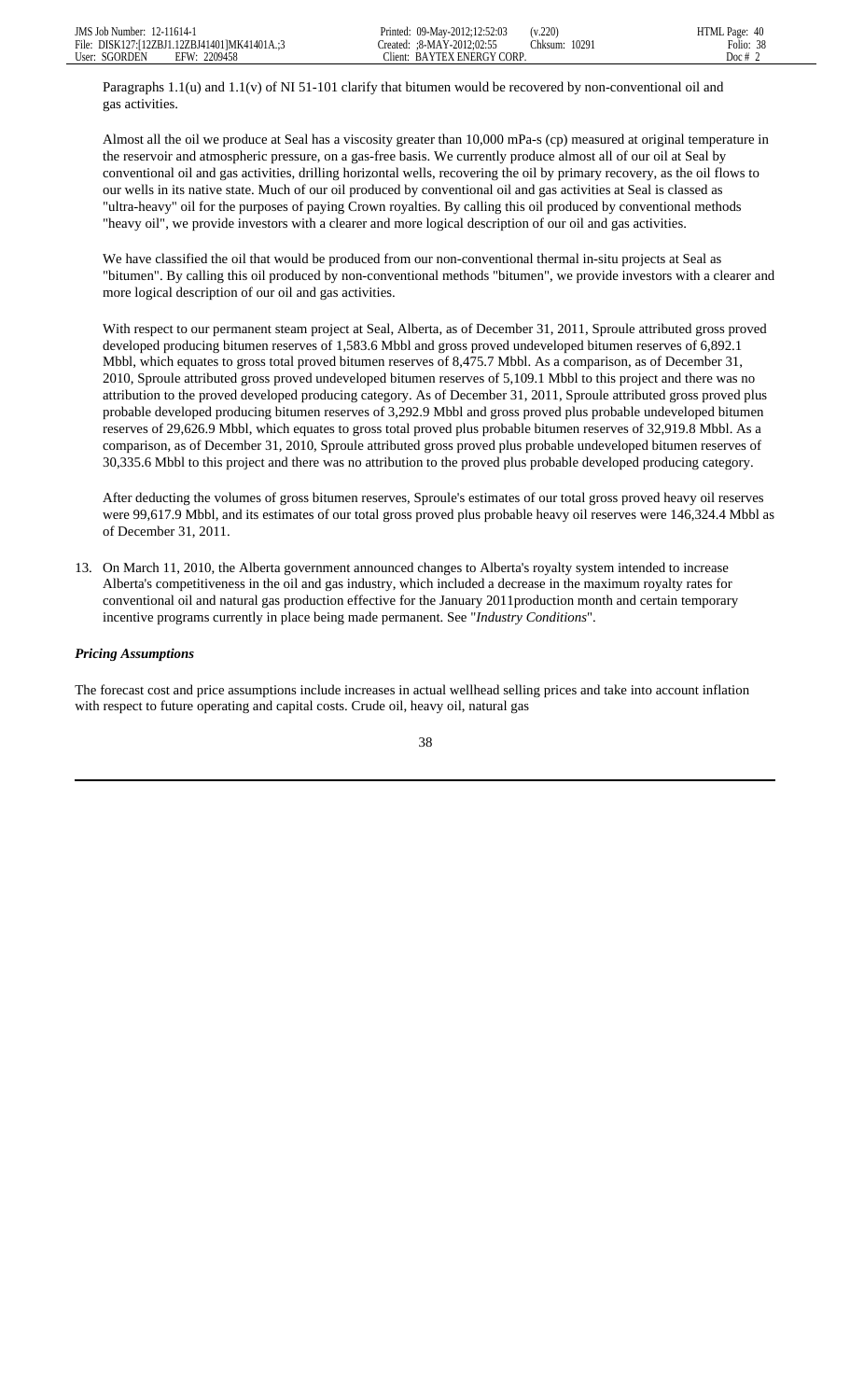and natural gas liquids benchmark reference pricing, as at December 31, 2011, inflation and exchange rates utilized in the Sproule Report were as follows:

## **SUMMARY OF PRICING AND INFLATION RATE ASSUMPTIONS FORECAST PRICES AND COSTS AS AT DECEMBER 31, 2011**

|                     |                                          | OIL                                                   |                                                                  |                              |                                                 |                                               |
|---------------------|------------------------------------------|-------------------------------------------------------|------------------------------------------------------------------|------------------------------|-------------------------------------------------|-----------------------------------------------|
|                     | WTI<br>Cushing<br>Oklahoma<br>(\$US/bbl) | Edmonton<br>Par Price<br>$40^\circ$ API<br>(SCdn/bbl) | <b>Hardisty</b><br>Lloydblend<br>$20.5^\circ$ API<br>(\$Cdn/bbl) | AECO-C<br>(\$Cdn/MMbtu)      | <b>INFLATION</b><br>$RATES^{(1)}$<br>$\%$ /year | <b>EXCHANGE</b><br>$RATE^{(2)}$<br>(SUS/SCdn) |
| <b>Historical</b>   |                                          |                                                       |                                                                  |                              |                                                 |                                               |
| 2007                | 72.27                                    | 77.06                                                 | 51.93                                                            | 6.65                         | 2.0                                             | 0.935                                         |
| 2008                | 99.59                                    | 102.85                                                | 82.58                                                            | 8.15                         | 1.1                                             | 0.943                                         |
| 2009                | 61.63                                    | 66.20                                                 | 58.49                                                            | 4.19                         | 2.0                                             | 0.880                                         |
| 2010                | 79.43                                    | 77.80                                                 | 67.17                                                            | 4.16                         | 1.2                                             | 0.971                                         |
| 2011                | 95.00                                    | 95.16                                                 | 77.09                                                            | 3.72                         | 1.5                                             | 1.012                                         |
| <b>Est Forecast</b> |                                          |                                                       |                                                                  |                              |                                                 |                                               |
| 2012                | 98.07                                    | 96.87                                                 | 82.34                                                            | 3.16                         | 2.0                                             | 1.012                                         |
| 2013                | 94.90                                    | 93.75                                                 | 79.69                                                            | 3.78                         | 2.0                                             | 1.012                                         |
| 2014                | 92.00                                    | 90.89                                                 | 77.25                                                            | 4.13                         | 2.0                                             | 1.012                                         |
| 2015                | 97.42                                    | 96.23                                                 | 81.80                                                            | 5.53                         | 2.0                                             | 1.012                                         |
| 2016                | 99.37                                    | 98.16                                                 | 83.44                                                            | 5.65                         | 2.0                                             | 1.012                                         |
| Thereafter          |                                          |                                                       |                                                                  | <b>Escalation Rate of 2%</b> |                                                 |                                               |

Notes:

(1) Inflation rates for forecasting prices and costs.

(2) Exchange rate used to generate the benchmark reference prices in this table.

Weighted average prices realized by us for the year ended December 31, 2011, excluding hedging activities, were \$65.53/bbl for heavy oil, \$82.49/bbl for light oil and NGL and \$4.17/Mcf for natural gas.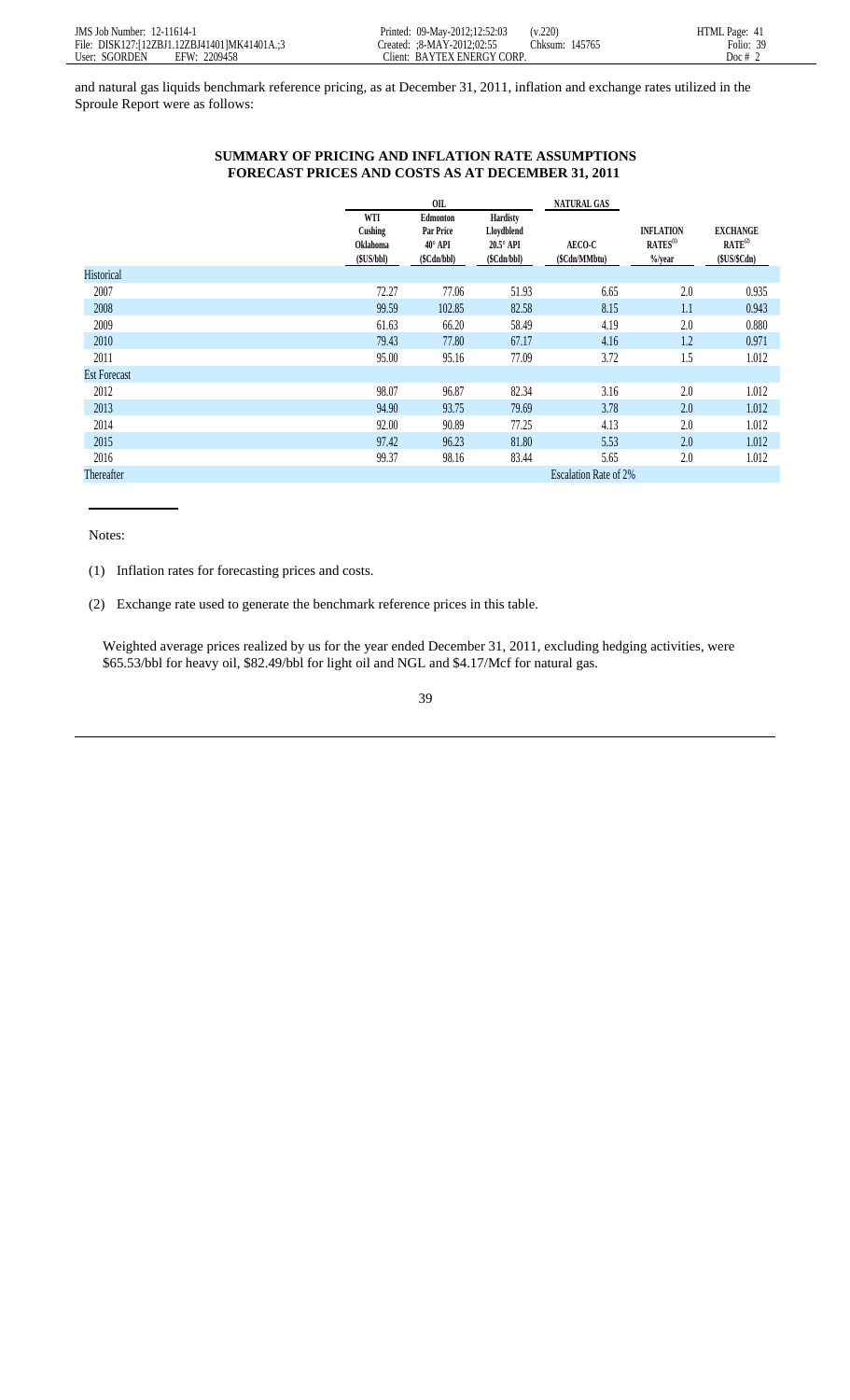## **RECONCILIATION OF GROSS RESERVES BY PRINCIPAL PRODUCT TYPE FORECAST PRICES AND COSTS**

|                            | LIGHT AND MEDIUM OIL |           |           | <b>HEAVY OIL</b> |                    |            |
|----------------------------|----------------------|-----------|-----------|------------------|--------------------|------------|
|                            | <b>Proved Plus</b>   |           |           |                  | <b>Proved Plus</b> |            |
|                            | Proved               | Probable  | Probable  | Proved           | Probable           | Probable   |
| <b>CANADA</b>              | (Mbbl)               | (Mbbl)    | (Mbbl)    | (Mbbl)           | (Mbbl)             | (Mbbl)     |
| <b>December 31, 2010</b>   | 10.316.8             | 6,535.2   | 16.852.0  | 104,978.1        | 62,435.4           | 167,413.5  |
| Extensions                 | 2,726.6              | 2,443.4   | 5,170.0   | 9.477.0          | 7.929.4            | 17,406.4   |
| <b>Improved Recovery</b>   |                      |           |           | 3.191.0          | 3,409.2            | 6,600.2    |
| <b>Technical Revisions</b> | (729.8)              | (1,066.4) | (1,796.2) | (2,872.5)        | (6,701.1)          | (9,573.6)  |
| <b>Discoveries</b>         |                      |           |           | 51.3             | 16.9               | 68.2       |
| Acquisitions               |                      |           |           | 6,221.6          | 4,030.6            | 10,252.2   |
| <b>Dispositions</b>        | (547.9)              | (863.6)   | (1,411.5) |                  |                    |            |
| <b>Economic Factors</b>    | (33.3)               | (9.1)     | (42.4)    | (85.8)           | 30.2               | (55.6)     |
| Production                 | (1,380.3)            |           | (1,380.3) | (12,867.1)       |                    | (12,867.1) |
| December 31, 2011          | 10,352.1             | 7,039.6   | 17,391.6  | 108,093.6        | 71,150.6           | 179,244.2  |

|                            |                         | ASSOCIATED, NON-ASSOCIATED |                                          |                            |                    |                                          |  |
|----------------------------|-------------------------|----------------------------|------------------------------------------|----------------------------|--------------------|------------------------------------------|--|
|                            | <b>AND SOLUTION GAS</b> |                            |                                          | <b>NATURAL GAS LIQUIDS</b> |                    |                                          |  |
| <b>CANADA</b>              | Proved<br>(MMcf)        | Probable<br>(MMcf)         | <b>Proved Plus</b><br>Probable<br>(MMcf) | Proved<br>(Mbbl)           | Probable<br>(Mbbl) | <b>Proved Plus</b><br>Probable<br>(Mbbl) |  |
| <b>December 31, 2010</b>   | 78,182                  | 33,580                     | 111,762                                  | 2,824.6                    | 1,215.2            | 4,039.8                                  |  |
| Extensions                 | 12,520                  | 6,579                      | 19,099                                   | 797.2                      | 585.0              | 1,382.2                                  |  |
| <b>Improved Recovery</b>   | 21                      |                            | 26                                       |                            |                    |                                          |  |
| <b>Technical Revisions</b> | (1,217)                 | (8,293)                    | (9,510)                                  | (457.7)                    | (425.7)            | (883.4)                                  |  |
| <b>Discoveries</b>         |                         |                            |                                          |                            |                    |                                          |  |
| Acquisitions               | 8.565                   | 3.348                      | 11.913                                   | 457.9                      | 173.1              | 631.0                                    |  |
| <b>Dispositions</b>        | (240)                   | (13)                       | (253)                                    |                            |                    |                                          |  |
| <b>Economic Factors</b>    | (4,516)                 | (926)                      | (5,442)                                  | (76.5)                     | (18.9)             | (95.4)                                   |  |
| Production                 | (17,745)                |                            | (17, 745)                                | (604.1)                    |                    | (604.1)                                  |  |
| December 31, 2011          | 75,570                  | 34,281                     | 109,850                                  | 2,941.4                    | 1,528.7            | 4,470.1                                  |  |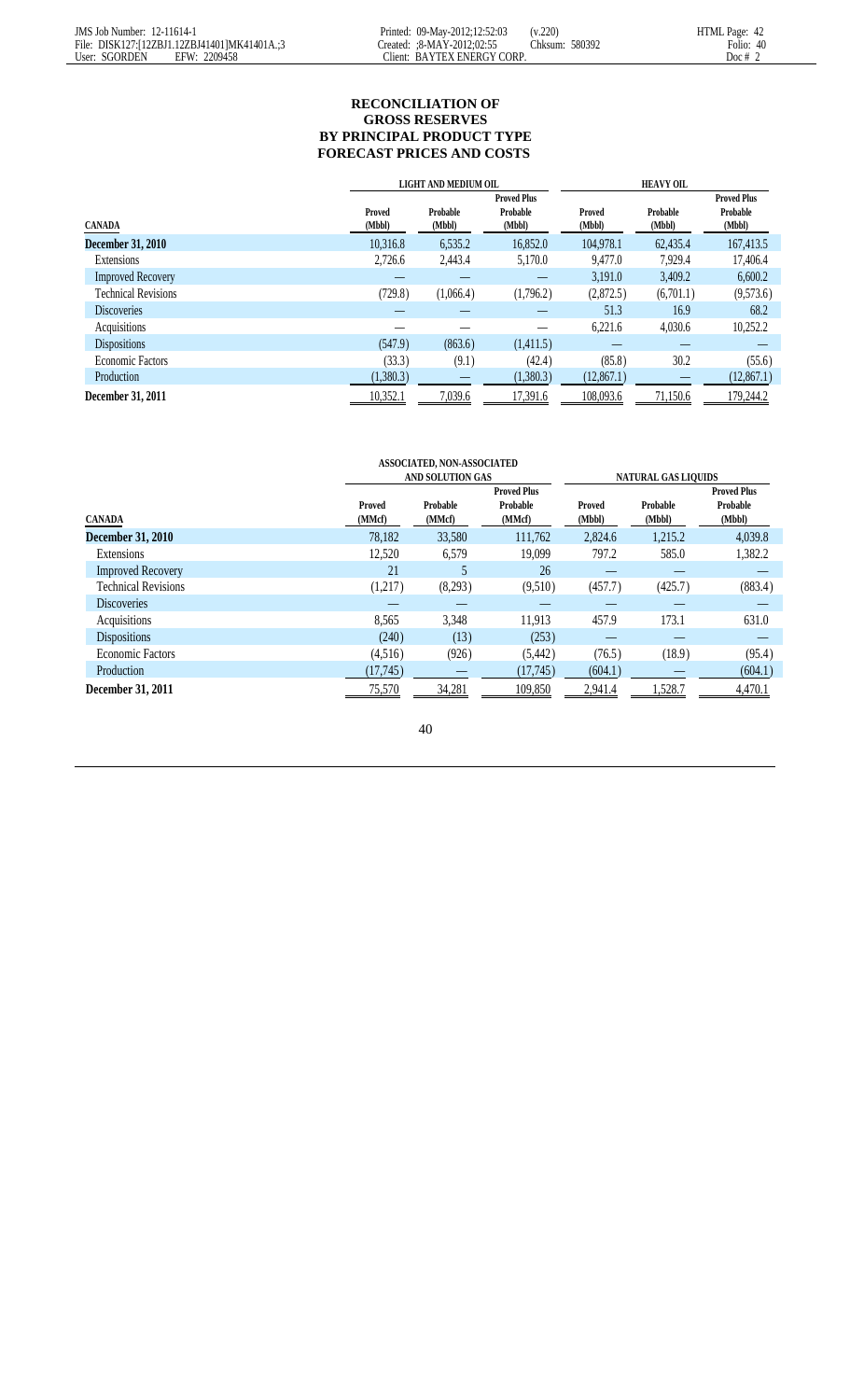|                            | <b>OIL EQUIVALENT</b>   |                    |                                          |  |  |  |
|----------------------------|-------------------------|--------------------|------------------------------------------|--|--|--|
| <b>CANADA</b>              | <b>Proved</b><br>(Mboe) | Probable<br>(Mboe) | <b>Proved Plus</b><br>Probable<br>(Mboe) |  |  |  |
| <b>December 31, 2010</b>   | 131,149.8               | 75,782.3           | 206,932.3                                |  |  |  |
| Extensions                 | 15,087.5                | 12,054.3           | 27,141.8                                 |  |  |  |
| <b>Improved Recovery</b>   | 3,194.5                 | 3,410.0            | 6,604.5                                  |  |  |  |
| <b>Technical Revisions</b> | (4,262.8)               | (9,575.4)          | (13,838.2)                               |  |  |  |
| <b>Discoveries</b>         | 51.3                    | 16.9               | 68.2                                     |  |  |  |
| Acquisitions               | 8,107.0                 | 4,761.7            | 12,868.7                                 |  |  |  |
| <b>Dispositions</b>        | (587.9)                 | (865.8)            | (1,453.7)                                |  |  |  |
| <b>Economic Factors</b>    | (948.3)                 | (152.1)            | (1,100.4)                                |  |  |  |
| Production                 | (17,809.0)              |                    | (17,809.0)                               |  |  |  |
| <b>December 31, 2011</b>   | 133,982.1               | 85,432.0           | 219,414.1                                |  |  |  |

|                            |                      |                    |                                          | ASSOCIATED, NON-ASSOCIATED |                    |                                          |  |
|----------------------------|----------------------|--------------------|------------------------------------------|----------------------------|--------------------|------------------------------------------|--|
|                            | LIGHT AND MEDIUM OIL |                    |                                          | <b>AND SOLUTION GAS</b>    |                    |                                          |  |
| <b>UNITED STATES</b>       | Proved<br>(Mbbl)     | Probable<br>(Mbbl) | <b>Proved Plus</b><br>Probable<br>(Mbbl) | Proved<br>(MMcf)           | Probable<br>(MMcf) | <b>Proved Plus</b><br>Probable<br>(MMcf) |  |
| <b>December 31, 2010</b>   | 8,099.2              | 11,407.5           | 19,506.6                                 | 5,643                      | 9,873              | 15,516                                   |  |
| Extensions                 | 6,035.3              | 2,855.2            | 8,890.5                                  | ኅ                          |                    |                                          |  |
| <b>Improved Recovery</b>   |                      |                    |                                          |                            |                    |                                          |  |
| <b>Technical Revisions</b> | 4,227.9              | (6,281.2)          | (2,053.3)                                | 5,678                      | (4,578)            | 1,100                                    |  |
| <b>Discoveries</b>         |                      |                    |                                          |                            |                    |                                          |  |
| Acquisitions               |                      |                    |                                          |                            |                    |                                          |  |
| <b>Dispositions</b>        |                      |                    |                                          |                            |                    |                                          |  |
| <b>Economic Factors</b>    | (4.4)                | (10.8)             | (15.2)                                   | (4)                        | (4)                | (8)                                      |  |
| Production                 | (486.1)              |                    | (486.1)                                  | (19)                       |                    | (19)                                     |  |
| December 31, 2011          | 17,871.9             | 7,970.6            | 25,842.5                                 | 11,300                     | 5,292              | 16,592                                   |  |

|                            | <b>NATURAL GAS LIQUIDS</b> |                    |                                          | OIL EQUIVALENT   |                    |                                          |  |
|----------------------------|----------------------------|--------------------|------------------------------------------|------------------|--------------------|------------------------------------------|--|
| <b>UNITED STATES</b>       | Proved<br>(Mbbl)           | Probable<br>(Mbbl) | <b>Proved Plus</b><br>Probable<br>(Mbbl) | Proved<br>(Mboe) | Probable<br>(Mboe) | <b>Proved Plus</b><br>Probable<br>(Mboe) |  |
| <b>December 31, 2010</b>   |                            |                    |                                          | 9,039.7          | 13,052.9           | 22,092.6                                 |  |
| Extensions                 |                            |                    |                                          | 6,035.6          | 2,855.4            | 8,891.0                                  |  |
| <b>Improved Recovery</b>   |                            |                    |                                          |                  |                    |                                          |  |
| <b>Technical Revisions</b> | 2.824.9                    | 1,327.9            | 4,152.8                                  | 7,999.1          | (5,716.3)          | 2,282.8                                  |  |
| <b>Discoveries</b>         |                            |                    |                                          |                  |                    |                                          |  |
| Acquisitions               |                            |                    |                                          |                  |                    |                                          |  |
| <b>Dispositions</b>        |                            |                    |                                          |                  |                    |                                          |  |
| <b>Economic Factors</b>    |                            |                    |                                          | (5.1)            | (11.5)             | (16.5)                                   |  |
| Production                 |                            |                    |                                          | (489.3)          |                    | (489.3)                                  |  |
| December 31, 2011          | 2,824.9                    | 1.327.9            | 4,152.8                                  | 22,580.1         | 10,180.5           | 32,760.6                                 |  |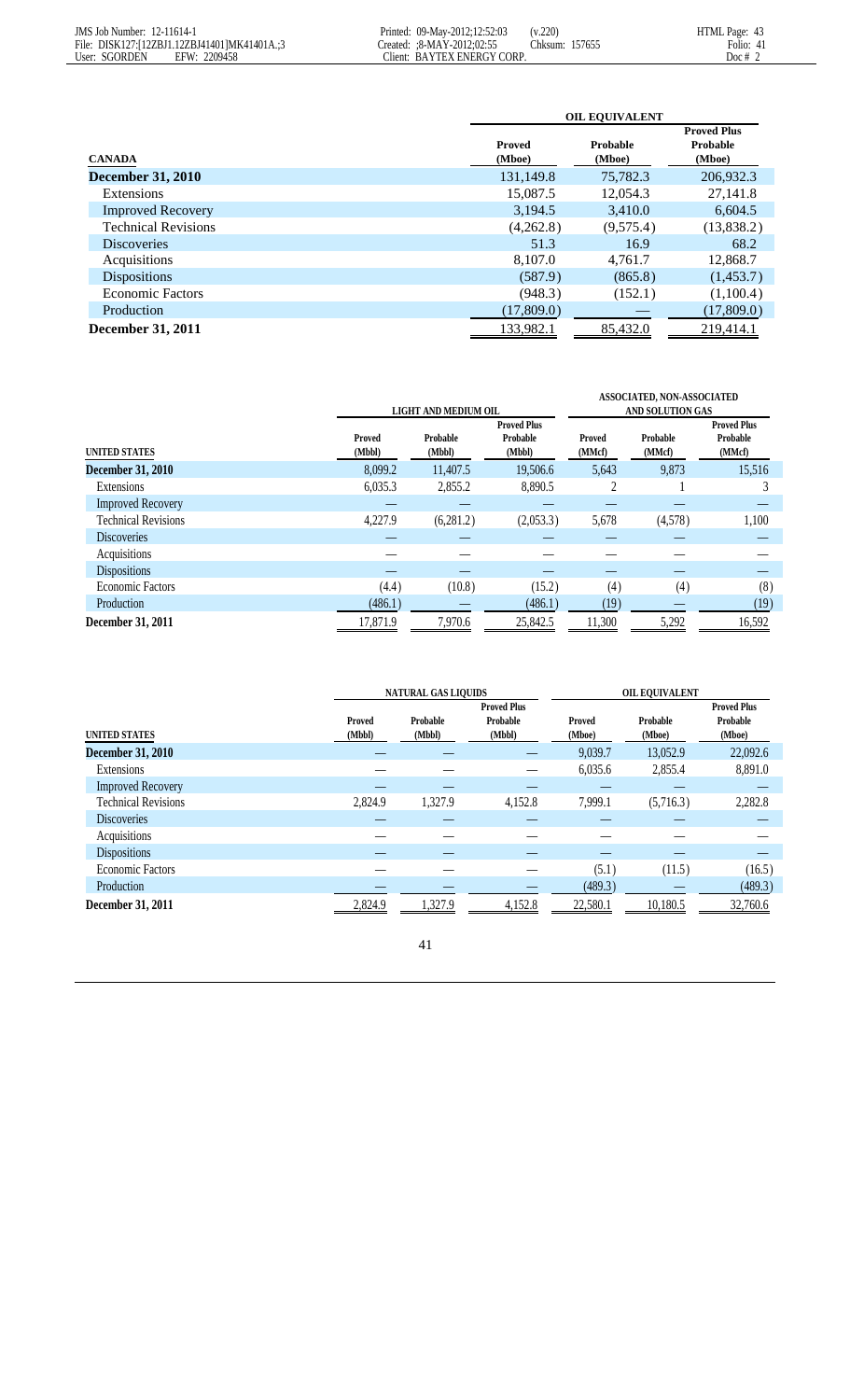|                            |           | LIGHT AND MEDIUM OIL |                    | <b>HEAVY OIL</b> |           |                    |
|----------------------------|-----------|----------------------|--------------------|------------------|-----------|--------------------|
|                            |           |                      | <b>Proved Plus</b> |                  |           | <b>Proved Plus</b> |
|                            | Proved    | Probable             | Probable           | Proved           | Probable  | Probable           |
| <b>TOTAL</b>               | (Mbbl)    | (Mbbl)               | (Mbbl)             | (Mbbl)           | (Mbbl)    | (Mbbl)             |
| <b>December 31, 2010</b>   | 18,416.0  | 17.942.7             | 36,358.7           | 104.978.1        | 62,435.4  | 167,413.5          |
| Extensions                 | 8,761.9   | 5,298.6              | 14,060.5           | 9.477.0          | 7,929.4   | 17,406.4           |
| <b>Improved Recovery</b>   |           |                      |                    | 3.191.0          | 3,409.2   | 6,600.2            |
| <b>Technical Revisions</b> | 3,498.1   | (7, 347.7)           | (3,849.6)          | (2,872.5)        | (6,701.1) | (9,573.6)          |
| <b>Discoveries</b>         |           |                      |                    | 51.3             | 16.9      | 68.2               |
| Acquisitions               |           |                      |                    | 6,221.6          | 4,030.6   | 10,252.2           |
| <b>Dispositions</b>        | (547.9)   | (863.6)              | 1,411.5)           |                  |           |                    |
| <b>Economic Factors</b>    | (37.7)    | (19.9)               | (57.6)             | (85.8)           | 30.2      | (55.6)             |
| Production                 | (1,866.4) |                      | (1,866.4)          | (12,867.1)       |           | (12, 867.1)        |
| December 31, 2011          | 28,223.9  | 15,010.3             | 43,234.2           | 108,093.6        | 71,150.6  | 179,244.2          |

|                            |                         | <b>ASSOCIATED, NON-ASSOCIATED</b> |                                          |                            |                    |                                          |  |
|----------------------------|-------------------------|-----------------------------------|------------------------------------------|----------------------------|--------------------|------------------------------------------|--|
|                            | <b>AND SOLUTION GAS</b> |                                   |                                          | <b>NATURAL GAS LIQUIDS</b> |                    |                                          |  |
| <b>TOTAL</b>               | Proved<br>(MMcf)        | Probable<br>(MMcf)                | <b>Proved Plus</b><br>Probable<br>(MMcf) | Proved<br>(MMcf)           | Probable<br>(MMcf) | <b>Proved Plus</b><br>Probable<br>(MMcf) |  |
| <b>December 31, 2010</b>   | 83,825                  | 43,453                            | 127,278                                  | 2,824.6                    | 1,215.2            | 4,039.8                                  |  |
| Extensions                 | 12,522                  | 6,580                             | 19,102                                   | 797.2                      | 585.0              | 1,382.2                                  |  |
| <b>Improved Recovery</b>   | 21                      |                                   | 26                                       |                            |                    |                                          |  |
| <b>Technical Revisions</b> | 4,461                   | (12, 871)                         | (8, 410)                                 | 2,367.2                    | 902.2              | 3,269.4                                  |  |
| <b>Discoveries</b>         |                         |                                   |                                          |                            |                    |                                          |  |
| Acquisitions               | 8.565                   | 3.348                             | 11.913                                   | 457.9                      | 173.1              | 631.0                                    |  |
| <b>Dispositions</b>        | (240)                   | (13)                              | (253)                                    |                            |                    |                                          |  |
| <b>Economic Factors</b>    | (4,520)                 | (930)                             | (5,450)                                  | (76.5)                     | (18.9)             | (95.4)                                   |  |
| Production                 | (17,764)                |                                   | (17,764)                                 | (604.1)                    |                    | (604.1)                                  |  |
| December 31, 2011          | 86,870                  | 39,572                            | 126,442                                  | 5,766.3                    | 2,856.5            | 8,622.9                                  |  |

|                            | <b>OIL EQUIVALENT</b>   |                    |                                          |  |  |  |
|----------------------------|-------------------------|--------------------|------------------------------------------|--|--|--|
| <b>TOTAL</b>               | <b>Proved</b><br>(Mboe) | Probable<br>(Mboe) | <b>Proved Plus</b><br>Probable<br>(Mboe) |  |  |  |
| <b>December 31, 2010</b>   | 140,189.5               | 88.835.4           | 229,025.0                                |  |  |  |
| Extensions                 | 21,123.1                | 14,909.7           | 36,032.8                                 |  |  |  |
| <b>Improved Recovery</b>   | 3,194.5                 | 3,410.0            | 6.604.5                                  |  |  |  |
| <b>Technical Revisions</b> | 3,736.3                 | (15,291.7)         | (11, 555.4)                              |  |  |  |
| <b>Discoveries</b>         | 51.3                    | 16.9               | 68.2                                     |  |  |  |
| Acquisitions               | 8,107.0                 | 4,761.7            | 12,868.7                                 |  |  |  |
| <b>Dispositions</b>        | (587.9)                 | (865.8)            | (1,453.7)                                |  |  |  |
| <b>Economic Factors</b>    | (953.3)                 | (163.6)            | (1,116.9)                                |  |  |  |
| Production                 | (18, 298.3)             |                    | (18, 298.3)                              |  |  |  |
| <b>December 31, 2011</b>   | 156,562.2               | 95,612.5           | 252,174.8                                |  |  |  |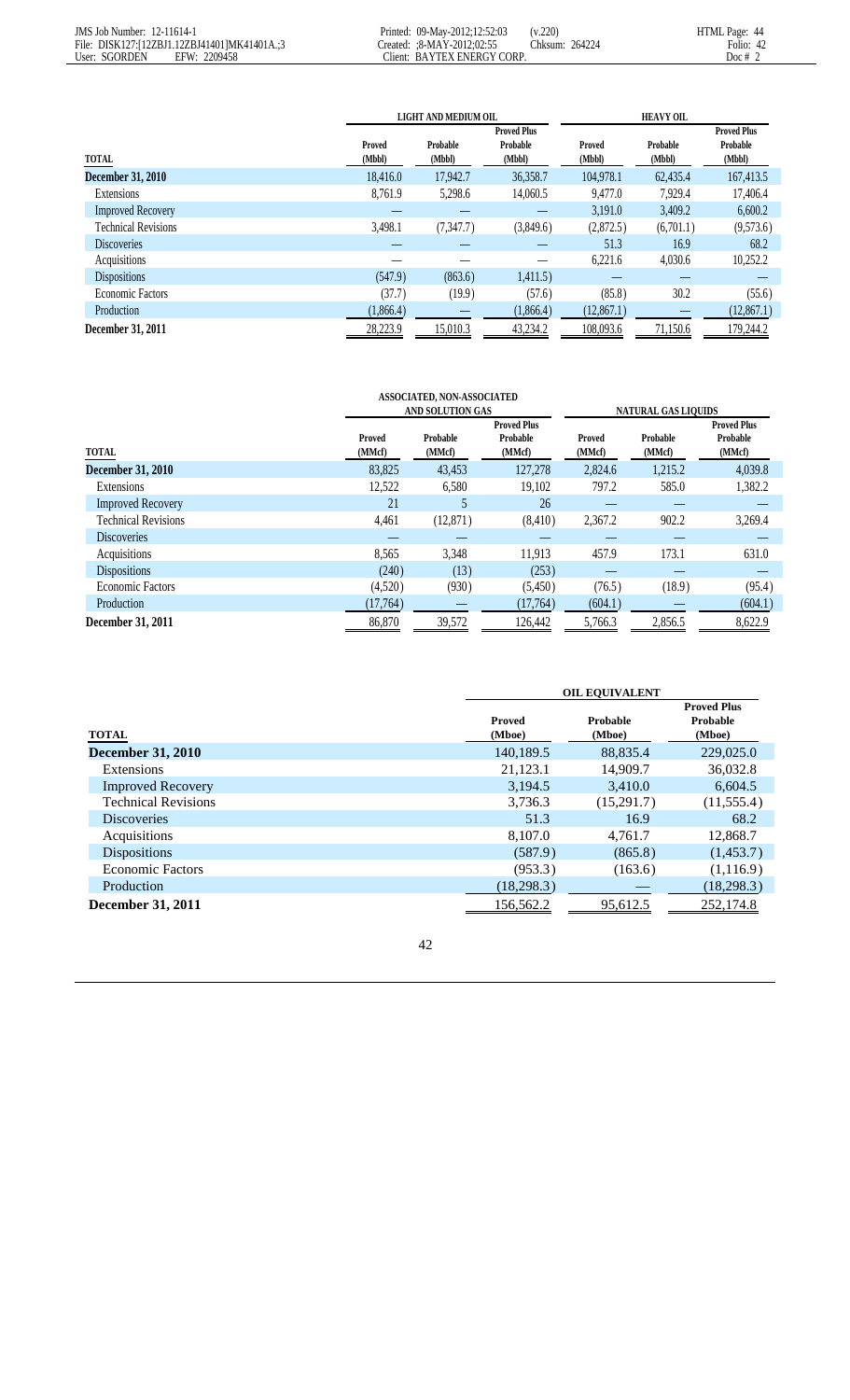## *Additional Information Relating to Reserves Data*

## *Undeveloped Reserves*

Undeveloped reserves are attributed by Sproule in accordance with standards and procedures contained in the COGE Handbook. Proved undeveloped reserves are those reserves that can be estimated with a high degree of certainty and are expected to be recovered from known accumulations where a significant expenditure is required to render them capable of production. Probable undeveloped reserves are those reserves that are less certain to be recovered than proved reserves and are expected to be recovered from known accumulations where a significant expenditure is required to render them capable of production.

Our operating budget typically allocates approximately two-thirds of our expected funds from operations to capital expenditures related to exploration and development activities. We allocate development capital to our assets in an efficient and disciplined process. We reduce risk by technically assessing the results of each of our development programs before committing additional capital. This disciplined approach to investing in development means that in most cases it will take longer than two years to develop our proved undeveloped and probable undeveloped reserves. We plan to develop the majority of our proved undeveloped reserves and probable undeveloped reserves over the next six years.

Our capital spending on development projects is budgeted annually for each of our business units. Once a development program is executed, we measure and analyze the results of that capital investment, make any changes to the program that are necessary, and then repeat the process until all economic oil and gas reserves are developed. There are a number of factors that could result in delayed or cancelled development, including the following: (i) changing economic conditions (due to pricing, operating and capital expenditure fluctuations); (ii) changing technical conditions (including production anomalies, such as water breakthrough or accelerated depletion); (iii) multi-zone developments (for instance, a prospective formation completion may be delayed until the initial completion is no longer economic); (iv) a larger development program may need to be spread out over several years to optimize capital allocation and facility utilization; and (v) surface access issues (including those relating to land owners, weather conditions and regulatory approvals). For more information, see "*Risk Factors*".

#### Proved Undeveloped Reserves

The following table discloses, for each product type, the volumes of proved undeveloped reserves that were attributed in each of the most recent three financial years and, in the aggregate, before that time.

|       | <b>Light and Medium Oil</b><br>Gross (Mbbl) |                              | <b>Heavy Oil</b><br>Gross (Mbbl) |                              | <b>NGLs</b><br><b>Gross</b> (Mbbl) |                              | <b>Natural Gas</b><br>Gross (MMcf) |                              |
|-------|---------------------------------------------|------------------------------|----------------------------------|------------------------------|------------------------------------|------------------------------|------------------------------------|------------------------------|
| Year  | First<br>Attributed                         | <b>Booked at</b><br>Year End | First<br><b>Attributed</b>       | <b>Booked at</b><br>Year End | First<br><b>Attributed</b>         | <b>Booked at</b><br>Year End | First<br>Attributed                | <b>Booked</b> at<br>Year End |
| Prior | 6.909.2                                     | 14,730.0                     | 48.554.8                         | 154,458.8                    | 925.8                              | 2,383.4                      | 25,863                             | 75,326                       |
| 2009  | 1,874.4                                     | 8.002.4                      | 18.084.9                         | 49.363.0                     | 106.1                              | 312.9                        | 3,123                              | 9,331                        |
| 2010  | 4,412.8                                     | 10.771.4                     | 17.548.8                         | 54,617.6                     | 156.4                              | 430.4                        | 5,353                              | 13,717                       |
| 2011  | 6,838.6                                     | 18,999.4                     | 9,725.6                          | 53,998.0                     | 3,594.3                            | 3,811.3                      | 17.061                             | 28,112                       |

Sproule assigned reserves to a total of 827 well locations to the proved undeveloped reserve category, of which 576 are located on our Canadian heavy oil properties. With respect to the heavy oil locations, 551 are primary locations which are scheduled to be drilled over the next twelve years and 25 are thermal locations at Seal which are scheduled to be drilled over the next four years. Sixty-four (64) of the proved undeveloped locations are located on our Canadian light oil and natural gas properties and are scheduled to be drilled over the next four years. The remaining 187 proved undeveloped locations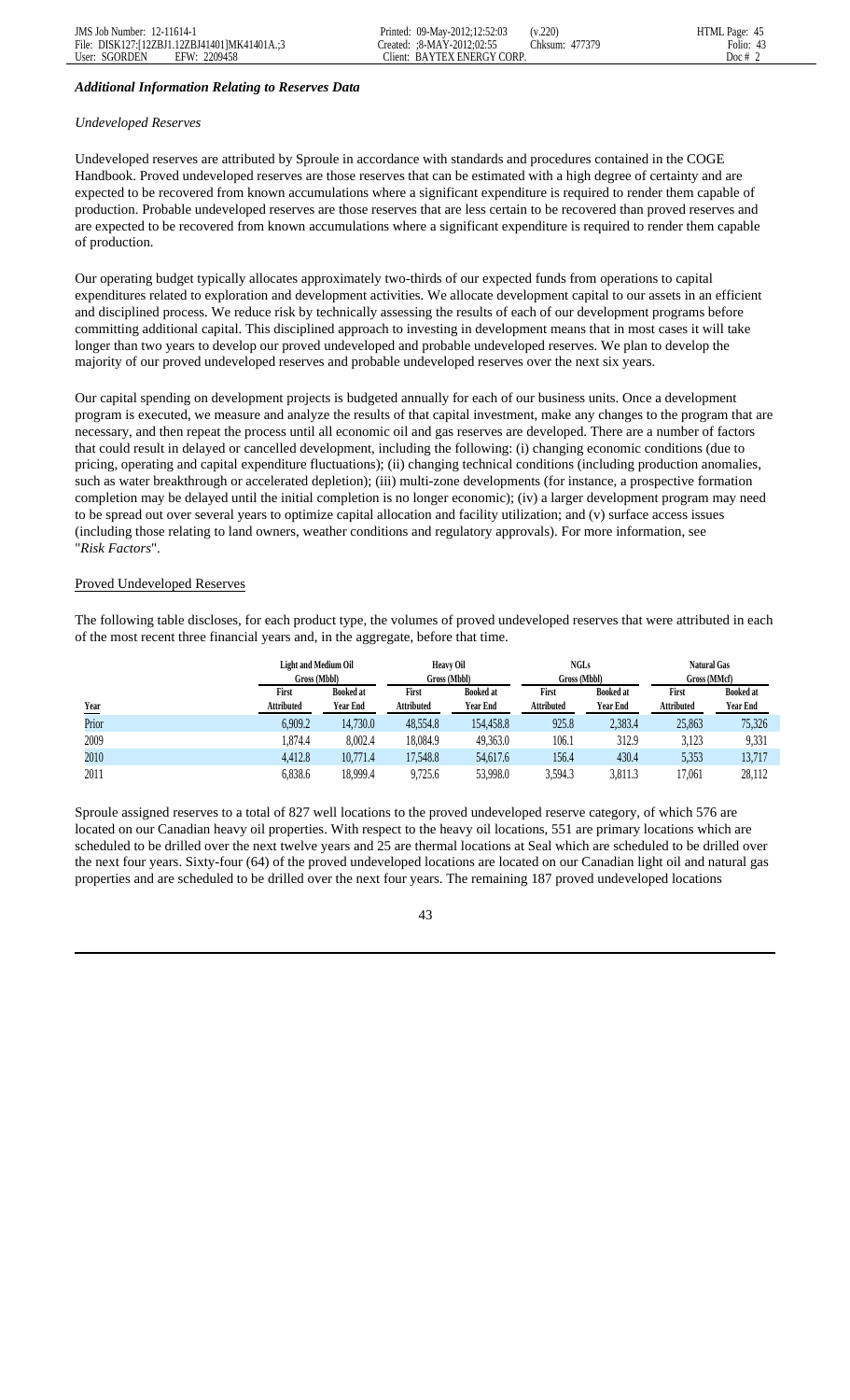are in the United States within Divide County, North Dakota and are scheduled to be drilled over the next five years. Each of the 827 locations with a proved undeveloped reserves assignment has a probable undeveloped reserves assignment too.

It would not be prudent from both a financial and technical perspective for us to develop all of our proved undeveloped reserves over the next two years. Our operating budget typically allocates approximately two-thirds of expected funds from operations to exploration and development activities. This restricts the number of development wells we drill in any given year. Not all of the development wells that we drill in any given year are contained within the Sproule defined proved undeveloped inventory. At our current pace of investment and drilling it will take approximately five years to develop all the currently identified proved undeveloped reserves in the Sproule Report.

## Probable Undeveloped Reserves

The following table discloses, for each product type, the volumes of probable undeveloped reserves that were first attributed in each of the most recent three financial years and, in the aggregate, before that time.

|             | <b>Light and Medium Oil</b><br>Gross (Mbbl) |                              | <b>Heavy Oil</b><br>Gross (Mbbl) |                              | <b>NGLs</b><br>Gross (Mbbl) |                              | <b>Natural Gas</b><br>Gross (MMcf) |                              |
|-------------|---------------------------------------------|------------------------------|----------------------------------|------------------------------|-----------------------------|------------------------------|------------------------------------|------------------------------|
| <b>Year</b> | First<br>Attributed                         | <b>Booked at</b><br>Year End | First<br><b>Attributed</b>       | <b>Booked at</b><br>Year End | First<br>Attributed         | <b>Booked at</b><br>Year End | First<br>Attributed                | <b>Booked at</b><br>Year End |
| Prior       | 6.915.0                                     | 9,683.8                      | 30,218.0                         | 86,073.7                     | ,260.8                      | 1.950.3                      | 25,093                             | 50,948                       |
| 2009        | 3.457.1                                     | 7.518.2                      | 19.426.4                         | 31,494.5                     | 135.4                       | 368.2                        | 4,444                              | 11,210                       |
| 2010        | 9.459.4                                     | 14.845.8                     | 18.202.5                         | 46,859.2                     | 99.7                        | 325.0                        | 8,236                              | 17.212                       |
| 2011        | 5.269.5                                     | 11.435.4                     | 12,971.9                         | 51,344.2                     | .912.1                      | 2.116.1                      | 8,666                              | 16,794                       |

In addition to those locations with proved undeveloped reserves, Sproule assigned reserves to a total of 265 well locations with probable undeveloped reserves only. None of these 265 locations have any proved undeveloped reserves assigned to them. Of these locations with probable undeveloped reserves only, 102 are located on our Canadian heavy oil properties. With respect to the heavy oil locations, 71 are primary locations which are scheduled to be drilled over the next eight years and 31 are thermal locations at Seal which are scheduled to be drilled over the next seven years. One hundred and twenty-four (124) of the probable undeveloped locations are located on our Canadian light oil and natural gas properties and are scheduled to be drilled over the next five years. The remaining 39 probable undeveloped locations are in the United States within Divide County, North Dakota and are scheduled to be drilled over the next two years. The table entitled "Probable Undeveloped Reserves" shows the probable undeveloped reserves for all of our locations, including the 827 locations with both a proved and probable undeveloped assignment, and those 265 locations with a probable undeveloped assignment only.

For the same reasons given above, we will not develop all of our probable undeveloped reserves over the next two years. Our operating budget typically allocates approximately two-thirds of our expected funds from operations to exploration and development activities. This restricts the number of development wells we drill in any given year. Not all of the development wells that we drill in any given year are contained within the Sproule defined proved undeveloped or probable undeveloped inventory. At our current pace of investment and drilling it will take approximately six years to develop all the currently identified probable undeveloped reserves.

#### *Significant Factors or Uncertainties*

We have a significant amount of proved non-producing and proved undeveloped reserves assigned to our Canadian heavy oil properties located in the Province of Saskatchewan and at our Seal, Ardmore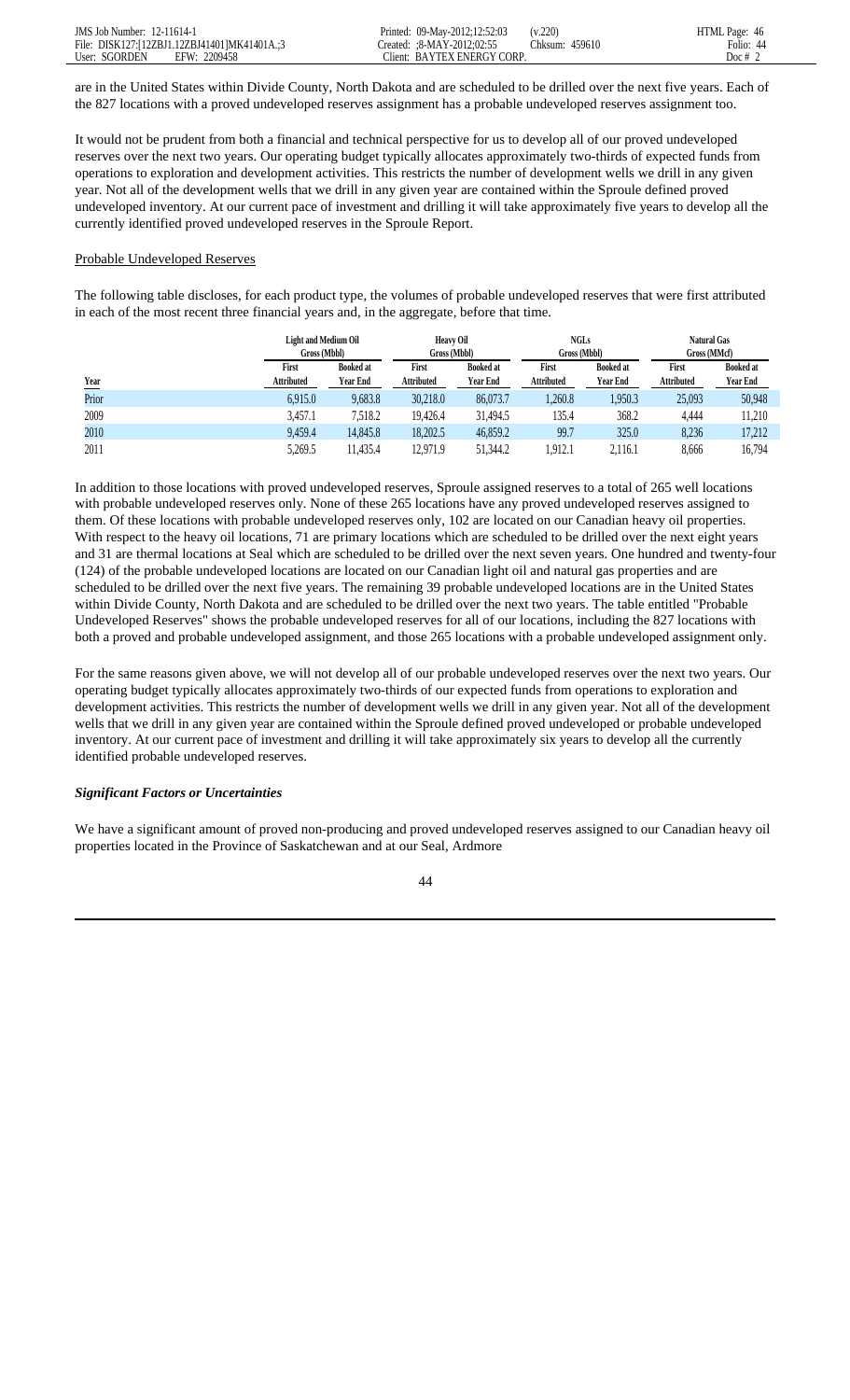and Cold Lake heavy oil properties located in the Province of Alberta. Our conventional light oil and gas properties in Stoddart, British Columbia, the Pembina and Ferrier areas of Alberta and Divide County, North Dakota, USA also contain a significant quantity of proved non-producing and proved undeveloped reserves. As well, we have a significant amount of probable non-producing and probable undeveloped reserves assigned to these same properties. At the current prices, these development activities are expected to be economic. However, should oil and natural gas prices fall materially, these activities may not be economic and we could defer their implementation. In addition, reserves can be affected significantly by fluctuations in capital expenditures, operating costs, royalty regimes, and well performance that are beyond our control and which could impact our development decisions. See also "*Risk Factors*".

#### *Future Development Costs*

The following table sets forth development costs deducted in the estimation of the future net revenue attributable to the reserve categories noted below (using forecast prices and costs).

|                | <b>CANADA</b>      |                 |                 | <b>UNITED STATES</b> |                 | <b>TOTAL</b>       |
|----------------|--------------------|-----------------|-----------------|----------------------|-----------------|--------------------|
|                | <b>Proved plus</b> |                 |                 | Proved plus          |                 | <b>Proved plus</b> |
|                | Proved             | Probable        | Proved          | Probable             | Proved          | Probable           |
| $($ \$000s)    | <b>Reserves</b>    | <b>Reserves</b> | <b>Reserves</b> | <b>Reserves</b>      | <b>Reserves</b> | <b>Reserves</b>    |
| 2012           | 208,687            | 248,672         | 11,187          | 38,574               | 219,874         | 287,245            |
| 2013           | 223,025            | 285,339         | 42,670          | 67,456               | 265,695         | 352,796            |
| 2014           | 126,071            | 199,984         | 89,200          | 89,200               | 215,271         | 289,184            |
| 2015           | 61,125             | 144,985         | 93,202          | 93,202               | 154,327         | 238,187            |
| 2016           | 41,360             | 85,496          | 86,483          | 86,483               | 127,843         | 171,979            |
| Remaining      | 112,273            | 134,167         |                 |                      | 112,273         | 134,167            |
| Total          |                    |                 |                 |                      |                 |                    |
| (undiscounted) | 772,540            | 1,098,643       | 322,743         | 374,915              | 1,095,283       | 1,473,558          |

We expect to fund the development costs of our reserves through a combination of internally generated funds from operations, debt and equity financings. Our operating budget typically allocates approximately two-thirds of our expected funds from operations to exploration and development activities.

There can be no guarantee that funds will be available or that our Board of Directors will allocate funding to develop all of the reserves attributed in the Sproule Report. Failure to develop those reserves could have a negative impact on our future funds from operations.

The interest or other costs of external funding are not included in the reserves and future net revenue estimates set forth herein and would reduce reserves and future net revenue to some degree depending upon the funding sources utilized. We do not anticipate that interest or other funding costs would make development of any of these properties uneconomic.

#### **Contingent Resource**

We commissioned Sproule to conduct an assessment of contingent resource effective December 31, 2011on three of our oil resource plays: the Bluesky in the Seal area of Alberta, the Bakken/Three Forks in North Dakota and the Viking in the Redwater area of Alberta and the Kerrobert/Whiteside areas of Saskatchewan. We also commissioned McDaniel & Associates Consultants Ltd. ("**McDaniel**") to conduct an assessment of contingent resource effective December 31, 2011on certain heavy oil properties in Northeast Alberta.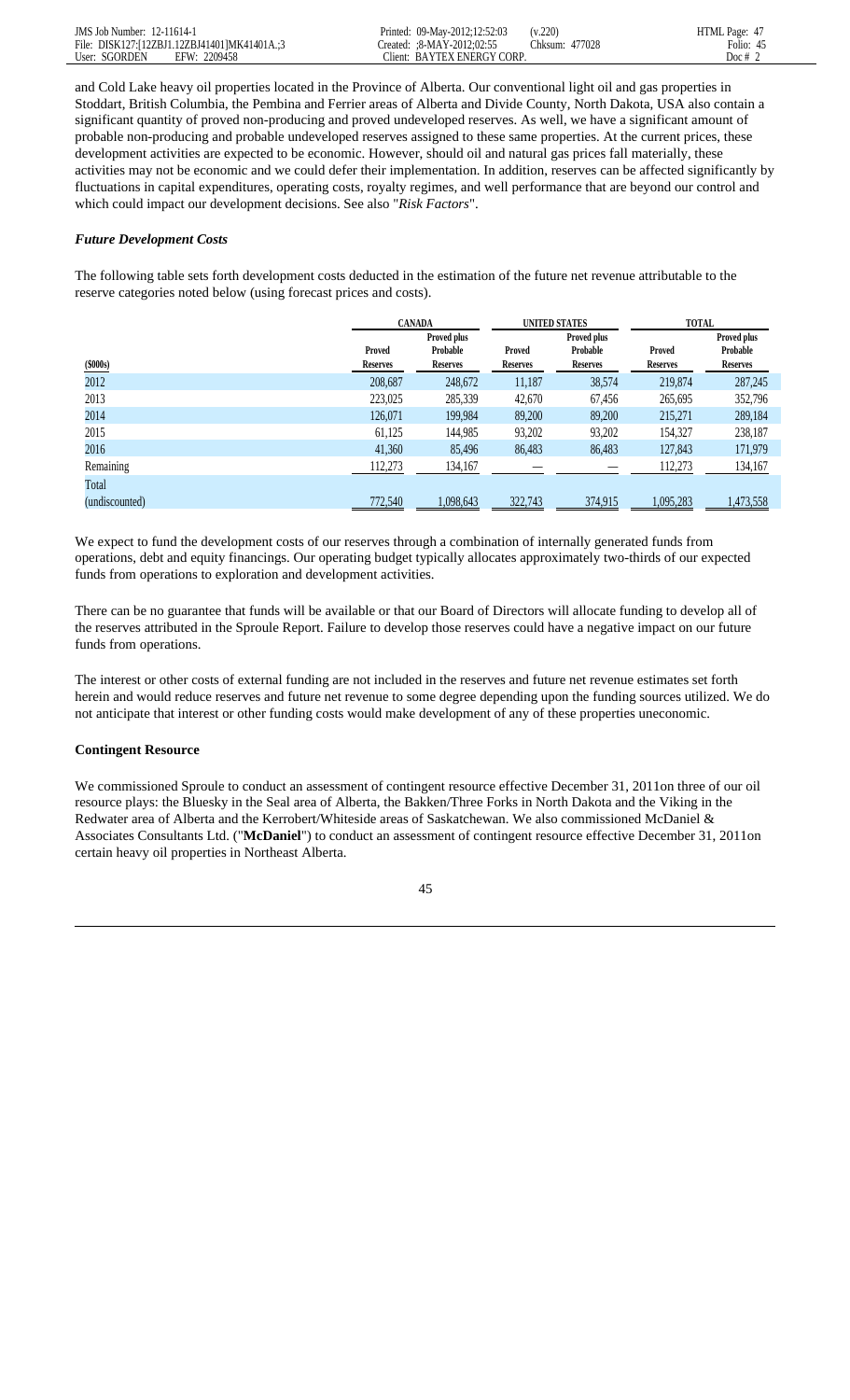Contingent resource represents the quantity of petroleum estimated to be potentially recoverable from known accumulations using established technology or technology under development, but which do not currently qualify as reserves or commercially recoverable due to one or more contingencies. Contingencies may include factors such as economic, legal, environmental, political and regulatory matters or a lack of markets.

For the total of these four plays, Sproule and McDaniel's estimate of contingent resource ranges from 560 million barrels of oil and bitumen in the "low estimate" (C1) to 1.2 billion barrels of oil and bitumen in the "high estimate" (C3), with a "best estimate" (C2) of 783 million barrels of oil and bitumen. Contingent resources are in addition to currently booked reserves.

The tables below summarize Sproule's estimate of gross reserves and Sproule and McDaniel's estimates of contingent resource for the four plays by geographic area and the net present value before tax of the future net revenue attributable to the contingent resource using forecast prices and costs.

## **SUMMARY OF CONTINGENT RESOURCES<sup>(1)</sup> AS OF DECEMBER 31, 2011 FORECAST PRICES AND COSTS(2)**

|                                                                 | <b>Summary of Contingent Resources</b> <sup>(1)</sup> |                                                 |                                             |                     |  |  |  |  |
|-----------------------------------------------------------------|-------------------------------------------------------|-------------------------------------------------|---------------------------------------------|---------------------|--|--|--|--|
|                                                                 | As of December 31, 2011                               |                                                 |                                             |                     |  |  |  |  |
|                                                                 |                                                       | <b>Forecast Prices and Costs</b> <sup>(2)</sup> |                                             |                     |  |  |  |  |
|                                                                 |                                                       |                                                 | Contingent Resources (gross) <sup>(5)</sup> |                     |  |  |  |  |
|                                                                 | <b>Proved plus Probable</b>                           |                                                 | As at Dec. 31, 2011                         |                     |  |  |  |  |
| (millions of barrels of oil equivalent and<br>bitumen $)^{(3)}$ | Gross Reserves <sup>(4)</sup><br>As at Dec. 31, 2011  | Low <sup>(6)</sup>                              | $Best^{(7)}$                                | $\text{High}^{(8)}$ |  |  |  |  |
| Bluesky — Seal, Alberta                                         | 92.9                                                  | 438.8                                           | 531.0                                       | 776.9               |  |  |  |  |
| Mannville Group — Northeast Alberta                             | 4.0                                                   | 69.6                                            | 130.1                                       | 201.8               |  |  |  |  |
| Bakken/Three Forks — North Dakota,                              |                                                       |                                                 |                                             |                     |  |  |  |  |
| <b>USA</b>                                                      | 32.4                                                  | 47.3                                            | 110.5                                       | 204.9               |  |  |  |  |
| Viking — Redwater, Alberta                                      | 3.6                                                   | 4.2                                             | 9.3                                         | 18.0                |  |  |  |  |
| Viking — Kerrobert/Whiteside,                                   |                                                       |                                                 |                                             |                     |  |  |  |  |
| Saskatchewan                                                    | 4.2                                                   | 0.6                                             | 1.9                                         | 10.1                |  |  |  |  |
| Total                                                           | 137.1                                                 | 560.4                                           | 782.9                                       | .211.7              |  |  |  |  |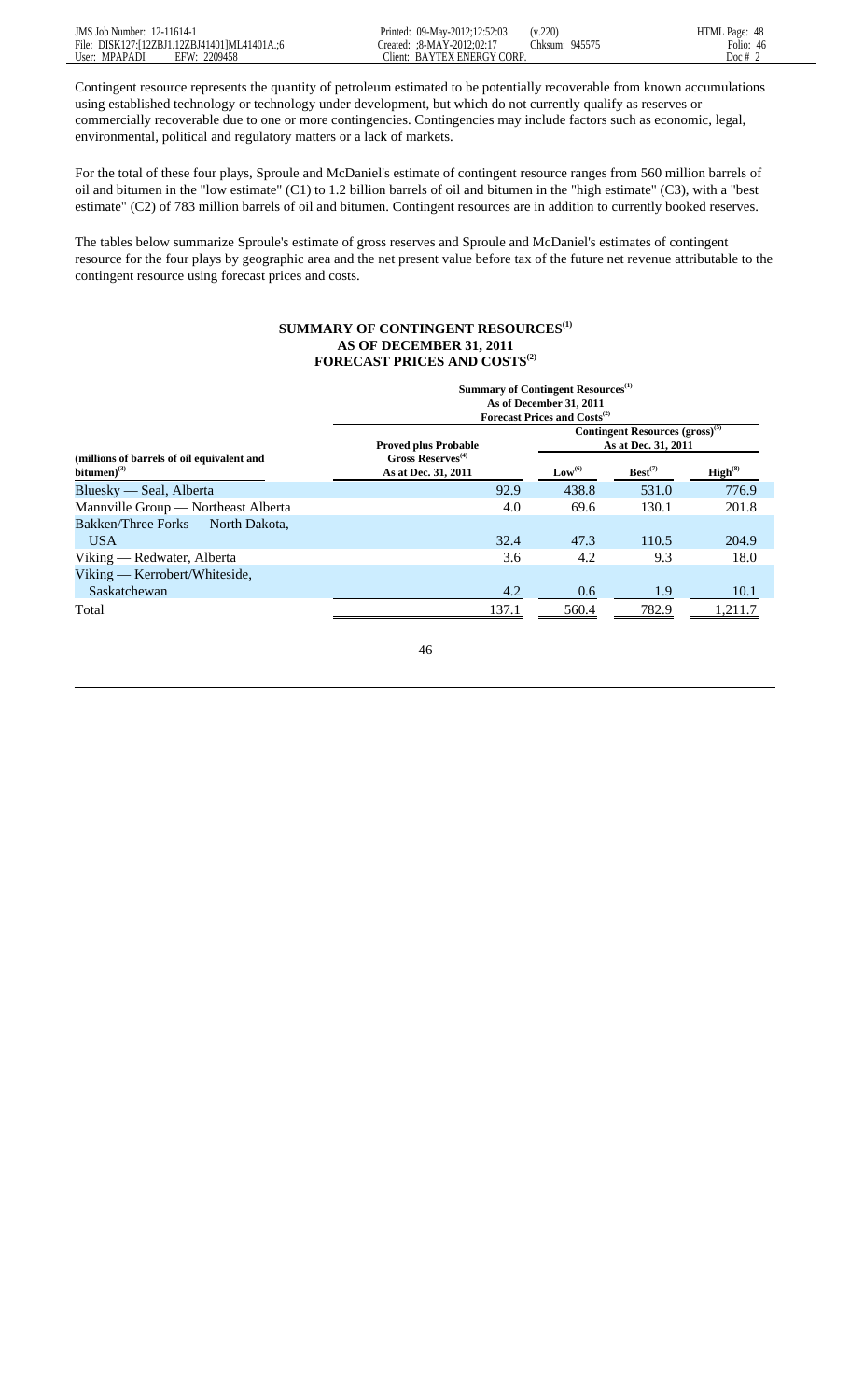## **SUMMARY OF NET PRESENT VALUES OF FUTURE NET REVENUES FROM CONTINGENT RESOURCES AS OF DECEMBER 31, 2011 FORECAST PRICES AND COSTS(2)**

|                                            | <b>Summary of Net Present Values of Future Net Revenues</b> |                                                                        |          |         |  |  |
|--------------------------------------------|-------------------------------------------------------------|------------------------------------------------------------------------|----------|---------|--|--|
|                                            | from Contingent Resources                                   |                                                                        |          |         |  |  |
|                                            | As of December 31, 2011                                     |                                                                        |          |         |  |  |
|                                            |                                                             | Forecast Prices and Costs <sup>(2)</sup>                               |          |         |  |  |
|                                            |                                                             | Before income taxes discounted at $(\frac{9}{6}$ /year) <sup>(9)</sup> |          |         |  |  |
|                                            | 0%                                                          | 5%                                                                     | 8%       | 10%     |  |  |
|                                            |                                                             | (\$ millions)                                                          |          |         |  |  |
| Low estimate $(C1)^{(6)}$                  |                                                             |                                                                        |          |         |  |  |
| Bluesky — Seal, Alberta                    | 13,596.8                                                    | 6,021.3                                                                | 3,855.0  | 2,905.8 |  |  |
| Mannville Group — Northeast Alberta        | 1,365.9                                                     | 640.3                                                                  | 430.0    | 333.6   |  |  |
| Bakken/Three Forks — North Dakota, USA     | 1,150.9                                                     | 370.5                                                                  | 189.3    | 119.8   |  |  |
| Viking — Redwater, Alberta                 | 26.6                                                        | (0.1)                                                                  | (9.1)    | (13.2)  |  |  |
| Viking — Kerrobert/Whiteside, Saskatchewan | (26.2)                                                      | (19.7)                                                                 | (16.7)   | (15.0)  |  |  |
| Total                                      | 16,113.9                                                    | 7,012.2                                                                | 4,448.5  | 3,331.0 |  |  |
|                                            |                                                             |                                                                        |          |         |  |  |
| Best estimate $(C2)^{(7)}$                 |                                                             |                                                                        |          |         |  |  |
| Bluesky — Seal, Alberta                    | 17,810.2                                                    | 7,757.3                                                                | 4,927.1  | 3,697.2 |  |  |
| Mannville Group - Northeast Alberta        | 3,365.4                                                     | 1,348.7                                                                | 856.8    | 648.8   |  |  |
| Bakken/Three Forks — North Dakota, USA     | 5,650.3                                                     | 1,821.3                                                                | 1,014.6  | 708.6   |  |  |
| Viking — Redwater, Alberta                 | 421.5                                                       | 260.5                                                                  | 200.0    | 169.1   |  |  |
| Viking — Kerrobert/Whiteside, Saskatchewan | 31.3                                                        | 16.3                                                                   | 10.7     | 7.9     |  |  |
| Total                                      | 27,278.8                                                    | 11,240.1                                                               | 7,009.2  | 5,231.6 |  |  |
|                                            |                                                             |                                                                        |          |         |  |  |
| High estimate $(C3)^{(8)}$                 |                                                             |                                                                        |          |         |  |  |
| Bluesky — Seal, Alberta                    | 29,738.4                                                    | 12,092.3                                                               | 7,434.6  | 5,476.0 |  |  |
| Mannville Group - Northeast Alberta        | 6,088.5                                                     | 2,265.1                                                                | 1,404.7  | 1,053.9 |  |  |
| Bakken/Three Forks - North Dakota, USA     | 13,540.2                                                    | 3,874.9                                                                | 2,093.7  | 1,450.7 |  |  |
| Viking — Redwater, Alberta                 | 1,083.3                                                     | 666.5                                                                  | 518.4    | 444.2   |  |  |
| Viking — Kerrobert/Whiteside, Saskatchewan | 464.9                                                       | 264.4                                                                  | 191.4    | 155.4   |  |  |
| Total                                      | 50,915.4                                                    | 19,163.2                                                               | 11,642.8 | 8,580.2 |  |  |

Notes:

- (1) The contingent resource assessments were prepared in accordance with the definitions, standards and procedures contained in the COGE Handbook and NI 51-101. Contingent resource is defined in the COGE Handbook as those quantities of petroleum estimated to be potentially recoverable from known accumulations using established technology or technology under development, but which do not currently qualify as reserves or commercially recoverable due to one or more contingencies. Contingencies may include factors such as economic, legal, environmental, political and regulatory matters or a lack of markets.
- (2) The forecast cost and price assumptions utilized in the Sproule Report were also utilized by Sproule and McDaniel in preparing the contingent resource assessments. See "*Description of Our Business and Operations — Statement of Reserves Data and Other Oil and Natural Gas Information — Pricing Assumptions*".
- (3) Under NI 51-101, naturally occurring hydrocarbons with a viscosity greater than 10,000 centipoise are classed as bitumen. The majority of the contingent resource at Seal that will be recovered by thermal processes has a viscosity greater than this value; therefore, this component of the contingent resource is classified as bitumen under NI 51-101.

(4) Proved plus probable gross reserve volumes are based on the Sproule Report.

<sup>47</sup>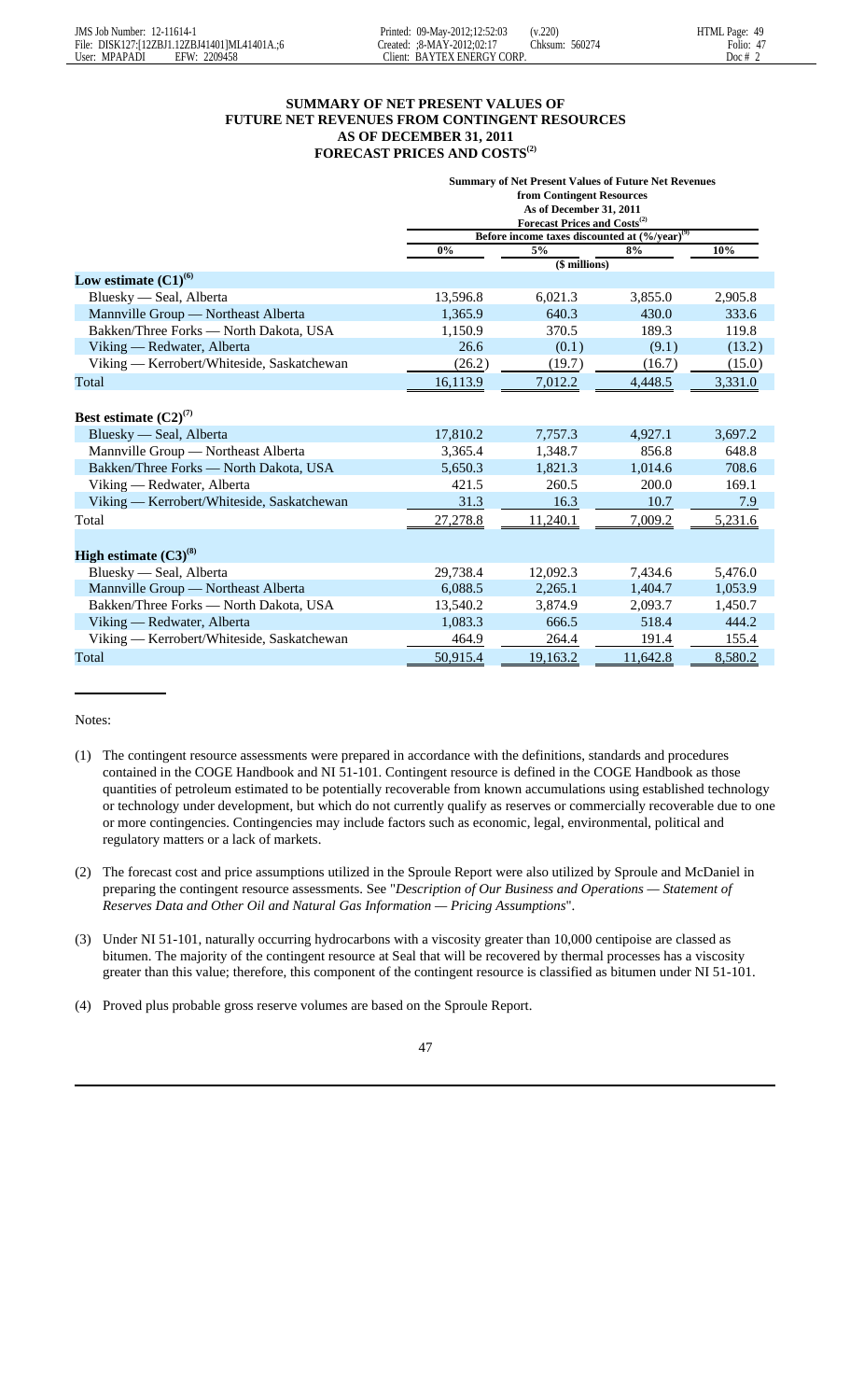- (5) Sproule and McDaniel prepared the estimates of contingent resource shown for each property using deterministic principles and methods. Probabilistic aggregation of the low and high property estimates shown in the table might produce different total volumes than the arithmetic sums shown in the table. Gross means the company's working interest share in the contingent resource before deducting royalties.
- (6) Low estimate (C1) is considered to be a conservative estimate of the quantity of resources that will actually be recovered. It is likely that the actual remaining quantities recovered will exceed the low estimate. Those resources at the low end of the estimate range have the highest degree of certainty — a 90% confidence level — that the actual quantities recovered will be equal or exceed the estimate.
- (7) Best estimate (C2) is considered to be the best estimate of the quantity of resources that will actually be recovered. It is equally likely that the actual remaining quantities recovered will be greater or less than the best estimate. Those resources that fall within the best estimate have a 50% confidence level that the actual quantities recovered will be equal or exceed the estimate.
- (8) High estimate (C3) is considered to be an optimistic estimate of the quantity of resources that will actually be recovered. It is unlikely that the actual remaining quantities of resources recovered will meet or exceed the high estimate. Those resources at the high end of the estimate range have a lower degree of certainty — a 10% confidence level — that the actual quantities recovered will equal or exceed the estimate.
- (9) The net present value of future net revenue attributable to the contingent resource does not necessarily represent the fair market value of the contingent resource. Estimated abandonment and reclamation costs have been included in the evaluation.

There is no certainty that it will be commercially viable to produce any portion of the contingent resource or that we will produce any portion of the volumes currently classified as contingent resource. The recovery and resource estimates provided herein are estimates. Actual contingent resource (and any volumes that may be reclassified as reserves) and future production from such contingent resource may be greater than or less than the estimates provided herein.

## **Other Oil and Gas Information**

#### *Oil and Natural Gas Properties*

The following is a description of our principal oil and natural gas properties on production or under development as at December 31, 2011. Unless otherwise specified, gross and net acres and well count information are as at December 31, 2011. Well counts indicate gross wells, except where otherwise indicated. Production information represents average working interest production, for the year ended December 31, 2011, except where otherwise indicated.

Our crude oil and natural gas operations are organized into three business units: Alberta/B.C., Saskatchewan and United States. Each business unit has a portfolio of mineral leases, operated and non-operated properties and development prospects. Within these business units, Baytex has established a total of nine geographically-organized teams with a full complement of technical professionals (engineers, geoscientists and landmen) within each team. This comprehensive technical approach is intended to result in thorough identification and evaluation of exploration, development and acquisition investment opportunities and cost-efficient execution of those opportunities.

Baytex invested more than \$100 million in undeveloped land over the past four years targeting light oil resource plays. These plays include the Bakken/Three Forks in the Williston Basin of North Dakota and southeast Saskatchewan and the Viking in southwestern Saskatchewan and eastern Alberta. These light oil resource plays provide the opportunity for long term light oil production and reserve growth to complement our heavy oil growth projects. These resource plays are described in more detail in the business unit descriptions below.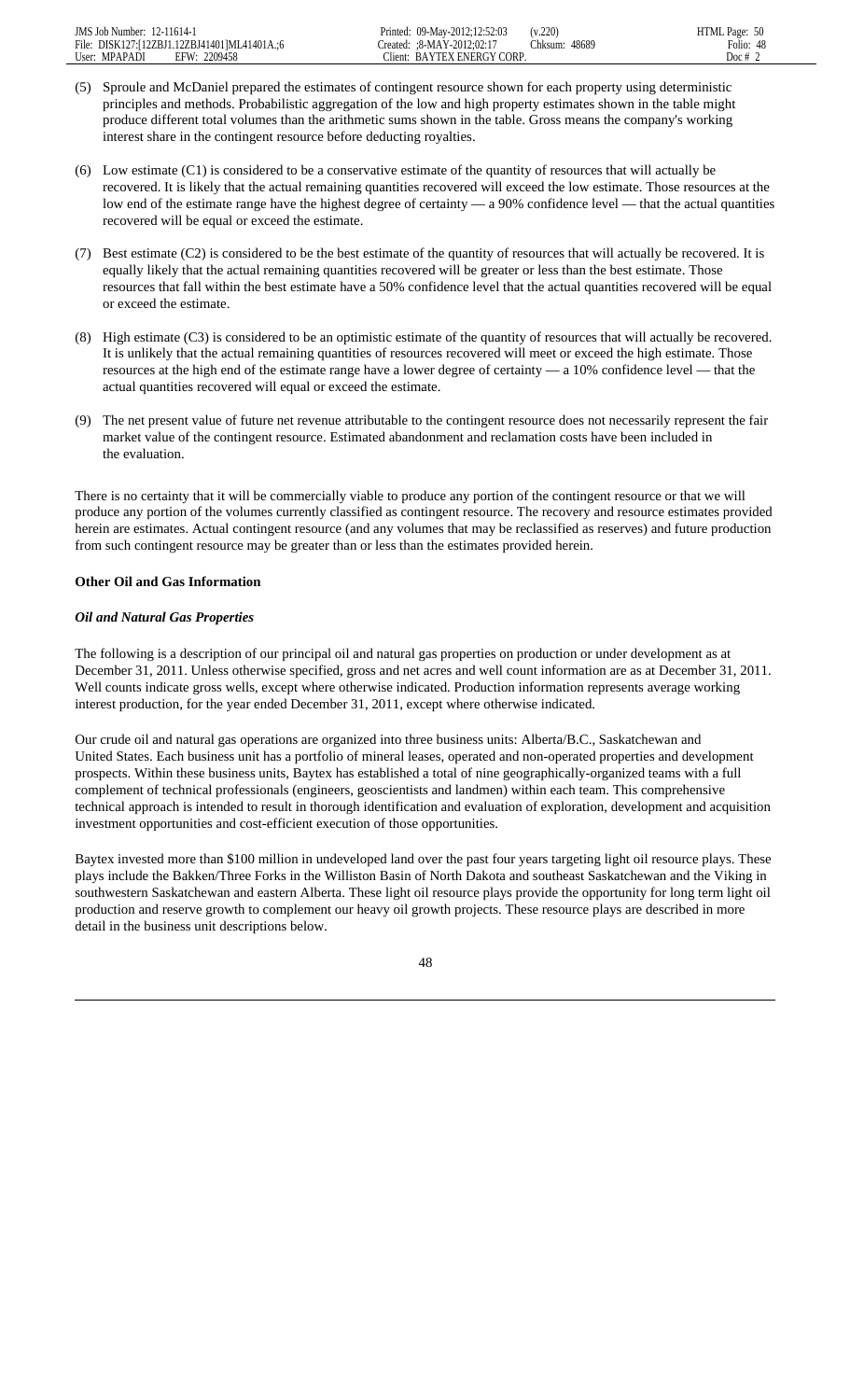The map below highlights the geographic location of our principal properties.

**Baytex Energy Corp. — Principal Properties** 



*Saskatchewan Business Unit*

The Saskatchewan Business Unit accounts for more than 38% of current production and more than 32% of oil-equivalent reserves. The Saskatchewan Business Unit's heavy oil operations include cold primary and thermal (steam-assisted gravity drainage) production. In some cases, Baytex's heavy oil reservoirs are waterflooded, occasionally with hot water. Baytex's heavy oil fields often have multiple productive zones, some of which can be commingled within the same producing wellbore. Production is generated from vertical, slant and horizontal wells using progressive cavity pumps capable of handling large volumes of heavy oil combined with gas, water and sand. Initial production from these wells usually averages between 30 and 100 bbl/d of crude oil with gravities ranging from 10 to 18 degrees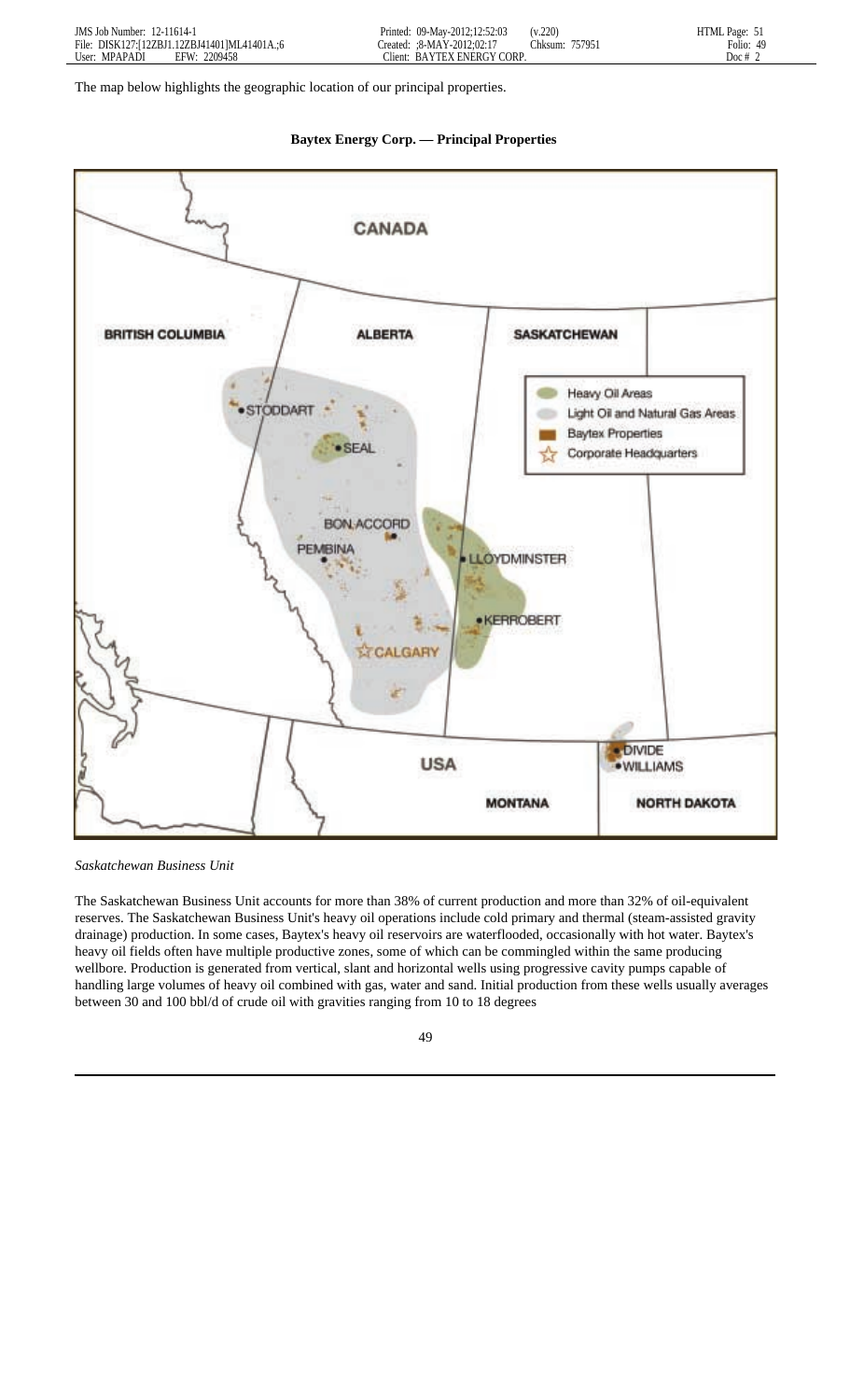API. Once produced, the oil is delivered to markets in both Canada and the United States on pipelines, tanker trucks or railways. Heavy crude is usually blended with light-hydrocarbon diluents (such as condensate) prior to being introduced into a sales pipeline. The blended crude oil is then sold by Baytex and may be upgraded into lighter grades of crude or refined into petroleum products such as fuel oil, lubricants and asphalt by the crude purchasers. All production rates reported are for heavy crude only, before the addition of diluents.

In 2011, production in the Saskatchewan Business Unit averaged approximately 20,958 boe/d, which was comprised of 19,828 bbl/d of heavy oil, 154 bbl/d of light oil and 5,860 Mcf/d of natural gas. During 2011, Baytex drilled 93 (87.9 net) wells in the Saskatchewan Business Unit resulting in 84 (78.9 net) oil wells, four (4.0 net) stratigraphic test wells, four (4.0 net) service wells, and one (1.0 net) dry and abandoned well, for a success rate of 99%.

The Saskatchewan Business Unit possesses a large inventory of development projects within the operating areas of west-central Saskatchewan and Cold Lake/Ardmore in Alberta. Baytex's ability to generate relatively low-cost replacement production through conventional cold production methods has been key to maintaining our overall production rate. Due to the size of inventory of heavy oil projects, we are able to select from a wide range of investment opportunities to attempt to maintain heavy oil production rates.

Baytex will endeavour to continue to build value through internal heavy oil property development and selective acquisitions. Future heavy oil development will focus both on the Peace River oil sands area within the Alberta / BC Business Unit and Baytex's historical area of emphasis around Lloydminster within the Saskatchewan Business Unit. Our net undeveloped lands in the Saskatchewan Business Unit totalled approximately 268,000 acres at year-end 2011.

Listed below is a brief description of the principal properties within the Saskatchewan Business Unit:

Ardmore, Alberta: Acquired in 2002, this property has since been extensively developed in the Sparky, McLaren and Colony formations. Average production during 2011was approximately 652 bbl/d of heavy oil and 158 Mcf/d of natural gas (678 boe/d). One well was drilled in the area during 2011. Baytex anticipates drilling six wells in this area in 2012. At year-end 2011, Baytex had 34,000 net undeveloped acres in this area.

Carruthers, Saskatchewan: The Carruthers property was acquired by Baytex in 1997. This property consists of separate "North" and "South" oil pools in the Cummings formation. Thirteen new wells were drilled in 2011which, in combination with relatively low production declines due mostly to strong performance of the ongoing waterflood, led to a year-over-year production increase. The waterflood was expanded in 2009and 2010with further expansion planned for 2012. We plan to drill 5 horizontal wells and 6 vertical wells in the Carruthers area in 2012. Average production in 2011was approximately 2,444 bbl/d of heavy oil and 489 Mcf/d of natural gas (2,525 boe/d). At year-end 2011, Baytex had 10,600 net undeveloped acres in this area.

Celtic, Saskatchewan: This producing property was acquired by Baytex in 2005, in a transaction where Baytex purchased cold heavy oil production of 1,600 bbl/d and natural gas production of 900 Mcf/d. As a result of Baytex's well re-completion and drilling activities, production averaged 3,013 bbl/d of heavy oil and 538 Mcf/d of natural gas (3,103 boe/d) during 2011. The heavy oil at Celtic is relatively highly gas-saturated and the existing infrastructure allows for efficient capture and marketing of co-produced solution gas. Celtic is a key asset for Baytex because, like the adjacent Tangleflags property, it contains a large resource base with multiple prospective horizons. As a result, the Celtic property provides a multi-year inventory of drilling locations and re-completion opportunities. Baytex drilled seven oil wells in the area in 2011. Baytex plans to drill five new wells in this area in 2012. At year-end 2011, Baytex had 8,000 net undeveloped acres in this area.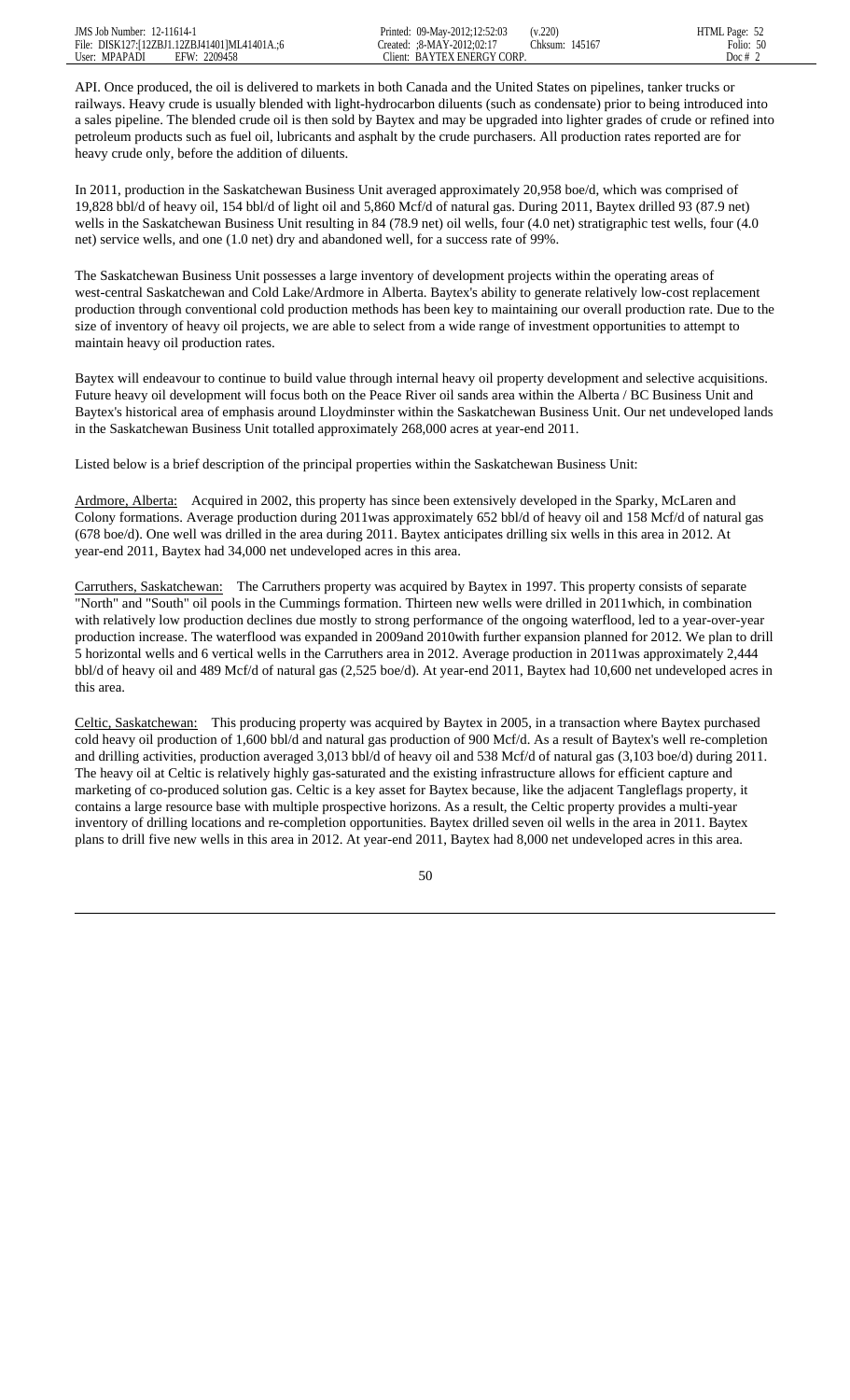Cold Lake, Alberta: This heavy oil property was initially acquired by Baytex in 2001. Production is primarily from the Colony, Upper McLaren, Rex and Sparky formations. Average oil production during 2011was approximately 270 bbl/d. Baytex plans to drill 15 new wells in this area in 2012. At year-end 2011, Baytex had 11,300 net undeveloped acres in this area.

Kerrobert/Coleville, Saskatchewan: Baytex acquired assets in the Kerrobert and Coleville areas of Saskatchewan in 2009. These properties provide numerous opportunities for cold infill drilling and steam-assisted gravity drainage ("**SAGD**") optimization. In addition, the Kerrobert area offers significant potential for light oil development in the Viking formation using horizontal wells with multi-stage hydraulic fractures.

In our Kerrobert SAGD project, we placed two new well pairs on production in the third quarter of 2011and the well pairs produced at a cumulative peak 30-day average rate of approximately 1,850 bbl/d with a steam-oil ratio of approximately 3.5 barrels of steam per barrel of oil. The total cost of the well pairs, including the cost of tie-ins, was \$10.8 million. We believe that, through the remaining life of this project, we can drill up to nine additional well pairs with incremental costs of approximately \$4.0 million per well pair. Average production from the Kerrobert area in 2011was approximately 3,350 bbl/d of heavy oil, 154 bbl/d of light oil, and 1,999 Mcf/d of natural gas (3,837 boe/d). Baytex drilled five oil wells and eight service wells in this area in 2011. Baytex plans to drill two primary oil wells in this area in 2012. At year-end 2011, Baytex had 38,600 net undeveloped acres in this area.

Lindbergh, Alberta: Lindbergh is a primarily non-operated heavy oil property that was purchased in 2007. Baytex has a 21.25% working interest in this property, which is operated by a senior Canadian producer. Average production in this area during 2011was approximately 673 bbl/d of heavy oil and 71 Mcf/d of natural gas (685 boe/d). Like Tangleflags and Celtic, Lindbergh is a multi-zone property that is expected to provide future development projects for many years. Thus far, economic production has been obtained from the Dina, Cummings, General Petroleum, Sparky and Colony formations. In 2011, four (0.9 net) wells were drilled in this area. At year-end 2011, Baytex had 800 net undeveloped acres in this area.

Marsden/Epping/Macklin/Silverdale, Saskatchewan: This area of Saskatchewan is characterized by low access costs and generally higher quality crude oil that ranges up to 18 degrees API. Initial per well production rates are typically 30 to 70 bbl/d. Primary recovery factors can be as high as 30% of the original oil in-place because of the relatively high oil gravity and the existence of strong water drive in many of the oil pools in this area. Average production in this area during 2011was approximately 2,102 bbl/d of oil and 290 Mcf/d of natural gas (2,150 boe/d). Nine successful oil wells were drilled in this area in 2011. For 2012, a further five wells are planned. At year-end 2011, Baytex had 24,200 net undeveloped acres in this area.

Tangleflags, Saskatchewan: Baytex acquired the Tangleflags property in 2000. Tangleflags is characterized by multiple-zone reservoirs with production from the Colony, McLaren, Waseca, Sparky, General Petroleum and Lloydminster formations. In 2011, Baytex drilled eleven horizontal oil wells in the Lloydminster formation. We plan to drill approximately twelve horizontal oil wells in the area in 2012. Average production during 2011was approximately 1,763 bbl/d of heavy oil and 543 Mcf/d of natural gas (1,854 boe/d). At year-end 2011, Baytex had 7,700 net undeveloped acres in this area.

#### *Alberta/B.C. Business Unit*

The Alberta/B.C. Business Unit possesses an array of light oil, heavy oil and natural gas properties. In addition to Baytex's historical light oil, heavy oil and natural gas properties in northern and south-eastern Alberta, the geographic scope of our Alberta/B.C. Business Unit oil and gas operations has expanded to central Alberta and northeast British Columbia, providing exposure to some of the most prospective areas in Western Canada.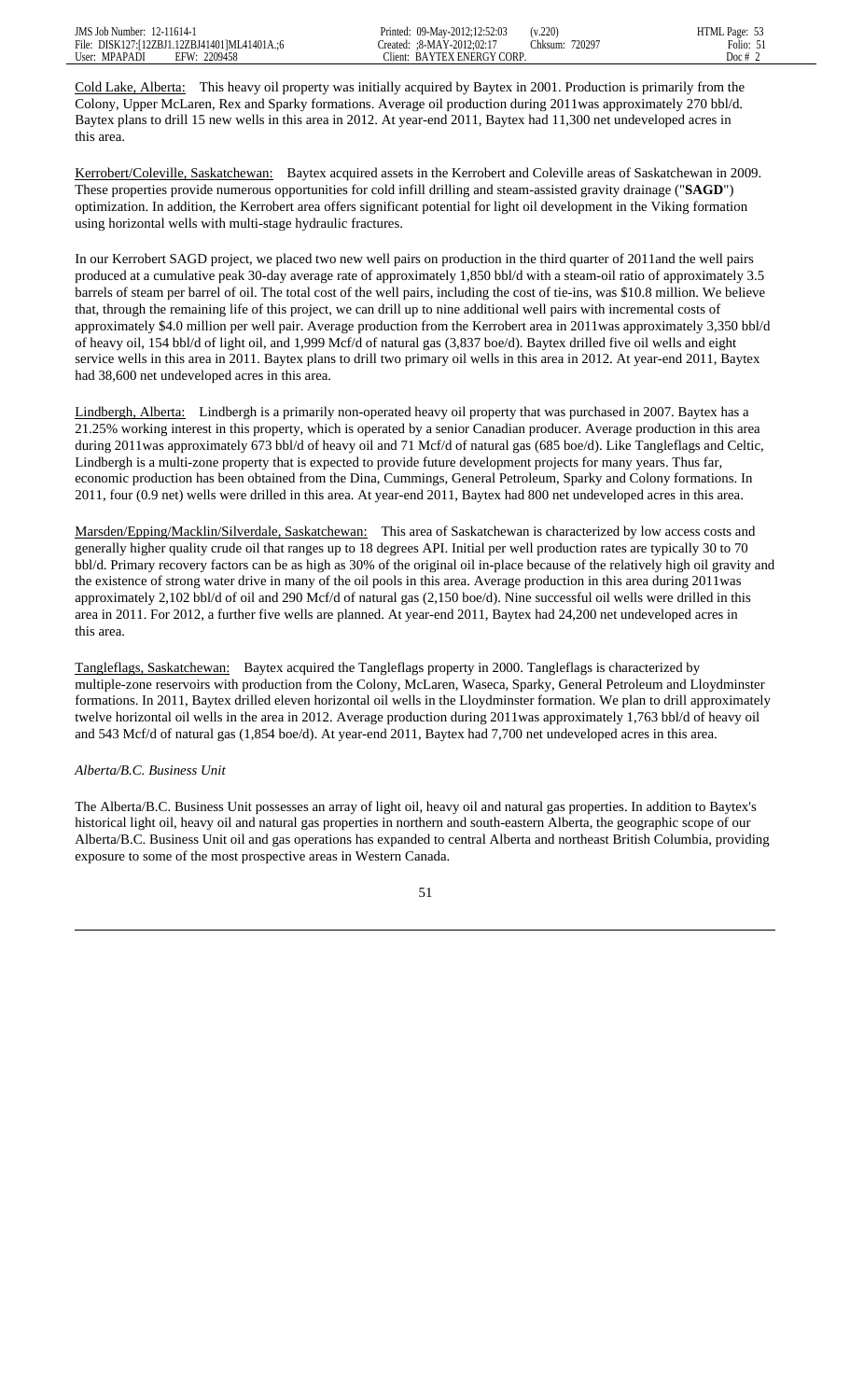The Alberta/B.C. Business Unit produces light and heavy gravity crude oil, natural gas, and natural gas liquids from various fields in Alberta and British Columbia and accounts for approximately 58% of current production. During 2011, production from this business unit averaged 27,833 boe/d, which was comprised of 15,425 bbl/d of heavy oil, 5,282 bbl/d of light oil and NGL and 42.8 MMcf/d of natural gas. During 2011, the Alberta/B.C. Business Unit participated in the drilling of 71 (59.0 net) wells resulting in 61 (49.0 net) oil wells, one (1.0 net) natural gas well, seven (7.0 net) stratigraphic test wells, one (1.0 net) service well and one (1.0 net) dry and abandoned well for a success rate of 99%. Our net undeveloped lands in this business unit totalled approximately 474,000 acres at year-end 2011.

Listed below is a brief description of the principal properties within the Alberta/B.C. Business Unit:

Bon Accord, Alberta: Baytex acquired its initial position in this multi-zone property in 1997and has further expanded its presence through Crown land sales. Production is obtained from the Belly River, Viking and Mannville formations. During 2011, production for the area averaged approximately 905 bbl/d of light oil and 1,742 Mcf/d of natural gas (1,195 boe/d). Natural gas is processed at two Baytex-operated plants and oil is treated at three Baytex-operated batteries. In the past two years, Baytex has begun to exploit the Viking sand utilizing multi-lateral horizontal drilling technology. In this area, Baytex drilled 11 (9.7 net) horizontal Viking oil wells in 2011. Baytex plans to drill approximately 11 multi-lateral horizontal Viking oil wells in this area in 2012. At year-end 2011, Baytex had 18,300 net undeveloped acres in this area.

Darwin/Nina/Goodfish/Lafond, Alberta: The properties in this winter-access area produce natural gas from the Bluesky formation. Natural gas production is processed at three Baytex-operated gas plants and one gas plant operated by a senior producer in which Baytex holds a 30% interest. Production during 2011averaged approximately 3,746 Mcf/d of natural gas (624 boe/d). At year-end 2011, Baytex had 27,300 net undeveloped acres in this area.

Leahurst, Alberta: Production averaged approximately 2,633 Mcf/d of natural gas and 13 bbl/d of NGL (452 boe/d) during 2011from this multi-zone, year-round access area. Natural gas production from the Edmonton, Belly River, Viking and Mannville formations is processed at several plants, one of which is Baytex-operated. Baytex did not drill any wells in this area during 2011. At year-end 2011, Baytex had 7,300 net undeveloped acres in this area.

Peace River, Alberta: Baytex holds a total of 263 net sections of oil sands leases in the Peace River oil sands area, which includes the legacy Seal area and the Reno area which was acquired in February 2011. During 2011, production from the Peace River area was 15,425 bbl/d, which was comprised of 13,746 bbl/d from Seal and 1,679 bbl/d from Reno. In 2011, Baytex drilled 25 (25.0 net) cold horizontal production wells and seven (7.0 net) stratigraphic test wells at Seal and two (2.0 net) cold horizontal production wells at Reno. The purpose of the stratigraphic test wells is to improve delineation of our land base and guide development well trajectories. In 2012, Baytex plans to drill 25 cold horizontal wells and 14 stratigraphic test wells at Seal and 15 cold horizontal wells and four stratigraphic test wells at Reno. The Peace River area includes 152,500 net undeveloped acres, including 57,000 net undeveloped acres at Seal and 95,500 net undeveloped acres at Reno.

In certain parts of this Peace River land base, heavy oil can be produced using horizontal wells at initial production rates of 150 to 500 bbl/d per well, without employing more cost-intensive methods such as steam injection. Reservoir analysis of the Seal property has indicated that both waterflood and cyclic steam recovery methods have the potential to increase economic oil reserves beyond what is achievable with cold primary recovery.

Our first cyclic steam stimulation ("**CSS**") pilot project was carried out on an existing horizontal producer in the Harmon Valley area during 2008to validate our numerical reservoir simulation models of CSS. In 2010, we implemented a second cyclic steam project in the Cliffdale area, seven miles to the east of the first CSS pilot project. In 2011, a number of important milestones were achieved at our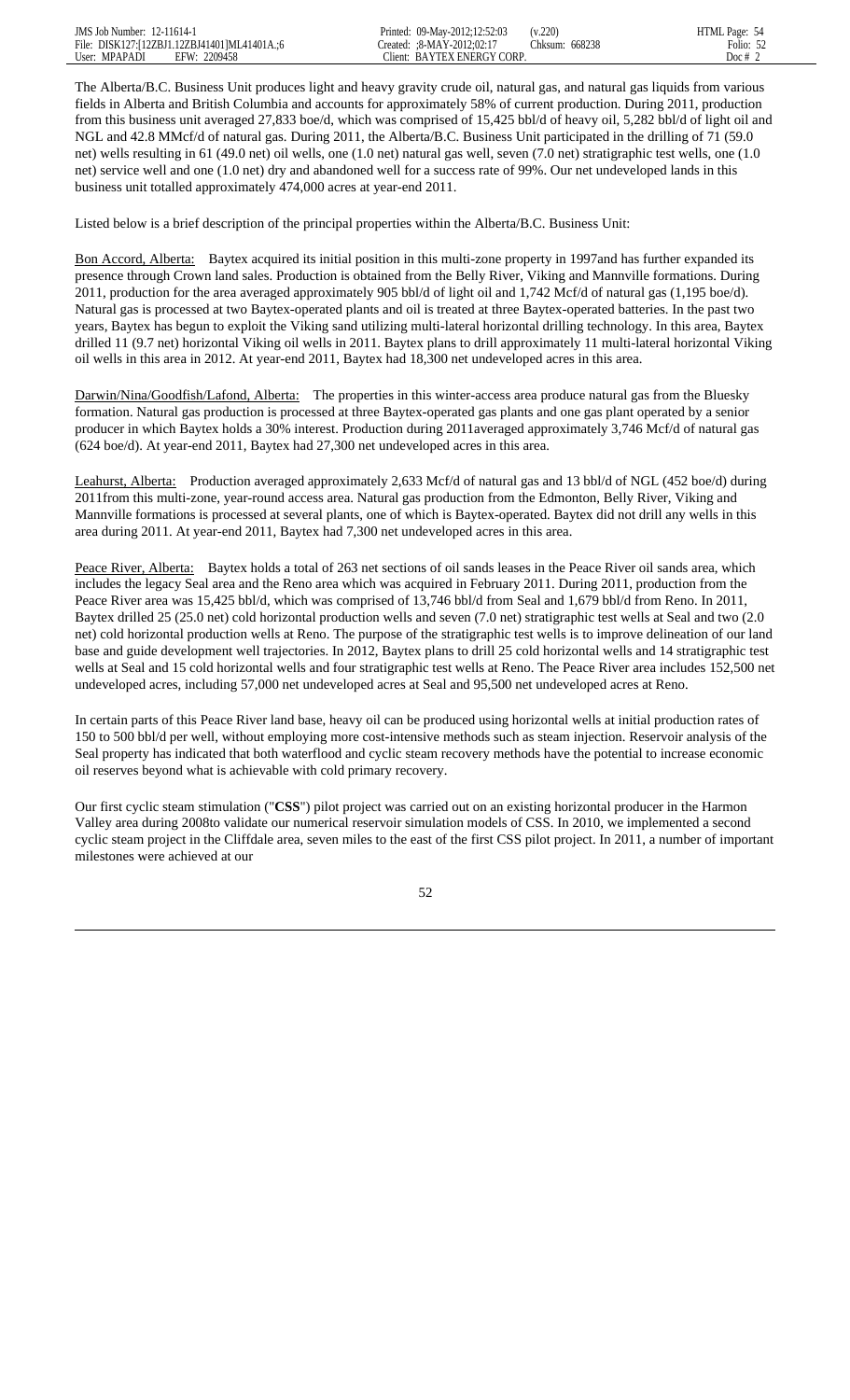Cliffdale CSS project. The third cycle of the original Cliffdale pilot well was completed, achieving a peak oil rate of 400 bopd with a cycle steam-oil ratio (SOR) below 1.8. In the first half of 2011, we drilled four additional CSS wells and commenced cold production to create voidage. In the second half of 2011, we commissioned our Cliffdale commercial steam injection and production facility and initiated steam injection into the wells which had been drilled earlier in the year. At year-end 2011, our reserves engineers assigned developed producing reserves to the Cliffdale CSS project for the first time. Finally, in late 2011we commenced drilling operations on the final five CSS wells of the first 10-well Cliffdale thermal module, setting intermediate casing before year-end and drilling the horizontal laterals in January 2012. Subsequent to the end of 2011, we finished first cycle injection operations and commenced flowback operations in two wells drilled earlier in 2011. Each of these wells accepted 40% more steam than our original CSS pilot well in its first cycle, and we observed peak oil rates of approximately 300 bbl/d per well, 20% higher than first cycle pilot well performance.

Baytex has applied for regulatory approval for a 15-well Cliffdale CSS project immediately adjacent to the 10-well Cliffdale module. Depending on approval timing, Baytex anticipates drilling five CSS wells in the new 15-well thermal module and commencing facility construction in the fourth quarter of 2012. Also in 2012, we plan to drill approximately five stratigraphic test wells to further delineate our Cliffdale area lands for future CSS development.

Pembina, Alberta: Baytex acquired its initial position in Pembina in 2007and further expanded its presence in the area through the acquisition of Burmis Energy Inc. in 2008. Production is primarily from the Nisku formation and to a lesser extent from Cretaceous and Jurassic age formations, including the Cardium, Ellerslie, Glauconite, Notikewin, Rock Creek and Nordegg. The majority of Baytex's production in this area is treated at a Baytex-operated oil battery with the remaining production treated at a third party-operated oil battery. Natural gas production is delivered to a combination of four mid-stream gas processing facilities and two producer-operated gas processing facilities. Baytex owns a working interest in one of the producer-operated gas processing facilities and a minor working interest in one of the mid-stream gas processing facilities. During 2011, Pembina production averaged 2,633 bbl/d of light oil and NGL and 22,428 Mcf/d of natural gas (6,371 boe/d). Baytex participated in drilling 19 (8.5 net) wells in this area in 2011, resulting in 17 (6.5 net) oil wells, one (1.0 net) natural gas well, and one (1.0 net) dry and abandoned well. Pembina area drilling included five (5.0 net) operated and 12 (1.5 net) non-operated Cardium horizontal wells which were successfully drilled and completed with multi-stage fracture stimulations. Baytex plans to drill ten wells in this area in 2012. At year-end 2011, Baytex had 19,300 net undeveloped acres in this area.

In the fourth quarter of 2011, Baytex completed the construction of a 33 kilometre "wet" natural gas pipeline in the Pembina region. This 100% owned and operated infrastructure expansion project was required to alleviate capacity restrictions that had adversely impacted our O'Chiese area natural gas and NGL production in 2011.

Red Earth Alberta: This primarily winter-access, multi-zone property was acquired by Baytex in 1997. Oil production from Granite Wash and Slave Point pools is treated at two Baytex-operated sweet oil batteries. Production from this area during 2011averaged approximately 42 Mcf/d of natural gas and 522 bbl/d of light oil and NGL (529 boe/d). Baytex participated in two (1.8 net) successful oil wells in this area in 2011, and we plan to drill one well in the area in 2012. At year-end 2011, Baytex had 8,600 net undeveloped acres in this area.

Richdale/Sedalia, Alberta: Baytex acquired its initial position in this area in 2001and increased its presence through the acquisition of a private company in 2004. During 2011, production averaged approximately 3,845 Mcf/d of natural gas and 8 bbl/d of NGL (649 boe/d). This area has year-round access and multi-zone potential in the Second White Specks, Viking and Mannville formations. Most of the natural gas produced from this area is processed at two Baytex-operated gas plants. At year-end 2011, Baytex had 28,000 net undeveloped acres in this area.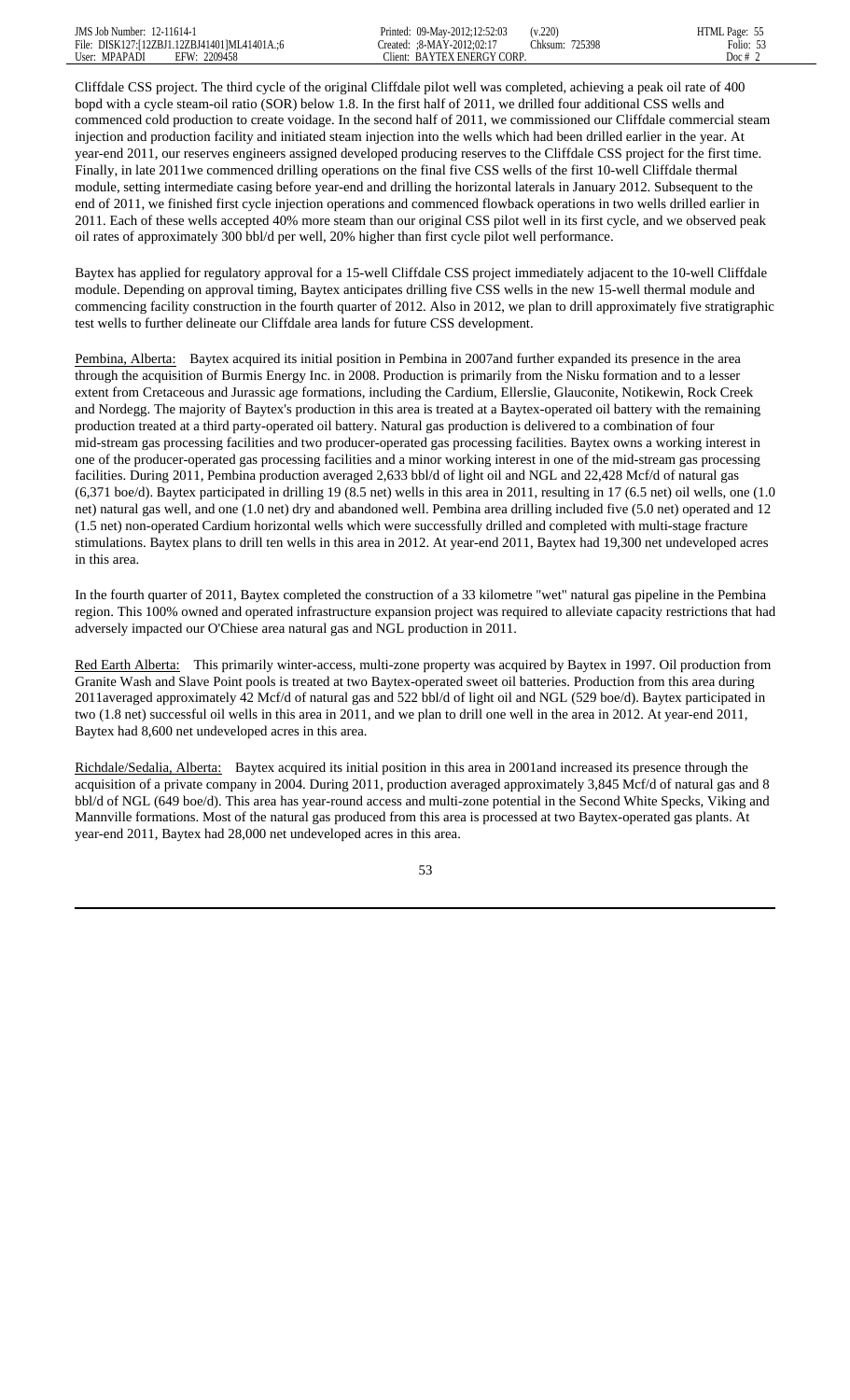Stoddart, British Columbia: The Stoddart asset acquisition occurred in 2004. Oil and liquids-rich gas production in this largely year-round-access area comes from the Doig, Halfway, Baldonnel, Coplin and Bluesky formations. Oil is treated at two Baytex-operated batteries and natural gas is compressed at four Baytex-operated sites and sent for further processing at two third party-operated gas plants. Production from this area during 2011averaged approximately 4,498 Mcf/d of natural gas and 713 bbl/d of oil and NGL (1,463 boe/d). Baytex did not drill any wells in this area in 2011. At year-end 2011, Baytex had 23,700 net undeveloped acres in this area.

Turin, Alberta: This multi-zone, year-round access property was acquired in 2004. Production during 2011averaged approximately 345 bbl/d of oil and NGL and 856 Mcf/d of natural gas (488 boe/d). Production is from the Second White Specks, Milk River, Bow Island, Mannville, Sawtooth and Livingstone formations. Oil production is treated at three Baytex-operated batteries and natural gas is processed at two third party-operated gas plants. Baytex did not drill any wells in this area in 2011. At year-end 2011, Baytex had 5,700 net undeveloped acres in this area.

#### *United States Business Unit*

Baytex acquired significant land positions in the Powder River and Williston basins in 2007and 2008. During 2011, we focused our activities on the light oil resource play located in the Divide and Williams Counties of North Dakota. Production is primarily from horizontal wells using multi-stage hydraulic fracturing in the Bakken and Three Forks formations. We have invested in approximately 277,900 (116,000 net) acres of land, of which 216,900 (91,200 net) acres were undeveloped at year-end 2011. Baytex now owns approximately 61,000 (24,800 net) developed acres. In 2011, Baytex participated in the drilling of 34 (10.4 net) Bakken/Three Forks oil wells with a success rate of 100%. In 2012, Baytex plans to drill approximately 24 (9.6 net) horizontal wells. Ultimately, assuming development of only one stratigraphic elevation, the project has the potential to include 100 to 300 wells with average initial production rates expected to be approximately 420 boe/d per well and average recoveries expected to be approximately 420 Mboe per well, based on drilling two-mile (or 1,280-acre spacing unit) wells. Despite some wells not yet having been completed due to constraints in oilfield services, net production from the United States properties averaged 1,341 boe/d in 2011, as compared to 742 boe/d in 2010, and grew steadily through the year, reaching over 1,800 boe/d in December 2011.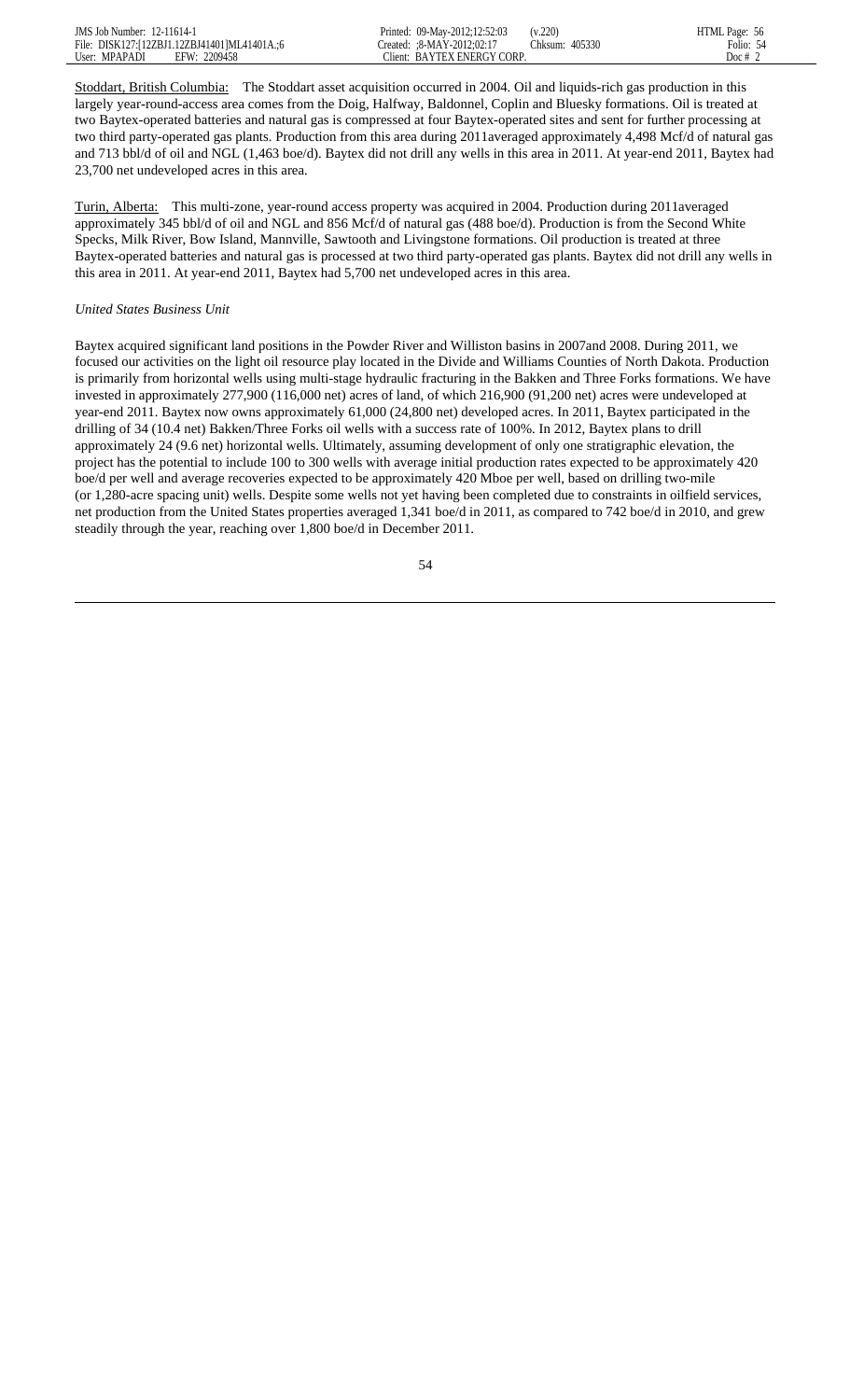# *Average Production*

The following table indicates our average daily production from our principal areas for the year ended December 31, 2011.

|                                          | <b>Light Oil and NGL</b><br>(bbl/d) | <b>Heavy Oil</b><br>(bbl/d) | <b>Natural Gas</b><br>(Mcf/d) | <b>Oil Equivalent</b><br>(boe/d) |
|------------------------------------------|-------------------------------------|-----------------------------|-------------------------------|----------------------------------|
| <b>Saskatchewan Business Unit</b>        |                                     |                             |                               |                                  |
| Ardmore                                  |                                     | 652                         | 158                           | 678                              |
| Carruthers                               | $\equiv$                            | 2,444                       | 489                           | 2,525                            |
| Celtic                                   |                                     | 3,013                       | 538                           | 3,103                            |
| <b>Cold Lake</b>                         |                                     | 270                         |                               | 270                              |
| <b>Forest Bank</b>                       |                                     | 760                         | 57                            | 769                              |
| Golden Lake                              |                                     | 1,061                       | 558                           | 1,154                            |
| Greenstreet                              |                                     | 132                         |                               | 132                              |
| Hoosier                                  | <u>e a</u>                          | 439                         | L,                            | 439                              |
| Kerrobert/Coleville                      | 154                                 | 3,350                       | 1,999                         | 3,837                            |
| Lindbergh                                |                                     | 673                         | 71                            | 685                              |
| Maidstone                                |                                     | 880                         |                               | 880                              |
| Marsden/Epping/Macklin/Silverdale        |                                     | 2,102                       | 290                           | 2,150                            |
| Neilburg                                 |                                     | 677                         |                               | 677                              |
| Poundmaker/Freemont                      |                                     | 1,282                       | 328                           | 1,337                            |
| Sugden                                   |                                     | 193                         |                               | 193                              |
| Tangleflags                              |                                     | 1,763                       | 543                           | 1,854                            |
| Remaining properties                     |                                     | 136                         | 829                           | 275                              |
| <b>Total Saskatchewan Business Unit</b>  | 154                                 | 19,827                      | 5,860                         | 20,958                           |
| <b>Alberta/B.C. Business Unit</b>        |                                     |                             |                               |                                  |
| <b>Bon Accord</b>                        | 905                                 |                             | 1,742                         | 1,195                            |
| Darwin/Nina/Goodfish/Lafond              |                                     |                             | 3,746                         | 624                              |
| Leahurst                                 | 13                                  |                             | 2,633                         | 452                              |
| Pembina                                  | 2,633                               |                             | 22,428                        | 6,371                            |
| <b>Red Earth</b>                         | 522                                 |                             | 42                            | 529                              |
| Seal/Reno                                |                                     | 15,425                      |                               | 15,425                           |
| Richdale/Sedalia                         | 8                                   |                             | 3,845                         | 649                              |
| Stoddart                                 | 713                                 |                             | 4,498                         | 1,463                            |
| Turin                                    | 345                                 |                             | 856                           | 488                              |
| <b>Remaining Properties</b>              | 144                                 |                             | 2,967                         | 637                              |
| Total Alberta/B.C. Business Unit         | 5,283                               | 15,425                      | 42,757                        | 27,833                           |
|                                          |                                     |                             |                               |                                  |
| <b>United States Business Unit</b>       |                                     |                             |                               |                                  |
| <b>Williston Basin</b>                   | 1,289                               |                             | 52                            | 1.298                            |
| Remaining properties                     | 43                                  |                             |                               | 43                               |
| <b>Total United States Business Unit</b> | 1,332                               |                             | 52                            | 1,341                            |
| <b>Grand Total</b>                       | 6,769                               | 35,252                      | 48,669                        | 50,132                           |
|                                          |                                     |                             |                               |                                  |
|                                          |                                     |                             |                               |                                  |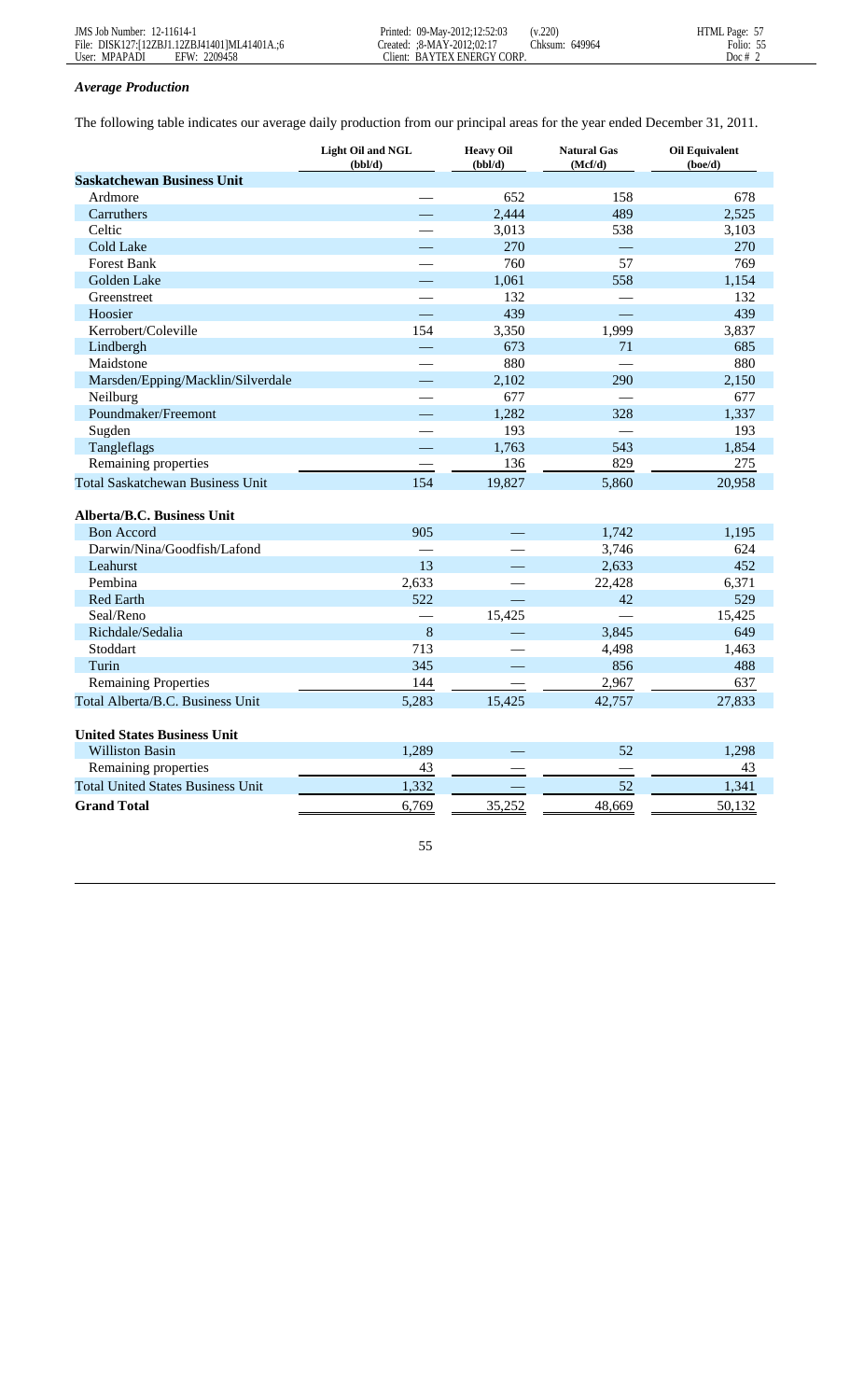## *Costs Incurred*

The following table summarizes the property acquisition, exploration and development costs by country for the year ended December 31, 2011:

|                                       | Canada    | <b>United States</b> | Total     |
|---------------------------------------|-----------|----------------------|-----------|
|                                       |           | $(\$000s)$           |           |
| Property acquisition $costs^{(1)}$    |           |                      |           |
| Proved properties                     | \$162,725 | \$502                | \$163,227 |
| Unproved properties                   | 30,288    | 2,655                | 32,943    |
| Property disposition                  | (47,396)  |                      | (47, 396) |
| Total Property acquisition costs, net | 145,617   | 3,157                | 148,774   |
| Development Costs <sup>(2)</sup>      | 284,711   | 74,033               | 358,744   |
| Exploration Costs <sup>(3)</sup>      | 5,672     | 3,432                | 9,104     |
| Total                                 | \$436,000 | \$80,622             | \$516,622 |

Notes:

- (1) Property acquisition costs include the acquisition of assets in the Reno area of northwest Alberta and the Lloydminster area of west central Saskatchewan.
- (2) Development and facilities expenditures.
- (3) Cost of geological and geophysical capital expenditures and drilling costs for 2010exploratory wells drilled.

## *Oil and Gas Wells*

The following table sets forth the number and status of wells in which we have a working interest as at December 31, 2011.

|                | <b>Oil Wells</b> |            |       |                      | <b>Natural Gas Wells</b> |            |       |                      |
|----------------|------------------|------------|-------|----------------------|--------------------------|------------|-------|----------------------|
|                |                  | Producing  |       | <b>Non-Producing</b> |                          | Producing  |       | <b>Non-Producing</b> |
|                | Gross            | <b>Net</b> | Gross | <b>Net</b>           | Gross                    | <b>Net</b> | Gross | <b>Net</b>           |
| Alberta        | 776              | 502.0      | 975   | 542.6                | 520                      | 382.4      | 435   | 336.1                |
| <b>British</b> |                  |            |       |                      |                          |            |       |                      |
| Columbia       | 47               | 46.6       | 33    | 32.2                 | 38                       | 34.8       | 11    | 10.5                 |
| Saskatchewan   | 1,249            | 1,134.9    | 1,237 | 1,146.9              | 43                       | 38.5       | 126   | 113.6                |
| North Dakota   | 109              | 32.4       |       |                      |                          |            |       |                      |
| Wyoming        |                  | 2.6        |       |                      |                          |            |       |                      |
| Total          | 2,186            | ,718.5     | 2,245 | ,721.7               | 601                      | 455.7      | 572   | 460.2                |

| ٠<br>e v<br>٦<br>- 1<br>۰.<br>ı<br>I<br>۰.<br>٠<br>×<br>٠<br>× |
|----------------------------------------------------------------|
|----------------------------------------------------------------|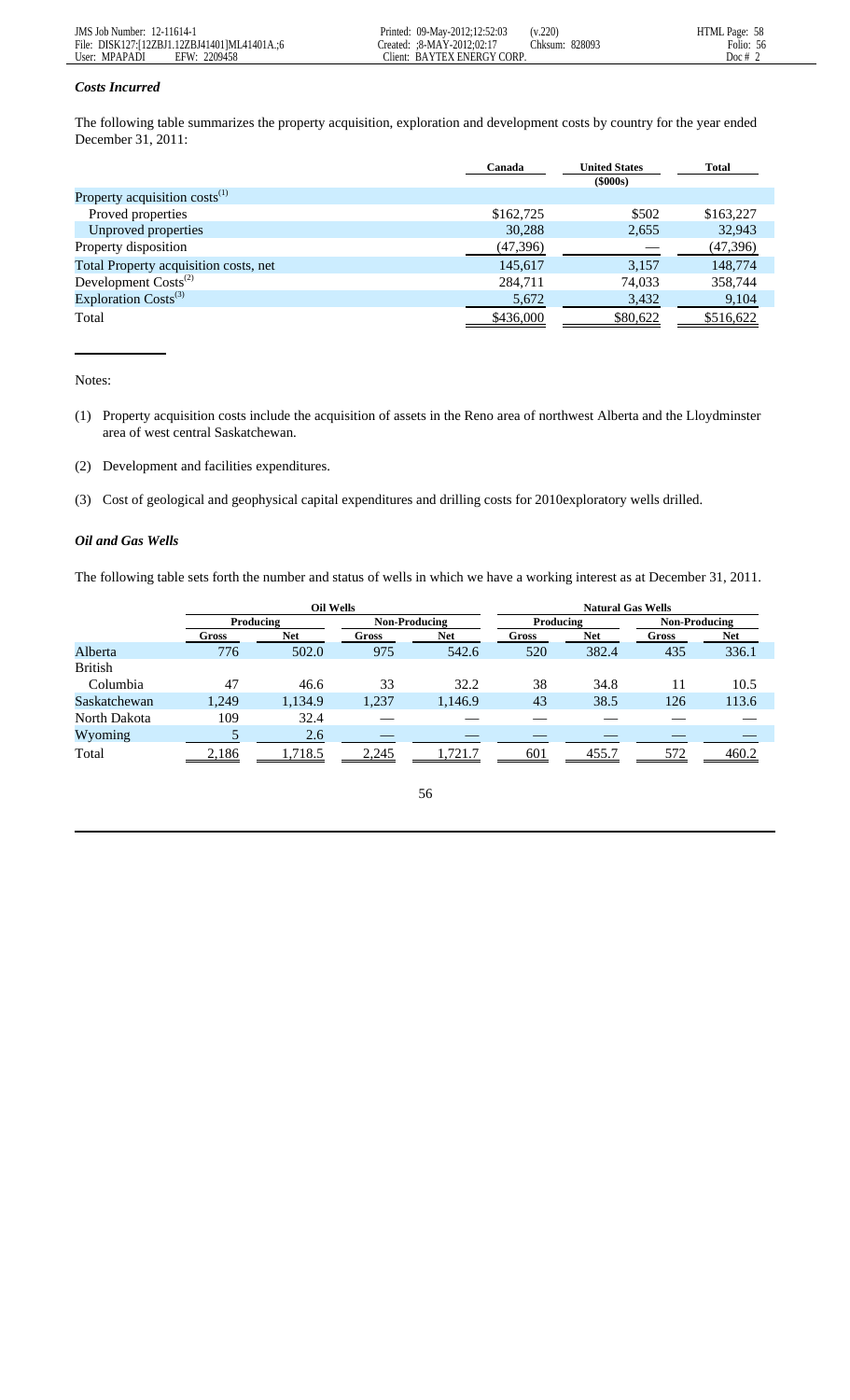## *Undeveloped Land Holdings*

The following table sets forth our undeveloped land holdings as at December 31, 2011.

|                      | <b>Undeveloped Acres</b> |            |
|----------------------|--------------------------|------------|
|                      | Gross                    | <b>Net</b> |
| <b>Canada</b>        |                          |            |
| Alberta              | 665,042                  | 525,633    |
| British Columbia     | 56,999                   | 30,453     |
| Saskatchewan         | 205,540                  | 179,642    |
| <b>Total Canada</b>  | 927,581                  | 735,728    |
|                      |                          |            |
| <b>United States</b> |                          |            |
| New Mexico           | 14,312                   | 14,312     |
| North Dakota         | 216,870                  | 91,160     |
| Utah                 | 180                      | 89         |
| Wyoming              | 37,364                   | 25,159     |

Total United States 268,726 130,720 Grand Total 1,196,307 866,448 We estimate the value of our net undeveloped land holdings at December 31, 2011to be approximately \$454 million, as

compared to \$391 million at December 31, 2010. This internal evaluation generally represents the estimated replacement cost of our undeveloped land. In determining replacement cost, we analyzed land sale prices paid at Provincial Crown and State land sales for the properties in the vicinity of our undeveloped land holdings, less an allowance for near-term expiries.

We expect that rights to explore, develop and exploit approximately 82,512 net acres of our undeveloped land holdings may expire on or before December 31, 2012. There are no material drilling commitments associated with the land holdings expiring by December 31, 2012.

## *Exploration and Development Activities*

The following table sets forth the gross and net exploratory and development wells in which we participated during the year ended December 31, 2011.

|             | <b>Exploratory Wells</b> |            | <b>Development Wells</b> |            | <b>Total Wells</b> |            |
|-------------|--------------------------|------------|--------------------------|------------|--------------------|------------|
|             | Gross                    | <b>Net</b> | Gross                    | <b>Net</b> | Gross              | <b>Net</b> |
| Oil         |                          | 1.0        | 178                      | 137.3      | 179                | 138.3      |
| Natural Gas |                          |            |                          | 1.0        |                    | 1.0        |
| Evaluation  | <sub>0</sub>             | 6.0        |                          | 5.0        |                    | 11.0       |
| Service     |                          |            |                          | 5.0        |                    | 5.0        |
| Dry         |                          | 1.0        |                          | 1.0        |                    | 2.0        |
| Total       |                          | 80         | 190                      | 149.3      | 198                | .57.2      |

## *Forward Contracts*

For details on our contractual commitments to sell natural gas and crude oil which were outstanding at December 31, 2011, see Note 23 to our annual audited financial statements for the year ended December 31, 2011.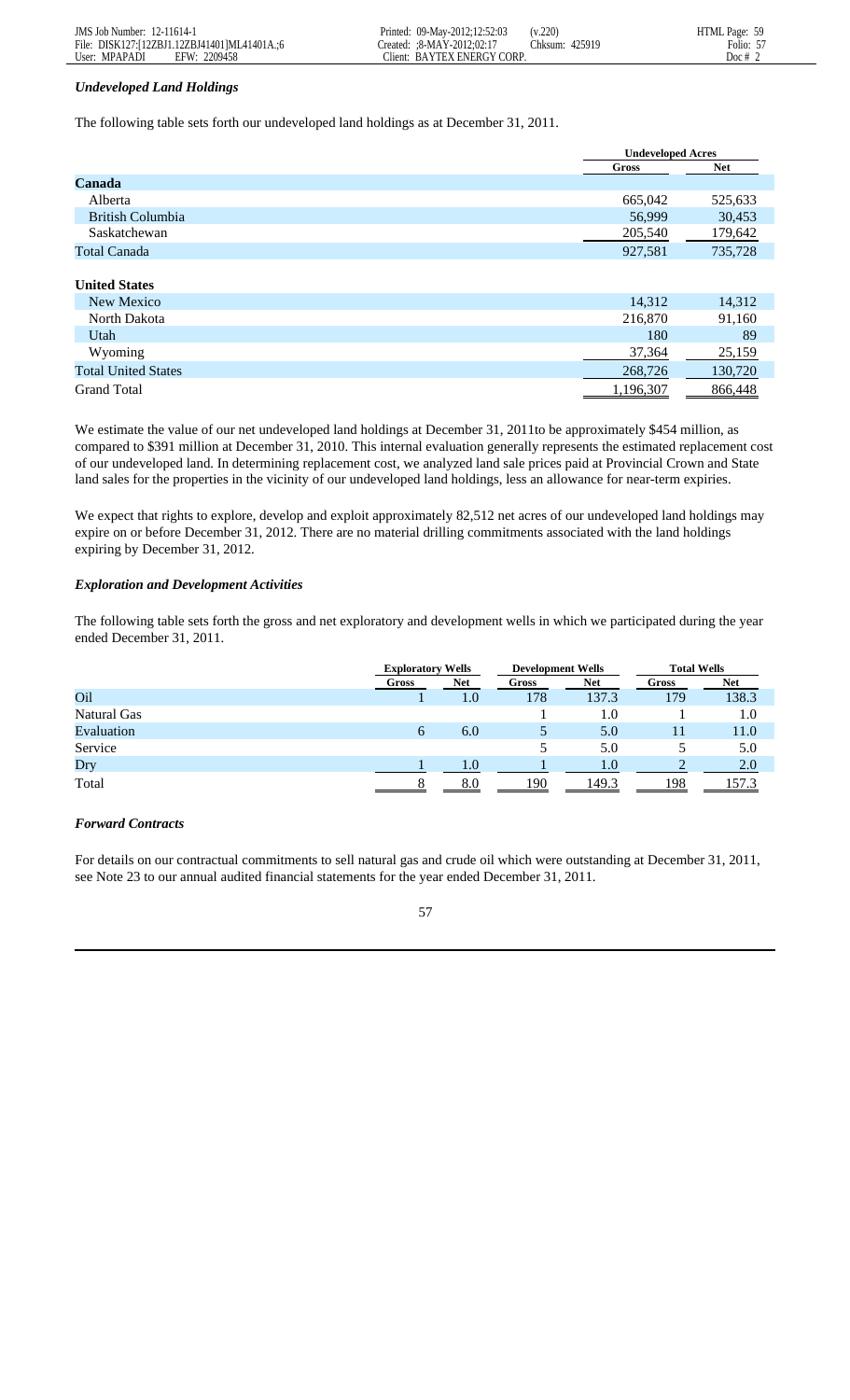## *Tax Horizon*

Based on the current tax regime and Baytex's available tax pools and anticipated level of funds from operations and capital spending, Baytex does not expect to pay material amounts of cash income taxes (other than Saskatchewan Resource Surcharge) prior to 2013. This estimate is highly sensitive to assumptions regarding commodity prices, production, funds from operations and capital expenditure levels. As at December 31, 2011, Baytex's total Canadian tax pools were estimated to be \$1.6 billion, including \$266 million for tangibles, \$607 million for intangibles and \$712 million in non-capital loss carryforwards. In addition, as at December 31, 2011, Baytex's total United States tax pools were estimated to be \$293 million, including \$93 million for tangibles, \$109 million for intangibles and \$91 million in non-capital loss carryforwards.

#### *Additional Information Concerning Abandonment and Reclamation Costs*

The following table sets forth information respecting future abandonment and reclamation costs for surface leases, wells, facilities, and pipelines which are expected to be incurred by us for the periods indicated.

| <b>Period</b>                      | <b>Abandonment and Reclamation</b><br><b>Costs Escalated at 2%</b><br>Undiscounted<br>(\$ millions) | <b>Abandonment and Reclamation</b><br><b>Costs Escalated at 2%</b><br>Discounted at 10%<br>(\$ millions) |
|------------------------------------|-----------------------------------------------------------------------------------------------------|----------------------------------------------------------------------------------------------------------|
| Total liability as at December 31, |                                                                                                     |                                                                                                          |
| 2011                               | 315.86                                                                                              | 37.21                                                                                                    |
| Anticipated to be paid in 2012     | 1.35                                                                                                | 1.30                                                                                                     |
| Anticipated to be paid in 2013     | 1.19                                                                                                | 1.06                                                                                                     |
| Anticipated to be paid in 2014     | 3.02                                                                                                | 2.50                                                                                                     |

We will be liable for our share of ongoing environmental obligations and for the ultimate reclamation of the surface leases, wells, facilities, and pipelines held by us upon abandonment. Expenditures related to environmental obligations are expected to be funded out of cash flow.

We estimate the costs to abandon and reclaim all of our producing and shut in wells, facilities, and pipelines. In the table above, no estimate of salvage value is netted against the estimated cost. Using public data and our own experience, we estimate the amount and timing of future abandonment and reclamation expenditures at an operating area level. Wells within each operating area are assigned an average cost per well to abandon and reclaim the well. The estimated expenditures are based on current regulatory standards and actual abandonment cost history.

The number of net wells for which we estimated we will incur reclamation and abandonment costs is 5,214 wells. This estimate includes all producing wells, all non-producing wells, all standing cased wells and all suspended wells. The number of net wells for which Sproule estimated we will incur reclamation and abandonment costs is 746 wells which are all the proved undeveloped and probable undeveloped wells. The latter two well groups had not been drilled as of December 31, 2011. Abandonment and reclamation costs have been estimated over a 52-year period. Facility reclamation costs are scheduled to be incurred two years following the end of the reserve life of its associated producing area. Only well abandonment costs, net of downhole salvage value were deducted by Sproule in estimating future net revenue in the Sproule Report. The additional liability associated with our existing wells, pipelines and facility reclamation costs, net of salvage, which was estimated to be \$315.86 million (\$37.2 million discounted at 10 percent), was not deducted in estimating future net revenue.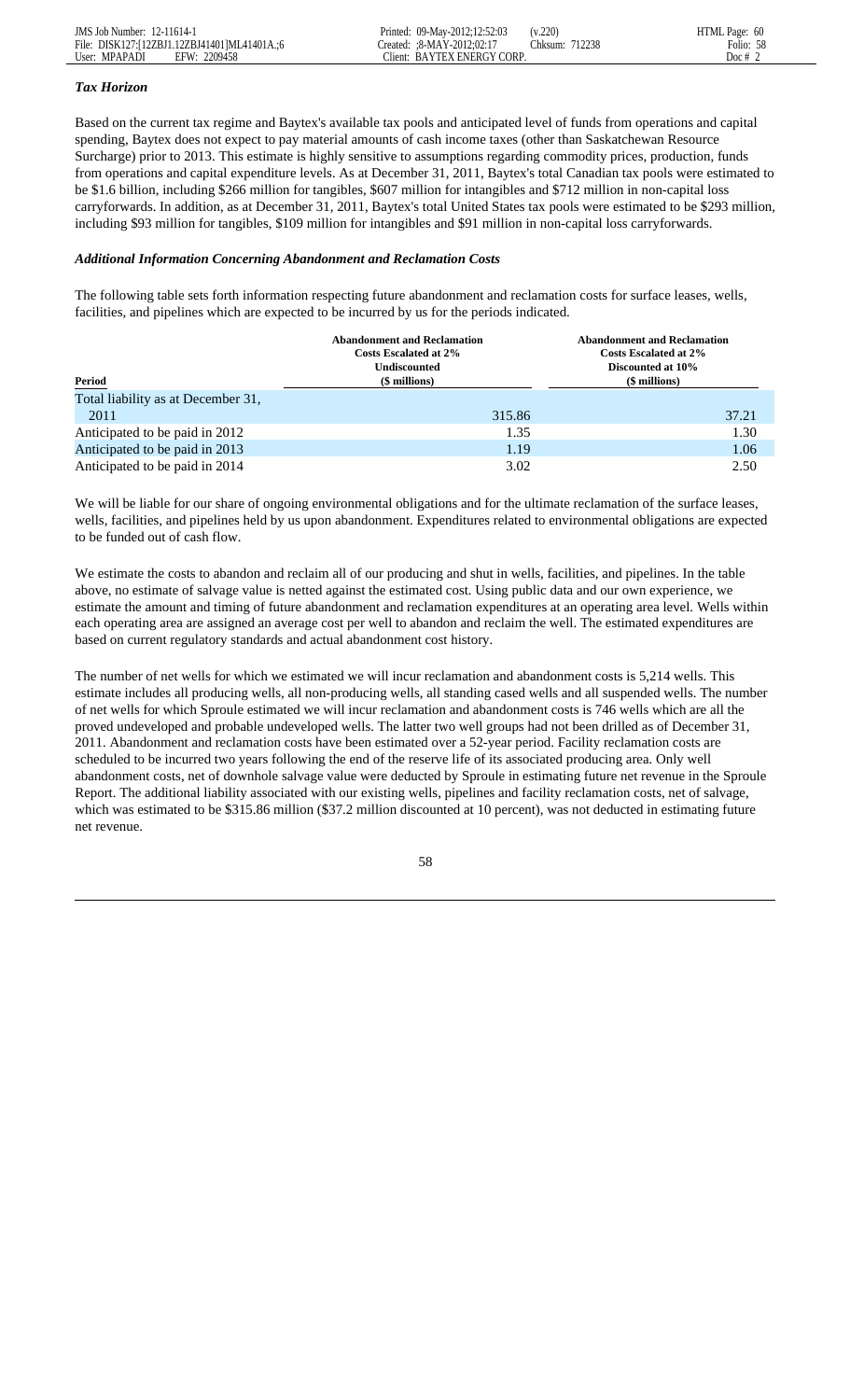## *Production Estimates*

The following table sets out the volumes of our working interest production estimated for the year ended December 31, 2012, which is reflected in the estimate of future net revenue disclosed in the forecast price tables contained under "*Description of Our Business and Operations — Statement of Reserves Data and Other Oil and Gas Information — Disclosure of Reserves Data and Oil and Natural Gas Information*".

|                                   | Light and<br><b>Medium Oil</b><br>(bbl/d) | <b>Heavy Oil</b><br>(bbl/d) | <b>Natural Gas</b><br>liquids<br>(bbl/d) | <b>Natural Gas</b><br>(Mcf/d) | <b>Oil Equivalent</b><br>(boe/d) |
|-----------------------------------|-------------------------------------------|-----------------------------|------------------------------------------|-------------------------------|----------------------------------|
| <b>CANADA</b>                     |                                           |                             |                                          |                               |                                  |
| <b>Total Proved</b>               | 3,659                                     | 36,845                      | 1,568                                    | 40,788                        | 48,869                           |
| <b>Total Proved plus Probable</b> | 4,227                                     | 40,279                      | 1,740                                    | 44,296                        | 53,628                           |
| <b>UNITED STATES</b>              |                                           |                             |                                          |                               |                                  |
| <b>Total Proved</b>               | 2,002                                     |                             |                                          | 53                            | 2,011                            |
| Total Proved plus Probable        | 2,646                                     |                             |                                          | 54                            | 2,655                            |
| <b>TOTAL</b>                      |                                           |                             |                                          |                               |                                  |
| <b>Total Proved</b>               | 5,661                                     | 36,845                      | 1,568                                    | 40.841                        | 50,880                           |
| <b>Total Proved plus Probable</b> | 6,873                                     | 40,279                      | 1,740                                    | 44,350                        | 56,283                           |

The only property that accounts for 20% or more of the estimated 2012 production volumes is Seal, Alberta. Estimated 2012 production volumes for Seal are 14,614 boe/d on a total proved basis and 15,907 boe/d on a total proved plus probable basis. Note: these production volumes do not include production from the adjacent Reno area.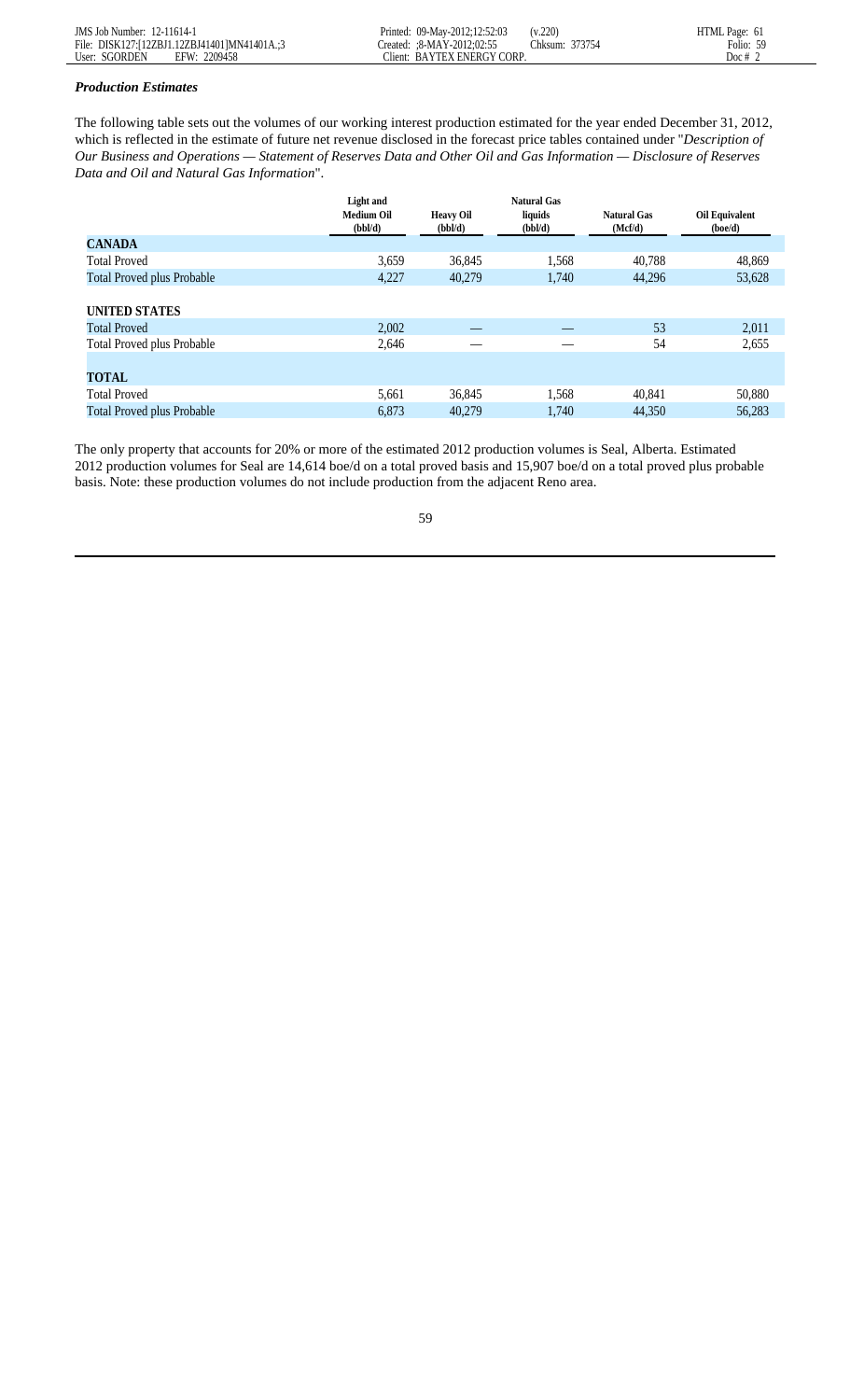#### *Production History*

The following table summarizes certain information in respect of the production, product prices received, royalties paid, production costs and resulting netback associated with our reserves data for the periods indicated below.

|                                                           | <b>Three Months Ended</b> |               |                 |               |                                    |
|-----------------------------------------------------------|---------------------------|---------------|-----------------|---------------|------------------------------------|
|                                                           | Dec. 31, 2011             | Sept 30, 2011 | June 30, 2011   | Mar. 31, 2011 | <b>Year Ended</b><br>Dec. 31, 2011 |
| <b>Average Daily Production</b> <sup>(1)</sup>            |                           |               |                 |               |                                    |
| Light Oil and NGL (bbl/d) <sup>(2)</sup>                  | 7,232                     | 7,170         | 6,055           | 6,606         | 6,769                              |
| Heavy Oil (bbl/d)                                         | 38,006                    | 37,280        | 33,839          | 31,792        | 35,252                             |
| Natural Gas (Mcf/d)                                       | 46,891                    | 49,047        | 47,755          | 51,022        | 48,668                             |
| Total (boe/d)                                             | 53,054                    | 52,625        | 47,853          | 46,902        | 50,132                             |
| <b>Average Net Production Prices Received</b>             |                           |               |                 |               |                                    |
| Light Oil and NGL(\$/bbl) <sup>(2)</sup>                  | 85.09                     | 80.48         | 89.11           | 75.68         | 82.49                              |
| Heavy Oil (\$/bbl)                                        | 70.85                     | 59.92         | 71.02           | 59.89         | 65.53                              |
| Natural Gas (\$/Mcf)                                      | 3.91                      | 4.20          | 4.36            | 4.19          | 4.17                               |
| Total (\$/boe)                                            | 65.81                     | 57.31         | 65.84           | 55.86         | 61.26                              |
|                                                           |                           |               |                 |               |                                    |
| <b>Royalties Paid</b>                                     |                           |               |                 |               |                                    |
| Light Oil and NGL(\$/bbl) <sup>(2)</sup>                  | 16.36                     | 17.56         | 18.90           | 17.35         | 17.48                              |
| Heavy Oil (\$/bbl)                                        | 13.82                     | 10.51         | 12.89           | 12.58         | 12.44                              |
| Natural Gas (\$/Mcf)                                      | 0.54                      | 0.75          | 0.28            | 0.40          | 0.49                               |
| Total (\$/boe)                                            | 12.61                     | 10.54         | 11.78           | 11.42         | 11.59                              |
| Operating Expenses $^{(3)(4)}$                            |                           |               |                 |               |                                    |
| Light Oil and NGL(\$/bbl) <sup>(2)</sup>                  | 12.81                     | 13.60         | 10.20           | 8.69          | 11.45                              |
| Heavy Oil (\$/bbl)                                        | 10.97                     | 11.08         | 11.31           | 11.03         | 11.09                              |
| Natural Gas (\$/Mcf)                                      | 2.01                      | 2.07          | 2.27            | 2.21          | 2.14                               |
| Total (\$/boe)                                            | 11.38                     | 11.64         | 11.56           | 11.11         | 11.43                              |
|                                                           |                           |               |                 |               |                                    |
| <b>Transportation Expenses</b>                            |                           |               |                 |               |                                    |
| Light Oil and $NGL(S/bbl)^{(2)}$                          | 0.45                      | 0.61          | 0.59            | 0.32          | 0.50                               |
| Heavy Oil (\$/bbl)                                        | 4.76                      | 4.51          | 5.04            | 3.97          | 4.58                               |
| Natural Gas (\$/Mcf)                                      | 0.16                      | 0.18          | 0.17            | 0.17          | 0.17                               |
| Total (\$/boe)                                            | 3.61                      | 3.44          | 3.81            | 2.94          | 3.46                               |
|                                                           |                           |               |                 |               |                                    |
| Netback Received <sup>(5)</sup>                           |                           |               |                 |               |                                    |
| Light Oil and $NGL(\frac{6}{bbl})^{(2)}$                  | 55.47                     | 48.71         | 59.43           | 49.32         | 53.06                              |
| Heavy Oil (\$/bbl)                                        | 41.30<br>1.20             | 33.82         | 41.77<br>1.64   | 32.31         | 37.42<br>1.37                      |
| Natural Gas (\$/Mcf)<br>Total (\$/boe)                    | 38.21                     | 1.20<br>31.69 | 38.69           | 1.40<br>30.39 | 34.78                              |
| Financial Instruments gain $(\frac{6}{b} \cdot 6e)^{(6)}$ | (0.27)                    | 1.30          |                 | 0.37          | (0.10)                             |
|                                                           | 37.94                     | 32.99         | (1.93)<br>36.76 | 30.76         | 34.68                              |
| Netback Received after hedging (\$/boe)                   |                           |               |                 |               |                                    |

Notes:

(1) Before deduction of royalties.

(2) Our NGL volumes are not material, and have been grouped with light oil for reporting purposes.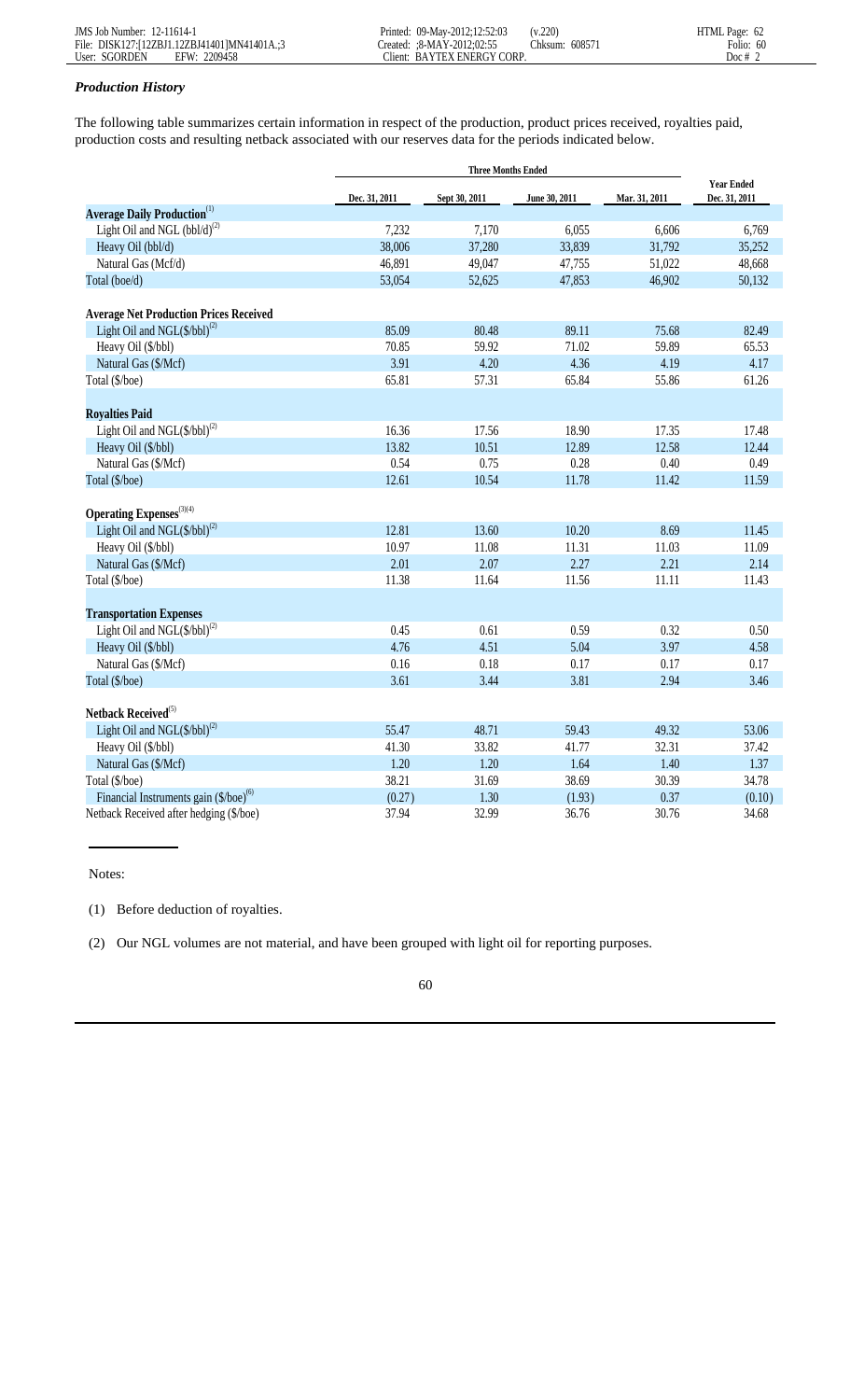- (3) Operating expenses are composed of direct costs incurred to operate both oil and gas wells. A number of assumptions are required to allocate these costs between oil, natural gas and natural gas liquids production.
- (4) Operating recoveries associated with operated properties are charged to operating costs and accounted for as a reduction to general and administrative costs.
- (5) Netback is calculated by subtracting royalties, operating expenses, transportation expenses and losses/gains on commodity and foreign exchange contracts from revenues.
- (6) Financial instruments reflect only realized derivative gains (losses).

#### *Marketing Arrangements*

Baytex continues to market its oil and natural gas production with attention to maximizing value and counterparty performance. We maintain a portfolio of sales contracts with a variety of pricing mechanisms, term commitments and customers. We engage a number of reputable counterparties in our bid process to ensure competitiveness, while also managing counterparty credit exposure.

#### *Natural Gas*

North American natural gas prices in 2011 were marginally lower than in 2010, reflecting continuing pressure on prices due to a number of factors. The NYMEX Henry Hub price averaged US\$4.04/MMbtu in 2011, as compared to US\$4.39/MMbtu in 2010. The most significant factor affecting prices was the continued growth in U.S. natural gas production from shale plays, enabled by improvements in horizontal drilling and multi-stage fracturing technology. In spite of increased natural gas demand from winter and summer weather, record U.S. natural gas supplies weighed on the market and resulted in high natural gas storage levels relative to historic norms. As a result, natural gas prices gradually declined over 2011 from a high of US\$4.847/MMbtu on June 8 to a low of US\$2.989/MMbtu on December 30.

For 2011, Baytex's average physical natural gas sales price (inclusive of physical forward sales contracts) was \$4.17/mcf, as compared to \$4.32/mcf in 2010.

#### *Oil and NGL*

Oil prices in 2011 were volatile, but generally higher than in 2010. During 2011, daily NYMEX WTI prices ranged from a low of US\$76.29/bbl (on October 10) and a high of US\$113.93/bbl (on April 29) and ended the year at US\$98.83/bbl. The average WTI price during 2011 was US\$95.12/bbl, as compared to an average of US\$79.53/bbl in 2010. Over the course of 2011, the benchmark WTI price was supported by an improving global outlook, together with strong oil demand growth from China and other emerging market countries. In spite of a mid-year oil price set-back related to European economic uncertainty, oil prices staged a sustained fourth-quarter rally, driven by continued global oil demand growth.

For 2011, Baytex's light oil and NGL prices averaged \$82.49/bbl, while heavy oil sales prices averaged \$65.53/bbl (net of physical forward sales gains of \$0.17/bbl). In contrast, for 2010 Baytex averaged \$65.90/bbl for light oil and NGL and \$59.40/bbl for heavy oil sales (net of physical forward sales losses of \$0.68/bbl). Baytex's total oil and NGL price in 2011 was \$68.26/bbl (net), compared with \$60.61/bbl (net) in 2010.

#### *Environmental Policies*

We have an active program to monitor and comply with all environmental laws, rules and regulations applicable to our operations. Our policies require that all employees and contractors report all breaches or potential breaches of environmental laws, rules and regulations to our senior management and all applicable governmental authorities. Any material breaches of environmental law, rules and regulations must be reported to the Board of Directors.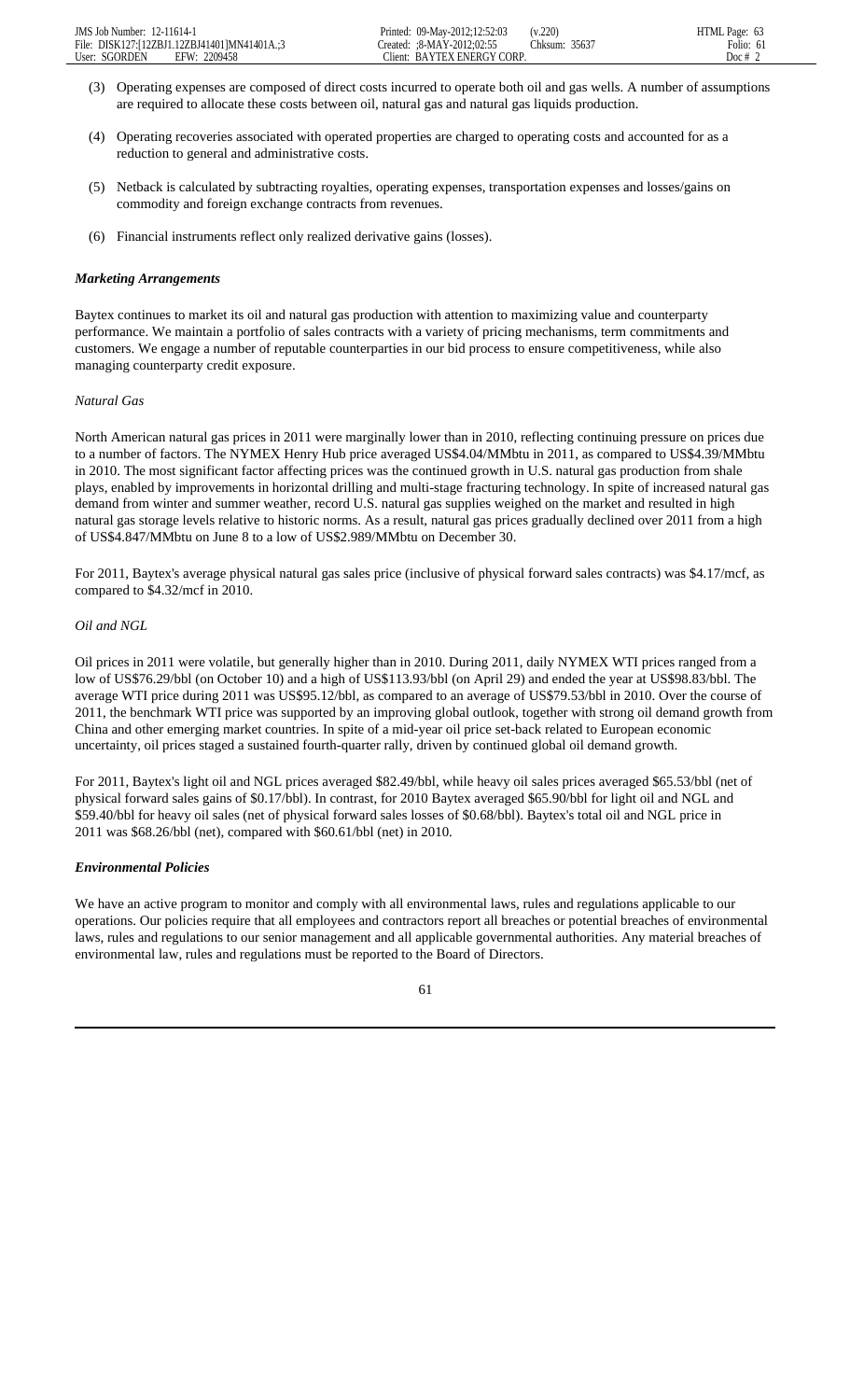# **DIRECTORS AND OFFICERS**

The following table sets forth the name, municipality of residence, age as at December 31, 2011, position held with Baytex and principal occupation of each of the directors and officers of Baytex.

| <b>Name and Municipality</b>                        |     |                                                      |                                       |
|-----------------------------------------------------|-----|------------------------------------------------------|---------------------------------------|
| of Residence                                        | Age | <b>Position with Baytex</b>                          | <b>Principal Occupation</b>           |
| John A. Brussa <sup><math>(2)(3)(4)(6)</math></sup> | 54  | Director                                             | Partner with Burnet, Duckworth &      |
| Calgary, Alberta                                    |     |                                                      | Palmer LLP                            |
| Raymond T. Chan                                     | 56  | Director and Executive Chairman                      | <b>Executive Chairman of Baytex</b>   |
| Calgary, Alberta                                    |     |                                                      |                                       |
| Edward Chwyl <sup>(2)(3)(4)</sup>                   | 68  | Director                                             | <b>Independent Businessman</b>        |
| Victoria, B.C.                                      |     |                                                      |                                       |
| Naveen Dargan <sup>(1)(2)(4)</sup>                  | 54  | Director                                             | <b>Independent Businessman</b>        |
| Calgary, Alberta                                    |     |                                                      |                                       |
| R.E.T. (Rusty) $Goepel^{(1)}$                       | 69  | Director                                             | Senior Vice President of Raymond      |
| Vancouver, B.C.                                     |     |                                                      | James Ltd.                            |
| <b>Anthony W. Marino</b>                            | 51  | Director, President and Chief                        | President and Chief Executive         |
| Calgary, Alberta                                    |     | <b>Executive Officer</b>                             | Officer of Baytex                     |
| Gregory K. Melchin $(1)$                            | 58  | <b>Director</b>                                      | <b>Independent Businessman</b>        |
| Calgary, Alberta<br>Dale O. Shwed <sup>(3)</sup>    |     |                                                      |                                       |
|                                                     | 53  | Director                                             | President and Chief Executive         |
| Calgary, Alberta                                    |     |                                                      | Officer of Crew Energy Inc.           |
| <b>Daniel G. Anderson</b>                           | 49  | Vice President, U.S. Business Unit                   | President of Baytex USA               |
| Denver, Colorado<br><b>Kendall D. Arthur</b>        |     |                                                      | Vice President, Saskatchewan          |
|                                                     | 31  | Vice President, Saskatchewan<br><b>Business Unit</b> | <b>Business Unit of Baytex</b>        |
| Calgary, Alberta                                    | 49  | <b>Chief Financial Officer</b>                       | Chief Financial Officer of Baytex     |
| W. Derek Aylesworth<br>Calgary, Alberta             |     |                                                      |                                       |
| <b>Stephen Brownridge</b>                           | 52  | Vice President, Exploration                          | Vice President, Exploration of        |
| Calgary, Alberta                                    |     |                                                      | <b>Baytex</b>                         |
| <b>Geoffrey J. Darcy</b>                            | 49  | Vice President, Marketing                            | Vice President, Marketing of          |
| Calgary, Alberta                                    |     |                                                      | <b>Baytex</b>                         |
| <b>Murray J. Desrosiers</b>                         | 42  | Vice President, General Counsel                      | Vice President, General Counsel       |
| Calgary, Alberta                                    |     | and Corporate Secretary                              | and Corporate Secretary of Baytex     |
| <b>Brian G. Ector</b>                               | 43  | Vice President, Investor Relations                   | Vice President, Investor Relations    |
| Calgary, Alberta                                    |     |                                                      |                                       |
| <b>Michael S. Kaluza</b>                            | 52  | Vice President, Corporate                            | Vice President, Corporate             |
| Calgary, Alberta                                    |     | Development and Planning                             | Development and Planning of<br>Baytex |
| <b>Brett J. McDonald</b>                            | 49  | Vice President, Land                                 | Vice President, Land of Baytex        |
| Calgary, Alberta                                    |     |                                                      |                                       |
| <b>Timothy R. Morris</b>                            | 55  | Vice President, US Business                          | Vice President of Baytex USA          |
| Denver, Colorado                                    |     | Development                                          |                                       |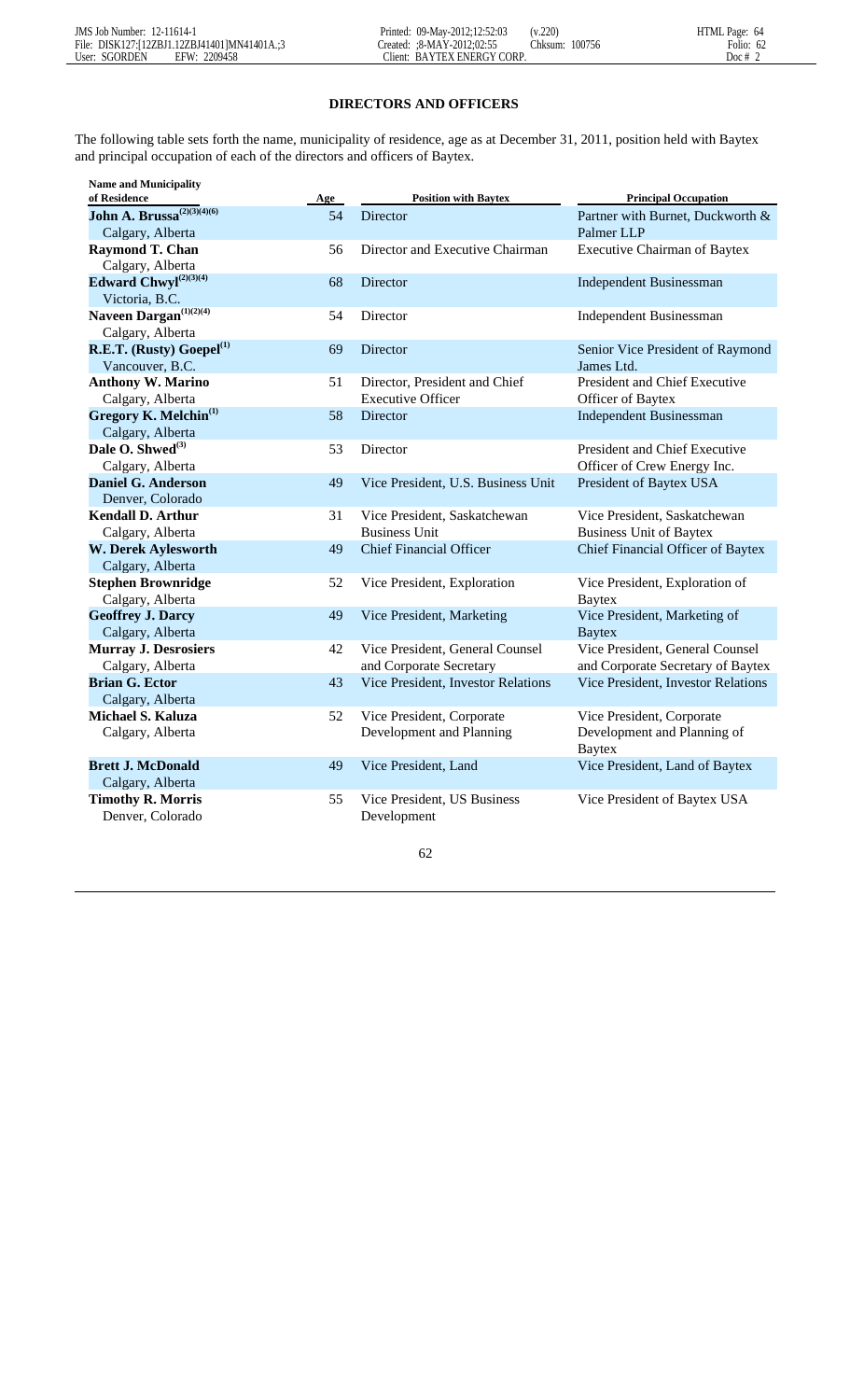| <b>Name and Municipality</b><br>of Residence | Age | <b>Position with Baytex</b>                          | <b>Principal Occupation</b>                                    |
|----------------------------------------------|-----|------------------------------------------------------|----------------------------------------------------------------|
| <b>Marty L. Proctor</b><br>Calgary, Alberta  |     | <b>Chief Operating Officer</b>                       | Chief Operating Officer of Baytex                              |
| <b>Richard P. Ramsay</b><br>Calgary, Alberta | 48  | Vice President, Alberta/B.C.<br><b>Business Unit</b> | Vice President, Alberta/B.C.<br><b>Business Unit of Baytex</b> |

Notes:

- (1) Member of our Audit Committee.
- (2) Member of our Compensation Committee.
- (3) Member of our Reserves Committee.
- (4) Member of our Nominating and Governance Committee.
- (5) Baytex's directors hold office until the next annual general meeting of Shareholders or until each director's successor is appointed or elected pursuant to the *Business Corporations Act* (Alberta).
- (6) Mr. Brussa was a director of Imperial Metals Limited, a corporation engaged in both oil and gas and mining operations, in the year prior to that corporation implementing a plan of arrangement under the *Company Act* (British Columbia) and under the *Companies' Creditors Arrangement Act* (Canada) which resulted in the separation of its two businesses and the creation of two public corporations: Imperial Metals Corporation and IEI Energy Inc. (which became Rider Resources Ltd.). The plan of arrangement was completed in April 2002.

Listed below is a biographical description for each of our directors and officers, including their principal occupations during the five preceding years.

*John A. Brussa* became a Director of Baytex on December 31, 2010 and has been a director of Baytex Energy since October 8, 1997. He is a partner at Burnet, Duckworth & Palmer LLP and focuses on tax law. He was admitted to the Alberta bar in 1982. Mr. Brussa is a director of several public companies including Chinook Energy Inc., Crew Energy Inc., Just Energy Group Inc., Penn West Petroleum Ltd., Progress Energy Resources Corp. and Storm Resources Ltd. He holds a Bachelor of Laws degree from the University of Windsor where he was a gold medalist and a Bachelor of Arts, History and Economics degree also from the University of Windsor.

*Raymond T. Chan* was appointed Executive Chairman of Baytex on December 31, 2010 and has held the same position with Baytex Energy since January 1, 2009. He originally joined Baytex Energy in October 1998 and has held the following positions: Senior Vice President and Chief Financial Officer (October 1998 to August 2003); President and Chief Executive Officer (September 2003 to November 2007); and Chief Executive Officer (November 2007 to December 2008). Mr. Chan has been a director of Baytex Energy since October 1998. Mr. Chan has held senior executive positions in the Canadian oil and gas industry since 1982, including chief financial officer titles at Tarragon Oil and Gas Limited, American Eagle Petroleums Ltd. and Gane Energy Corporation. Mr. Chan holds a Bachelor of Commerce degree and is a chartered accountant.

*Edward Chwyl* became a Director of Baytex on December 31, 2010 and has been a director of Baytex Energy since May 27, 2003. Mr. Chwyl was Chairman of the Board of Directors of Baytex Energy from September 2003 to December 2008. He was appointed Lead Independent Director of Baytex on January 11, 2011 and has held the same position with Baytex Energy since February 17, 2009. He holds a Bachelor of Science degree in Chemical Engineering and a Master of Science degree in Petroleum Engineering. He is a retired businessman with over 35 years experience in the oil and gas industry in North America, most notably as President and Chief Executive Officer of Tarragon Oil and Gas Limited from 1989 to 1998. Prior thereto, he held various technical and executive positions within the oil and gas industry in Canada and the United States.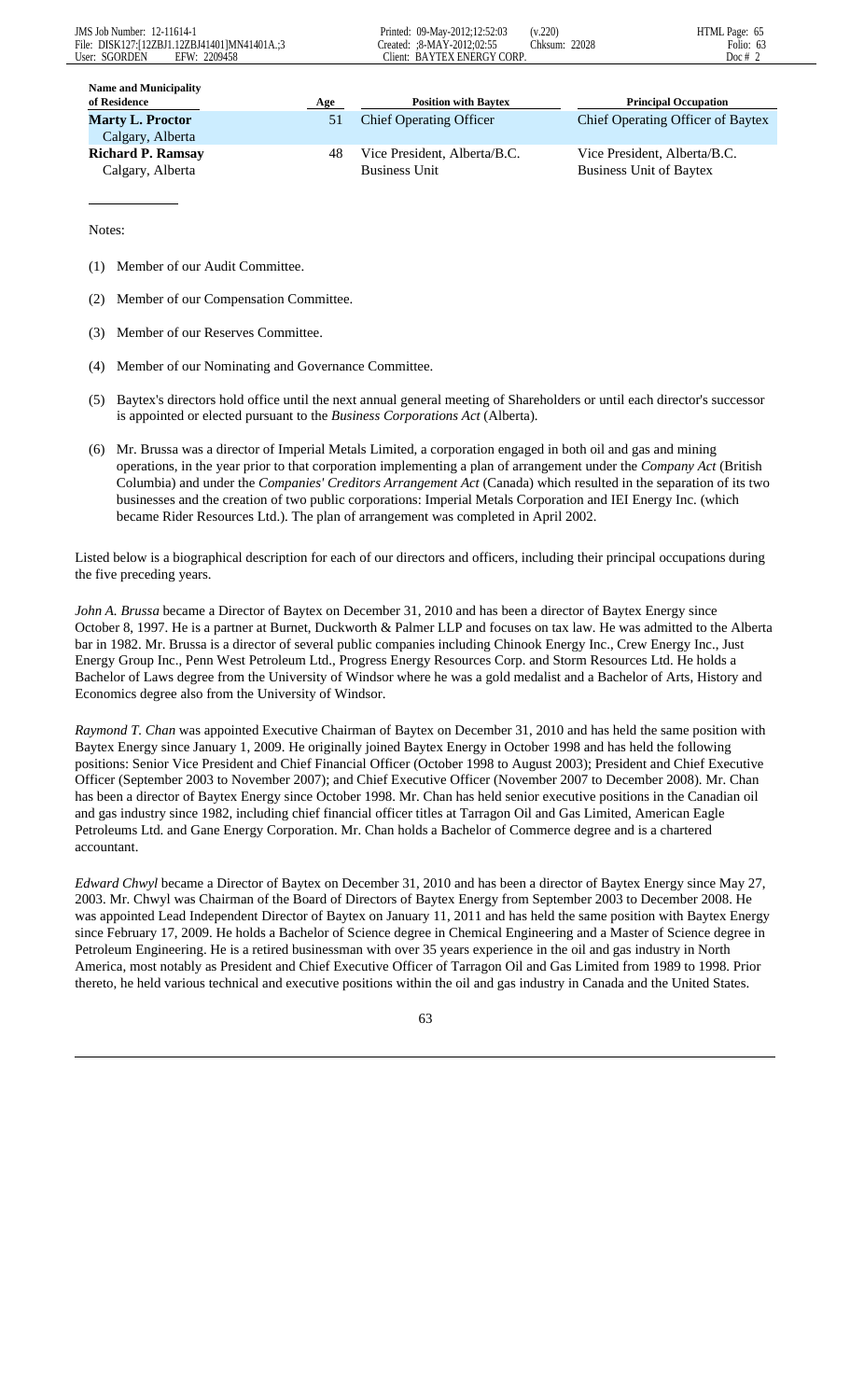*Naveen Dargan* became a Director of Baytex on December 31, 2010 and has been a director of Baytex Energy since September 1, 2003. He has been an independent businessman since June 2003. Prior thereto, he worked for over 20 years in the investment banking business, finishing his investment banking career as Senior Managing Director and Head of Energy Investment Banking at Raymond James Ltd. Mr Dargan is a director of CCS Corporation. He holds a Bachelor of Arts (Honours) degree in Mathematics and Economics, a Master of Business Administration degree and a Chartered Business Valuator designation.

*R.E.T. (Rusty) Goepel* became a Director of Baytex on December 31, 2010 and has been a director of Baytex Energy since May 11, 2005. He is currently Senior Vice President for Raymond James Ltd. He commenced his career in investment banking in 1968 and was President and co-founder of Goepel Shields & Partners, which later became Goepel McDermid Ltd. and was acquired by Raymond James Ltd. in 2001. Mr. Goepel holds a Bachelor of Commerce (Honours) degree.

*Anthony W. Marino* was appointed President, Chief Executive Officer and director of Baytex on October 22, 2010 and has held the same position with Baytex Energy since January 1, 2009. Mr. Marino joined Baytex Energy in November 2004 as Chief Operating Officer and was promoted to President and Chief Operating Officer in November 2007. Prior to joining Baytex Energy, Mr. Marino was President and Chief Executive Officer of Dominion Exploration Canada Ltd. (a subsidiary of Dominion Resources Inc.). Mr. Marino's earlier experience included managing the Jonah/Pinedale asset area for AEC Oil and Gas (USA) Inc., operations and business development management for Santa Fe Snyder Corp. and several technical and management positions with Atlantic Richfield Company. He is a registered professional engineer and a Chartered Financial Analyst, and has over 30 years of experience in the North American oil and gas industry. Mr. Marino has a Bachelor of Science degree with Highest Distinction in Petroleum Engineering from the University of Kansas and a Masters of Business Administration degree from California State University at Bakersfield. Mr. Marino is a member of the Board of Directors of Enterprise Saskatchewan, the central economic development agency of the Government of Saskatchewan, and was previously a member of both the Board of Governors for the Canadian Association of Petroleum Producers and the Board of Directors for the Independent Petroleum Association of Mountain States in the United States.

*Gregory K. Melchin* became a director of Baytex on December 31, 2010 and has been a director of Baytex Energy since May 20, 2008. He is currently the Chairperson of Enmax Corporation, a municipally-owned utility. He was a member of the Legislative Assembly of Alberta from 1997 to March 2008. Among his various assignments with the Government of Alberta, he was Minister of Energy, Minister of Seniors and Community Supports and Minister of Revenue. Prior to being elected to the Legislative Assembly of Alberta, he served in various management positions for 20 years in the Calgary business community. He holds a Bachelor of Science degree (major in accounting) and a Fellow Chartered Accountant designation from the Institute of Chartered Accountants of Alberta. He has also completed the Directors Education Program with the Institute of Corporate Directors.

*Dale O. Shwed* became a Director of Baytex on December 31, 2010 and has been a director of Baytex Energy since June 3, 1993. He has held the position of President and Chief Executive Officer of Crew Energy Inc., a public oil and gas company, since September 2003. Prior thereto, he was President and Chief Executive Officer of Baytex Energy from 1993 to August 2003. Mr. Shwed holds a Bachelor of Science degree specializing in Geology.

*Daniel G. Anderson* was appointed Vice President, U.S. Business Unit on September 14, 2011. In this role he is also President of Baytex's wholly-owned subsidiary, Baytex Energy USA Ltd., which is based in Denver, Colorado. Mr. Anderson has over 25 years of experience in the upstream and mid-stream energy industry in the U.S. He was formerly Vice President of Rocky Mountain and Mid-Continent Production with Berry Petroleum Company. Mr. Anderson previously held a variety of technical and management positions with Williams, Barrett Resources, Santa Fe Snyder and Conoco. His work has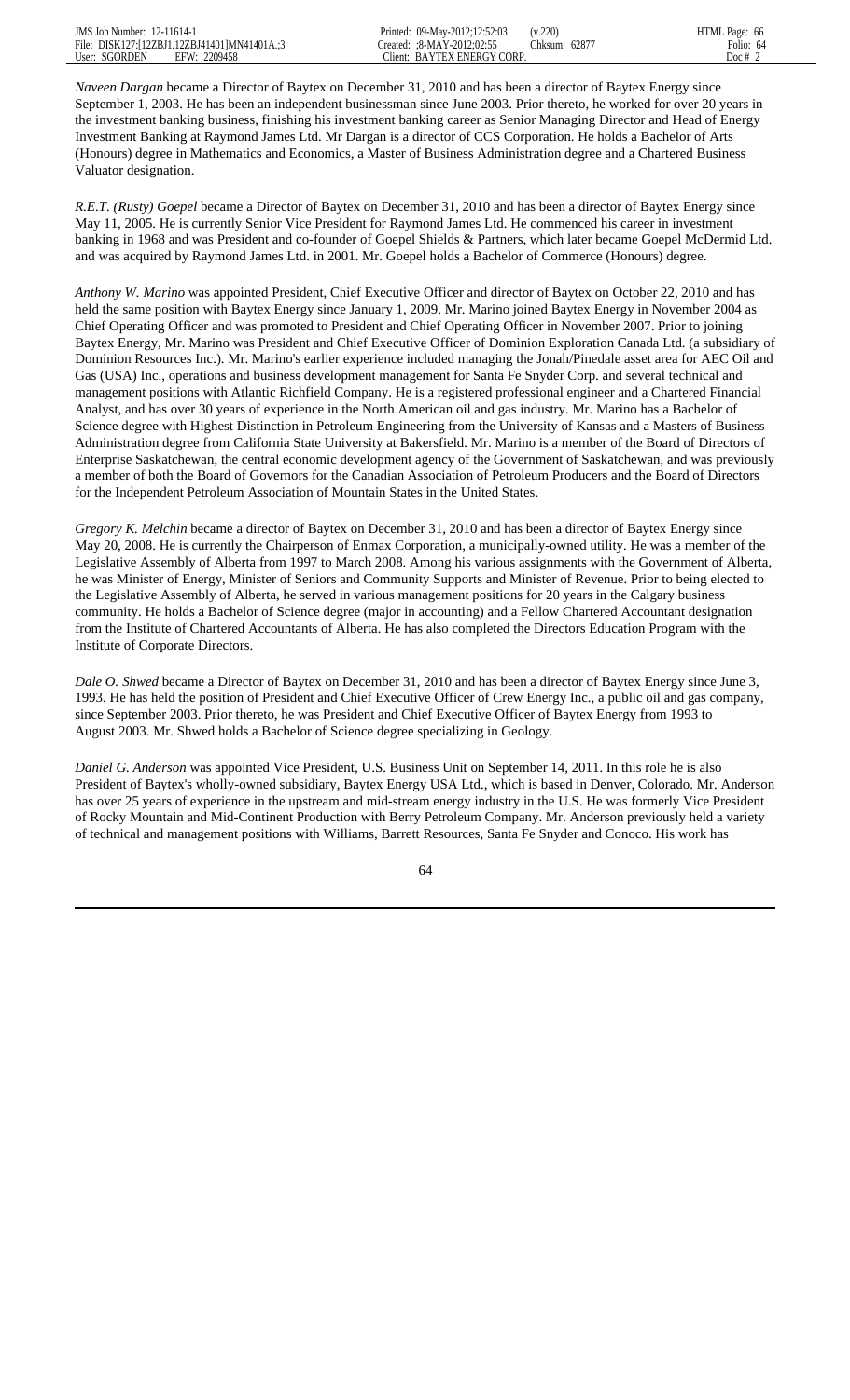involved both operating and business development activities in the Williston Basin, U.S. Rockies, Mid-Continent and Gulf Coast regions. Mr. Anderson received a Bachelor of Science degree in Petroleum Engineering from the Colorado School of Mines and is a practicing member of the Society of Petroleum Engineers (SPE).

*Kendall D. Arthur* was appointed Vice President, Saskatchewan Business Unit of Baytex on January 4, 2012. Mr. Arthur has over 10 years experience in the Canadian oil and gas industry. He joined Baytex Energy in 2006 as a Production Engineer in the Heavy Oil Business Unit. Prior to joining Baytex, he held various technical production, completions and operations roles with Husky Energy. Mr. Arthur received a Bachelor of Science degree in Mechanical Engineering from the University of Saskatchewan and is a practicing member of the Association of Professional Engineers, Geologists and Geophysicists of Alberta.

*W. Derek Aylesworth* was appointed Chief Financial Officer of Baytex on October 22, 2010 and has held the same position with Baytex Energy since November 2005. He is responsible for Baytex's capital markets, financial reporting and compliance, financial risk management, tax and treasury functions. Prior to joining Baytex Energy, Mr. Aylesworth held the position of Commercial Manager of the Ecuador Region business unit at EnCana Corporation. Prior thereto, he was the Division Vice President for the International New Ventures Exploration business unit of the same company. Mr. Aylesworth has over 20 years of experience in the Canadian oil and gas industry. Mr. Aylesworth holds a Bachelor of Commerce degree and is a chartered accountant with expertise in taxation and has experience as a tax advisor in both the oil and gas industry and public practice in Calgary.

*Stephen Brownridge* was appointed Vice President, Exploration of Baytex on December 31, 2010 and has held the same position with Baytex Energy since January 5, 2010. Mr. Brownridge has over 20 years experience in the Canadian oil and gas industry. He joined Baytex Energy in 1997 and held the position of Manager of the Heavy Oil Business Unit from September 2003 to December 2006 and Vice President, Heavy Oil from December 2006 to January 2010. Prior to joining Baytex Energy, Mr. Brownridge held technical positions with Koch Exploration Canada Corporation and Rigel Oil and Gas Ltd. Mr. Brownridge holds a Bachelor of Science degree with Honours in Geology from the University of Manitoba, and a Master of Science Degree in Geology obtained jointly from the University of Alberta and Louisiana State University.

*Geoffrey J. Darcy* was appointed Vice President, Marketing of Baytex on September 5, 2011. Prior to that, he was Director of North American Physical Crude Oil Trading for Barclays Bank. Mr. Darcy has over 25 years experience in marketing, trading and crude oil supply in both Canada and the U.S. He was formerly Vice President of North American Crude Oil Marketing with Nexen Inc., and worked in crude oil supply for United Refining Company and Petro-Canada earlier in his career. In his new role with Baytex, Mr. Darcy will lead our efforts to maximize the value of our products and to manage our risk exposures. Mr. Darcy has a Bachelor of Commerce degree with Honours in Economics with Distinction from Concordia University and a Master of Business Administration from the University of Calgary.

*Murray J. Desrosiers* was appointed Vice President, General Counsel and Corporate Secretary of Baytex on October 22, 2010 and has held the same positions with Baytex Energy since May 20, 2009. Mr. Desrosiers is a corporate lawyer with over 15 years of experience advising energy companies in the areas of corporate finance, mergers and acquisitions, corporate governance and securities compliance matters. He joined Baytex Energy in July 2008 and held the position of General Counsel from August 2008 to May 2009. Prior to joining Baytex Energy, he held senior legal positions with PrimeWest Energy Inc. (the operating company of PrimeWest Energy Trust), Shiningbank Energy Ltd. (the operating company of Shiningbank Energy Income Fund), Enbridge Inc. and Enbridge Management Services Inc. (the manager of Enbridge Income Fund). Mr. Desrosiers holds a Bachelor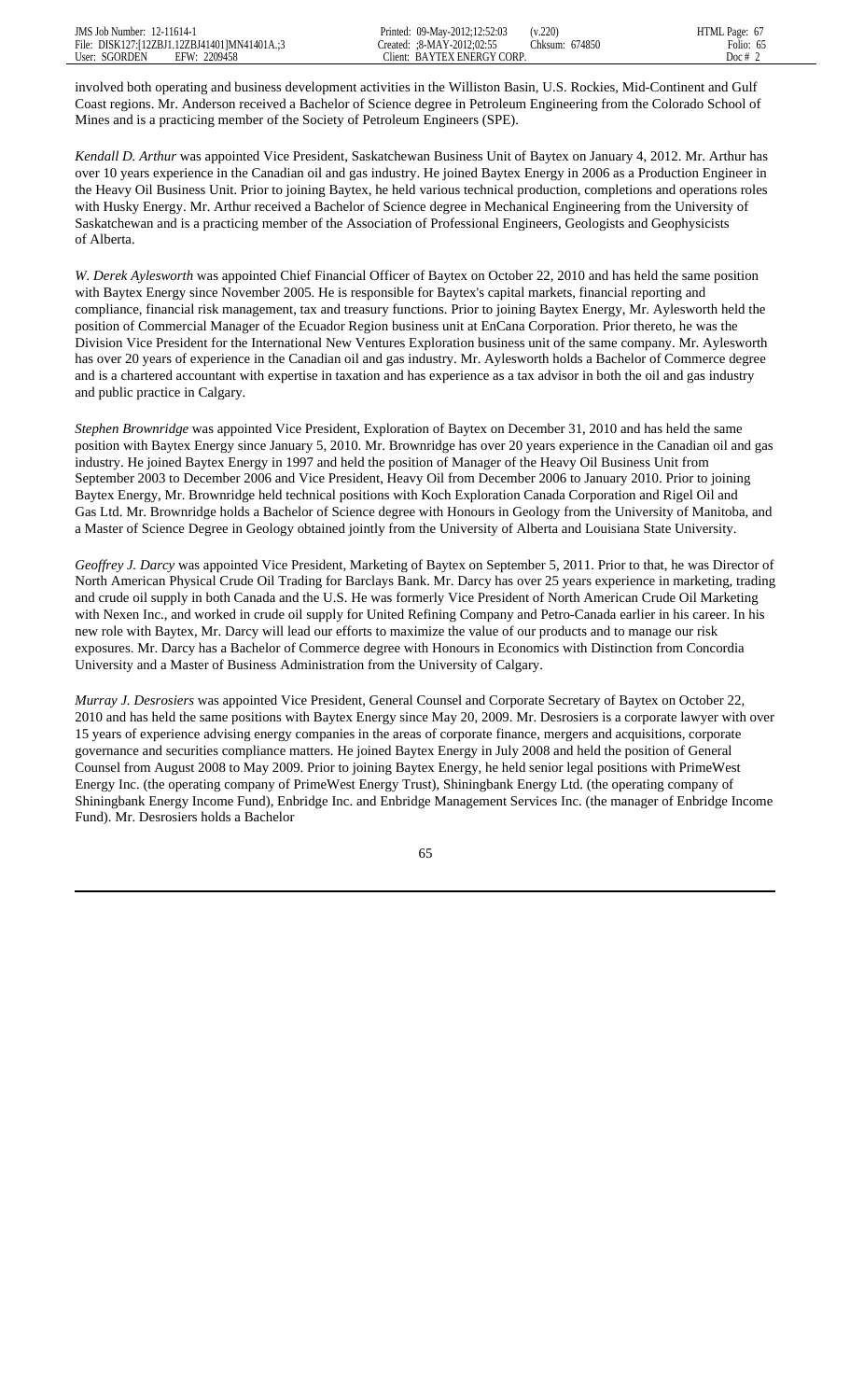of Laws from the University of Alberta and a Bachelor of Commerce (Finance) from the University of Calgary and is a member of the Law Society of Alberta.

*Brian G. Ector* was appointed Vice President, Investor Relations of Baytex on June 20, 2011 and is responsible for all of Baytex's investor relations functions. He joined Baytex in November 2009 and held the position of Director of Investor Relations from November 2009 to June 2011. Prior to joining Baytex, Mr. Ector spent 15 years as a sell-side research analyst (the last seven years with Scotia Capital) covering both energy trusts and exploration and production corporations. Mr. Ector received a Bachelor of Commerce with a concentration in finance from the University of Calgary and received his CFA designation in 1996. He is a member of CIRI, NIRI, the CFA Institute and the Calgary CFA Society.

*Michael S. Kaluza* joined Baytex as Vice President, Planning on June 20, 2011 and was appointed Vice President, Corporate Development & Planning on February 1, 2012. He has over 25 years of experience in the North American and international oil and gas industry. Prior to joining Baytex, he was Chief Operating Officer of Delphi Energy Corp. Prior to that, Mr. Kaluza held a variety of technical and management positions with Dominion Exploration and Production Inc. and Phillips Petroleum Company. Mr. Kaluza brings strong operational, engineering and project evaluation skills which will be valuable in developing our long range growth plans. Mr. Kaluza received a Bachelor of Science degree with Honours in Petroleum Engineering from Montana Tech of The University of Montana.

*Brett J. McDonald* was appointed Vice President, Land of Baytex on December 31, 2010 and has held the same position with Baytex Energy since December 1, 2006. Mr. McDonald has over 25 years of experience in the Canadian oil and gas industry. He joined Baytex Energy in 2000 and held the position of General Manager of Land from September 2003 to December 2006. Prior to joining Baytex Energy, Mr. McDonald held senior land negotiating positions with Newport Petroleum Corporation, Stampeder Exploration Ltd. and Murphy Oil Company Ltd. Mr. McDonald is a member of the Canadian Association of Petroleum Landmen.

*Timothy R. Morris* was appointed Vice President, U.S. Business Development of Baytex on December 31, 2010 and has held the same position with Baytex Energy since November 12, 2007. He joined Baytex Energy in April 2007 as Managing Director, U.S. Business Development. Mr. Morris has over 30 years of experience in the United States oil and gas industry. Prior to joining Baytex Energy, he held senior management positions with Berco Resources, LLC, Santa Fe Snyder Corporation, Snyder Oil Corporation, Petroleum, Inc. and Sohio Petroleum Corp. He received a Bachelor of Science degree with an area of emphasis in Minerals Land Management from the University of Colorado and is a Certified Professional Landman. He is a member of the Independent Petroleum Association of Mountain States, Denver Association of Petroleum Landmen and the American Association of Professional Landmen.

*Marty L. Proctor* was appointed Chief Operating Officer of Baytex on December 31, 2010 and has held the same position with Baytex Energy since January 14, 2009. Mr. Proctor has over 25 years of experience in the Canadian and international oil and gas industries, with particular emphasis in heavy oil operations. Prior to joining Baytex Energy, he was Senior Vice President responsible for upstream operations for StatoilHydro Canada. Prior to that, Mr. Proctor was Senior Vice President of North American Oil Sands Corporation and Vice President of Murphy Oil Company. Earlier in his career, he held technical and management positions with Maxx Petroleum, Central Resources (USA), BP Resources Canada and Husky Oil. Mr. Proctor earned both Bachelor and Master of Science degrees in Petroleum Engineering from the University of Alberta, where his research focused on thermal oil recovery. Mr. Proctor is a practicing member of the Association of Professional Engineers, Geologists and Geophysicists of Alberta, and is a member of the Canadian Heavy Oil Association and the Society of Petroleum Engineers.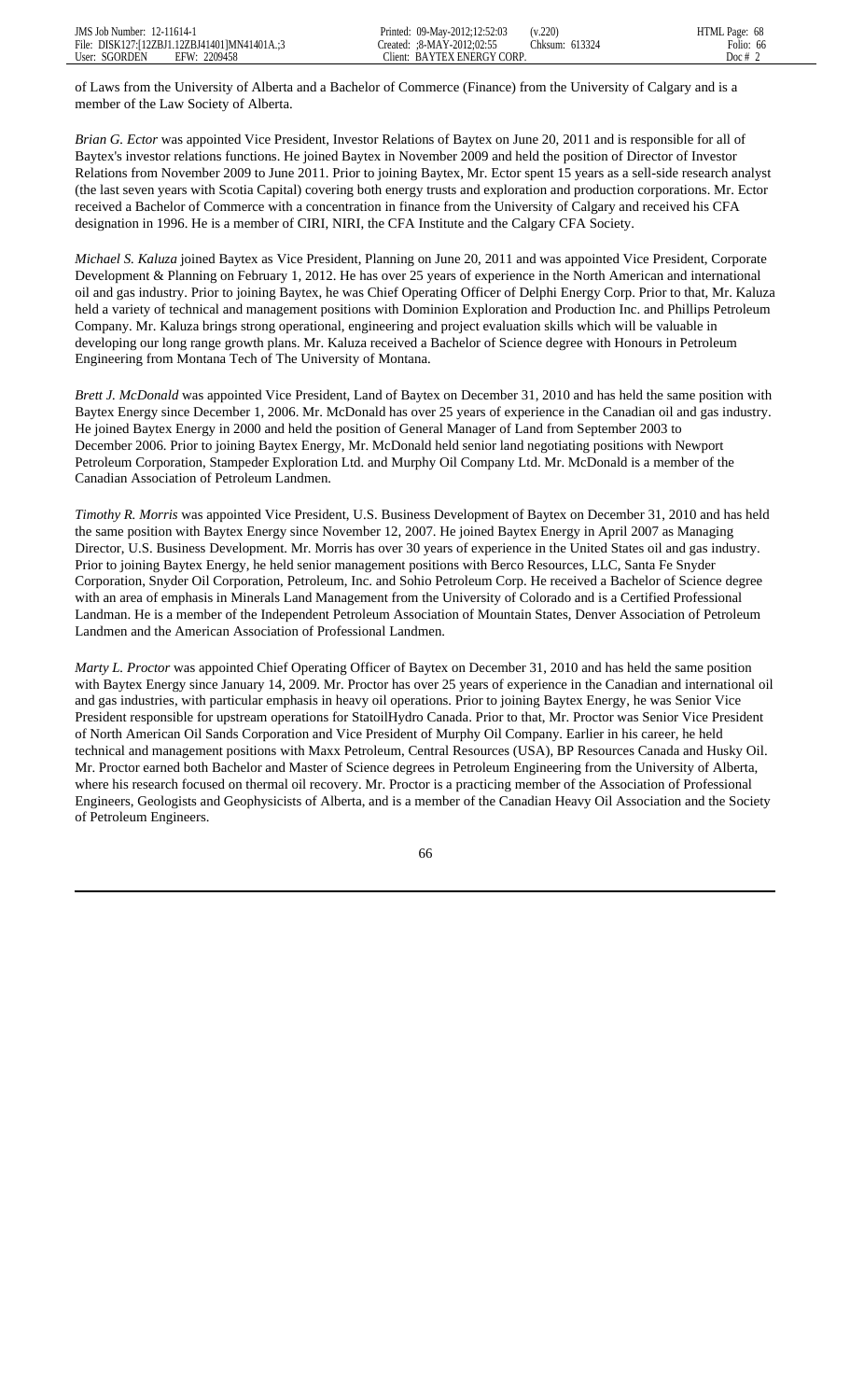*Richard P. Ramsay* was appointed Vice President, Alberta/B.C. Business Unit of Baytex on January 4, 2012. He originally joined Baytex Energy as Vice President, Heavy Oil on January 5, 2010. Mr. Ramsay has over 20 years of experience in the Canadian oil and gas industry and was formerly Chief Operating Officer of TAQA North Ltd. He previously held a variety of technical and management positions with Northrock Resources Ltd., Fletcher Challenge Energy Canada Inc., Amoco Canada Petroleum Ltd. and Dome Petroleum Ltd. Mr. Ramsay has a Bachelor of Science degree with Distinction in Mechanical Engineering from the University of Saskatchewan and is a practicing member of the Association of Professional Engineers, Geologists and Geophysists of Alberta.

## *Ownership of Securities by Management*

As at March 1, 2012, the directors and executive officers of Baytex, as a group, beneficially owned, or controlled or directed, directly or indirectly, approximately 1.6 million Common Shares, or approximately 1.4 percent of the issued and outstanding Common Shares. No Debentures were owned by this same group.

### *Corporate Cease Trade Orders, Bankruptcies or Penalties or Sanctions*

No director or executive officer of Baytex (nor any personal holding company of any of such persons) is, as of the date of this Annual Information Form, or was within ten years before the date of this Annual Information Form, a director, chief executive officer or chief financial officer of any company (including Baytex), that was subject to a cease trade order (including a management cease trade order), an order similar to a cease trade order or an order that denied the relevant company access to any exemption under securities legislation, in each case that was in effect for a period of more than 30 consecutive days (collectively, an "**Order**") that was issued while the director or executive officer was acting in the capacity as director, chief executive officer or chief financial officer or was subject to an order that was issued after the director or executive officer ceased to be a director, chief executive officer or chief financial officer and which resulted from an event that occurred while that person was acting in the capacity as director, chief executive officer or chief financial officer.

Except as disclosed above under "*Directors and Officers*", no director or executive officer of Baytex (nor any personal holding company of any of such persons), or shareholder holding a sufficient number of our securities of to materially affect control of us, is, as of the date of this Annual Information Form, or has been within the ten years before the date of this Annual Information Form, a director or executive officer of any company (including Baytex) that, while that person was acting in that capacity, or within a year of that person ceasing to act in that capacity, became bankrupt, made a proposal under any legislation relating to bankruptcy or insolvency or was subject to or instituted any proceedings, arrangement or compromise with creditors or had a receiver, receiver-manager or trustee appointed to hold its assets or has, within the ten years before the date of this Annual Information Form, become bankrupt, made a proposal under any legislation relating to bankruptcy or insolvency, or become subject to or instituted any proceedings, arrangement or compromise with creditors, or had a receiver, receiver-manager or trustee appointed to hold the assets of the director, executive officer or shareholder.

In addition, no director or executive officer of Baytex (nor any personal holding company of any of such persons), or shareholder holding a sufficient number of our securities of to materially affect control of us, has been subject to any penalties or sanctions imposed by a court relating to securities legislation or by a securities regulatory authority or has entered into a settlement agreement with a securities regulatory authority or any other penalties or sanctions imposed by a court or regulatory body that would likely be considered important to a reasonable investor in making an investment decision.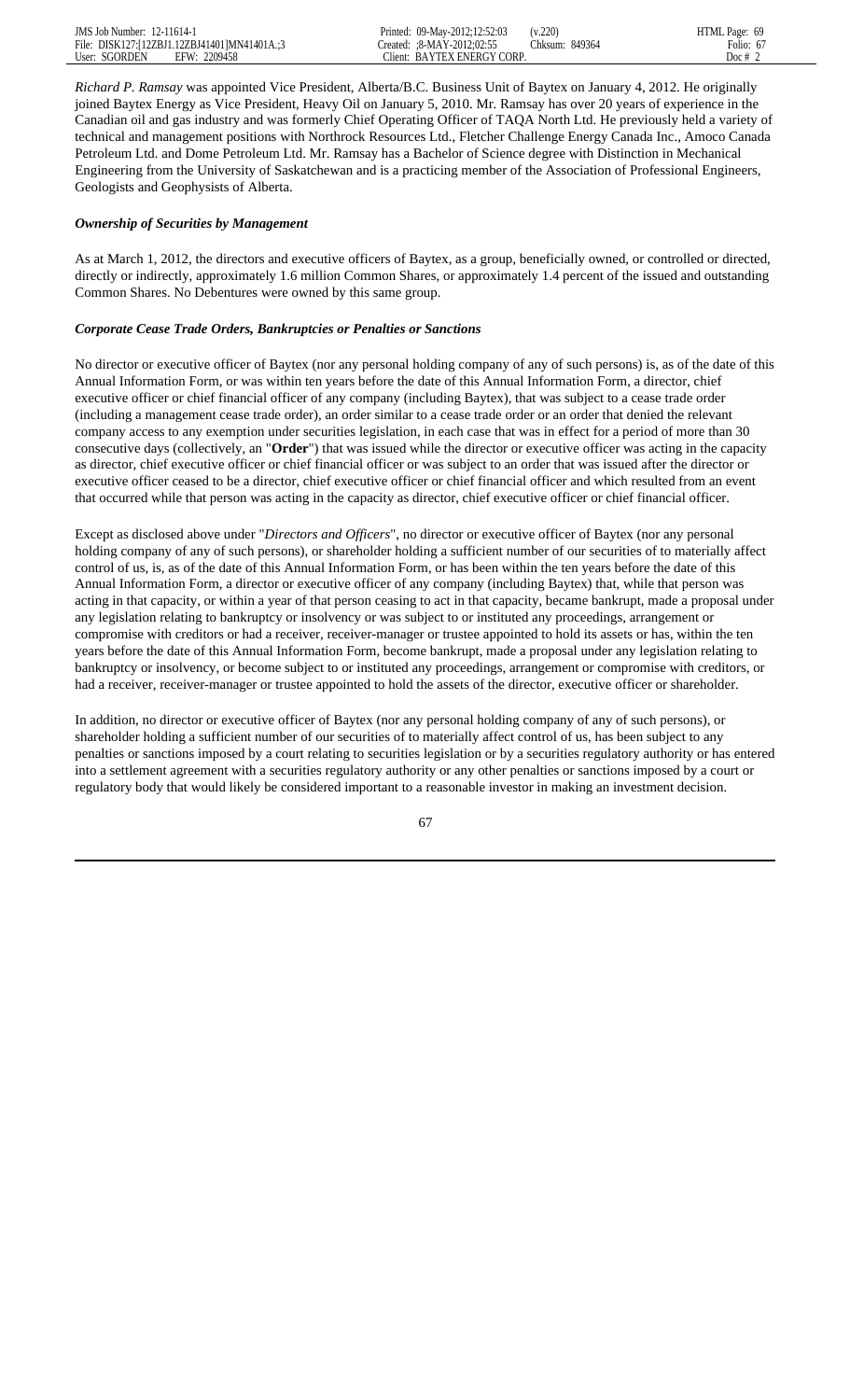# *Conflicts*

There are potential conflicts of interest to which the directors and officers of Baytex will be subject in connection with the operations of Baytex. In particular, certain of the directors and officers of Baytex are involved in managerial or director positions with other oil and gas companies whose operations May , from time to time, be in direct competition with those of Baytex and us or with entities which May , from time to time, provide financing to, or make equity investments in, competitors of Baytex and us. Conflicts, if any, will be subject to the procedures and remedies available under the *Business Corporations Act* (Alberta). The *Business Corporations Act* (Alberta) provides that in the event that a director has an interest in a contract or proposed contract or agreement, the director will disclose his interest in such contract or agreement and will refrain from voting on any matter in respect of such contract or agreement unless otherwise provided in the *Business Corporations Act* (Alberta).

# **AUDIT COMMITTEE INFORMATION**

### **Audit Committee Mandate and Terms of Reference**

The text of the Audit Committees' Mandate and Terms of Reference is attached as Appendix C.

## **Composition of the Audit Committee**

The members of our Audit Committee are Naveen Dargan, R.E.T. (Rusty) Goepel and Gregory K. Melchin, each of whom is "independent" and "financially literate", with the meaning of National Instrument 52-110 "Audit Committees". The relevant education and experience of each Audit Committee member is outlined below:

| Name                  | Independent | <b>Financially Literate</b> | <b>Relevant Education and Experience</b>                                                                                                                                                                                                                                                                                                              |
|-----------------------|-------------|-----------------------------|-------------------------------------------------------------------------------------------------------------------------------------------------------------------------------------------------------------------------------------------------------------------------------------------------------------------------------------------------------|
| Naveen Dargan         | <b>Yes</b>  | <b>Yes</b>                  | Bachelor of Arts (Honours) degree in Mathematics<br>and Economics, Master of Business Administration<br>degree and Chartered Business Valuator designation.<br>Independent businessman since June 2003; prior<br>thereto Senior Managing Director and Head of<br>Energy Investment Banking of Raymond James Ltd.                                      |
| R.E.T. (Rusty) Goepel | Yes         | Yes                         | Bachelor of Commerce (Honours) degree. Has over<br>40 years experience in the investment industry.<br>Currently a Senior Vice President with Raymond<br>James Ltd. (investment dealer). From 2004 to 2009,<br>he was a member of the Audit Committee of TELUS<br>Corporation, a telecommunications company that is<br>listed on the TSX and the NYSE. |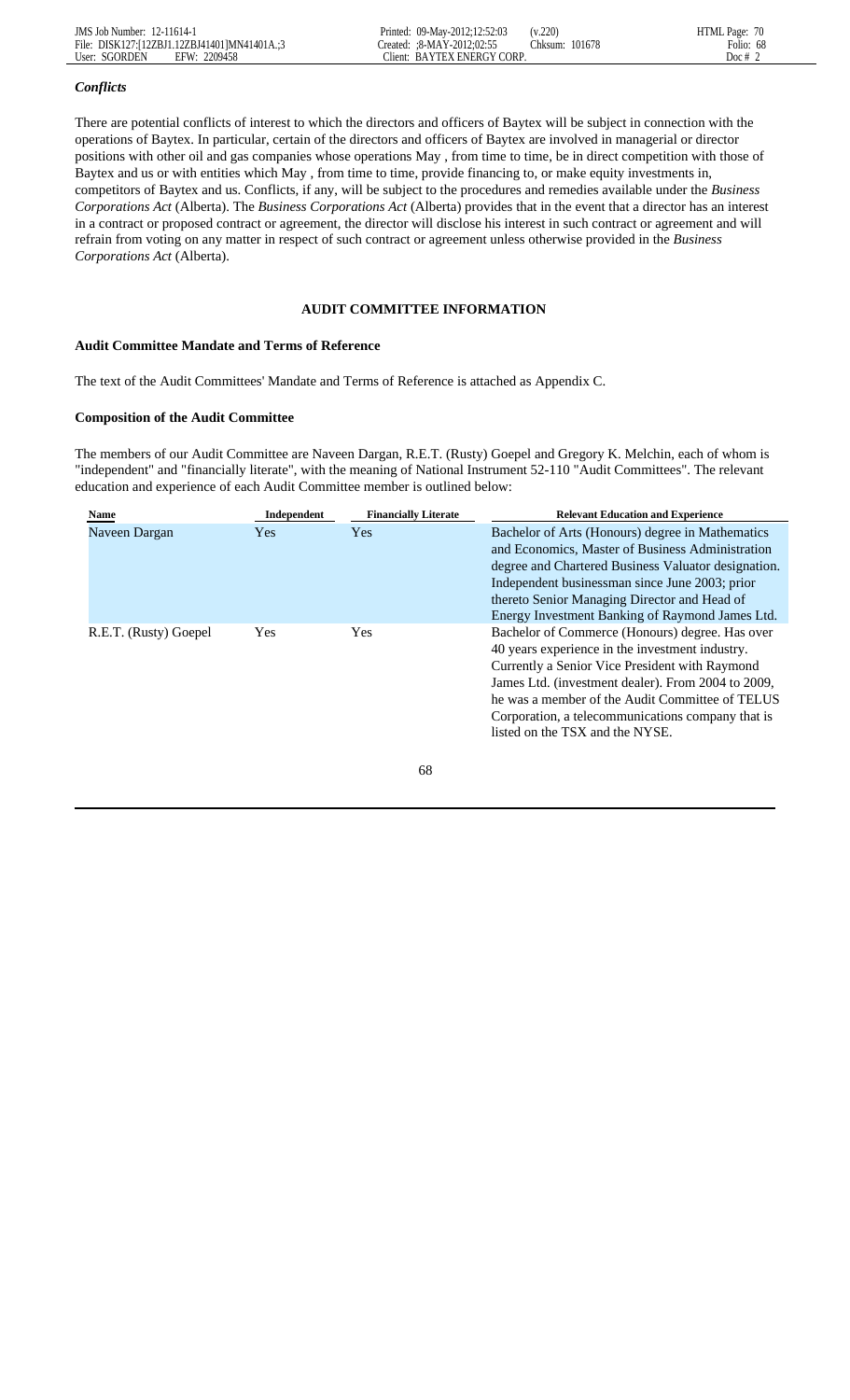| <b>Name</b>        | Independent | <b>Financially Literate</b> | <b>Relevant Education and Experience</b>                                                                                                                                                                                                                                                                                                                                                                                                                                                                       |
|--------------------|-------------|-----------------------------|----------------------------------------------------------------------------------------------------------------------------------------------------------------------------------------------------------------------------------------------------------------------------------------------------------------------------------------------------------------------------------------------------------------------------------------------------------------------------------------------------------------|
| Gregory K. Melchin | Yes         | <b>Yes</b>                  | Bachelor of Science degree (major in accounting) and<br>a Fellow Chartered Accountant designation from the<br>Institute of Chartered Accountants of Alberta, Also<br>completed the Directors Education Program with the<br>Institute of Corporate Directors. Member of the<br>Legislative Assembly of Alberta from March 1997 to<br>March 2008. Prior to being elected to the Legislative<br>Assembly of Alberta, served in various management<br>positions for 20 years in the Calgary business<br>community. |
|                    |             |                             |                                                                                                                                                                                                                                                                                                                                                                                                                                                                                                                |

### **Pre-Approval of Policies and Procedures**

Although the Audit Committee has not adopted specific policies and procedures for the engagement of non-audit services by our auditors, it does pre-approve all non-audit services to be provided to us and our subsidiaries by the external auditors. The pre-approval for recurring services, such as preliminary work on the integrated audit, securities filings, translation of our financial statements and related management's discussion and analysis into the French language and tax and tax-related services, is provided on an annual basis and other services are subject to pre-approval as required.

# **External Auditor Service Fees**

The following table provides information about the fees billed to us and our subsidiaries for professional services rendered by Deloitte & Touche LLP, our external auditors, during fiscal 2011 and 2010:

|                           | Aggregate fees billed (\$000s) |       |
|---------------------------|--------------------------------|-------|
|                           | 2011                           | 2010  |
| <b>Audit Fees</b>         | \$1,252                        | \$848 |
| <b>Audit-Related Fees</b> |                                |       |
| Tax Fees                  | 498                            | 854   |
|                           | 750                            |       |

*Audit Fees:* Audit fees consist of fees for the audit of our annual financial statements or services that are normally provided in connection with statutory and regulatory filings or engagements. In addition to the fees for annual audits of financial statements and review of quarterly results, services in this category for fiscal 2011 and 2010 also include amounts for audit work performed in relation to the requirements of Section 404 of the *Sarbanes-Oxley Act of 2002* relating to internal control over financial reporting, review of our documents and processes for the conversion of our consolidated financial statements to International Financial Reporting Standards and review of documentation relating to the Corporate Conversion.

*Audit-Related Fees:* Audit-related fees consist of fees for assurance and related services that are reasonably related to the performance of the audit or review of our financial statements and are not reported as Audit Fees.

*Tax Fees:* Tax fees included tax planning and various taxation matters.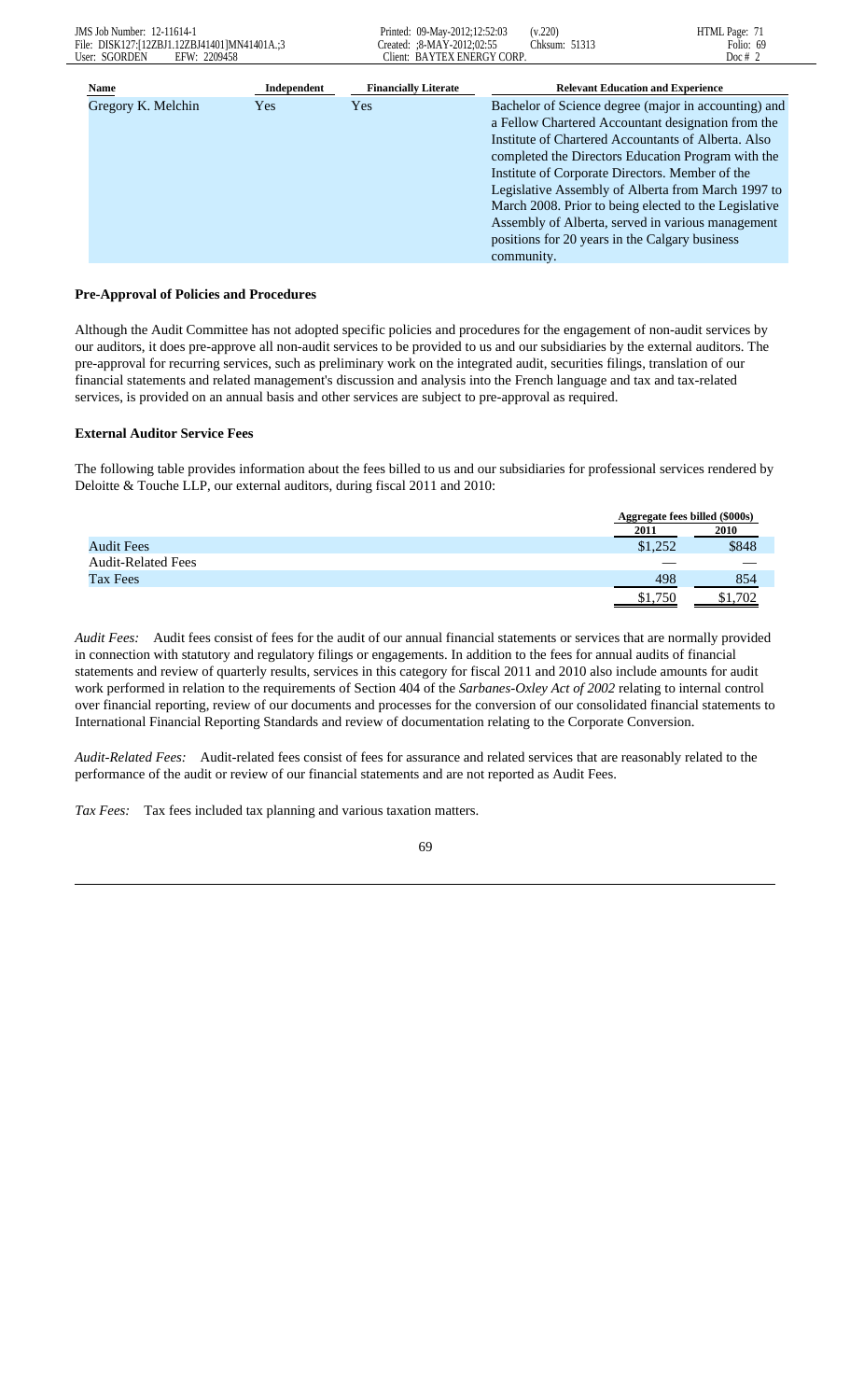## **DESCRIPTION OF CAPITAL STRUCTURE**

#### **Share Capital**

Baytex is authorized to issue an unlimited number of Common Shares without nominal or par value and 10,000,000 preferred shares, without nominal or par value, issuable in series. As at the date of this Annual Information Form, there were no preferred shares outstanding.

The following is a summary of certain provisions of the share capital of Baytex. For a complete description of the share provisions, reference should be made to the Articles of Incorporation of Baytex, a copy of which is accessible on the SEDAR website at *www.sedar.com* (filed on January 10, 2011).

#### *Common Shares*

Holders of Common Shares are entitled to notice of, to attend and to one vote per share held at any meeting of the shareholders of the Corporation (other than meetings of a class or series of shares of the Corporation other than the Common Shares as such).

Holders of Common Shares will be entitled to receive dividends as and when declared by the Board of Directors on the Common Shares as a class, subject to prior satisfaction of all preferential rights to dividends attached to shares of other classes of shares of the Corporation ranking in priority to the Common Shares in respect of dividends.

Holders of Common Shares will be entitled in the event of any liquidation, dissolution or winding-up of the Corporation, whether voluntary or involuntary, or any other distribution of the assets of the Corporation among its shareholders for the purpose of winding-up its affairs, and subject to prior satisfaction of all preferential rights to return of capital on dissolution attached to all shares of other classes of shares of the Corporation ranking in priority to the Common Shares in respect of return of capital on dissolution, to share rateably, together with the holders of shares of any other class of shares of the Corporation ranking equally with the Common Shares in respect of return of capital on dissolution, in such assets of the Corporation as are available for distribution.

#### *Preferred Shares*

The preferred shares May be issued in one or more series, at any time or from time to time. Before any shares of a particular series are issued, the Board of Directors will fix the number of shares that will form such series and will, subject to the limitations set out in the preferred share terms described below, fix the designation, rights, privileges, restrictions and conditions to be attached to the preferred shares of such series, including, but without in any way limiting or restricting the generality of the foregoing, the rate, amount or method of calculation of dividends thereon, the time and place of payment of dividends, the consideration for and the terms and conditions of any purchase for cancellation, retraction or redemption thereof, conversion or exchange rights (if any), and whether into or for securities of Baytex or otherwise, voting rights attached thereto (if any), the terms and conditions of any share purchase or retirement plan or sinking fund, and restrictions on the payment of dividends on any shares other than preferred shares or payment in respect of capital on any shares in the capital of Baytex or creation or issue of debt or equity securities; the whole subject to filing of Articles of Amendment setting forth a description of such series including the designation, rights, privileges, restrictions and conditions attached to the shares of such series. Notwithstanding the foregoing: (a) the Board of Directors May at any time or from time to time change the rights, privileges, restrictions and conditions attached to unissued shares of any series of preferred shares; and (b) other than in the case of a failure to declare or pay dividends specified in any series of the Preferred Share, the voting rights attached to the preferred shares will be limited to one vote per Preferred Share at any meeting where the preferred shares and Common Shares vote together as a single class.

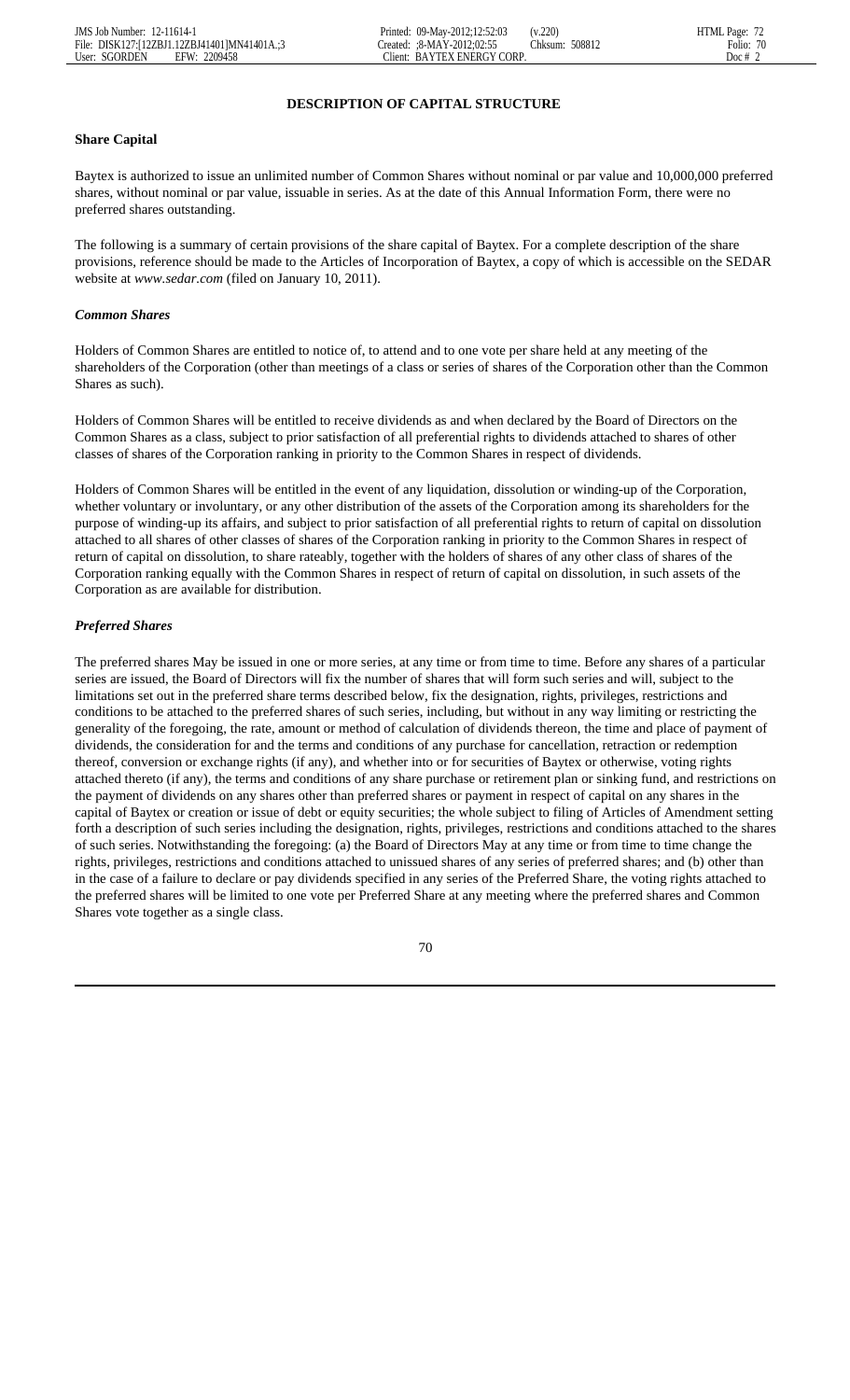The preferred shares of each series will rank on a parity with the preferred shares of every other series with respect to accumulated dividends and return of capital. The preferred shares will be entitled to a preference over the Common Shares and over any other shares of Baytex ranking junior to the preferred shares with respect to priority in the payment of dividends and in the distribution of assets in the event of the liquidation, dissolution or winding-up of Baytex, whether voluntary or involuntary, or any other distribution of the assets of Baytex among its shareholders for the purpose of winding-up its affairs. If any cumulative dividends or amounts payable on a return of capital are not paid in full, the preferred shares of all series will participate rateably in respect of such dividends, including accumulations, if any, in accordance with the sums that would be payable on such shares if all such dividends were declared and paid in full, and in respect of any repayment of capital in accordance with the sums that would be payable on such repayment of capital if all sums so payable were paid in full; provided, however, that in the event of there being insufficient assets to satisfy in full all such claims as aforesaid, the claims of the holders of the preferred shares with respect to repayment of capital will first be paid and satisfied and any assets remaining thereafter shall be applied towards the payment in satisfaction of claims in respect of dividends. The preferred shares of any series May also be given such other preferences not inconsistent with the terms of the preferred shares over the Common Shares and any other shares ranking junior to the preferred shares as May be determined in the case of each such series of preferred shares.

The rights, privileges, restrictions and conditions attaching to the preferred shares May be repealed, altered, modified, amended or amplified or otherwise varied only with the sanction of the holders of the preferred shares given in such manner as May then be required by law, subject to a minimum requirement that such approval be given by resolution passed by the affirmative vote of a least two-thirds of the votes cast at a meeting of holders of preferred shares duly called for such purpose and held upon at least 21 days' notice at which a quorum is present comprising at least two persons present, holding or representing by proxy at least 10% per cent of the outstanding preferred shares or by a resolution in writing of all holders of the outstanding preferred shares. If any such quorum is not present within half an hour after the time appointed for the meeting, then the meeting shall be adjourned to a date being not less than 7 days later and at such time and place as May be appointed by the chairman and at such meeting a quorum will consist of that number of shareholders present in person or represented by proxy. The formalities to be observed with respect to the giving of notice of any such meeting or adjourned meeting and the conduct thereof shall be those which May from time to time be prescribed in the by-laws of Baytex with respect to meetings of Shareholders. On every vote taken at every such meeting or adjourned meeting each holder of a Preferred Share shall be entitled to one vote in respect of each one dollar of stated value of preferred shares held.

### **Debentures**

On August 26, 2009, the Trust issued \$150 million principal amount of 9.15% series A senior unsecured debentures. The 2016 Debentures pay interest semi-annually and mature on August 26, 2016 at which time they are due and payable. The 2016 Debentures are unsecured and therefore, for all practical purposes, are subordinate to the Credit Facilities. After August 26 of each of the following years, the 2016 Debentures are redeemable at our option, in whole or in part, with not less than 30 nor more than 60 days' notice at the following redemption prices (expressed as a percentage of the principal amount of the 2016 Debentures) plus accrued and unpaid interest thereon, if any: 2012 at 104.575%; 2013 at 103.050%; 2014 at 101.525%; and 2015 at 100%. In connection with the Corporate Conversion, Baytex assumed all of the rights and obligations of the Trust under the Debenture Indenture.

On February 17, 2011, we issued US\$150 million principal amount of 6.75% series B senior unsecured debentures. The 2021 Debentures pay interest semi-annually and mature on February 21, 2017 at which time they are due and payable. The 2021 Debentures are unsecured and therefore, for all practical purposes, are subordinate to the Credit Facilities. After February 17 of each of the following years, the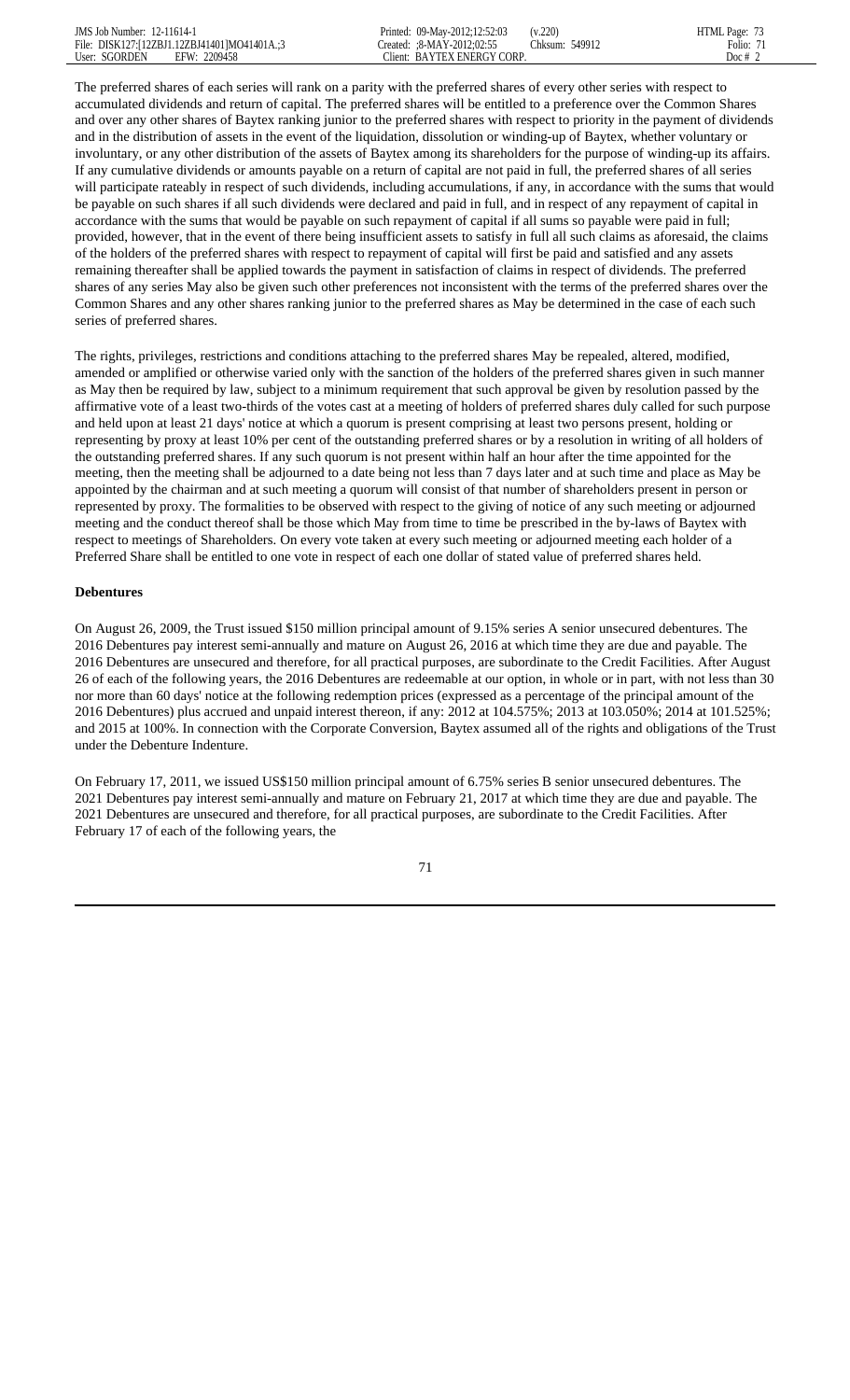2021 Debentures are redeemable at our option, in whole or in part, with not less than 30 nor more than 60 days' notice at the following redemption prices (expressed as a percentage of the principal amount of the 2021 Debentures) plus accrued and unpaid interest thereon, if any: 2016 at 103.375%; 2017 at 102.250%; 2018 at 101.125%; and 2019 at 100%.

For a complete description of the Debentures, reference should be made to the Debenture Indenture, a copy of which is accessible on the SEDAR website at *www.sedar.com* (filed on January 1, 2011 and February 22, 2011).

### **Credit Facilities**

As at March 1, 2012, Baytex Energy had a \$40 million extendible operating loan facility with a chartered bank and a \$660 million extendible syndicated loan facility with a syndicate of chartered banks, each of which constitute a revolving credit facility for a three-year term (to June 14, 2014), which is extendible annually for a 1, 2 or 3 year period (subject to a maximum three-year term at any time). The Credit Facilities contain standard commercial covenants for facilities of this nature. The Credit Facilities do not require any mandatory principal payments during the three-year term. Advances (including letters of credit) under the Credit Facilities can be drawn in either Canadian or U.S. funds and bear interest at the agent bank's prime lending rate, bankers' acceptance discount rates or London Interbank Offer Rates, plus applicable margins. The Credit Facilities are secured by a floating charge over all of Baytex Energy's assets and are guaranteed by Baytex and certain material restricted subsidiaries. The Credit Facilities do not include a term-out feature or a borrowing base restriction. In the event that we do not comply with covenants under the Credit Facilities, our ability to pay dividends to Shareholders may be restricted. See *"Dividends — Dividend Policy"*.

The Credit Facilities contain restrictions on Baytex Energy's ability to make distributions to us, including the declaration or payment of any dividend or distribution to us as the holder of the capital stock of Baytex Energy and the payment of interest or principal on subordinated debt owed to us. Baytex Energy and its subsidiaries are restricted from making distributions to us when (i) a default or event of default under the Credit Facilities has occurred and is continuing, or (ii) distributions would be reasonably expected to have a material adverse effect on or impair the ability of Baytex Energy to fulfill its financial obligations to its lenders under the Credit Facilities. See also "*Risk Factors — Risks Related to our Business and Operations — Our bank credit facilities will need to be renewed prior to June 14, 2014 and failure to renew, in whole or in part, or higher interest charges will adversely affect our financial condition*".

### **DIVIDENDS**

#### **Dividend Policy**

Our dividend policy is to pay a monthly dividend on our Common Shares on or about the 15<sup>th</sup> day following the end of each calendar month to Shareholders of record on or about the last business day of each such calendar month. Our dividend policy follows the general corporate philosophy of financial self sufficiency whereby, over the long term, development capital expenditures and dividend payments are planned to be financed from internally generated funds from operations. Unless otherwise indicated, all dividends paid or to be paid on our common shares are designated as "eligible dividends" for Canadian income tax purposes.

The amount of future cash dividends, if any, will be subject to the discretion of the Board of Directors and may vary depending on a variety of factors and conditions existing from time to time, including fluctuations in commodity prices, production levels, capital expenditure requirements, debt service requirements, operating costs, royalty burdens and foreign exchange rates. In addition, the payment of dividends by a corporation is governed by the liquidity and insolvency tests described in the ABCA. Pursuant to the ABCA, after the payment of a dividend, we must be able to pay our liabilities as they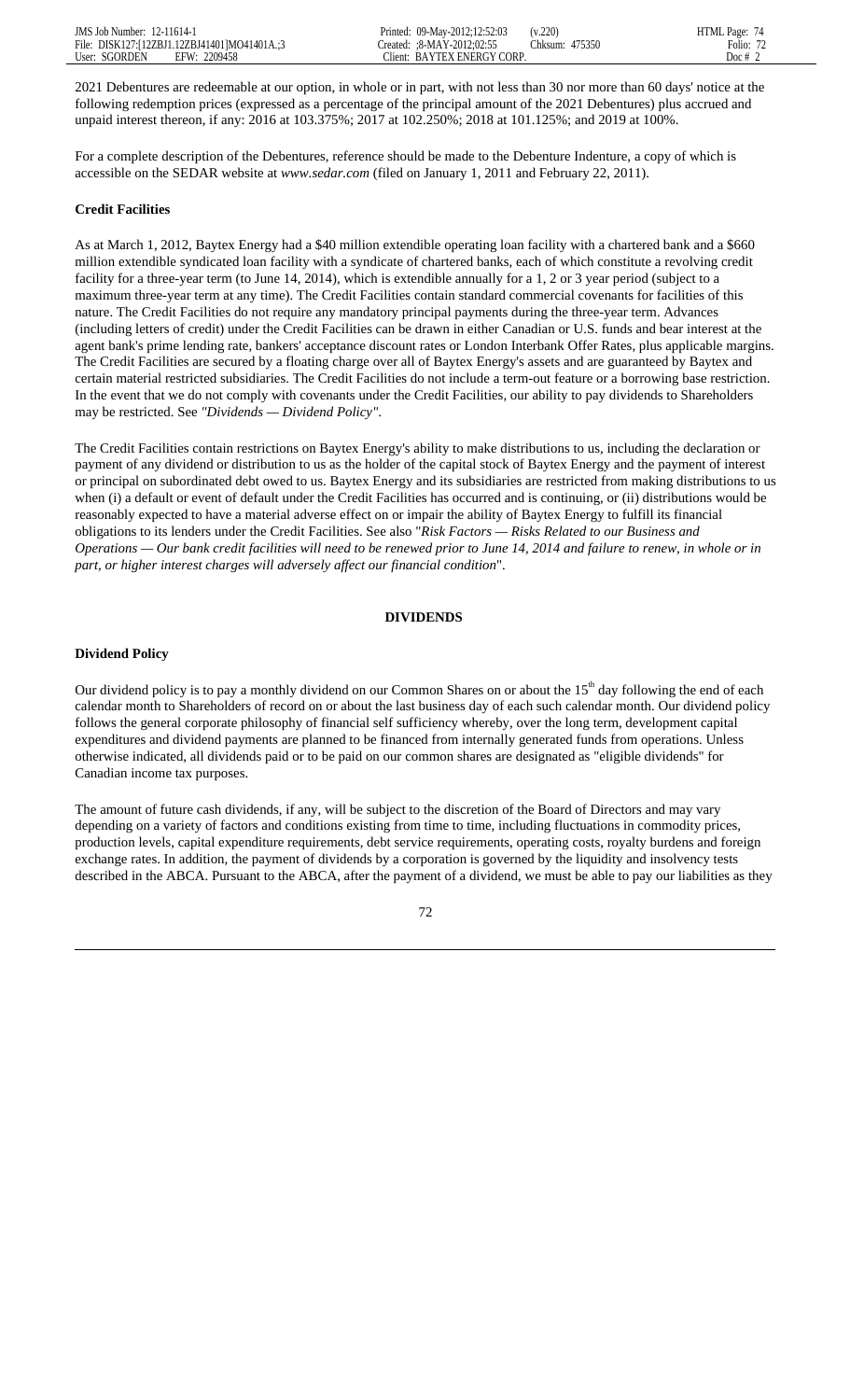become due and the realizable value of our assets must be greater than our liabilities and the legal stated capital of our outstanding securities. As at December 31, 2011, our legal stated capital was approximately \$1.6 billion. Cash dividends to Shareholders are not assured or guaranteed and there can be no guarantee that Baytex will maintain its dividend policy. See " *— Record of Dividends and Distributions*" and "*Risk Factors*".

Pursuant to the Credit Facilities, we are restricted from paying dividends to Shareholders if a default or event of default has occurred and is continuing and, if no default or event of default has occurred which is continuing, where the dividend would or would reasonably be expected to have a material adverse effect on us or on our or our subsidiaries' ability to fulfill their obligations under the Credit Facilities or under any hedge agreements with lenders (or their affiliates) under the Credit Facilities.

The Debenture Indenture also contains certain limitations on maximum cumulative dividends. Restricted payments include the declaration or payment of any dividend or distribution by us and the payment of interest or principal on subordinated debt owed by us. We and certain of our subsidiaries are restricted from making any restricted payments unless at the time of, and immediately after giving effect to, the proposed restricted payment, no default or event of default under the Debenture Indenture has occurred and is continuing, and either: (i) (a) we could incur at least \$1.00 of additional indebtedness (other than certain permitted debt) in accordance with the "Limitation on Incurrence of Indebtedness and Issuance of Disqualified Stock" covenant in the Debenture Indenture; (b) the ratio of consolidated debt to consolidated cash flow from operations does not exceed 3.0 to 1.0; and (c) the aggregate amount of all restricted payments declared or made after August 26, 2009 (other than certain permitted restricted payments) does not exceed the sum of: (A) 80% of consolidated cash flow from operations accrued on a cumulative basis since August 26, 2009, plus (B) 100% of the aggregate net cash proceeds received by us after August 26, 2009 from (x) the issuance by us of convertible debentures, or (y) capital contributions in respect of certain permitted equity that we receive from any person; plus (C) the aggregate net proceeds, including the fair market value of property received after August 26, 2009 other than cash (as determined by the Board of Directors), received by us from any person, other than a subsidiary, from the issuance or sale of debt securities (including convertible debentures) or disqualified stock that have been converted into or exchanged for certain permitted equity of us, plus the aggregate net cash proceeds received by us at the time of such conversion or exchange; or (ii) the aggregate amount of all restricted payments declared or made pursuant to paragraph (i) does not exceed the sum of certain unpaid funds from restricted payments not previously expended under paragraph (i), plus \$50,000,000. As at the date of this Annual Information Form, we are in compliance with these covenants.

**Cash dividends are not guaranteed. Our historical cash dividends (and the Trust's historical cash distributions) may not be reflective of future cash dividends, which will be subject to review by the Board of Directors taking into account our prevailing financial circumstances at the relevant time. Although we intend to pay dividends to Shareholders, these cash dividends may be reduced or suspended. The actual amount distributed will depend on numerous factors, including profitability, debt covenants and obligations, fluctuations in working capital, the timing and amount of capital expenditures, applicable law and other factors beyond our control. See "***Risk Factors***".**

#### **Record of Dividends and Distributions**

Our dividend policy is to pay a monthly dividend on our Common Shares on or about the  $15<sup>th</sup>$  day following the end of each calendar month to Shareholders of record on or about the last business day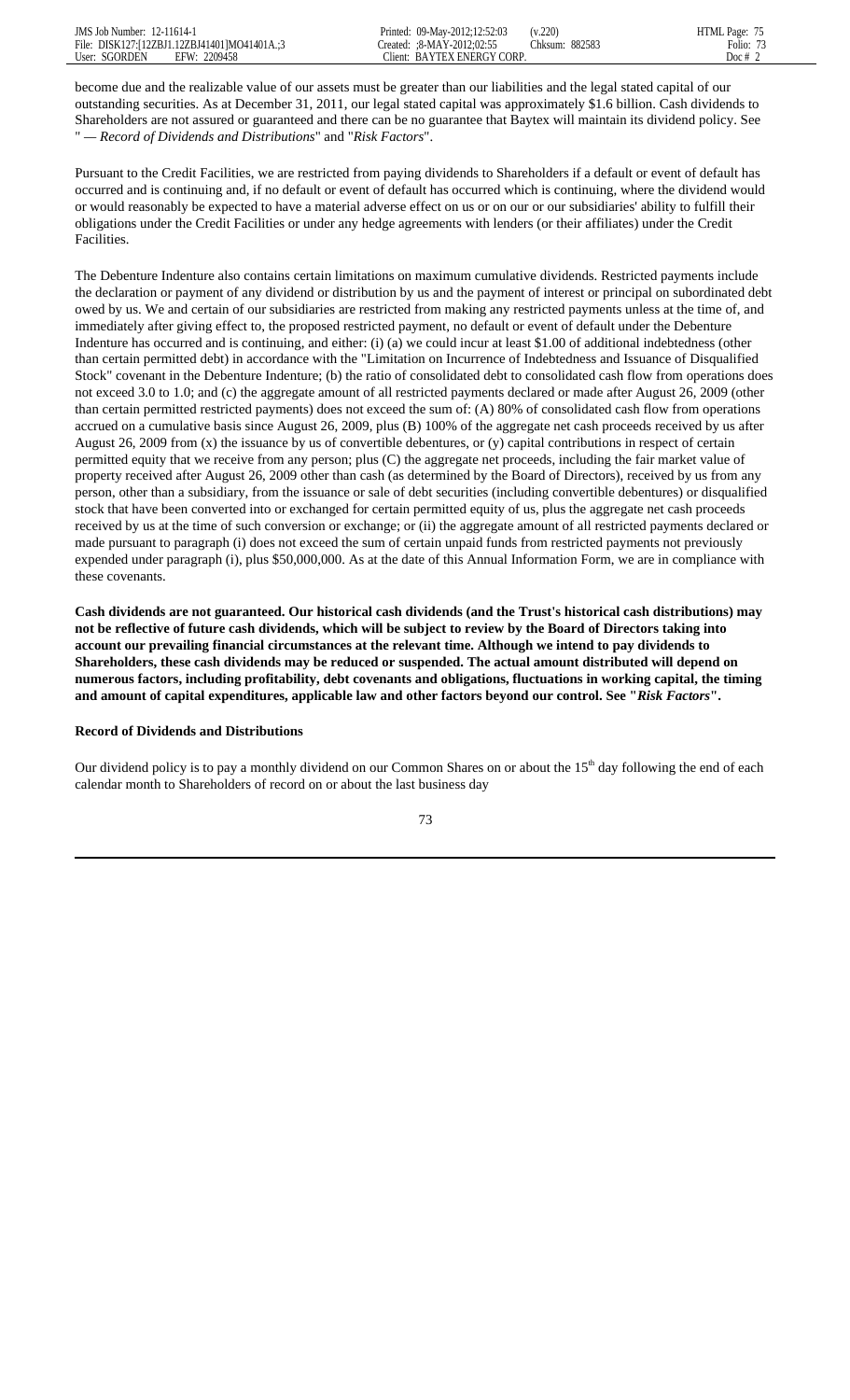of each such calendar month. See "*Dividends — Dividend Policy*". The following table sets forth the Common Share dividends that we have paid.

|              | Dividends per            |        |
|--------------|--------------------------|--------|
|              | <b>Common Share (\$)</b> |        |
| <b>Month</b> | 2012                     | 2011   |
| January      | 0.22                     | 0.20   |
| February     | 0.22                     | 0.20   |
| March        |                          | 0.20   |
| April        |                          | 0.20   |
| May          |                          | 0.20   |
| June         |                          | 0.20   |
| July         |                          | 0.20   |
| August       |                          | 0.20   |
| September    |                          | 0.20   |
| October      |                          | 0.20   |
| November     |                          | 0.20   |
| December     |                          | 0.22   |
| <b>Total</b> |                          | \$2.42 |

Our predecessor, the Trust, paid a monthly distribution on its Trust Units on or about the  $15<sup>th</sup>$  day following the end of each calendar month to unitholders of record on or about the last business day of each such calendar month. The following table sets forth the distributions paid by the Trust from September 2003 to December 2010.

|              | Distributions per Trust Unit (\$) |        |        |        |        |        |        |        |
|--------------|-----------------------------------|--------|--------|--------|--------|--------|--------|--------|
| Month        | <b>2010</b>                       | 2009   | 2008   | 2007   | 2006   | 2005   | 2004   | 2003   |
| January      | 0.18                              | 0.18   | 0.18   | 0.18   | 0.18   | 0.15   | 0.15   |        |
| February     | 0.18                              | 0.12   | 0.18   | 0.18   | 0.18   | 0.15   | 0.15   |        |
| March        | 0.18                              | 0.12   | 0.20   | 0.18   | 0.18   | 0.15   | 0.15   |        |
| April        | 0.18                              | 0.12   | 0.20   | 0.18   | 0.18   | 0.15   | 0.15   |        |
| May          | 0.18                              | 0.12   | 0.20   | 0.18   | 0.18   | 0.15   | 0.15   |        |
| June         | 0.18                              | 0.12   | 0.25   | 0.18   | 0.18   | 0.15   | 0.15   |        |
| July         | 0.18                              | 0.12   | 0.25   | 0.18   | 0.18   | 0.15   | 0.15   |        |
| August       | 0.18                              | 0.12   | 0.25   | 0.18   | 0.18   | 0.15   | 0.15   |        |
| September    | 0.18                              | 0.12   | 0.25   | 0.18   | 0.18   | 0.15   | 0.15   | 0.15   |
| October      | 0.18                              | 0.12   | 0.25   | 0.18   | 0.18   | 0.15   | 0.15   | 0.15   |
| November     | 0.18                              | 0.12   | 0.25   | 0.18   | 0.18   | 0.15   | 0.15   | 0.15   |
| December     | 0.20                              | 0.18   | 0.18   | 0.18   | 0.18   | 0.15   | 0.15   | 0.15   |
| <b>Total</b> | \$2.18                            | \$1.56 | \$2.64 | \$2.16 | \$2.16 | \$1.80 | \$1.80 | \$0.60 |

### **Dividend Reinvestment Plan**

Baytex has a Dividend Reinvestment Plan (the "**DRIP**") that provides a convenient and cost-effective method for eligible holders in Canada and the United States to maximize their investment in Baytex by reinvesting their monthly cash dividends to acquire additional Common Shares. At the discretion of Baytex, Common Shares will either be issued from treasury or acquired in the open market at prevailing market prices. Pursuant to the terms of the DRIP, Common Shares issued from treasury are currently issued at a three percent discount to the "average market price" (as defined in the DRIP).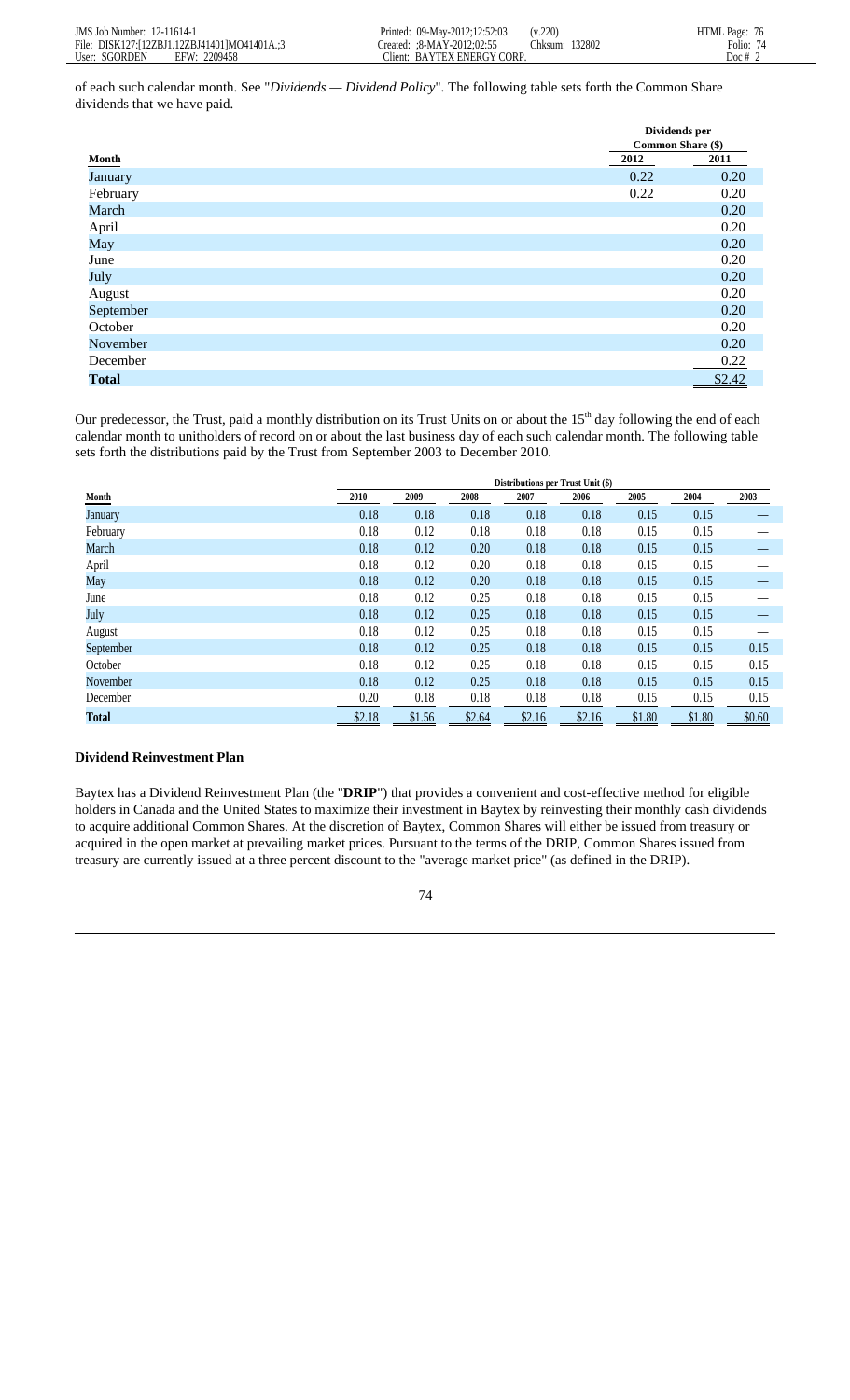Baytex reserves the right at any time to change or eliminate the discount on Common Shares acquired from treasury. Shareholders are not required to participate in the DRIP. A Shareholder who does not participate will continue to receive monthly cash dividends on their Common Shares in the normal manner.

### **MARKET FOR SECURITIES**

The Common Shares are listed and posted for trading on the TSX and the NYSE under the trading symbol "BTE". The Common Shares commenced trading on the TSX on January 7, 2011 and on the NYSE on January 3, 2011. The following table sets forth certain trading information for the Common Shares in Canada and the United States for the periods indicated.

|                        | Canada<br><b>Composite Trading</b> |            |                                |                    | <b>United States</b><br><b>Composite Trading</b> |                         |
|------------------------|------------------------------------|------------|--------------------------------|--------------------|--------------------------------------------------|-------------------------|
|                        | <b>Price Range</b>                 |            |                                | <b>Price Range</b> |                                                  |                         |
|                        | High<br>\$)                        | Low<br>\$) | <b>Volume</b><br><b>Traded</b> | High<br>(SUS)      | Low<br>(SUS)                                     | Volume<br><b>Traded</b> |
| 2011                   |                                    |            |                                |                    |                                                  |                         |
| January <sup>(1)</sup> | 49.75                              | 46.00      | 20,805,126                     | 49.81              | 46.25                                            | 4,567,720               |
| February               | 56.04                              | 49.32      | 10,874,364                     | 57.63              | 49.66                                            | 4,075,803               |
| March                  | 56.95                              | 48.52      | 11,188,097                     | 58.53              | 49.03                                            | 7,234,228               |
| April                  | 58.55                              | 55.52      | 9.129.670                      | 61.74              | 57.17                                            | 4,175,426               |
| May                    | 58.77                              | 49.81      | 12,381,539                     | 61.96              | 50.93                                            | 9,048,802               |
| June                   | 55.83                              | 47.59      | 14,193,634                     | 57.54              | 48.62                                            | 6,851,135               |
| July                   | 55.93                              | 50.70      | 8,231,379                      | 59.04              | 52.39                                            | 5,339,883               |
| August                 | 53.62                              | 43.45      | 15,922,282                     | 57.22              | 43.71                                            | 10,478,705              |
| September              | 50.84                              | 41.71      | 15,526,773                     | 51.94              | 40.30                                            | 8,665,835               |
| October                | 54.97                              | 39.18      | 16,429,558                     | 55.30              | 36.89                                            | 8,235,141               |
| November               | 54.78                              | 49.14      | 13,311,944                     | 54.04              | 47.07                                            | 5,519,328               |
| December               | 57.26                              | 51.70      | 10,205,150                     | 56.40              | 49.65                                            | 5,250,886               |
| 2012                   |                                    |            |                                |                    |                                                  |                         |
| January                | 59.40                              | 54.13      | 10,735,168                     | 59.27              | 52.85                                            | 4,342,870               |
| February               | 59.27                              | 54.86      | 10,633,575                     | 59.50              | 54.80                                            | 3,430,316               |

Note:

(1) The trading data for the Toronto Stock Exchange is for the period from January 7 to 31, 2011. The trading data for United States Composite Trading is for the period from January 3 to 31, 2011.

In connection with the Corporate Conversion, effective December 31, 2010, holders of Trust Units exchanged their Trust Units for Common Shares on a one-for-one basis. From September 8, 2003 to January 5, 2011, the Trust Units were listed and posted for trading on the TSX under the trading symbol "BTE.UN". From March 27, 2006 to December 31, 2010, the Trust Units were listed and posted for trading on the NYSE under the trading symbol "BTE". The following table sets forth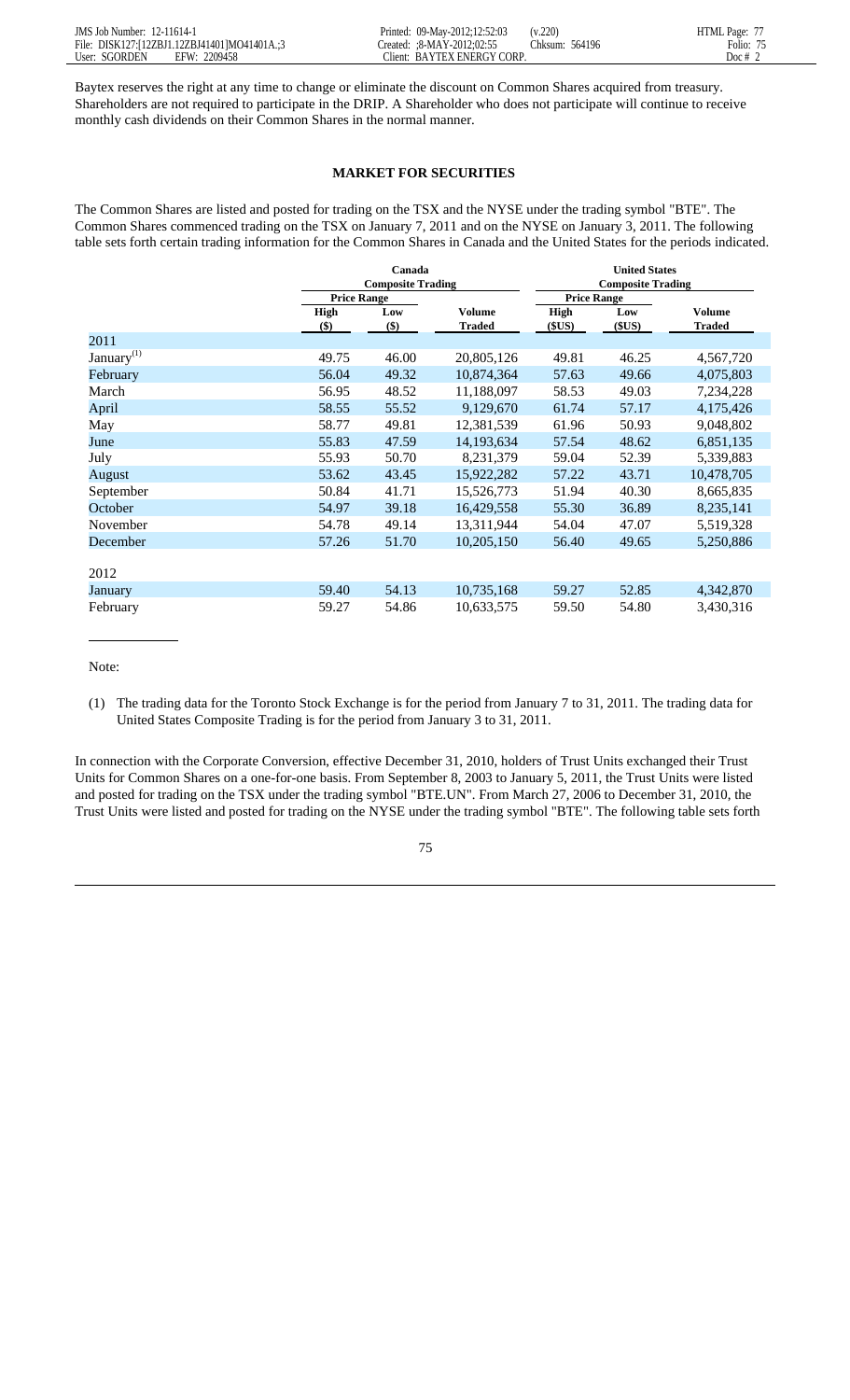certain trading information for the Trust Units in Canada and the United States for the periods indicated.

|                 |                                           | Canada<br><b>Composite Trading</b> |                  | <b>United States</b><br><b>Composite Trading</b> |              |                                |  |
|-----------------|-------------------------------------------|------------------------------------|------------------|--------------------------------------------------|--------------|--------------------------------|--|
|                 | <b>Price Range</b>                        |                                    |                  | <b>Price Range</b>                               |              |                                |  |
|                 | <b>High</b><br>$\left( \mathbb{S}\right)$ | Low<br>$($ \$                      | Volume<br>Traded | <b>High</b><br>(SUS)                             | Low<br>(SUS) | <b>Volume</b><br><b>Traded</b> |  |
| 2003            | 10.89                                     | 9.19                               | 40,973,662       |                                                  |              |                                |  |
| 2004            | 14.00                                     | 9.78                               | 93,252,808       |                                                  |              |                                |  |
| 2005            | 18.78                                     | 12.42                              | 87,481,272       |                                                  |              |                                |  |
| 2006            | 28.66                                     | 16.81                              | 102,652,240      | 25.87                                            | 16.63        | 33,615,100                     |  |
| 2007            | 22.92                                     | 16.68                              | 86,189,613       | 21.75                                            | 15.51        | 46,189,896                     |  |
| 2008            | 35.37                                     | 12.81                              | 123,670,870      | 35.20                                            | 9.81         | 97,403,098                     |  |
| 2009            | 30.50                                     | 9.77                               | 123,555,826      | 29.33                                            | 7.84         | 88, 314, 675                   |  |
| 2010            | 48.18                                     | 27.72                              | 133,959,260      | 47.92                                            | 25.00        | 52,968,182                     |  |
| 2011            |                                           |                                    |                  |                                                  |              |                                |  |
| January $(1-6)$ | 47.63                                     | 46.55                              | 3,899,246        |                                                  |              |                                |  |

## **RATINGS**

The following information relating to our credit ratings is provided as it relates to our financing costs, liquidity and operations. Specifically, credit ratings affect our ability to obtain short-term and long-term financing and the cost of such financing. A reduction in our current credit ratings by the rating agencies, particularly a downgrade below the current ratings or a negative change in the ratings outlook, could adversely affect our cost of financing and our access to sources of liquidity and capital. In addition, changes in credit ratings may affect our ability to, and the associated costs of, (i) enter into ordinary course derivative or hedging transactions and may require us to post additional collateral under certain of its contracts, and (ii) enter into and maintain ordinary course contracts with customers and suppliers on acceptable terms.

Baytex Energy has been assigned a corporate credit rating of BB and our Debentures have been assigned a credit rating of BB- by Standard and Poor's Rating Services, a division of McGraw-Hill Companies (Canada) Corporation ("**S&P**"). S&P's credit ratings are on a long-term debt rating scale that ranges from AAA to D, which represents the range from highest to lowest quality of such securities rated. According to the S&P rating system, debt rated "BB" is considered less vulnerable to non-payment than other speculative issues, however it faces ongoing uncertainties or exposure to adverse business, financial, or economic conditions which could lead to the obligor's inability to meet its financial obligations. The ratings from AA to CCC may be modified by the addition of a plus (+) or a minus (-) sign to show relative standing within the major rating categories. In addition, S&P may add a rating outlook of "positive", "negative" or "stable" which assesses the potential direction of a long-term credit rating over the intermediate term (typically six months to two years).

Baytex Energy has been assigned a corporate family credit rating of B1 and our Debentures have been assigned a credit rating of B3, each with a stable outlook by Moody's Investor Service Inc. ("**Moody's**"). Moody's credit ratings are on a long-term debt rating scale that ranges from AAA to C, which represents the range from highest to lowest quality of such securities rated. According to the Moody's rating system, securities rated "B" are considered speculative and are subject to high credit risk. Moody's appends numerical modifiers 1, 2 and 3 to each generic rating classification from AA through C. The modifier 1 indicates that the security ranks in the higher end of its generic rating category; the modifier 2 indicates a mid-range ranking; and the modifier 3 indicates a ranking in the lower end of its generic rating category.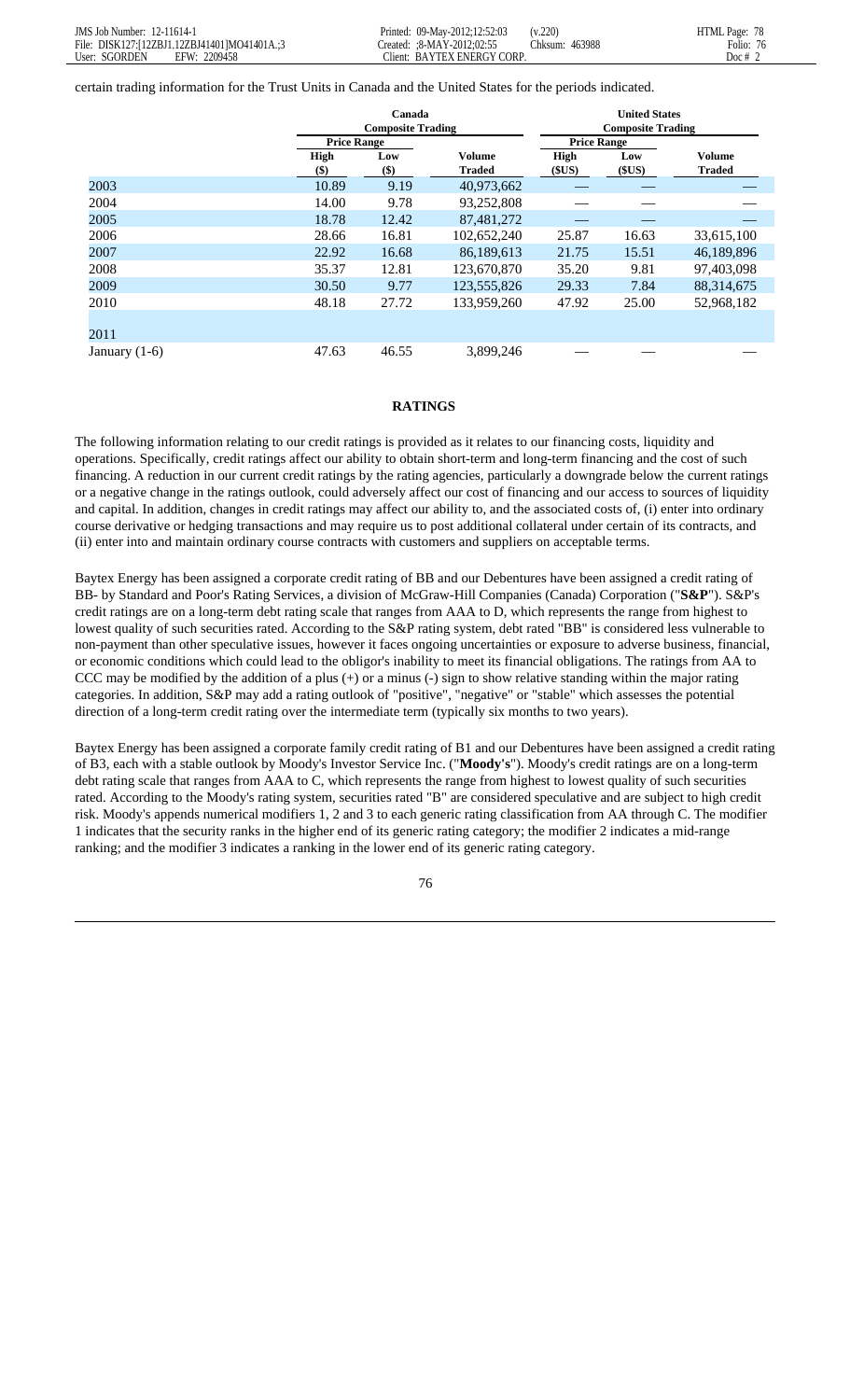**The credit ratings accorded to Baytex Energy and us by S&P and Moody's are not recommendations to purchase, hold or sell any of our securities inasmuch as such ratings do not comment as to market price or suitability for a particular investor. There is no assurance that any rating will remain in effect for any given period of time or that any rating will not be revised or withdrawn entirely by a rating agency in the future if in its judgment circumstances so warrant.**

## **LEGAL PROCEEDINGS AND REGULATORY ACTIONS**

There are no legal proceedings that we are or were a party to, or that any of our property is or was the subject of, during our most recently completed financial year, that were or are material to us, and there are no such material legal proceedings that we are currently aware of that are contemplated.

There were no: (i) penalties or sanctions imposed against us by a court relating to securities legislation or by a securities regulatory authority during our most recently completed financial year; (ii) other penalties or sanctions imposed by a court or regulatory body against us that would likely be considered important to a reasonable investor in making an investment decision; or (iii) settlement agreements we entered into with a court relating to securities legislation or with a securities regulatory authority during our most recently completed financial year.

## **INTEREST OF INSIDERS AND OTHERS IN MATERIAL TRANSACTIONS**

There were no material interests, direct or indirect, of our directors and executive officers, any holder of Common Shares who beneficially owns or controls or directs, directly of indirectly, more than 10 percent of the outstanding Common Shares, or any known associate or affiliate of such persons, in any transactions since our inception or since the beginning of our last completed financial year which has materially affected or is reasonably expected to materially affect us.

### **AUDITORS, TRANSFER AGENT AND REGISTRAR**

Deloitte & Touche LLP, Chartered Accountants, Calgary, Alberta, is our auditor and is independent within the meaning of the Rules of Professional Conduct of the Institute of Chartered Accountants of Alberta.

Valiant Trust Company, at its principal offices in Calgary, Alberta and Toronto, Ontario, is the transfer agent and registrar for the Common Shares and the Debentures in Canada. Registrar and Transfer Company, at its principal office in Cranford, New Jersey, is the transfer agent and registrar for the Common Shares in the United States.

# **INTERESTS OF EXPERTS**

There is no person or company whose profession or business gives authority to a statement made by such person or company and who is named as having prepared or certified a report, valuation, statement or opinion described or included in a filing, or referred to in a filing, made under National Instrument 51-102 by us during, or related to, our most recently completed financial year other than Sproule, our independent engineering evaluator. None of the designated professionals of Sproule have any registered or beneficial interests, direct or indirect, in any of our securities or other property or of our associates or affiliates either at the time they prepared a report, valuation, statement or opinion, at any time thereafter or to be received by them.

In addition, none of the aforementioned persons or companies, nor any director, officer or employee of any of the aforementioned persons or companies, is or is expected to be elected, appointed or employed as a director, officer or employee of Baytex or of any associate or affiliate of Baytex, except for John Brussa, a director of Baytex, who is a partner at Burnet, Duckworth & Palmer LLP, a law firm that renders legal services to us.

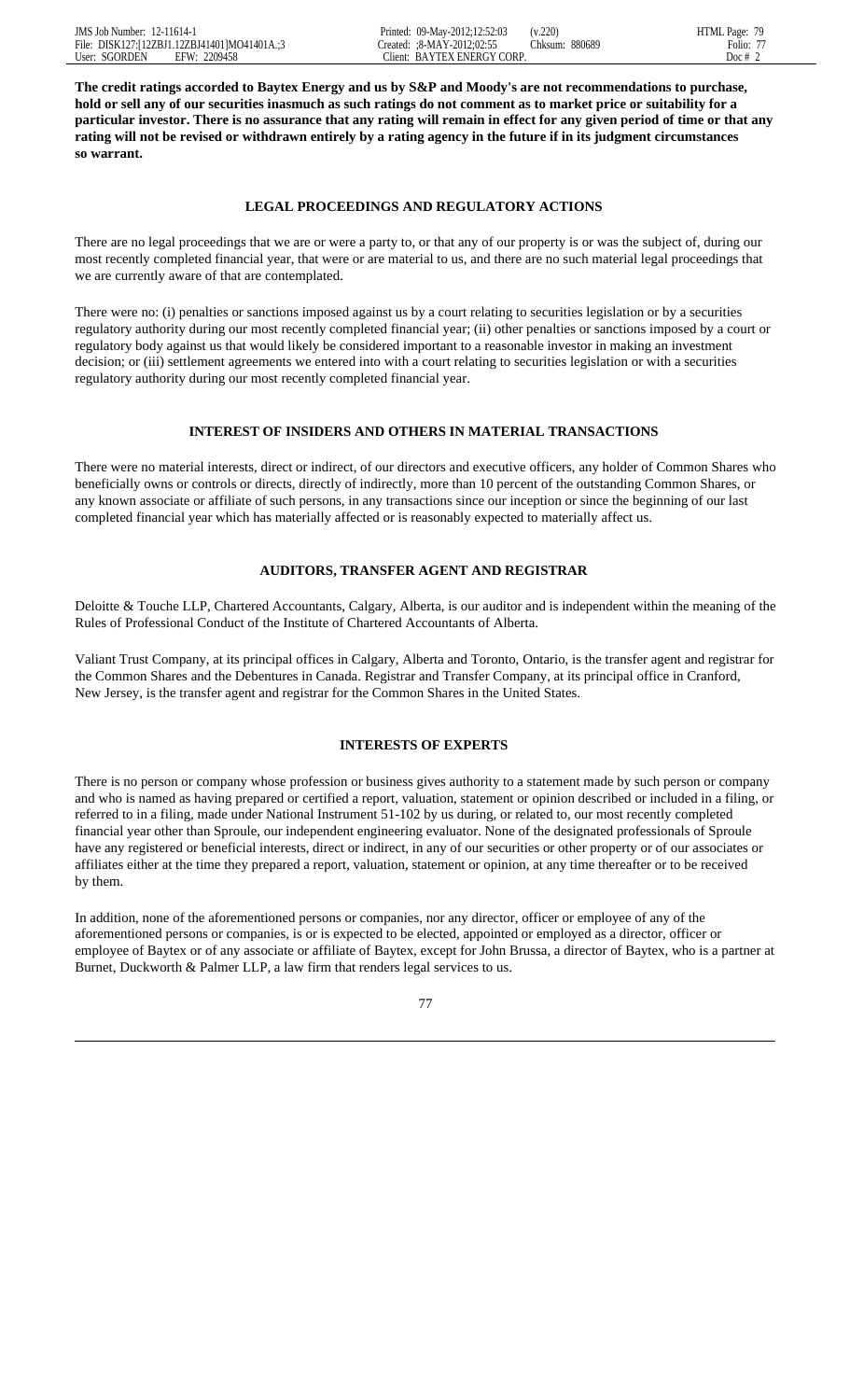### **MATERIAL CONTRACTS**

Except for contracts entered into in the ordinary course of business, the only material contracts entered into by us within the most recently completed financial year, or before the most recently completed financial year but are still material and are still in effect, are the following:

- (a) the credit agreement in respect of the Credit Facilities (filed on SEDAR on July 22, 2011);
- (b) the Debenture Indenture (filed on SEDAR on January 1, 2011 and February 22, 2011);
- (c) our share award incentive plan (filed on SEDAR on February 22, 2012); and
- (d) our common share rights incentive plan (filed on SEDAR on January 10, 2011).

Copies of each of these contracts are accessible on the SEDAR website at *www.sedar.com*.

## **INDUSTRY CONDITIONS**

Companies operating in the oil and natural gas industry are subject to extensive regulation and control of operations (including land tenure, exploration, development, production, refining and upgrading, transportation, and marketing) as a result of legislation enacted by various levels of government and with respect to the pricing and taxation of oil and natural gas through agreements among the governments of Canada, Alberta, British Columbia, Saskatchewan, the United States, North Dakota and Wyoming all of which should be carefully considered by investors in the oil and gas industry. It is not expected that any of these regulations or controls will affect our operations in a manner materially different than they will affect other oil and natural gas companies of similar size. All current legislation is a matter of public record and we are unable to predict what additional legislation or amendments may be enacted. Outlined below are some of the principal aspects of legislation, regulations and agreements governing the Canadian oil and gas industry.

### **Pricing and Marketing**

#### *Oil*

The producers of oil are entitled to negotiate sales contracts directly with oil purchasers, with the result that the market determines the price of oil. Oil prices are primarily based on worldwide supply and demand. The specific price depends in part on oil quality, prices of competing fuels, distance to market, value of refined products, the supply/demand balance and contractual terms of sale. Oil exporters are also entitled to enter into export contracts with terms not exceeding one year in the case of light crude oil and two years in the case of heavy crude oil, provided that an order approving such export has been obtained from the National Energy Board of Canada (the "**NEB**"). Any oil export to be made pursuant to a contract of longer duration (to a maximum of 25 years) requires an exporter to obtain an export licence from the NEB.

### *Natural Gas*

The price of the vast majority of natural gas produced in western Canada is now determined through highly liquid market hubs such as the Alberta "NIT" (Nova Inventory Transfer) hub rather than through direct negotiation between buyers and sellers. Natural gas exported from Canada is subject to regulation by the NEB and the Government of Canada. Exporters are free to negotiate prices and other terms with purchasers, provided that the export contracts must continue to meet certain other criteria prescribed by the NEB and the Government of Canada. Natural gas (other than propane, butane and ethane) exports for a term of less than two years or for a term of two to 20 years (in quantities of not more than  $30,000 \text{ m}^3/\text{day}$ ) must be made pursuant to an NEB order. Any natural gas export to be made pursuant to a contract of longer duration (to a maximum of 25 years) or for a larger quantity requires an exporter to obtain an export licence from the NEB.

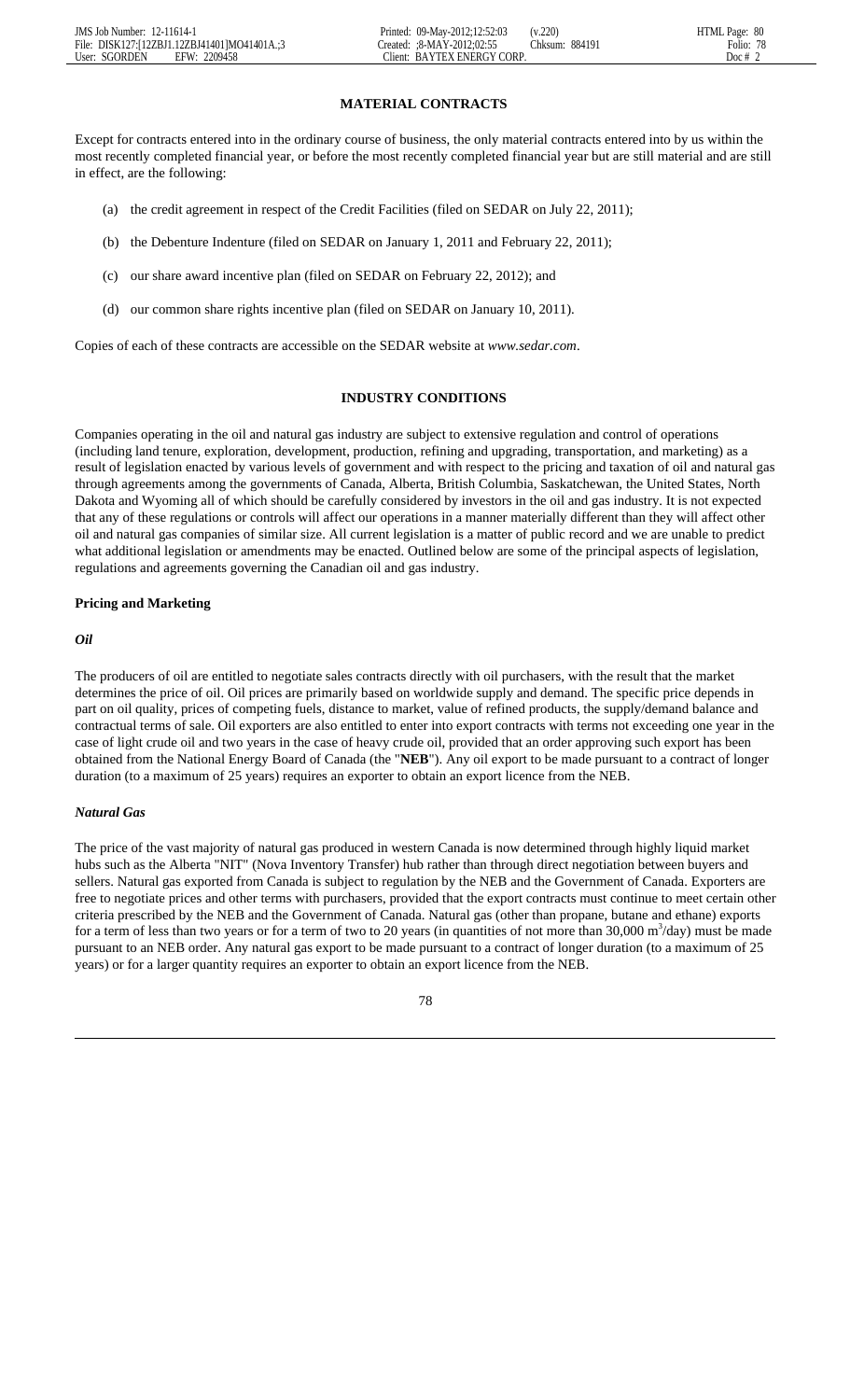The governments of Alberta, British Columbia and Saskatchewan also regulate the volume of natural gas that may be removed from those provinces for consumption elsewhere based on such factors as reserve availability, transportation arrangements and market considerations.

### **The North American Free Trade Agreement**

The North American Free Trade Agreement ("**NAFTA**") among the governments of Canada, the United States and Mexico became effective on January 1, 1994. In the context of energy resources, Canada continues to remain free to determine whether exports of energy resources to the United States or Mexico will be allowed, provided that any export restrictions do not: (i) reduce the proportion of energy resources exported relative to the total supply of goods of the party maintaining the restriction as compared to the proportion prevailing in the most recent 36 month period; (ii) impose an export price higher than the domestic price (subject to an exception with respect to certain measures which only restrict the volume of exports); and (iii) disrupt normal channels of supply. All three signatory countries are prohibited from imposing a minimum or maximum export price requirement in any circumstance where any other form of quantitative restriction is prohibited. The signatory countries are also prohibited from imposing a minimum or maximum import price requirement except as permitted in enforcement of countervailing and anti-dumping orders and undertakings. NAFTA requires energy regulators to ensure the orderly and equitable implementation of any regulatory changes and to ensure that the application of those changes will cause minimal disruption to contractual arrangements and avoid undue interference with pricing, marketing and distribution arrangements, all of which are important for Canadian oil and natural gas exports.

### **Royalties and Incentives**

### *General*

In addition to federal regulation, each province has legislation and regulations which govern royalties, production rates and other matters. The royalty regime in a given province is a significant factor in the profitability of oil sands projects, crude oil, natural gas liquids, sulphur and natural gas production. Royalties payable on production from lands other than Crown lands are determined by negotiation between the mineral freehold owner and the lessee, although production from such lands is subject to certain provincial taxes and royalties. Royalties from production on Crown lands are determined by governmental regulation and are generally calculated as a percentage of the value of gross production. The rate of royalties payable generally depends in part on prescribed reference prices, well productivity, geographical location, field discovery date, method of recovery and the type or quality of the petroleum product produced. Other royalties and royalty-like interests are, from time to time, carved out of the working interest owner's interest through non-public transactions. These are often referred to as overriding royalties, gross overriding royalties, net profits interests, or net carried interests.

Occasionally the governments of the western Canadian provinces create incentive programs for exploration and development. Such programs often provide for royalty rate reductions, royalty holidays or royalty tax credits and are introduced to encourage exploration and development activity generally or to encourage development of targeted resources.

### *Alberta*

Producers of oil and natural gas from Crown lands in Alberta are required to pay annual rental payments, currently at a rate of \$3.50 per hectare, and make monthly royalty payments in respect of oil and natural gas produced.

Royalties are currently paid pursuant to "The New Royalty Framework" (implemented by the *Mines and Minerals (New Royalty Framework) Amendment Act, 2008*) and the "Alberta Royalty Framework", which was implemented in 2010.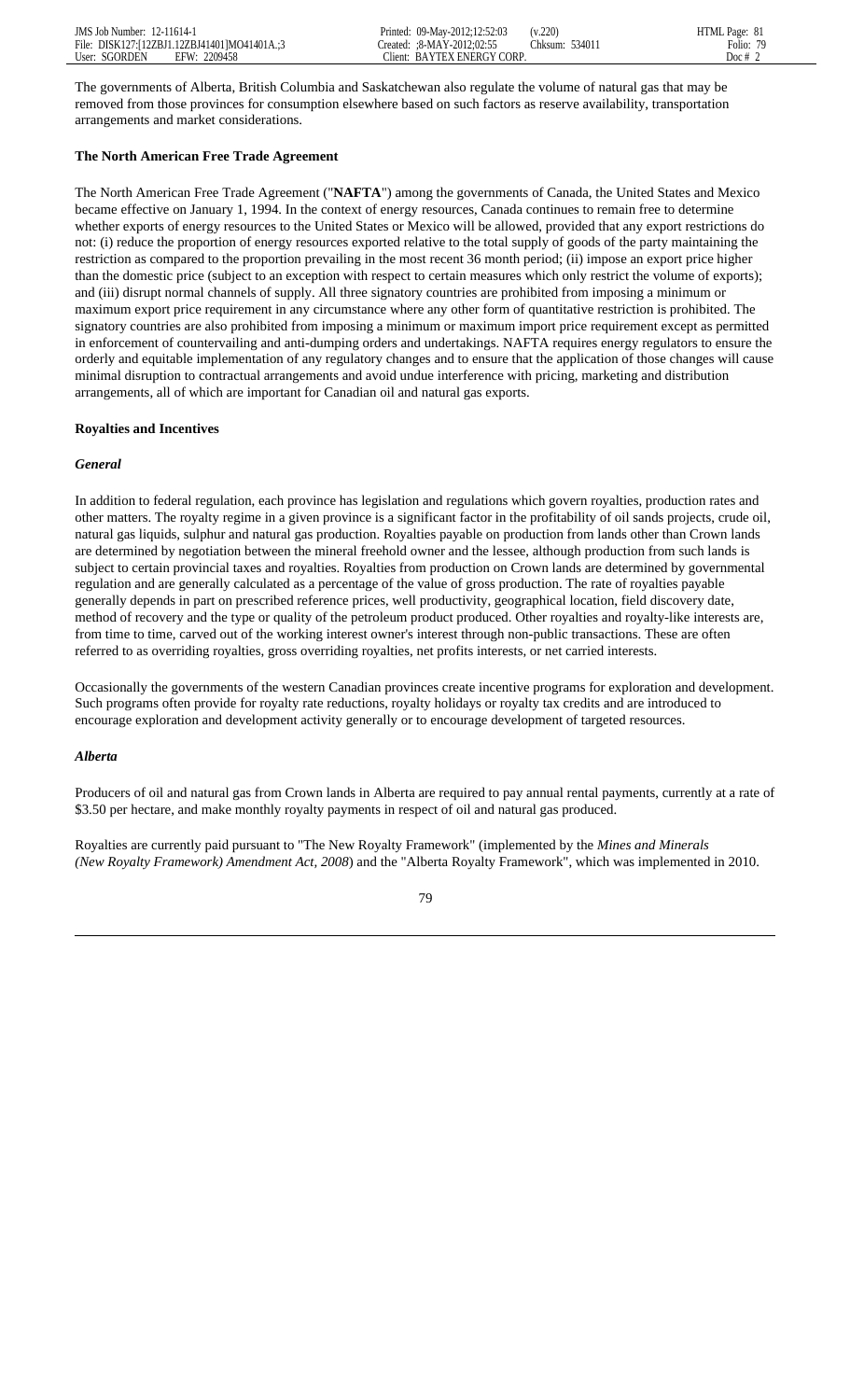Royalty rates for conventional oil are set by a single sliding rate formula which is applied monthly and incorporates separate variables to account for production rates and market prices. Effective January 1, 2011, the maximum royalty payable under the royalty regime was set at 40%. The royalty curve for conventional oil announced on May 27, 2010 amends the price component of the conventional oil royalty formula to moderate the increase in the royalty rate at prices higher than \$535/m<sup>3</sup> compared to the previous royalty curve.

Royalty rates for natural gas under the royalty regime are similarly determined using a single sliding rate formula incorporating separate variables to account for production rates and market prices. Effective January 1, 2011, the maximum royalty payable under the royalty regime was set at 36%. The royalty curve for natural gas announced on May 27, 2010 amends the price component of the natural gas royalty formula to moderate the increase in the royalty rate at prices higher than \$5.25/GJ compared to the previous royalty curve.

Oil sands projects are also subject to the Alberta's royalty regime. Prior to payout of an oil sands project, the royalty is payable on gross revenues of an oil sands project. Gross revenue royalty rates range from 1% to 9% depending on the market price of oil, determined using the average monthly price, expressed in Canadian dollars, for WTI crude oil at Cushing, Oklahoma: rates are 1% when the market price of oil is less than or equal to \$55 per barrel and increases for every dollar of market price of oil increase to a maximum of 9% when oil is priced at \$120 per barrel or higher. After payout, the royalty payable is the greater of the gross revenue royalty based on the gross revenue royalty rate of 1% to 9% and the net revenue royalty based on the net revenue royalty rate. The rate for the net revenue royalty is 25% when the price for WTI crude oil at Cushing, Oklahoma, expressed in Canadian dollars, is less than or equal to \$55 per barrel. The net revenue royalty increases when the market price exceeds \$55 per barrel to a maximum of 40% of net revenue when the oil price is equal to or greater than \$120 per barrel. In addition, concurrently with the implementation of the New Royalty Framework, the Government of Alberta renegotiated existing contracts with certain oil sands producers that were not compatible with the current royalty regime.

Producers of oil and natural gas from freehold lands in Alberta are required to pay annual freehold production taxes. The level of the freehold production tax is based on the volume of monthly production and a specified rate of tax for both oil and gas.

The Innovative Energy Technologies Program (the "**IETP**"), which is currently in place, has the stated objectives of increasing recovery from oil and gas deposits, finding technical solutions to the gas over bitumen issue, improving the recovery of bitumen by in-situ and mining techniques and improving the recovery of natural gas from coal seams. The IETP provides royalty adjustments to specific pilot and demonstration projects that utilize new or innovative technologies to increase recovery from existing reserves.

The Government of Alberta currently has in place two royalty programs, both of which commenced in 2008 and are intended to encourage the development of deeper, higher cost oil and gas reserves. A five-year program for conventional oil exploration wells over 2,000 metres provides qualifying wells with up to a \$1 million or 12 months of royalty relief, whichever comes first, and a five-year program for natural gas wells deeper than 2,500 metres provides a sliding scale royalty credit based on depth of up to \$3,750 per metre. On May 27, 2010, the natural gas deep drilling program was amended, retroactive to May 1, 2010, by reducing the minimum qualifying depth to 2,000 metres, removing a supplemental benefit of \$875,000 for wells exceeding 4,000 metres that are spudded subsequent to that date, and including wells drilled into pools drilled prior to 1985, among other changes.

On November 19, 2008, the Government of Alberta announced the introduction of a five-year program of transitional royalty rates with the intent of promoting new drilling. The five-year transition option is designed to provide lower royalties at certain price levels in the initial years of a well's life when production rates are expected to be the highest. Under this program, companies drilling new natural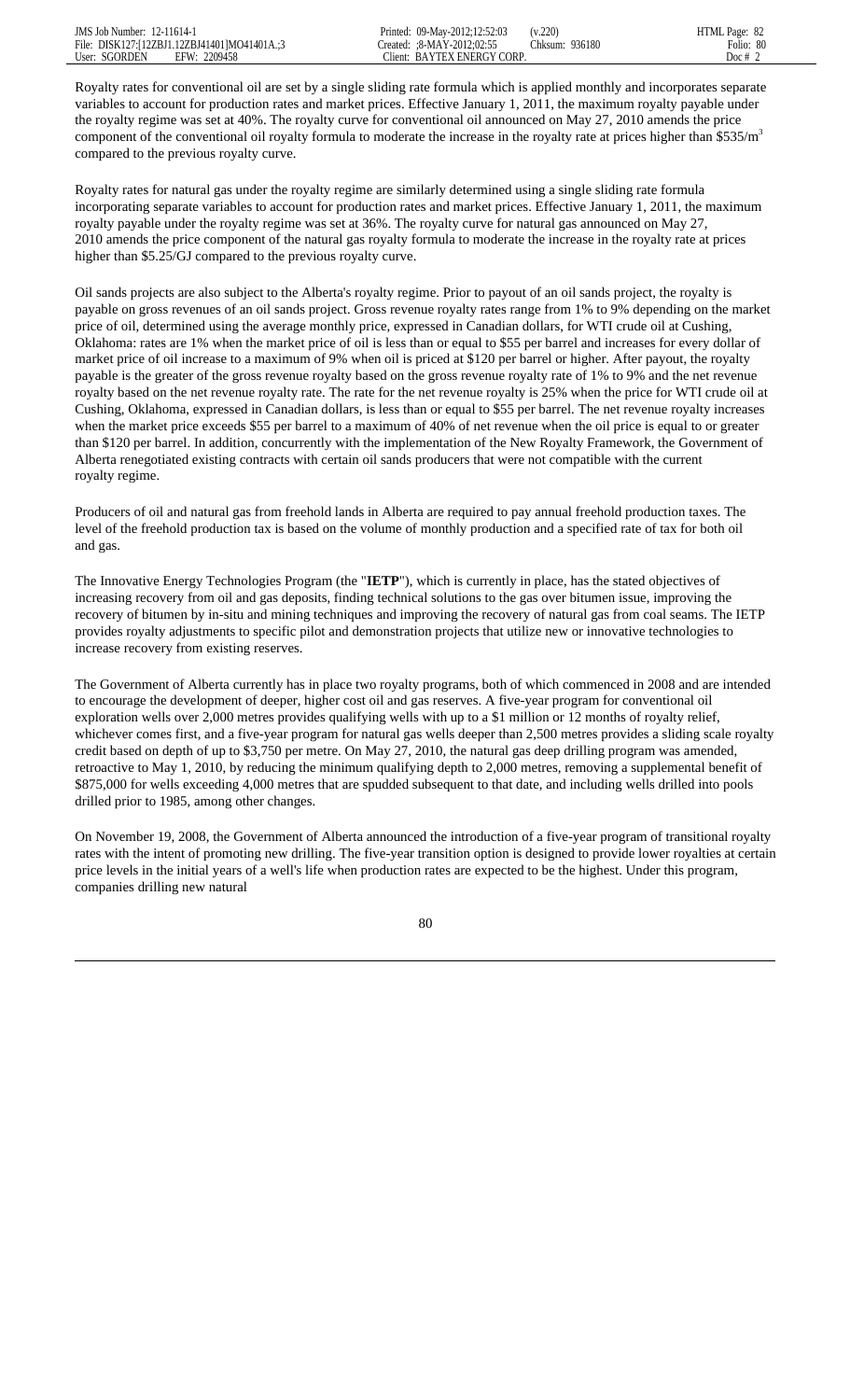gas or conventional deep oil wells (between 1,000 and 3,500 m) are given a one-time option, on a well-by-well basis, to adopt either the new transitional royalty rates or those outlined in the royalty regime. These options expired on February 15, 2011 and on January 1, 2014, all producers operating under the transitional royalty rates will automatically become subject to the royalty regime. The revised royalty curves for conventional oil and natural gas will not be applied to production from wells operating under the transitional royalty rates.

On March 3, 2009, the Government of Alberta announced a three-point incentive program in order to stimulate new and continued economic activity in Alberta. One aspect of the program was a drilling royalty credit program which provided up to a \$200 per metre royalty credit for new wells. The drilling credit program applied to wells that were drilled between April 1, 2009 and March 31, 2010 and has not been extended for wells drilled after March 31, 2010. All remaining credits from this program expired in 2011. Another aspect of the program was a new well royalty program which provided for a maximum 5% royalty rate for eligible new wells for the first twelve (12) productive months or until the regulated "volume cap" was reached. The *New Well Royalty Regulation*, providing for the permanent implementation of this incentive program, was approved by an Order-in-Council on March 17, 2011.

In addition to the foregoing, the Government of Alberta has implemented certain initiatives intended to accelerate technological development and facilitate the development of unconventional resources (the "**Emerging Resource and Technologies Initiative**"). Specifically:

- Coalbed methane wells will receive a maximum royalty rate of 5% for 36 months on up to 750 MMcf of production, retroactive to wells that began producing on or after May 1, 2010;
- Shale gas wells will receive a maximum royalty rate of 5% for 36 months with no limitation on production volume, retroactive to wells that began producing on or after May 1, 2010;
- Horizontal gas wells will receive a maximum royalty rate of 5% for 18 months on up to 500 MMcf of production, retroactive to wells that commenced drilling on or after May 1, 2010; and
- Horizontal oil wells and horizontal non-project oil sands wells will receive a maximum royalty rate of 5% with volume and production month limits set according to the depth of the well (including the horizontal distance), retroactive to wells that commenced drilling on or after May 1, 2010.

The Emerging Resource and Technologies Initiative will be reviewed in 2014, and the Government of Alberta has committed to providing industry with three years notice at that time if it decides to discontinue the program.

### *British Columbia*

Producers of oil and natural gas from Crown lands in British Columbia are required to pay annual rental payments, currently at a rate of \$3.50 per hectare, and make monthly royalty payments in respect of oil and natural gas produced. The amount payable as a royalty in respect of oil depends on the type and vintage of the oil, the quantity of oil produced in a month and the value of that oil. Generally, oil is classified as either light or heavy and the vintage of oil is based on the determination of whether the oil is produced from a pool discovered before October 31, 1975 ("old oil"), between October 31, 1975 and June 1, 1998 ("new oil"), or after June 1, 1998 ("third-tier oil"). The royalty calculation takes into account the production of oil on a well-by-well basis, the specified royalty rate for a given vintage of oil, the average unit selling price of the oil and any applicable royalty exemptions. Royalty rates are reduced on low productivity wells, reflecting the higher unit costs of extraction, and are the lowest for third-tier oil, reflecting the higher unit costs of both exploration and extraction.

The royalty payable in respect of natural gas produced on Crown lands is determined by a sliding scale formula based on a reference price, which is the greater of the average net price obtained by the producer and a prescribed minimum price. For non-conservation gas (not produced in association with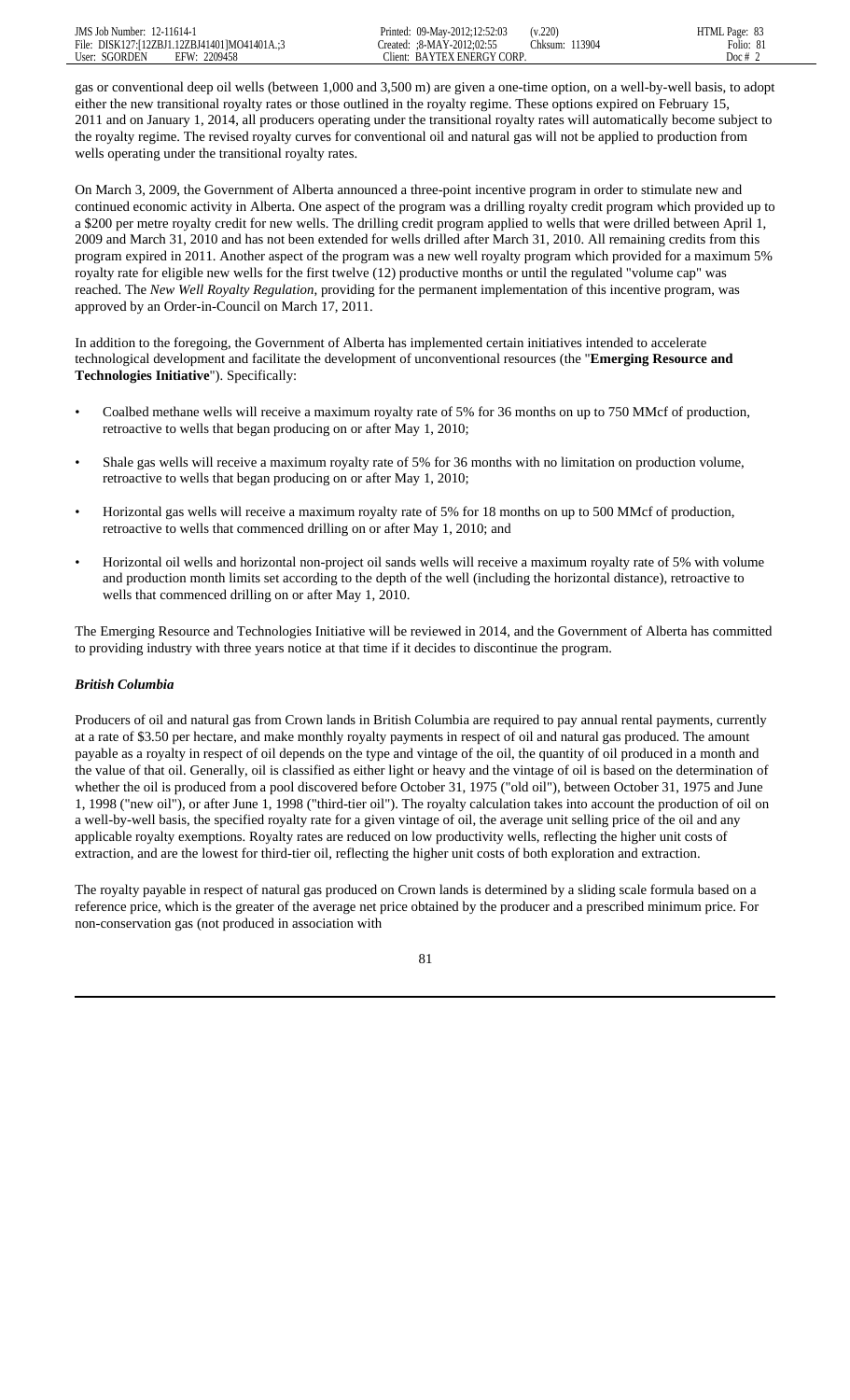oil), the royalty rate depends on the date of acquisition of the oil and natural gas tenure rights and the spud date of the well and may also be impacted by the select price, a parameter used in the royalty rate formula to account for inflation. Royalty rates are fixed for certain classes of non-conservation gas when the reference price is below the select price. Conservation gas is subject to a lower royalty rate than non-conservation gas as an incentive for the production and marketing of natural gas which might otherwise have been flared.

Producers of oil and natural gas from freehold lands in British Columbia are required to pay monthly freehold production taxes. For oil, the level of the freehold production tax is based on the volume of monthly production. For natural gas, the freehold production tax is determined using a sliding scale formula based on the reference price similar to that applied to natural gas production on Crown land, and depends on whether the natural gas is conservation gas or non-conservation gas.

British Columbia maintains a number of targeted royalty programs for key resource areas intended to increase the competitiveness of British Columbia's low productivity wells. These include both royalty credit and royalty reduction programs, including the following:

- *Summer Royalty Credit Program* providing a royalty credit of 10% of drilling and completion costs up to \$100,000 for wells drilled between April 1 and November 30 of each year, intended to increase summer drilling activity, employment and business opportunities in northeastern British Columbia;
- *Deep Royalty Credit Program* providing a royalty credit equal to approximately 23% of drilling and completion costs for vertical wells with a true vertical depth greater than 2,500 metres and horizontal wells with a true vertical depth greater than 2,300 metres;
- *Deep Re-Entry Royalty Credit Program* providing royalty credits for deep re-entry wells with a true vertical depth greater than 2,300 metres and a re-entry date subsequent to December 1, 2003;
- *Deep Discovery Royalty Credit Program* providing the lesser of a 3-year royalty holiday or 283,000,000 m<sup>3</sup> of royalty free gas for deep discovery wells with a true vertical depth greater than 4,000 metres whose surface locations are at least 20 kilometres away from the surface location of any well drilled into a recognized pool within the same formation with a spud date after November 30, 2003;
- *Coalbed Gas Royalty Reduction and Credit Program* providing a royalty reduction for coalbed gas wells with average daily production less than 17,000 m<sup>3</sup> as well as a royalty credit for coalbed gas wells equal to \$50,000 for wells drilled on Crown land and a tax credit equal to \$30,000 for wells drilled on freehold land;
- *Marginal Royalty Reduction Program* providing royalty reductions for low productivity natural gas wells with average monthly production under 25,000 m<sup>3</sup> during the first 12 production months and average daily production less than 23 m<sup>3</sup> for every metre of marginal well depth;
- *Ultra-Marginal Royalty Reduction Program* providing additional royalty reductions for low productivity shallow natural gas wells with a true vertical depth of less than 2,500 metres in the case of vertical wells, and a total vertical depth of less than 2,300 metres in the case of a horizontal well, average monthly production under 60,000 m<sup>3</sup> during the first 12 production months and average daily production less than 11.5 m<sup>3</sup> (development wells) or 17 m<sup>3</sup> (exploratory wildcat wells) for every 100 metres of marginal well depth; and
- *Net Profit Royalty Reduction Program* providing reduced initial royalty rates to facilitate the development and commercialization of technically complex resources such as coalbed gas, tight gas, shale gas and enhanced-recovery projects, with higher royalty rates applied once capital costs have been recovered.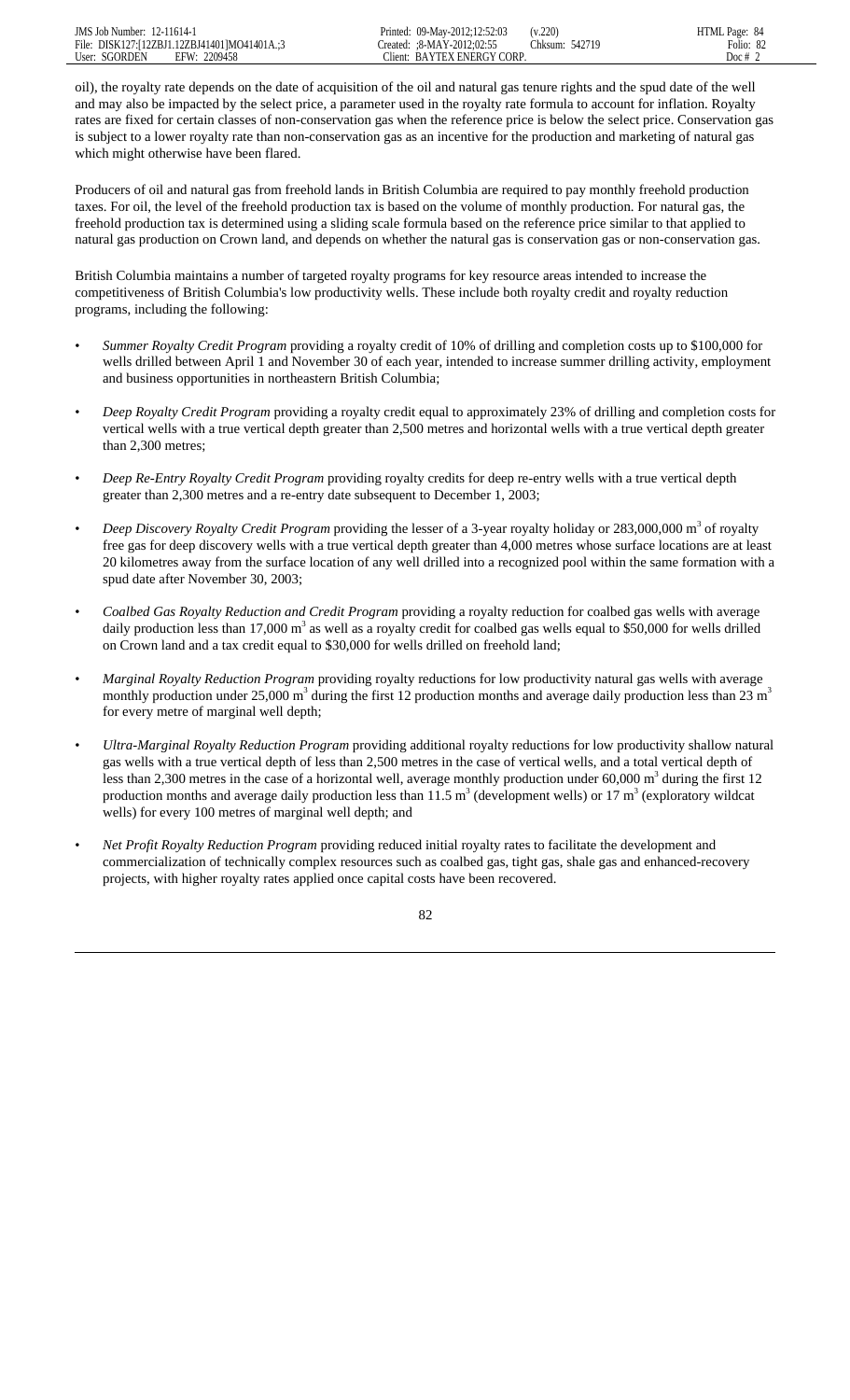Oil produced from an oil well that is located on either Crown or freehold land and completed in a new pool discovered subsequent to June 30, 1974 may also be exempt from the payment of a royalty for the first 36 months of production or  $11,450 \text{ m}^3$  of production, whichever comes first.

The Government of British Columbia also maintains an Infrastructure Royalty Credit Program (the "**Infrastructure Royalty Credit Program**") which provides royalty credits for up to 50% of the cost of certain approved road construction or pipeline infrastructure projects intended to improve, or make possible, the access to new and underdeveloped oil and gas areas. In 2009, 2010 and 2011, the Government of British Columbia awarded \$120 million in royalty credits to oil and gas companies under the Infrastructure Royalty Credit Program.

On August 6, 2009, the Government of British Columbia announced an oil and gas stimulus package designed to attract investment in and create economic benefits for British Columbia. The stimulus package includes four royalty initiatives related primarily to natural gas drilling and infrastructure development. British Columbia's existing Deep Royalty Credit Program was permanently amended for wells spudded after August 31, 2009 by increasing the royalty deduction on deep drilling for natural gas by 15% and extending the program to include horizontal wells drilled to depths of between 1,900 and 2,300 metres. An additional \$50 million was also allocated to be distributed through the Infrastructure Royalty Credit Program to stimulate investment in oilfield-related road and pipeline construction.

### *Saskatchewan*

In Saskatchewan, the amount payable as Crown royalty or freehold production tax in respect of oil depends on the type and vintage of oil, the quantity of oil produced in a month, the value of the oil produced and specified adjustment factors determined monthly by the provincial government. For Crown royalty and freehold production tax purposes, conventional oil is classified as "heavy oil", "southwest designated oil" or "non-heavy oil other than southwest designated oil". The conventional royalty and production tax classifications ("fourth tier oil", "third tier oil", "new oil" and "old oil") depend on the finished drilling date of a well and are applied to each of the three crude oil types slightly differently. Heavy oil is classified as third tier oil (having a finished drilling date on or after January 1, 1994 and before October 1, 2002), fourth tier oil (having a finished drilling date on or after October 1, 2002) or new oil (not classified as either third tier oil or fourth tier oil). Southwest designated oil uses the same definitions of third and fourth tier oil but new oil is defined as conventional oil produced from a horizontal well having a finished drilling date on or after February 9, 1998 and before October 1, 2002. For non-heavy oil other than southwest designated oil, the same classification is used but new oil is defined as conventional oil produced from a vertical well completed after 1973 and having a finished drilling date prior to 1994, whereas old oil is defined as conventional oil not classified as third or fourth tier oil or new oil.

Base prices are used to establish lower limits in the price-sensitive royalty structure for conventional oil. Where average wellhead prices are below the established base prices of \$100 per  $m^3$  for third and fourth tier oil and \$50 per  $m^3$  for new oil and old oil, base royalty rates are applied. Base royalty rates are 5% for all fourth tier oil, 10% for heavy oil that is third tier oil or new oil, 12.5% for southwest designated oil that is third tier oil or new oil, 15% for non-heavy oil other than southwest designated oil that is third tier or new oil, and 20% for old oil. Where average wellhead prices are above base prices, marginal royalty rates are applied to the proportion of production that is above the base oil price. Marginal royalty rates are 30% for all fourth tier oil, 25% for heavy oil that is third tier oil or new oil, 35% for southwest designated oil that is third tier oil or new oil, 35% for non-heavy oil other than southwest designated oil that is third tier or new oil, and 45% for old oil.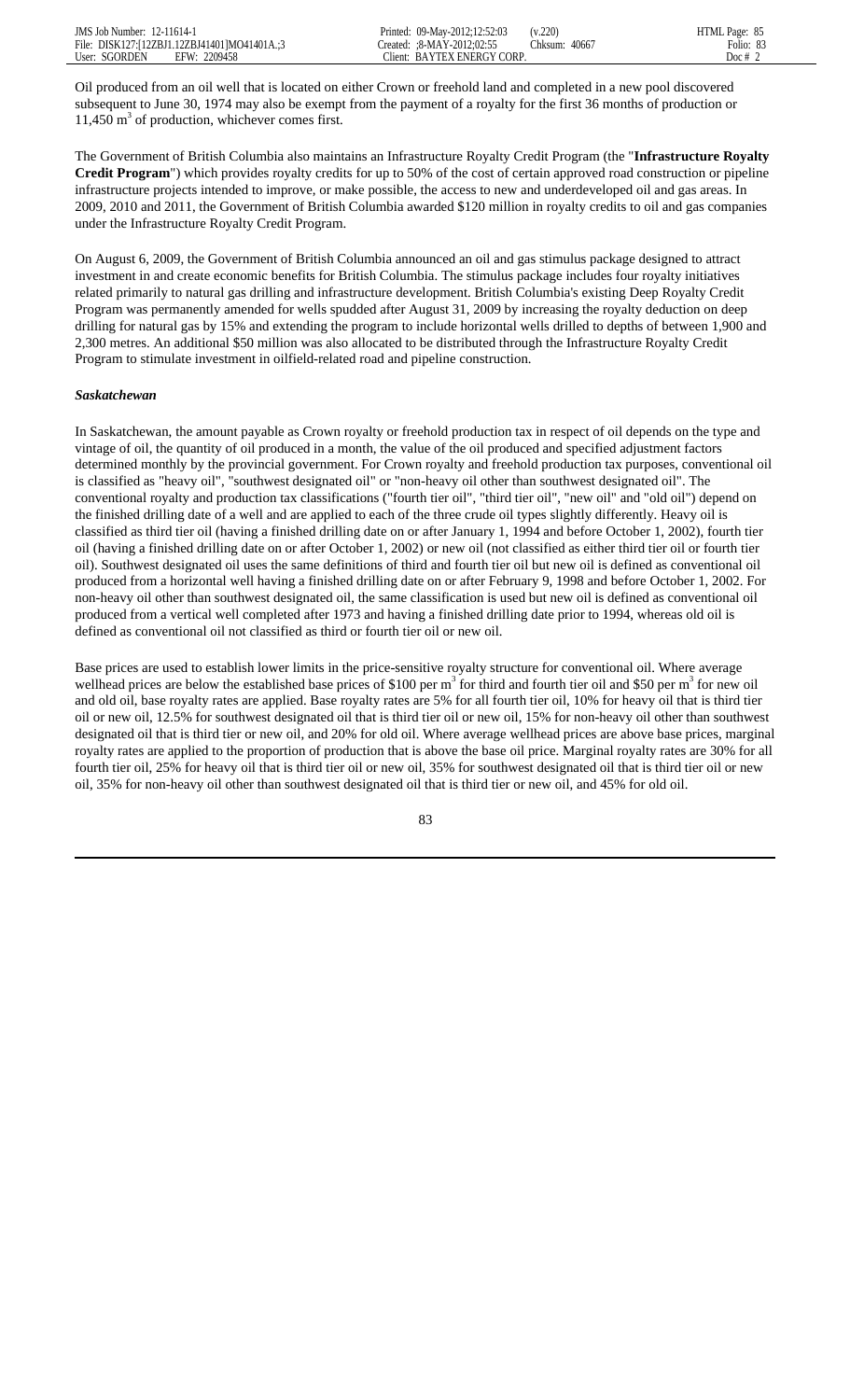The amount payable as Crown royalty or freehold production tax in respect of natural gas production is determined by a sliding scale based on the actual price received, the quantity produced in a given month, the type of natural gas, and the vintage of the natural gas. Like conventional oil, natural gas may be classified as "non-associated gas" or "associated gas" and royalty rates are determined according to the finished drilling date of the respective well. As an incentive for the production and marketing of natural gas which may have been flared, the royalty rate on natural gas produced in association with oil is less than on non-associated natural gas. Non-associated gas is classified as new gas (having a finished drilling date before February 9, 1998 with a first production date on or after October 1, 1976), third tier gas (having a finished drilling date on or after February 9, 1998 and before October 1, 2002), fourth tier gas (having a finished drilling date on or after October 1, 2002) and old gas (not classified as either third tier, fourth tier or new gas). A similar classification is used for associated gas except that the classification of old gas is not used, the definition of fourth tier gas also includes production from oil wells with a finished drilling date prior to October 1, 2002, where the individual oil well has a gas-oil production ratio in any month of more than 3,500 m<sup>3</sup> of gas for every m<sup>3</sup> of oil, and new gas is defined as oil produced from a well with a finished drilling date before February 9, 1998 that received special approval, prior to October 1, 2002, to produce oil and gas concurrently without gas-oil ratio penalties.

On December 9, 2010, the Government of Saskatchewan enacted the *Freehold Oil and Gas Production Tax Act, 2010* replacing the existing *Freehold Oil and Gas Production Tax Act* with the intention to facilitate more efficient payment of freehold production taxes by industry. No regulations have been passed with respect to the calculation of freehold production taxes under the new legislation, although several regulations remain in force under the previous legislation.

As with conventional oil production, base prices are used to establish lower limits in the price-sensitive royalty structure for natural gas. Where average field-gate prices are below the established base prices of \$50 per thousand  $m^3$  for third and fourth tier gas and \$35 per thousand m<sup>3</sup> for new gas and old gas, base royalty rates are applied. Base royalty rates are 5% for all fourth tier gas, 15% for third tier or new gas, and 20% for old gas. Where average well-head prices are above base prices, marginal royalty rates are applied to the proportion of production that is above the base gas price. Marginal royalty rates are 30% for all fourth tier gas, 35% for third tier and new gas, and 45% for old gas.

The Government of Saskatchewan currently provides a number of targeted incentive programs. These include both royalty reduction and incentive volume programs, including the following:

- *Royalty/Tax Incentive Volumes for Vertical Oil Wells Drilled on or after October 1, 2002* providing reduced Crown royalty and freehold tax rates on incentive volumes of 8,000 m<sup>3</sup> for deep development vertical oil wells, 4,000 m<sup>3</sup> for non-deep exploratory vertical oil wells and 16,000 m<sup>3</sup> for deep exploratory vertical oil wells (more than 1,700 metres or within certain formations);
- *Royalty/Tax Incentive Volumes for Exploratory Gas Wells Drilled on or after October 1, 2002* providing reduced Crown royalty and freehold tax rates on incentive volumes of  $25,000,000$  m<sup>3</sup> for qualifying exploratory gas wells;
- *Royalty/Tax Incentive Volumes for Horizontal Oil Wells Drilled on or after October 1, 2002* providing reduced Crown royalty and freehold tax rates on incentive volumes of 6,000 m<sup>3</sup> for non-deep horizontal oil wells and 16,000 m<sup>3</sup> for deep horizontal oil wells (more than 1,700 metres or within certain formations);
- *Royalty/Tax Incentive Volumes for Horizontal Gas Wells drilled on or after June 1, 2010 and before April 1, 2013* providing reduced Crown royalty and freehold tax rates on incentive volumes of  $25,000,000$  m<sup>3</sup> for horizontal gas wells;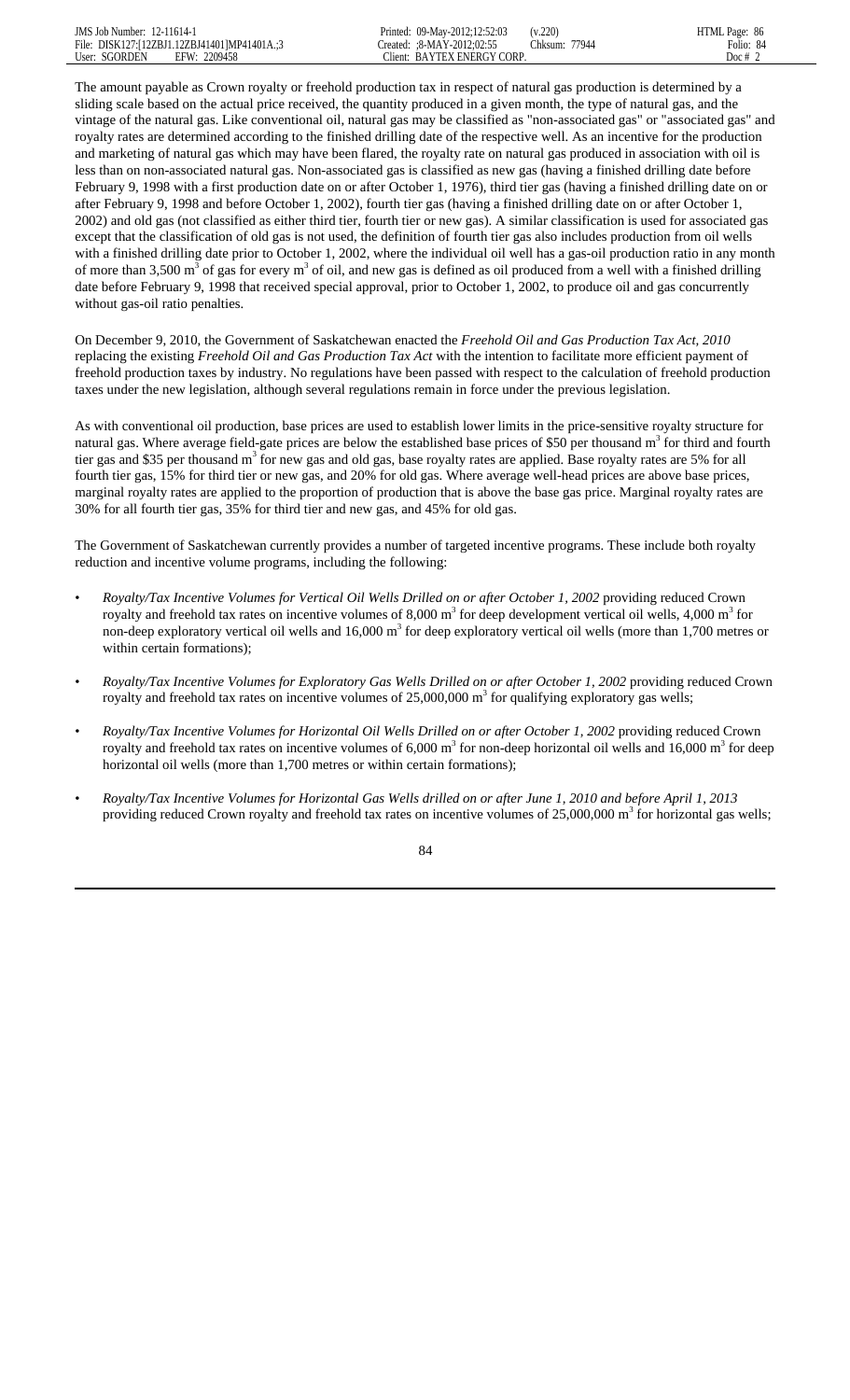- *Royalty/Tax Regime for Incremental Oil Produced from New or Expanded Waterflood Projects Implemented on or after October 1, 2002* treating incremental production from waterflood projects as fourth tier oil for the purposes of royalty calculation;
- *Royalty/Tax Regime for Enhanced Oil Recovery Projects (Excluding Waterflood Projects) Commencing prior to April 1, 2005* providing Crown royalty and freehold tax determinations based in part on the profitability of enhanced recovery projects pre- and post-payout;
- *Royalty/Tax Regime for Enhanced Oil Recovery Projects (Excluding Waterflood Projects) Commencing on or after April 1, 2005* providing a Crown royalty of 1% of gross revenues on enhanced oil recovery projects pre-payout and 20% post-payout and a freehold production tax of 0% on operating income from enhanced oil recovery projects pre-payout and 8% post-payout; and
- *Royalty/Tax Regime for High Water-Cut Oil Wells* granting "third tier oil" royalty/tax rates to incremental high water-cut oil production resulting from qualifying investments made to rejuvenate eligible oil wells and/or associated facilities.

In 1975, the Government of Saskatchewan introduced a Royalty Tax Rebate ("**RTR**") as a response to the Government of Canada disallowing crown royalties and similar taxes as a deductible business expense for income tax purposes. As of January 1, 2007, the remaining balance of any unused RTR will be limited in its carry forward to seven years since the Government of Canada's initiative to reintroduce the full deduction of provincial resource royalties from federal and provincial taxable income. Saskatchewan's RTR will be wound down as a result of the Government of Canada's plan to reintroduce full deductibility of provincial resource royalties for corporate income tax purposes.

On June 22, 2011, the Government of Saskatchewan released the Upstream Petroleum Industry Associated Gas Conservation Standards which are designed to reduce emissions resulting for the flaring and venting of associated gas (the "**Associated Natural Gas Standards**"). The Associated Natural Gas Standards were jointly developed with industry and the implementation of such standards is set to commence on July 1, 2012 for new wells and facilities licensed on or after such date, and to apply to existing licensed wells and facilities on July 1, 2015.

### **Land Tenure**

Crude oil and natural gas located in the western provinces is owned predominantly by the respective provincial governments. Provincial governments grant rights to explore for and produce oil and natural gas pursuant to leases, licences, and permits for varying terms, and on conditions set forth in provincial legislation including requirements to perform specific work or make payments. Oil and natural gas located in such provinces can also be privately owned and rights to explore for and produce such oil and natural gas are granted by lease on such terms and conditions as may be negotiated.

Each of the provinces of Alberta, British Columbia and Saskatchewan has implemented legislation providing for the reversion to the Crown of mineral rights to deep, non-productive geological formations at the conclusion of the primary term of a lease or license. On March 29, 2007, British Columbia's policy of deep rights reversion was expanded for new leases to provide for the reversion of both shallow and deep formations that cannot be shown to be capable of production at the end of their primary term.

Alberta also has a policy of "shallow rights reversion" which provides for the reversion to the Crown of mineral rights to shallow, non-productive geological formations for all leases and licenses. For leases and licenses issued subsequent to January 1, 2009, shallow rights reversion will be applied at the conclusion of the primary term of the lease or license. Holders of leases or licences that have been continued indefinitely prior to January 1, 2009 will receive a notice regarding the reversion of the shallow rights, which will be implemented three years from the date of the notice. Leases and licences that were granted prior to January 1, 2009 but continued after that date are not subject to shallow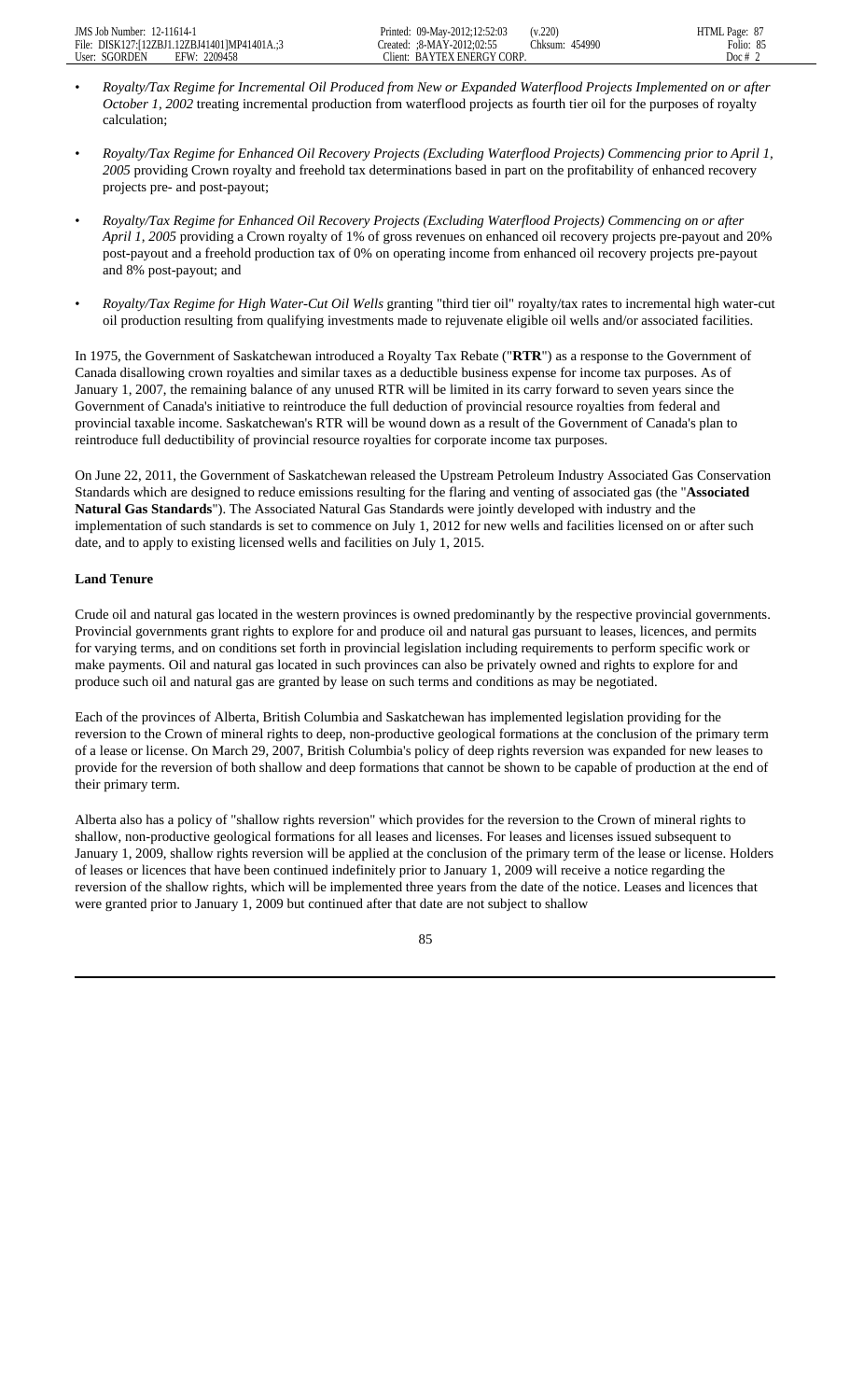rights reversion until they reach the end of their primary term and are continued (at which time deep rights reversion will be applied); thereafter, the holders of such agreements will be served with shallow rights reversion notices based on vintage and location similar to leases and licences that were already continued as of January 1, 2009. The order in which these agreements will receive reversion notices will depend on their vintage and location, and the Government of Alberta had anticipated that the receipt of reversion notices for older leases and licenses would commence in April 2011. However, on April 14, 2011, the Government of Alberta announced it was deferring serving shallow rights reversion notices and will revisit the decision in spring 2012.

## **Environmental Regulation**

The oil and natural gas industry is currently subject to environmental regulations pursuant to a variety of provincial and federal legislation, all of which is subject to governmental review and revision from time to time. Such legislation provides for restrictions and prohibitions on the release or emission of various substances produced in association with certain oil and gas industry operations, such as sulphur dioxide and nitrous oxide. In addition, such legislation requires that well and facility sites be abandoned and reclaimed to the satisfaction of provincial authorities. Compliance with such legislation can require significant expenditures and a breach of such requirements may result in suspension or revocation of necessary licenses and authorizations, civil liability for pollution damage, and the imposition of material fines and penalties.

In December, 2008, the Government of Alberta released a new land use policy for surface land in Alberta, the Alberta Land Use Framework (the "**ALUF**"). The ALUF sets out an approach to manage public and private land use and natural resource development in a manner that is consistent with the long-term economic, environmental and social goals of the province. It calls for the development of region-specific land use plans in order to manage the combined impacts of existing and future land use within a specific region and the incorporation of a cumulative effects management approach into such plans.

The *Alberta Land Stewardship Act* (the "**ALSA**") was proclaimed in force in Alberta on October 1, 2009 and provides the legislative authority for the Government of Alberta to implement the policies contained in the ALUF. Regional plans established pursuant to the ALSA will be deemed to be legislative instruments equivalent to regulations and will be binding on the Government of Alberta and provincial regulators, including those governing the oil and gas industry. In the event of a conflict or inconsistency between a regional plan and another regulation, regulatory instrument or statutory consent, the regional plan will prevail. Further, the ALSA requires local governments, provincial departments, agencies and administrative bodies or tribunals to review their regulatory instruments and make any appropriate changes to ensure that they comply with an adopted regional plan. The ALSA also contemplates the amendment or extinguishment of previously issued statutory consents such as regulatory permits, leases, licenses, approvals and authorizations for the purpose of achieving or maintaining an objective or policy resulting from the implementation of a regional plan. Among the measures to support the goals of the regional plans contained in the ALSA are conservation easements, which can be granted for the protection, conservation and enhancement of land; and conservation directives, which are explicit declarations contained in a regional plan to set aside specified lands in order to protect, conserve, manage and enhance the environment.

On August 29, 2011 the Government of Alberta released a revised draft of the Lower Athabasca Regional Plan (the "**Revised LARP**") updating its prior draft of April 5, 2011 (the "**Draft LARP**"). The Revised LARP, while establishing several conservation areas of the Athabasca region, has changed the boundaries of certain conservation areas outlined in the Draft LARP with the result that fewer oil sands leases appear to be impacted. Consistent with the Draft LARP, as the intention of the Revised LARP is to manage the areas to minimize or prevent new land disturbance, activities associated with oil sands development are considered incompatible with the intent to manage such conservation areas.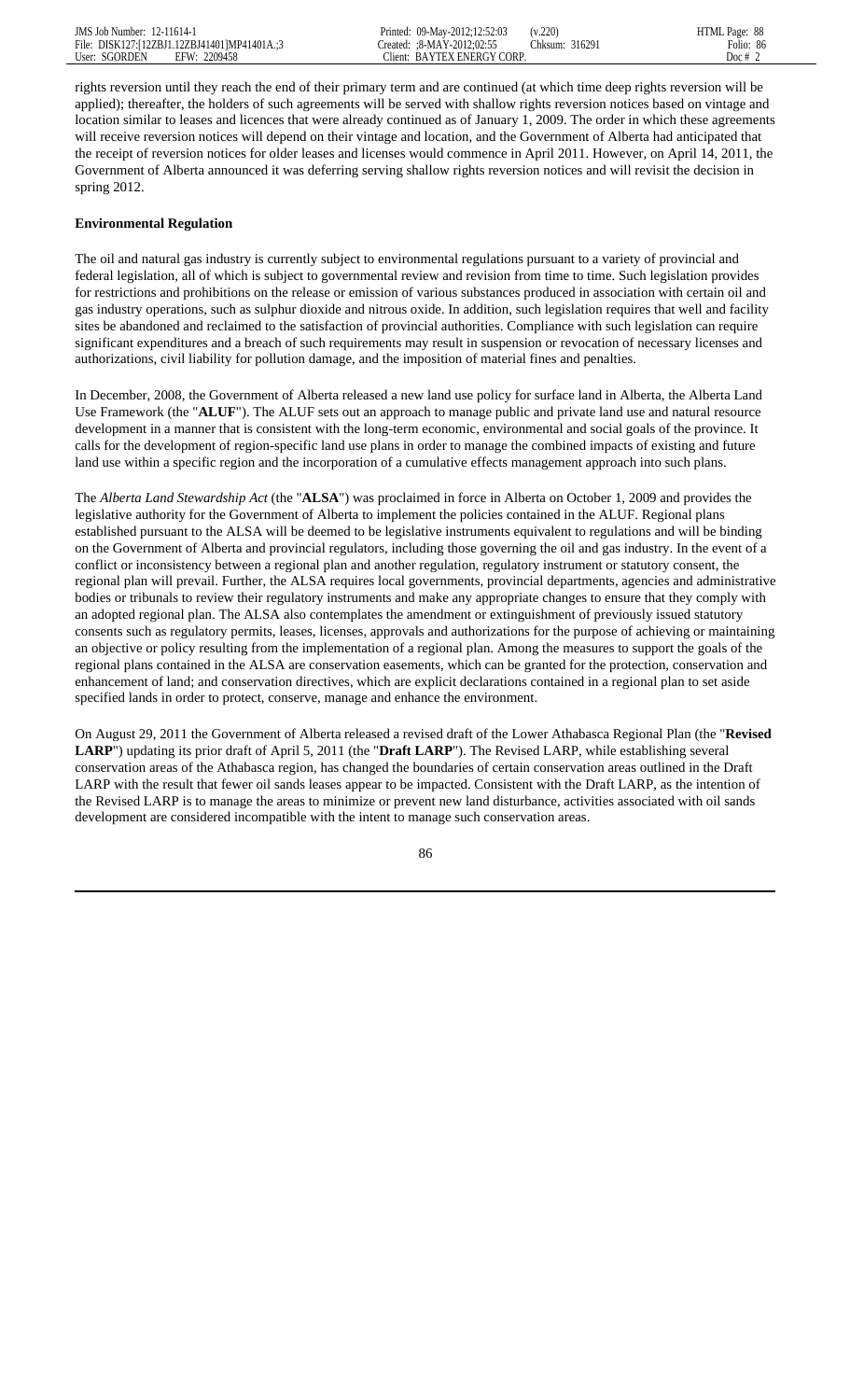However, references to the cancellation of existing tenures have been removed from the Revised LARP and the Revised LARP now contemplates that the conservation areas will be created pursuant to existing legislation rather than the previously contemplated regulations. Existing conventional petroleum and natural gas rights will not be affected, although the Revised LARP raises some question as to whether new conventional leases and licenses will be granted in the conservation areas in the future. The planning process is also underway for a regional plan for the South Saskatchewan Region.

## **Climate Change Regulation**

### *Federal*

In December 2002, the Government of Canada ratified the Kyoto Protocol ("**Kyoto Protocol**"), which requires a reduction in greenhouse gas ("**GHG**") emissions by signatory countries between 2008 and 2012. The Kyoto Protocol officially came into force on February 16, 2005 although on December 12, 2011 Canada formally withdrew from the Kyoto Protocol.

On April 26, 2007, the Government of Canada released "Turning the Corner: An Action Plan to Reduce Greenhouse Gases and Air Pollution" (the "**Action Plan**") which set forth a plan for regulations to address both GHGs and air pollution. An update to the Action Plan, "Turning the Corner: Regulatory Framework for Industrial Greenhouse Gas Emissions" was released on March 10, 2008 (the "**Updated Action Plan**"). The Updated Action Plan outlines emissions intensity-based targets which will be applied to regulated sectors on either a facility-specific, sector-wide or company-by-company basis. Facility-specific targets apply to the upstream oil and gas, oil sands, petroleum refining and natural gas pipelines sectors. Unless a minimum regulatory threshold applies, all facilities within a regulated sector will be subject to the emissions intensity targets.

The Updated Action Plan makes a distinction between "Existing Facilities" and "New Facilities". For Existing Facilities, the Updated Action Plan requires an emissions intensity reduction of 18% below 2006 levels by 2010 followed by a continuous annual emissions intensity improvement of 2%. "New Facilities" are defined as facilities beginning operations in 2004 and include both greenfield facilities and major facility expansions that (i) result in a 25% or greater increase in a facility's physical capacity, or (ii) involve significant changes to the processes of the facility. New Facilities will be given a 3-year grace period during which no emissions intensity reductions will be required. Targets requiring an annual 2% emissions intensity reduction will begin to apply in the fourth year of commercial operation of a New Facility. Further, emissions intensity targets for New Facilities will be based on a cleaner fuel standard to encourage continuous emissions intensity reductions over time. The method of applying this cleaner fuel standard has not yet been determined. In addition, the Updated Action Plan indicates that targets for the adoption of carbon capture and storage ("**CCS**") technologies will be developed for oil sands in-situ facilities, upgraders and coal-fired power generators that begin operations in 2012 or later. These targets will become operational in 2018, although the exact nature of the targets has not yet been determined.

Given the large number of small facilities within the upstream oil and gas and natural gas pipeline sectors, facilities within these sectors will only be subject to emissions intensity targets if they meet certain minimum emissions thresholds. That threshold will be (i) 50,000 tonnes of  $\mathrm{CO}_2$  equivalents per facility per year for natural gas pipelines; (ii) 3,000 tonnes of  $\mathrm{CO}_2$ equivalents per facility per year for the upstream oil and gas facility; and (iii) 10,000 boe/d/company. These regulatory thresholds are significantly lower than the regulatory threshold in force in Alberta, discussed below. In all other sectors governed by the Updated Action Plan, all facilities will be subject to regulation.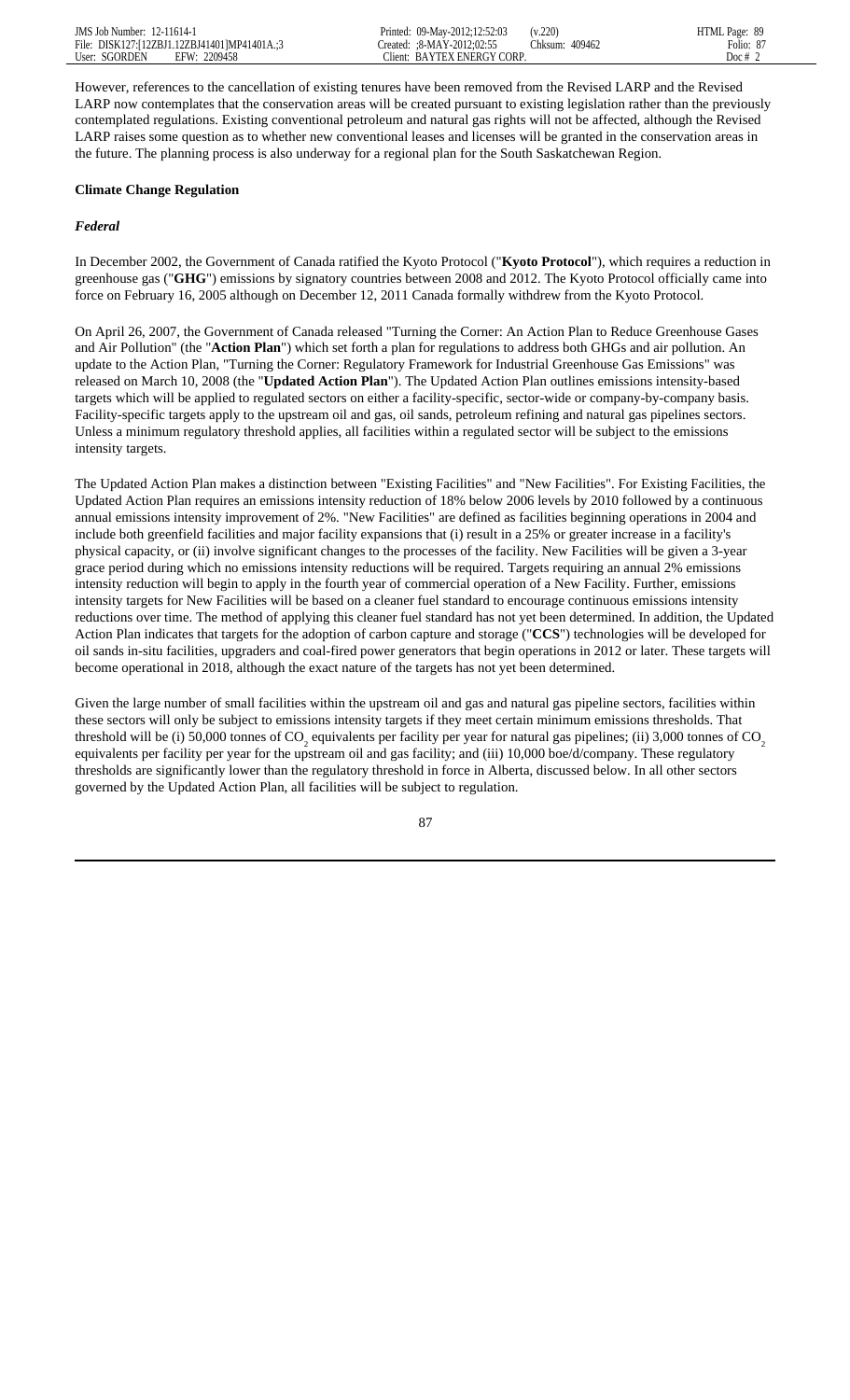Four separate compliance mechanisms are provided for in the Updated Action Plan in respect of the above targets:

- (a) Regulated entities will be able to use Technology Fund contributions to meet their emissions intensity targets. The contribution rate for Technology Fund contributions will increase over time, beginning at \$15 per tonne of CO<sub>2</sub> equivalent for the 2010 to 2012 period, rising to \$20 in 2013, and thereafter increasing at the nominal rate of GDP growth. Maximum contribution limits will also decline from 70% in 2010 to 0% in 2018. Monies raised through contributions to the Technology Fund will be used to invest in technology to reduce GHG emissions. Alternatively, regulated entities may be able to receive credits for investing in large-scale and transformative projects at the same contribution rate and under similar requirements as described above.
- (b) The offset system is intended to encourage emissions reductions from activities outside of the regulated sphere, allowing non-regulated entities to participate in and benefit from emissions reduction activities. In order to generate offset credits, project proponents must propose and receive approval for emissions reduction activities that will be verified before offset credits will be issued to the project proponent. Those credits can then be sold to regulated entities for use in compliance or non-regulated purchasers that wish to either purchase the offset credits for cancellation or banking for future use or sale.
- (c) Under the Updated Action Plan, regulated entities were able to purchase credits created through the Clean Development Mechanism of the Kyoto Protocol which facilitates investment by developed nations in emissions-reduction projects in developing countries. The purchase of such Emissions Reduction Credits will be restricted to 10% of each firm's regulatory obligation, with the added restriction that credits generated through forest sink projects will not be available for use in complying with the Canadian regulations. However, with the recent withdrawal from the Kyoto Protocol, the future use of this mechanism may not occur.
- (d) Finally, a one-time credit of up to 15 million tonnes worth of emissions credits will be awarded to regulated entities for emissions reduction activities undertaken between 1992 and 2006. These credits will be both tradable and bankable.

From December 7 to 18, 2009, government leaders and representatives met in Copenhagen, Denmark and agreed to the Copenhagen Accord, which reinforces the commitment to reducing GHG emissions contained in the Kyoto Protocol and promises funding to help developing countries mitigate and adapt to climate change. Another meeting of government leaders and representatives in 2010 resulted in the Cancun Agreements wherein developed countries committed to additional measures to help developing countries deal with climate change. Neither the Copenhagen Accord nor the Cancun Agreements establish binding GHG emissions reduction targets. In response to the Copenhagen Accord, the Government of Canada indicated that it will seek to achieve a 17% reduction in GHG emissions from 2005 levels by 2020.

Although draft regulations for the implementation of the Updated Action Plan were intended to become binding on January 1, 2010, only draft regulations pertaining to carbon dioxide emissions from coal-fired generation of electricity have been proposed to date. Further, representatives of the Government of Canada have indicated that the proposals contained in the Updated Action Plan will be modified to ensure consistency with the direction ultimately taken by the United States with respect to GHG emissions regulation. As a result, it is unclear to what extent, if any; the proposals contained in the Updated Action Plan will be implemented.

The United States Environmental Protection Agency (the "**EPA**") has indicated its intention to impose GHG emissions standards for fossil fuel-fired power plants by specifying that it will issue final regulations by May 26, 2012, and with respect to refineries, specifying that it will issue proposed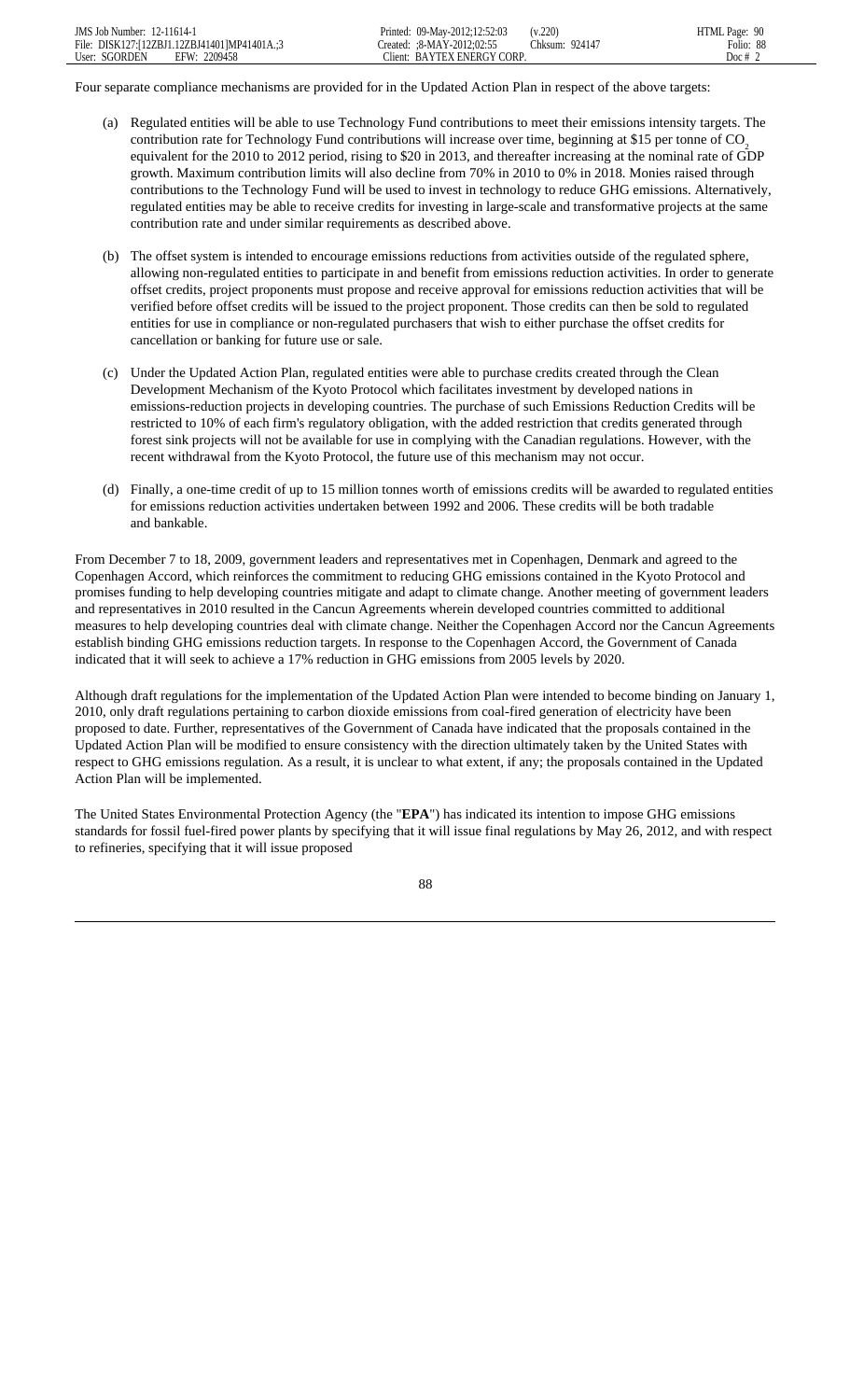regulations by December 10, 2011 and finalized regulations by November 10, 2012. The EPA did not meet the December 10, 2011 deadline and it is unclear whether the EPA will also miss the finalized regulations deadline.

### *Alberta*

Alberta enacted the *Climate Change and Emissions Management Act* (the "**CCEMA**") on December 4, 2003, amending it through the *Climate Change and Emissions Management Amendment Act* which received royal assent on November 4, 2008. The CCEMA is based on an emissions intensity approach similar to the Updated Action Plan and aims for a 50% reduction from 1990 emissions relative to GDP by 2020.

Alberta facilities emitting more than 100,000 tonnes of GHGs a year are subject to compliance with the CCEMA. Similar to the Updated Action Plan, the CCEMA and the associated *Specified Gas Emitters Regulation* make a distinction between "Established Facilities" and "New Facilities". Established Facilities are defined as facilities that completed their first year of commercial operation prior to January 1, 2000 or that have completed eight or more years of commercial operation. Established Facilities are required to reduce their emissions intensity to 88% of their baseline for 2008 and subsequent years, with their baseline being established by the average of the ratio of the total annual emissions to production for the years 2003 to 2005. New Facilities are defined as facilities that completed their first year of commercial operation on December 31, 2000, or a subsequent year, and have completed less than eight years of commercial operation, or are designated as New Facilities in accordance with the *Specified Gas Emitters Regulation*. New Facilities are required to reduce their emissions intensity by 2% from baseline in the fourth year of commercial operation, 4% of baseline in the fifth year, 6% of baseline in the sixth year, 8% of baseline in the seventh year, and 10% of baseline in the eighth year. Unlike the Updated Action Plan, the CCEMA does not contain any provision for continuous annual improvements in emissions intensity reductions beyond those stated above.

The CCEMA contains compliance mechanisms that are similar to the Updated Action Plan. Regulated emitters can meet their emissions intensity targets by contributing to the Climate Change and Emissions Management Fund (the "**Fund**") at a rate of \$15 per tonne of  $CO_2$  equivalent. Unlike the Updated Action Plan, CCEMA contains no provisions for an increase to this contribution rate. Emissions credits can be purchased from regulated emitters that have reduced their emissions below the 100,000 tonne threshold or non-regulated emitters that have generated emissions offsets through activities that result in emissions reductions in accordance with established protocols published by the Government of Alberta.

On December 2, 2010, the Government of Alberta passed the *Carbon Capture and Storage Statutes Amendment Act, 2010*, which deemed the pore space underlying all land in Alberta to be, and to have always been, the property of the Crown and provided for the assumption of long-term liability for carbon sequestration projects by the Crown, subject to the satisfaction of certain conditions.

As at year-end 2011, Baytex did not have an interest in any facilities in Alberta that emit more than 100,000 tonnes of CO<sub>2</sub> equivalents per year.

#### *British Columbia*

In February, 2008, British Columbia announced a revenue-neutral carbon tax that took effect July 1, 2008. The tax is consumption-based and applied at the time of retail sale or consumption of virtually all fossil fuels purchased or used in British Columbia. The current tax level is \$25 per tonne of  $CO_2$  equivalent. It is scheduled to increase to \$30 per tonne of  $CO_2$ equivalent on July 31, 2012. In order to make the tax revenue-neutral, British Columbia has implemented tax credits and reductions in order to offset the tax revenues that the Government of British Columbia would otherwise receive from the tax.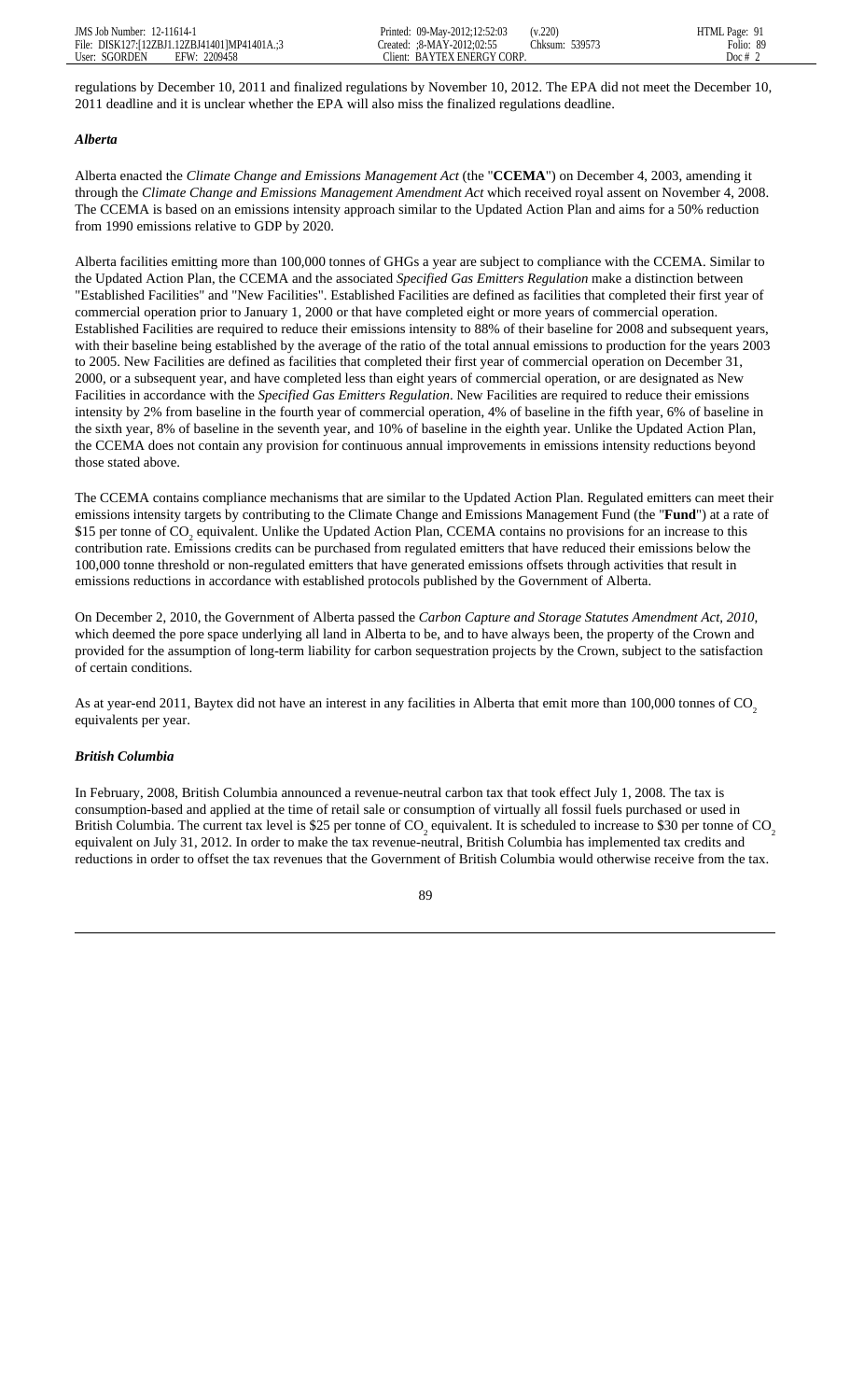On April 3, 2008, British Columbia introduced the *Greenhouse Gas Reduction (Cap and Trade) Act* (the "**Cap and Trade Act**") which received royal assent on May 29, 2008 and partially came into force by regulation of the Lieutenant Governor in Council. Unlike the emissions intensity approach taken by the federal government and the Government of Alberta, the Cap and Trade Act establishes an absolute cap on GHG emissions. Although more specific details of British Columbia's cap and trade plan have not yet been finalized, on January 1, 2010, new reporting regulations came into force requiring all British Columbia facilities emitting over 10,000 tonnes of  $\rm{CO}_{2}$  equivalents per year to begin reporting their emissions. Facilities reporting emissions greater than 25,000 tonnes of  $CO_2$  equivalents per year are required to have their emissions reports verified by a third party. Regulations pertaining to proposed offsets and emissions trading are currently in the consultation stage.

As at year-end 2011, Baytex's Cache Creek facility emitted more than 10,000 tonnes of  $CO_2$  equivalents per year and, therefore, will be subject to reporting requirements under the Cap and Trade Act. As at year-end 2011, Baytex did not have an interest in any facilities in British Columbia that emit more than  $25,000$  tonnes of  $CO_{2}$  equivalents per year.

### *Saskatchewan*

On May 11, 2009, the Government of Saskatchewan announced *The Management and Reduction of Greenhouse Gases Act* (the "**MRGGA**") to regulate GHG emissions in the province. The MRGGA received Royal Assent on May 20, 2010 and will come into force on proclamation. Regulations under the MRGGA have also yet to be proclaimed, but draft versions indicate that Saskatchewan will adopt the goal of a 20% reduction in GHG emissions from 2006 levels by 2020 and permit the use of pre-certified investment credits, early action credits and emissions offsets in compliance, similar to both the federal and Alberta climate change initiatives. It remains unclear whether the scheme implemented by the MRGGA will be based on emissions intensity or an absolute cap on emissions.

#### **United States**

Our wholly-owned subsidiary, Baytex USA, owns oil and natural gas properties and related assets in North Dakota and Wyoming in the United States. Baytex USA's oil and natural gas operations in the United States are regulated by administrative agencies under statutory provisions of the states where such operations are conducted and by certain agencies of the federal government for operations on federal leases. These statutory provisions regulate matters such as the exploration for and production of crude oil and natural gas, including provisions related to permits for the drilling of wells, bonding requirements in order to drill or operate wells, the location of wells, the method of drilling and casing wells, the surface use and restoration of properties upon which wells are drilled, and the abandonment of wells. Baytex USA's operations in the United States are also subject to various conservation laws and regulations which regulate matters such as the size of drilling and spacing units or proration units, the number of wells which may be drilled in an area, and the unitization or pooling of crude oil and natural gas properties. In addition, state conservation laws sometimes establish maximum rates of production from crude oil and natural gas wells, generally prohibit the venting or flaring of natural gas, and impose certain requirements regarding the rateability or fair apportionment of production from fields and individual wells.

#### **ADDITIONAL INFORMATION**

Additional information relating to us can be found on the SEDAR website at *www.sedar.com* and on our website at *www.baytex.ab.ca.* Additional information, including directors' and officers' remuneration and indebtedness, principal holders of our securities and securities issued and authorized for issuance under our equity compensation plans will be contained in our Information Circular — Proxy Statement for the annual meeting of Shareholders to be held on May 15, 2012. Additional financial information is contained in our consolidated financial statements for the year ended December 31, 2011 and the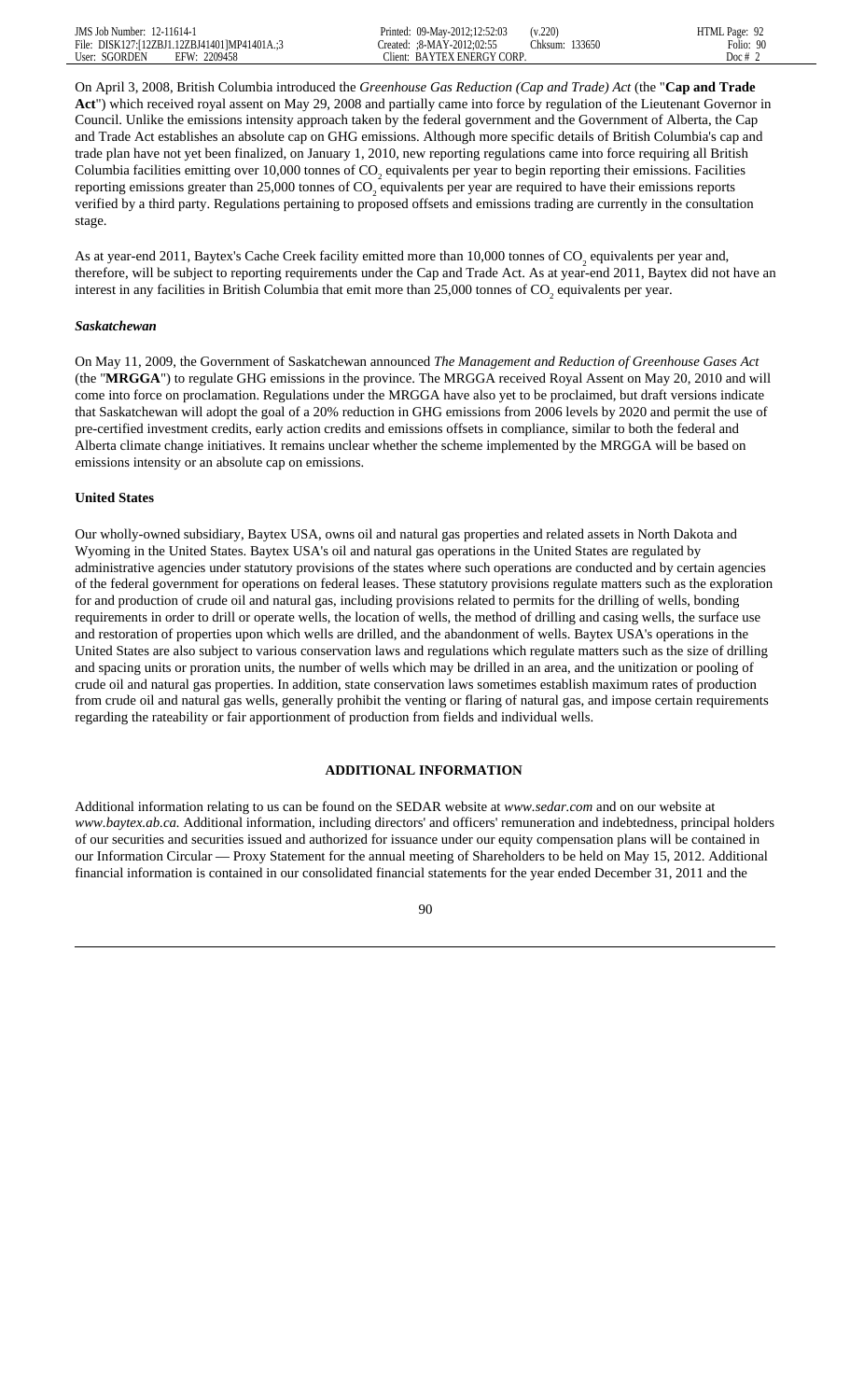related management's discussion and analysis which are accessible on the SEDAR website at *www.sedar.com*. For additional copies of this Annual Information Form and the materials listed in the preceding paragraphs, please contact:

Baytex Energy Corp. Suite 2800, Centennial Place, East Tower 520 -  $3^{\text{rd}}$  Avenue S.W. Calgary, Alberta T2P 0R3 Phone: (587) 952-3000<br>Fax: (587) 952-3029 Fax: (587) 952-3029<br>Website: *www.baytex.ab.* Website: *www.baytex.ab.ca*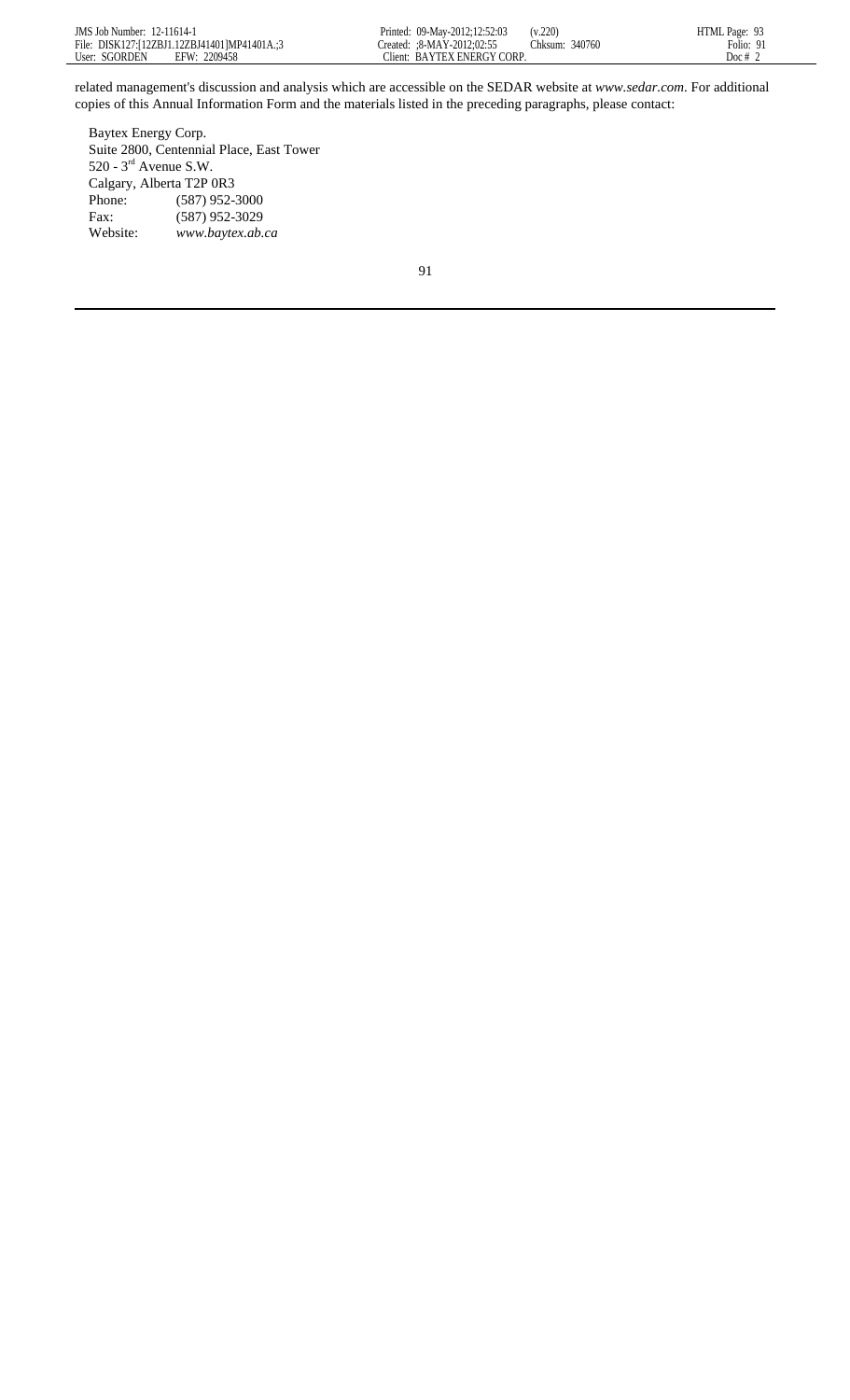### **APPENDIX A**

### **REPORT OF MANAGEMENT AND DIRECTORS ON OIL AND GAS DISCLOSURE Form 51-101F3**

Management of Baytex Energy Corp. ("**Baytex**") is responsible for the preparation and disclosure of information with respect to Baytex's oil and natural gas activities in accordance with securities regulatory requirements. This information includes reserves data, which are estimates of proved reserves and probable reserves and related future net revenue as at December 31, 2011, estimated using forecast prices and costs.

An independent qualified reserves evaluator has evaluated Baytex's reserves data. The report of the independent qualified reserves evaluator is presented below.

The Reserves Committee of the Board of Directors of Baytex (the "**Reserves Committee**") has:

- (a) reviewed Baytex's procedures for providing information to the independent qualified reserves evaluator;
- (b) met with the independent qualified reserves evaluator to determine whether any restrictions affected the ability of the independent qualified reserves evaluator to report without reservation; and
- (c) reviewed the reserves data with management and the independent qualified reserves evaluator.

The Reserves Committee has reviewed Baytex's procedures for assembling and reporting other information associated with oil and natural gas activities and has reviewed that information with management. The Board of Directors of Baytex has, on the recommendation of the Reserves Committee, approved:

- (a) the content and filing with securities regulatory authorities of Form 51-101F1 containing reserves data and other oil and gas information;
- (b) the filing of Form 51-101F2 which is the report of the independent qualified reserves evaluator on the reserves data; and
- (c) the content and filing of this report.

Because the reserves data are based on judgments regarding future events, actual results will vary and the variations may be material.

(signed) "*Anthony W. Marino*"

Anthony W. Marino President and Chief Executive Officer

(signed) "*Dale O. Shwed*"

Dale O. Shwed Director and Chairman of the Reserves Committee

May 9, 2012

(signed) "*W. Derek Aylesworth*"

W. Derek Aylesworth Chief Financial Officer

(signed) "*John A. Brussa*"

John A. Brussa Director and Member of the Reserves Committee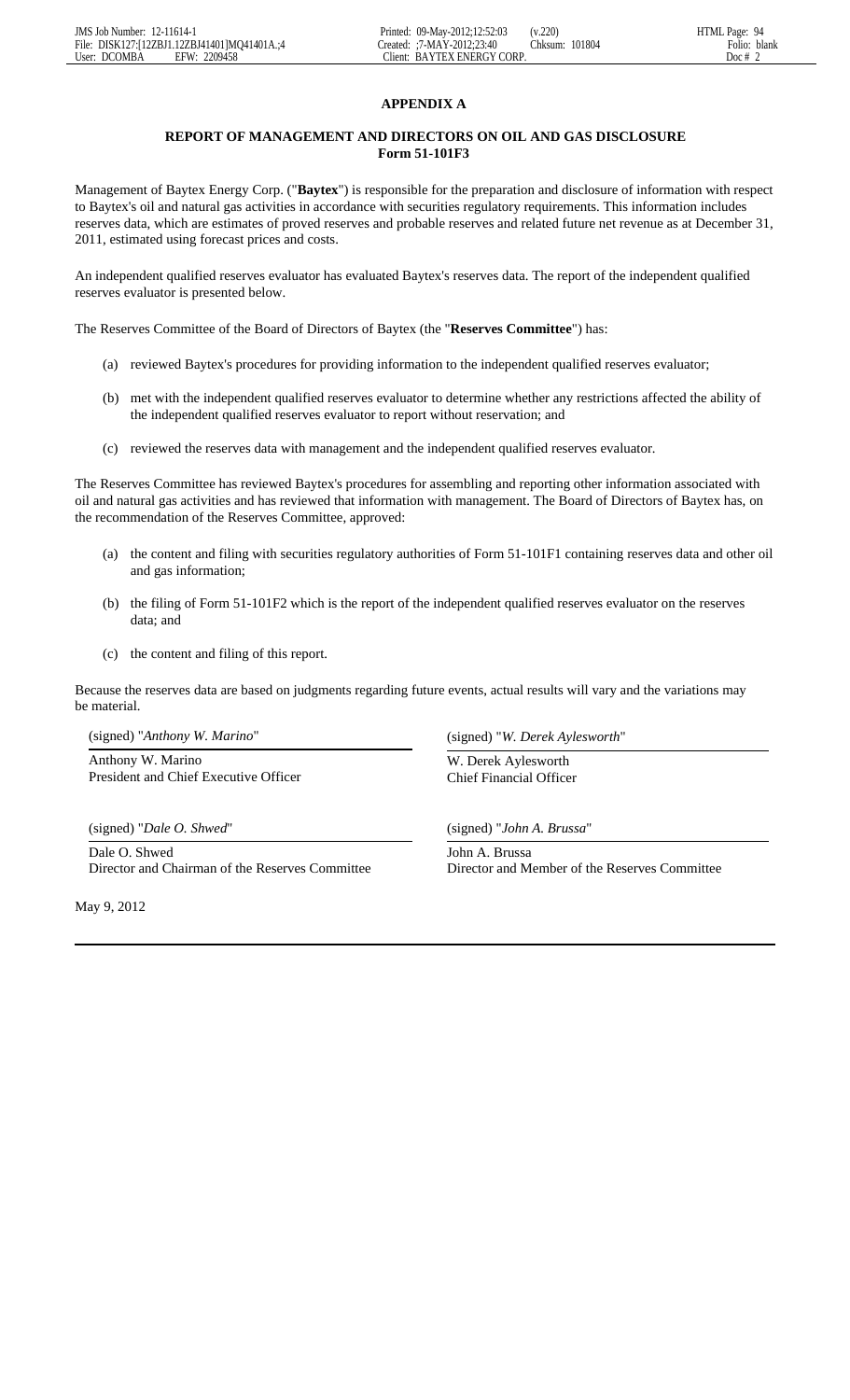### **APPENDIX B**

## **REPORT ON RESERVES DATA BY INDEPENDENT QUALIFIED RESERVES EVALUATOR Form 51-101F2**

To the Board of Directors of Baytex Energy Corp. ("**Baytex**"):

- 1. We have evaluated Baytex's reserves data as at December 31, 2011. The reserves data are estimates of proved reserves and probable reserves and related future net revenue as at December 31, 2011, estimated using forecast prices and costs.
- 2. The reserves data are the responsibility of Baytex's management. Our responsibility is to express an opinion on the reserves data based on our evaluation.

We carried out our evaluation in accordance with standards set out in the Canadian Oil and Gas Evaluation Handbook (the "**COGE Handbook**") prepared jointly by the Society of Petroleum Evaluation Engineers (Calgary Chapter) and the Canadian Institute of Mining, Metallurgy & Petroleum (Petroleum Society).

- 3. Those standards require that we plan and perform an evaluation to obtain reasonable assurance as to whether the reserves data are free of material misstatement. An evaluation also includes assessing whether the reserves data are in accordance with principles and definitions presented in the COGE Handbook.
- 4. The following table sets forth the estimated future net revenue (before deduction of income taxes) attributed to proved plus probable reserves, estimated using forecast prices and costs and calculated using a discount rate of 10 percent, included in the reserves data of Baytex evaluated by us for the year ended December 31, 2011, and identifies the respective portions thereof that we have evaluated and reported on to the management and Board of Directors of Baytex:

| Independent<br><b>Oualified Reserves</b> | <b>Description and</b>                                    |                                       |         |                  | <b>Net Present Value of Future Net Revenue</b><br><b>Before income taxes</b><br>$(10\%$ discount rate $-$ \$ millions) |              |  |  |
|------------------------------------------|-----------------------------------------------------------|---------------------------------------|---------|------------------|------------------------------------------------------------------------------------------------------------------------|--------------|--|--|
| <b>Evaluator or</b><br>Auditor           | <b>Preparation Date of</b><br><b>Evaluation Report</b>    | <b>Location of</b><br><b>Reserves</b> | Audited | <b>Evaluated</b> | <b>Reviewed</b>                                                                                                        | <b>Total</b> |  |  |
| Sproule Associates Limited               | Evaluation of the P&NG<br>Reserves of Baytex Energy Corp. | Canada                                | Nil     | \$4,426,617      | Nil                                                                                                                    | \$4,426,617  |  |  |
|                                          | (As of December 31, 2011).                                | <b>United States</b>                  | Nil     | 389.646          | Nil                                                                                                                    | 389,646      |  |  |
|                                          | Preparation Date:<br>March 7, 2012                        | Total                                 | Nil     | \$4,816,263      | Nil                                                                                                                    | \$4,816,263  |  |  |

- 5. In our opinion, the reserves data respectively evaluated by us have, in all material respects, been determined and are in accordance with the COGE Handbook, consistently applied.
- 6. We have no responsibility to update the report referred to in paragraph 4 for events and circumstances occurring after its preparation date.
- 7. Because the reserves data are based on judgements regarding future events, actual results will vary and the variations may be material.

Executed as to our report referred to above on May 9, 2012.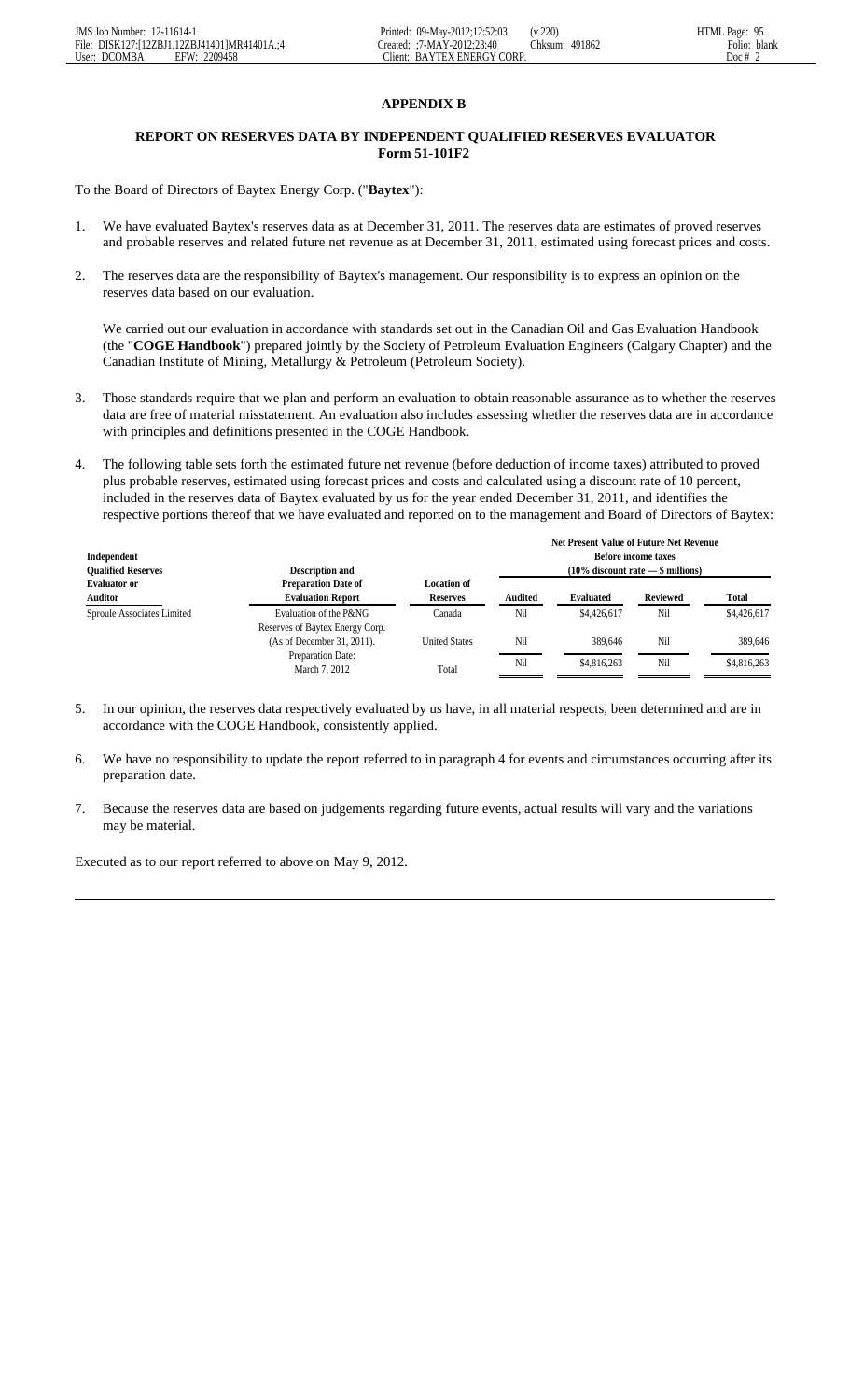# **Sproule Associates Limited**

(signed) "*Cameron P. Six*"

Cameron P. Six, P.Eng. Vice-President, Engineering and Partner

(signed) "*Peter C. Sidey*"

Peter C. Sidey, P.Eng. Partner

(signed) "*Alec Kovaltchouk*"

Alec Kovaltchouk, P.Geol Manager, Geoscience and Partner

(signed) "*Donald W. Woods*"

Donald W. Woods, P.Eng. Manager, Engineering and Partner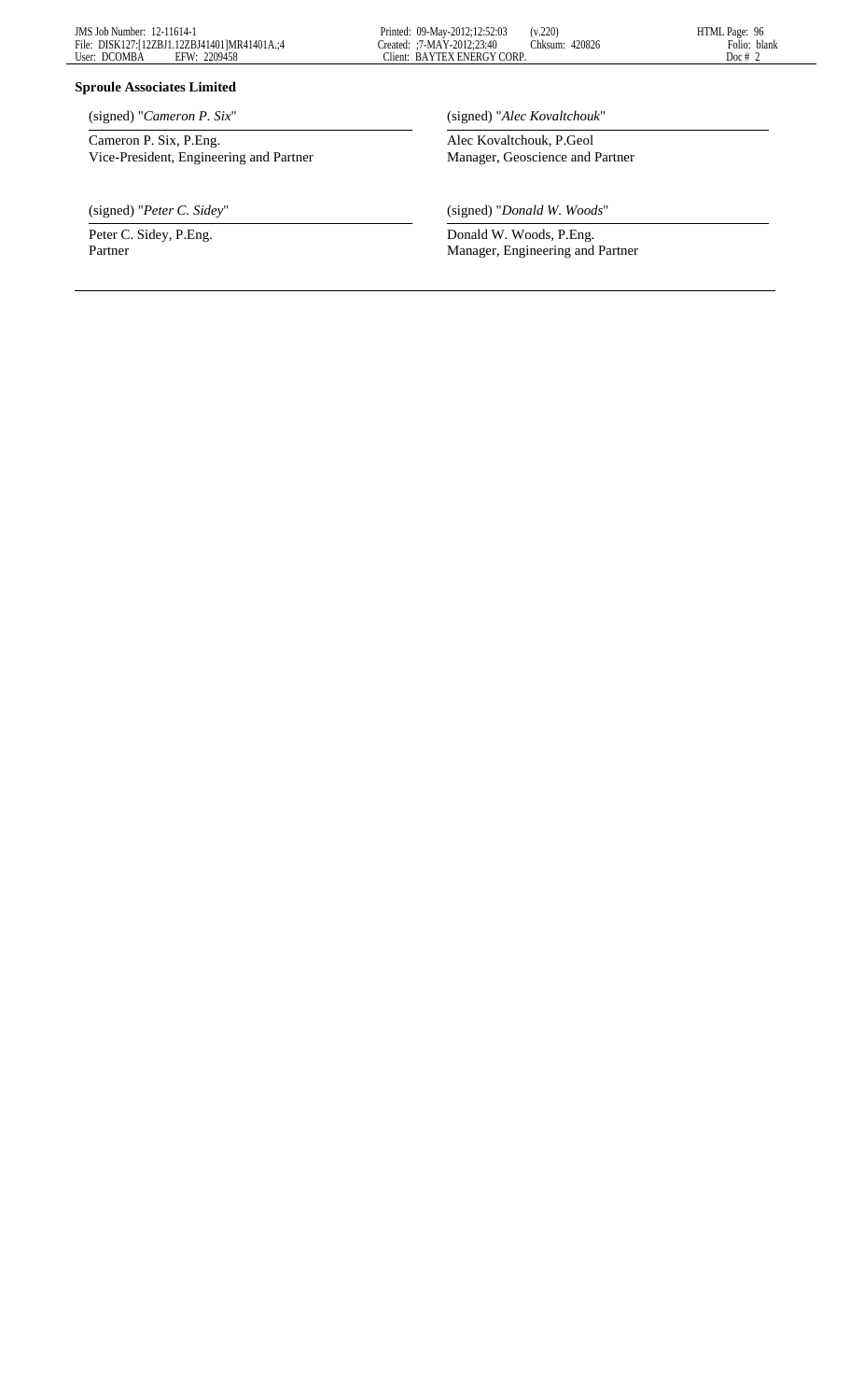### **APPENDIX C**

### **BAYTEX ENERGY LTD.**

## **AUDIT COMMITTEE**

# **MANDATE AND TERMS OF REFERENCE**

## **ROLE AND OBJECTIVE**

The Audit Committee (the "Committee") is a committee of the board of directors (the "Board") of Baytex Energy Corp. (the "Corporation") to which the Board has delegated certain of its responsibilities. The primary responsibility of the Committee is to review the interim and annual financial statements of the Corporation and to recommend their approval or otherwise to the Board. The Committee is also responsible for reviewing and recommending to the Board the appointment and compensation of the external auditors of the Corporation, overseeing the work of the external auditors, including the nature and scope of the audit of the annual financial statements of the Corporation, pre-approving services to be provided by the external auditors and reviewing the assessments prepared by management and the external auditors on the effectiveness of the Corporation's internal controls over financial reporting.

The objectives of the Committee are to:

- 2. assist directors in meeting their responsibilities in respect of the preparation and disclosure of the financial statements of the Corporation and related matters;
- 3. facilitate communication between directors and the external auditors;
- 4. enhance the external auditors' independence;
- 5. increase the credibility and objectivity of financial reports; and
- 6. strengthen the role of the independent directors by facilitating in depth discussions between the Committee, management and the external auditors.

# **MEMBERSHIP OF THE COMMITTEE**

- 1. The Committee shall be comprised of not less than three members all of whom are "independent" directors and "financially literate" (within the meaning of National Instrument 52-110 "Audit Committees"). The members of the Committee shall be appointed by the Board from time to time.
- 2. The Board shall appoint a Chair of the Committee, who shall be an independent director.
- 3. Any member of the Committee may be removed or replaced at any time by the Board and shall cease to be a member of the Committee as soon as such member ceases to be a director. The Board may fill vacancies on the Committee by appointment from among its members. If and whenever a vacancy shall exist on the Committee, the remaining members may exercise all its powers so long as a quorum remains. Subject to the foregoing, each member of the Committee shall hold such office until the close of the next annual meeting of shareholders of the Corporation following appointment as a member of the Committee.

# **MANDATE AND RESPONSIBILITIES OF THE COMMITTEE**

1. It is the responsibility of the Committee to oversee the work of the external auditors, including resolution of disagreements between management and the external auditors regarding financial reporting. The external auditors shall report directly to the Committee.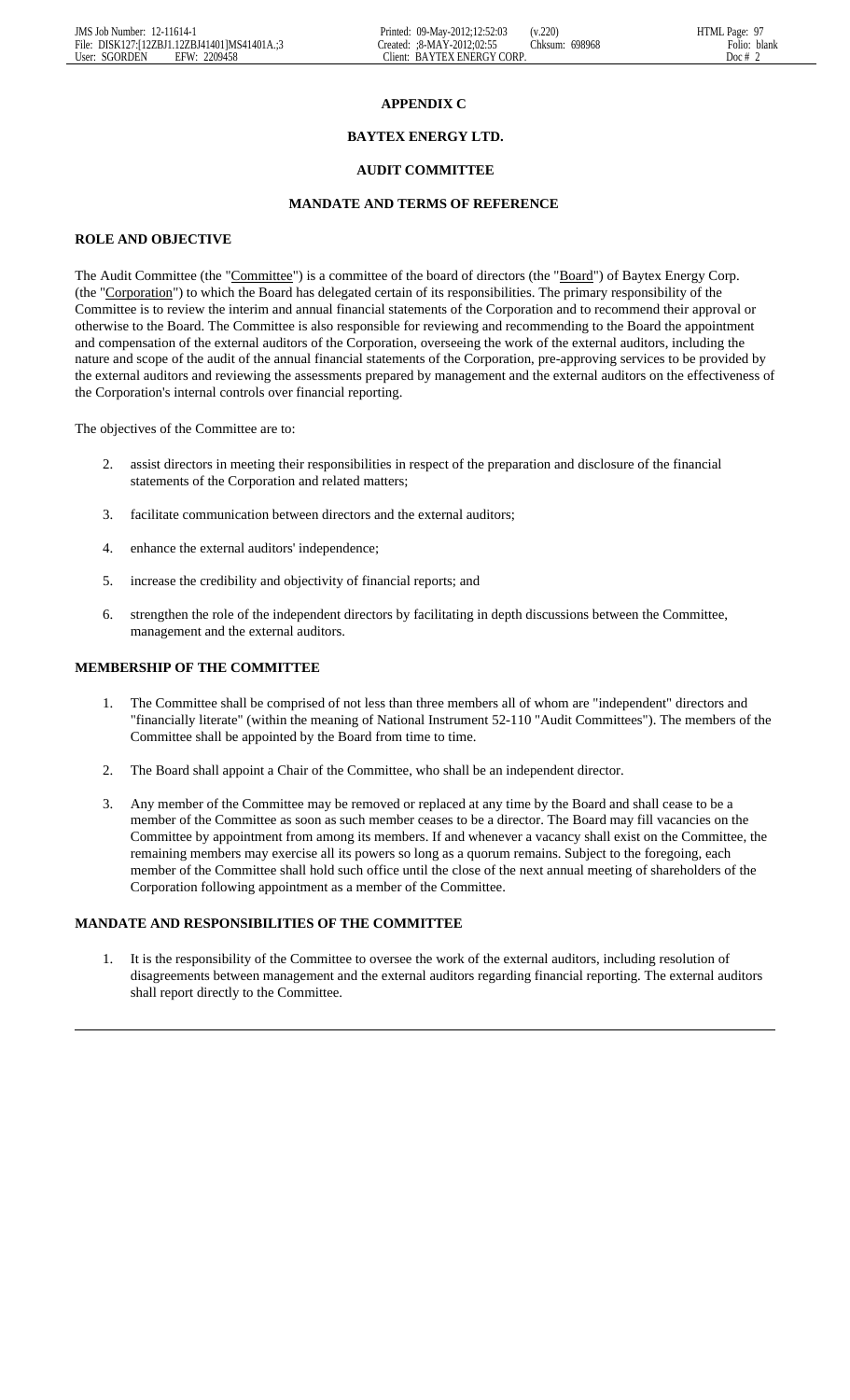- 2. It is the responsibility of the Committee to satisfy itself on behalf of the Board with respect to the Corporation's internal control systems by:
	- identifying, monitoring and mitigating business risks; and
	- ensuring compliance with legal, ethical and regulatory requirements.
- 3. It is a primary responsibility of the Committee to review the interim and annual financial statements of the Corporation prior to their submission to the Board for approval. The review process should include, without limitation:
	- reviewing changes in accounting principles, or in their application, which may have a material impact on the current or future years' financial statements;
	- reviewing significant accruals, reserves or other estimates such as the ceiling test calculation;
	- reviewing accounting treatment of unusual or non-recurring transactions;
	- ascertaining compliance with covenants under loan agreements;
	- reviewing disclosure requirements for commitments and contingencies;
	- reviewing adjustments raised by the external auditors, whether or not included in the financial statements;
	- reviewing unresolved differences between management and the external auditors;
	- obtaining explanations of significant variances with comparative reporting periods; and
	- determining through inquiry if there are any related party transactions and ensuring that the nature and extent of such transactions are properly disclosed.
- 4. The Committee is to review all public disclosure of audited or unaudited financial information by the Corporation before its release (and, if applicable, prior to its submission to the Board for approval), including the interim and annual financial statements of the Corporation, management's discussion and analysis of results of operations and financial condition, press releases and the annual information form. The Committee must be satisfied that adequate procedures are in place for the review of the Corporation's disclosure of financial information and shall periodically assess the accuracy of those procedures.
- 5. With respect to the external auditors of the Corporation, the Committee shall:
	- recommend to the Board the appointment of the external auditors, including the terms of their engagement for the integrated audit;
	- review and approve any other services to be provided by the external auditors (including the fee for such services); and
	- when there is to be a change in the external auditors, review the issues related to the change and the information to be included in the required notice to securities regulators of such change.
- 6. Review with the external auditors (and the internal auditor if one is appointed by the Corporation) their assessment of the internal controls of the Corporation, their written reports containing recommendations for improvement, and management's response and follow-up to any identified weaknesses. The Committee shall also review annually with the external auditors their plan for the audit and, upon completion of the audit, their reports upon the financial statements of the Corporation and its subsidiaries.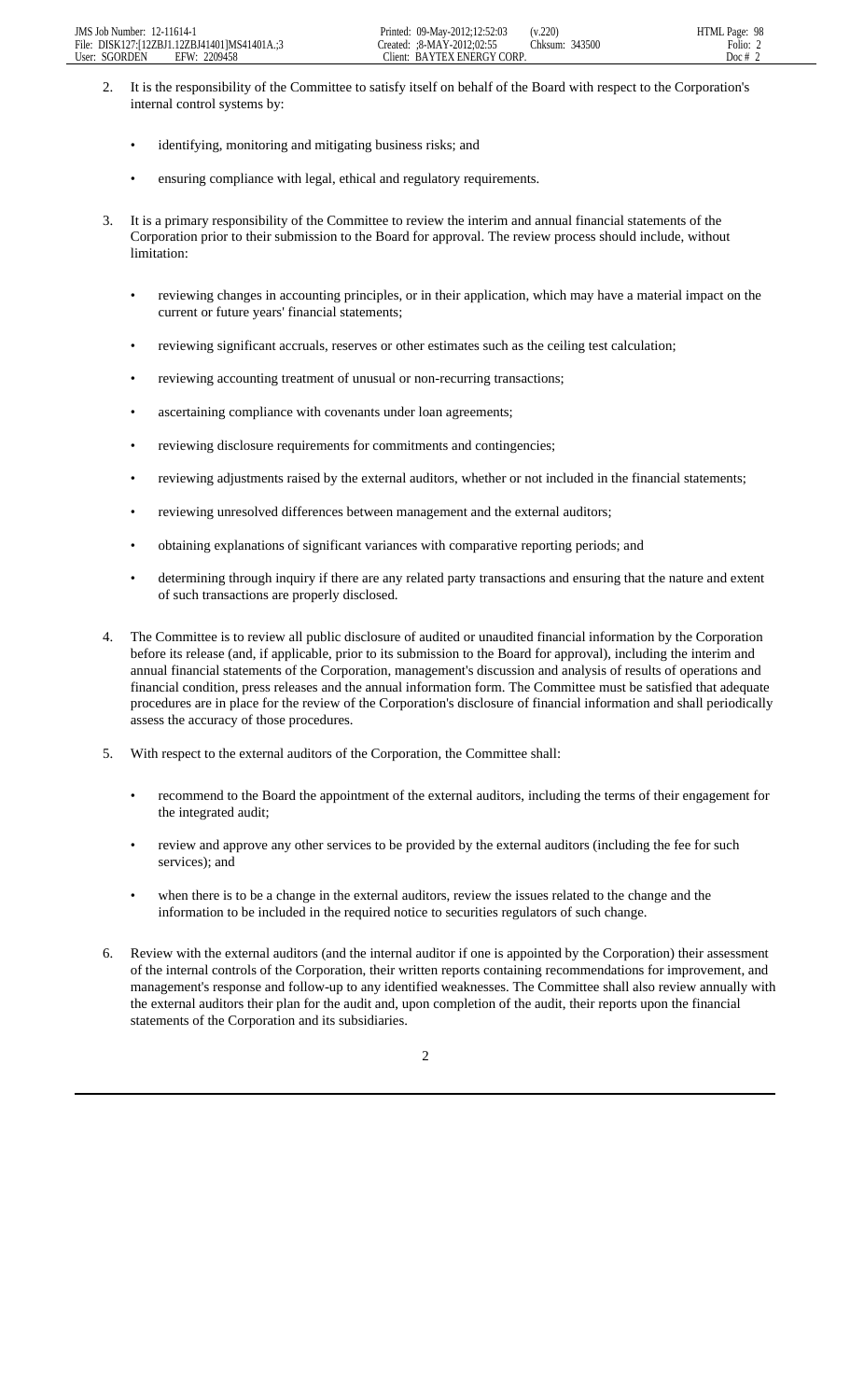- 7. The Committee must pre-approve all services to be provided to the Corporation or its subsidiaries by the external auditors. In pre-approving any service, the Committee shall consider the impact that the provision of such service may have on the external auditors' independence. The Committee may delegate to one or more of its members the authority to pre-approve services, provided that the member report to the Committee at the next scheduled meeting such pre-approval and the member comply with such other procedures as may be established by the Committee from time to time.
- 8. The Committee shall review the risk management policies and procedures of the Corporation (i.e., hedging, litigation and insurance).
- 9. The Committee shall establish procedures for the receipt, retention and treatment of complaints received by the Corporation regarding accounting, internal accounting controls or auditing matters and the confidential, anonymous submission by employees of the Corporation and its subsidiary entities of concerns regarding questionable accounting or auditing matters.
- 10. The Committee shall review and approve the Corporation's hiring policies regarding employees and former employees of the present and former external auditors of the Corporation.
- 11. The Committee shall have the authority to investigate any financial activity of the Corporation. All employees of the Corporation and its subsidiary entities are to cooperate as requested by the Committee.
- 12. The Committee shall forthwith report the results of meetings and reviews undertaken and any associated recommendations to the Board.
- 13. The Committee shall meet with the external auditors at least four times per year (in connection with their review of the interim and annual financial statements) and at such other times as the external auditors and the Committee consider appropriate.

# **MEETINGS AND ADMINISTRATIVE MATTERS**

- 1. At all meetings of the Committee every question shall be decided by a majority of the votes cast. In case of an equality of votes, the chairman of the meeting shall be entitled to a second or casting vote.
- 2. The Chair shall preside at all meetings of the Committee, unless the Chair is not present, in which case the members of the Committee present shall designate from among the members present a chairman for purposes of the meeting.
- 3. A quorum for meetings of the Committee shall be a majority of its members, and the rules for calling, holding, conducting and adjourning meetings of the Committee shall be the same as those governing the Board unless otherwise determined by the Committee or the Board.
- 4. Meetings of the Committee should be scheduled to take place at least four times per year and at such other times as the Chair may determine.
- 5. Agendas, approved by the Chair, shall be circulated to Committee members along with background information on a timely basis prior to the Committee meetings.
- 6. The Committee may invite those officers, directors and employees of the Corporation and its subsidiary entities as it may see fit from time to time to attend at meetings of the Committee and assist thereat in the discussion and consideration of the matters being considered by the Committee, provided that the Chief Financial Officer of the Corporation shall attend all meetings of the Committee, unless otherwise excused from all or part of any such meeting by the chairman of the meeting.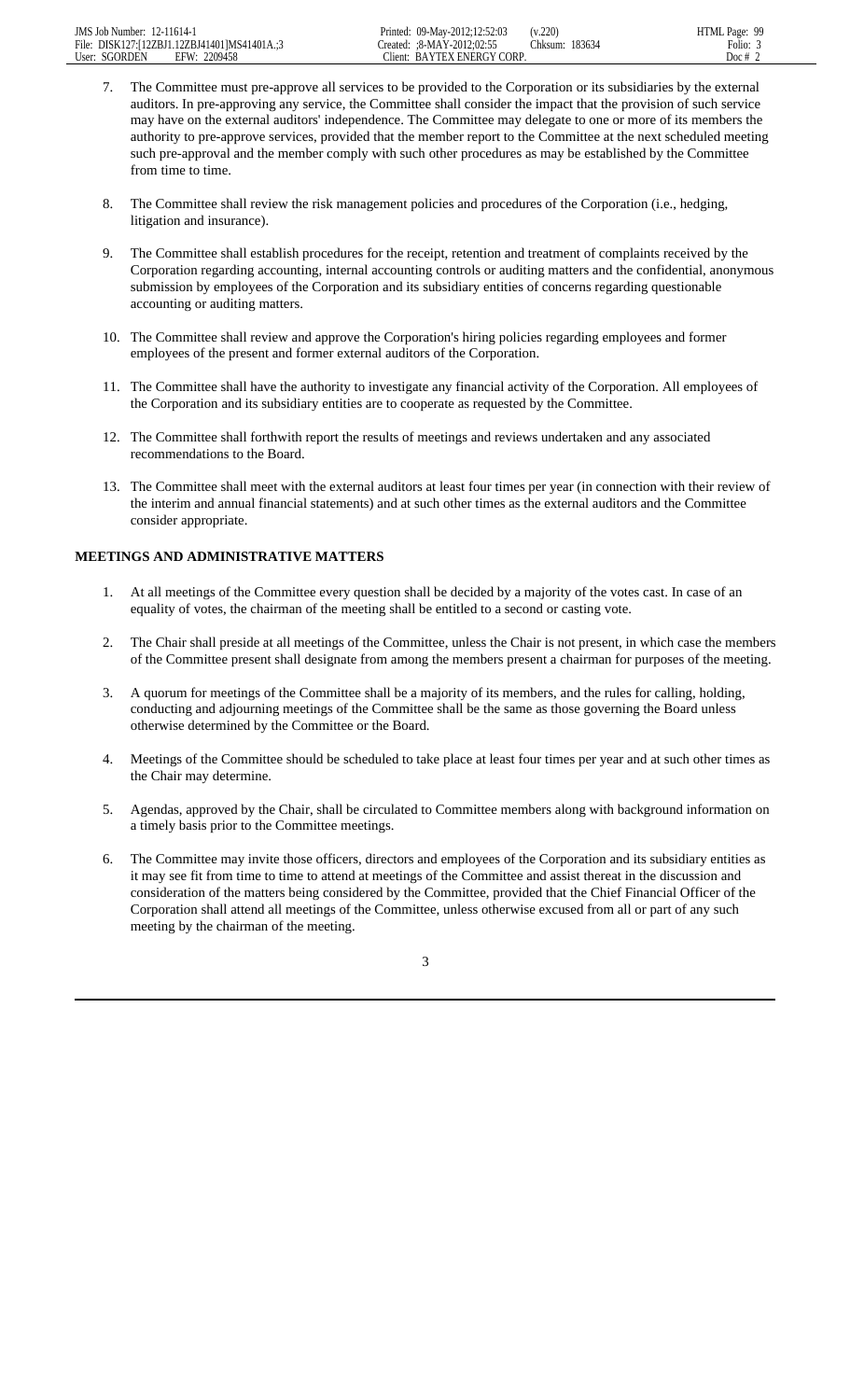- 7. Minutes of the Committee's meetings will be recorded and maintained and made available to any director who is not a member of the Committee upon request.
- 8. The Committee may retain persons having special expertise and/or obtain independent professional advice to assist in fulfilling its responsibilities at the expense of the Corporation.
- 9. Any issues arising from the Committee's meetings that bear on the relationship between the Board and management should be communicated to the Executive Chairman or the Lead Independent Director, as applicable, by the Committee Chair.

*Approved by the Board of Directors on February 28, 2011*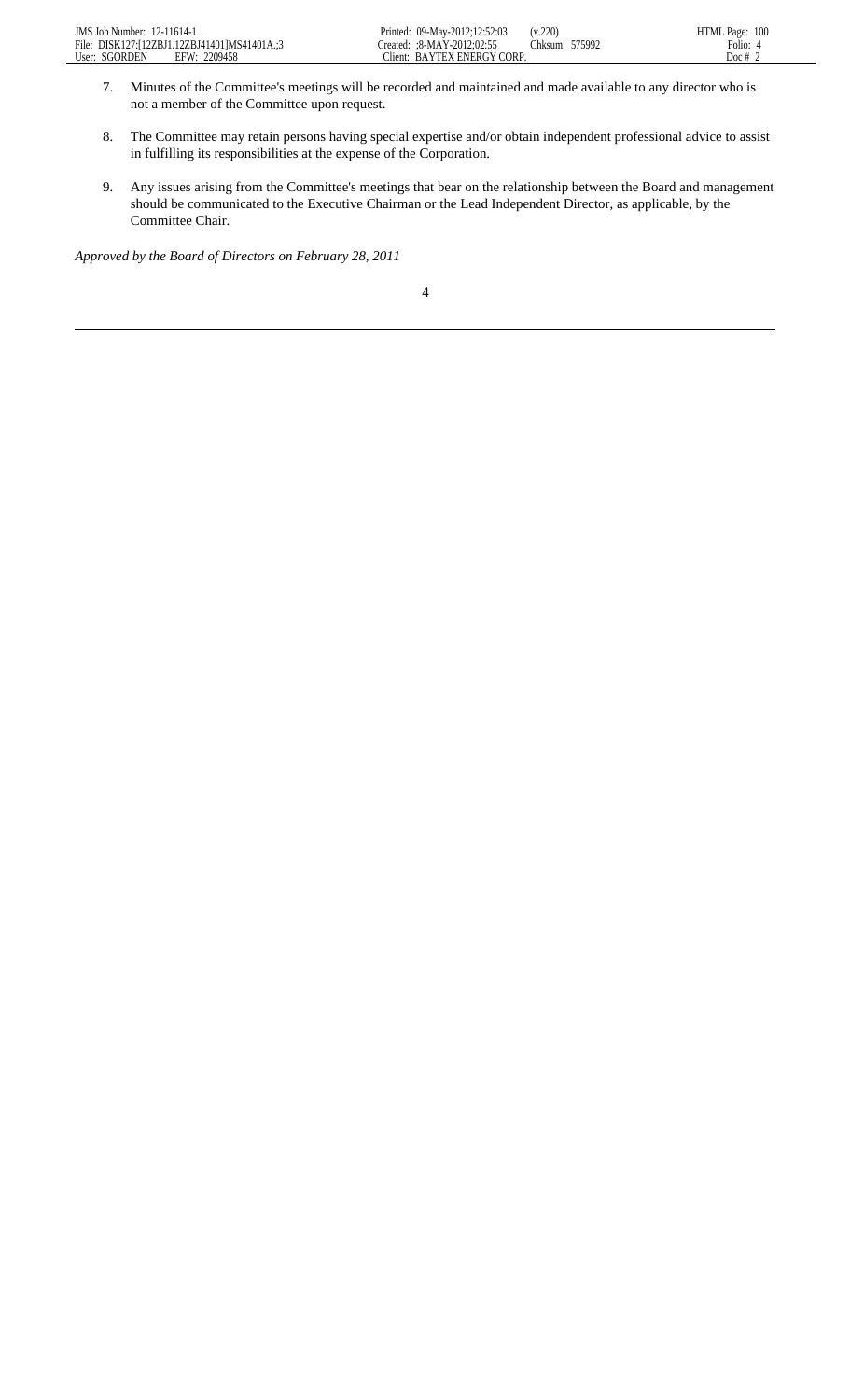### **Exhibit 99.4**

# **CERTIFICATION PURSUANT TO RULE 13a-14 OR 15d-14 OF THE SECURITIES EXCHANGE ACT OF 1934, AS ADOPTED PURSUANT TO SECTION 302 OF THE SARBANES-OXLEY ACT OF 2002**

I, Anthony W. Marino, certify that:

- 1. I have reviewed this annual report of Baytex Energy Corp. on Form 40-F/A;
- 2. Based on my knowledge, this report does not contain any untrue statement of a material fact or omit to state a material fact necessary to make the statements made, in light of the circumstances under which such statements were made, not misleading with respect to the period covered by this report;
- 3. Based on my knowledge, the financial statements, and other financial information included in this report, fairly present in all material respects the financial condition, results of operations and cash flows of the issuer as of, and for, the period presented in this report;
- 4. The issuer's other certifying officer and I are responsible for establishing and maintaining disclosure controls and procedures (as defined in Exchange Act Rules 13a-15(e) and 15d-15(e)) and internal control over financial reporting (as defined in Exchange Act Rules 13a-15(f) and 15d-15(f)) for the issuer and have:
	- a. Designed such disclosure controls and procedures, or caused such disclosure controls and procedures to be designed under our supervision, to ensure that material information relating to the issuer, including its consolidated subsidiaries, is made known to us by others within those entities, particularly during the period in which this report is being prepared;
	- b. Designed such internal control over financial reporting, or caused such internal control over financial reporting to be designed under our supervision, to provide reasonable assurance regarding the reliability of financial reporting and the preparation of financial statements for external purposes in accordance with generally accepted accounting principles;
	- c. Evaluated the effectiveness of the issuer's disclosure controls and procedures and presented in this report our conclusions about the effectiveness of the disclosure controls and procedures, as of the end of the period covered by this report based on such evaluation; and
	- d. Disclosed in this report any change in the issuer's internal control over financial reporting that occurred during the period covered by the annual report that has materially affected, or is reasonably likely to materially affect, the issuer's internal control over financial reporting; and
- 5. The issuer's other certifying officer and I have disclosed, based on our most recent evaluation of internal control over financial reporting, to the issuer's auditors and the audit committee of the issuer's board of directors (or persons performing the equivalent functions):
	- a. All significant deficiencies and material weaknesses in the design or operation of internal control over financial reporting which are reasonably likely to adversely affect the issuer's ability to record, process, summarize and report financial information; and
	- b. Any fraud, whether or not material, that involves management or other employees who have a significant role in the issuer's internal control over financial reporting.

BAYTEX ENERGY CORP.

/s/ ANTHONY W. MARINO

Name: Anthony W. Marino Title: President and Chief Executive Officer

Dated: May 9, 2012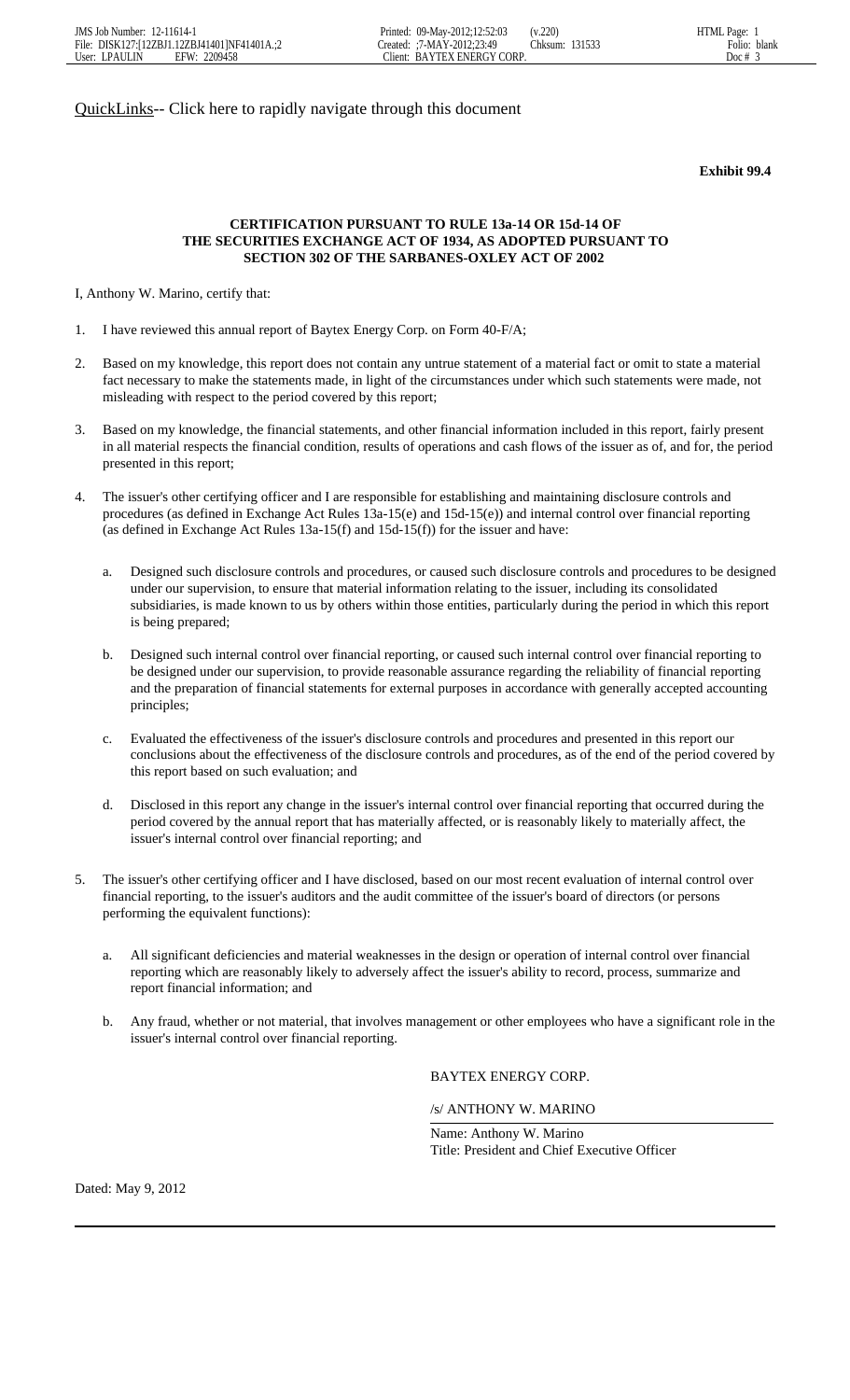# **CERTIFICATION PURSUANT TO RULE 13a-14 OR 15d-14 OF THE SECURITIES EXCHANGE ACT OF 1934, AS ADOPTED PURSUANT TO SECTION 302 OF THE SARBANES-OXLEY ACT OF 2002**

I, W. Derek Aylesworth, certify that:

- 1. I have reviewed this annual report of Baytex Energy Corp. on Form 40-F/A;
- 2. Based on my knowledge, this report does not contain any untrue statement of a material fact or omit to state a material fact necessary to make the statements made, in light of the circumstances under which such statements were made, not misleading with respect to the period covered by this report;
- 3. Based on my knowledge, the financial statements, and other financial information included in this report, fairly present in all material respects the financial condition, results of operations and cash flows of the issuer as of, and for, the period presented in this report;
- 4. The issuer's other certifying officer and I are responsible for establishing and maintaining disclosure controls and procedures (as defined in Exchange Act Rules 13a-15(e) and 15d-15(e)) and internal control over financial reporting (as defined in Exchange Act Rules 13a-15(f) and 15d-15(f)) for the issuer and have:
	- a. Designed such disclosure controls and procedures, or caused such disclosure controls and procedures to be designed under our supervision, to ensure that material information relating to the issuer, including its consolidated subsidiaries, is made known to us by others within those entities, particularly during the period in which this report is being prepared;
	- b. Designed such internal control over financial reporting, or caused such internal control over financial reporting to be designed under our supervision, to provide reasonable assurance regarding the reliability of financial reporting and the preparation of financial statements for external purposes in accordance with generally accepted accounting principles;
	- c. Evaluated the effectiveness of the issuer's disclosure controls and procedures and presented in this report our conclusions about the effectiveness of the disclosure controls and procedures, as of the end of the period covered by this report based on such evaluation; and
	- d. Disclosed in this report any change in the issuer's internal control over financial reporting that occurred during the period covered by the annual report that has materially affected, or is reasonably likely to materially affect, the issuer's internal control over financial reporting; and
- 5. The issuer's other certifying officer(s) and I have disclosed, based on our most recent evaluation of internal control over financial reporting, to the issuer's auditors and the audit committee of the issuer's board of directors (or persons performing the equivalent functions):
	- a. All significant deficiencies and material weaknesses in the design or operation of internal control over financial reporting which are reasonably likely to adversely affect the issuer's ability to record, process, summarize and report financial information; and
	- b. Any fraud, whether or not material, that involves management or other employees who have a significant role in the issuer's internal control over financial reporting.

# BAYTEX ENERGY CORP.

### /s/ W. DEREK AYLESWORTH

Name: W. Derek Aylesworth Title: Chief Financial Officer

Dated: May 9, 2012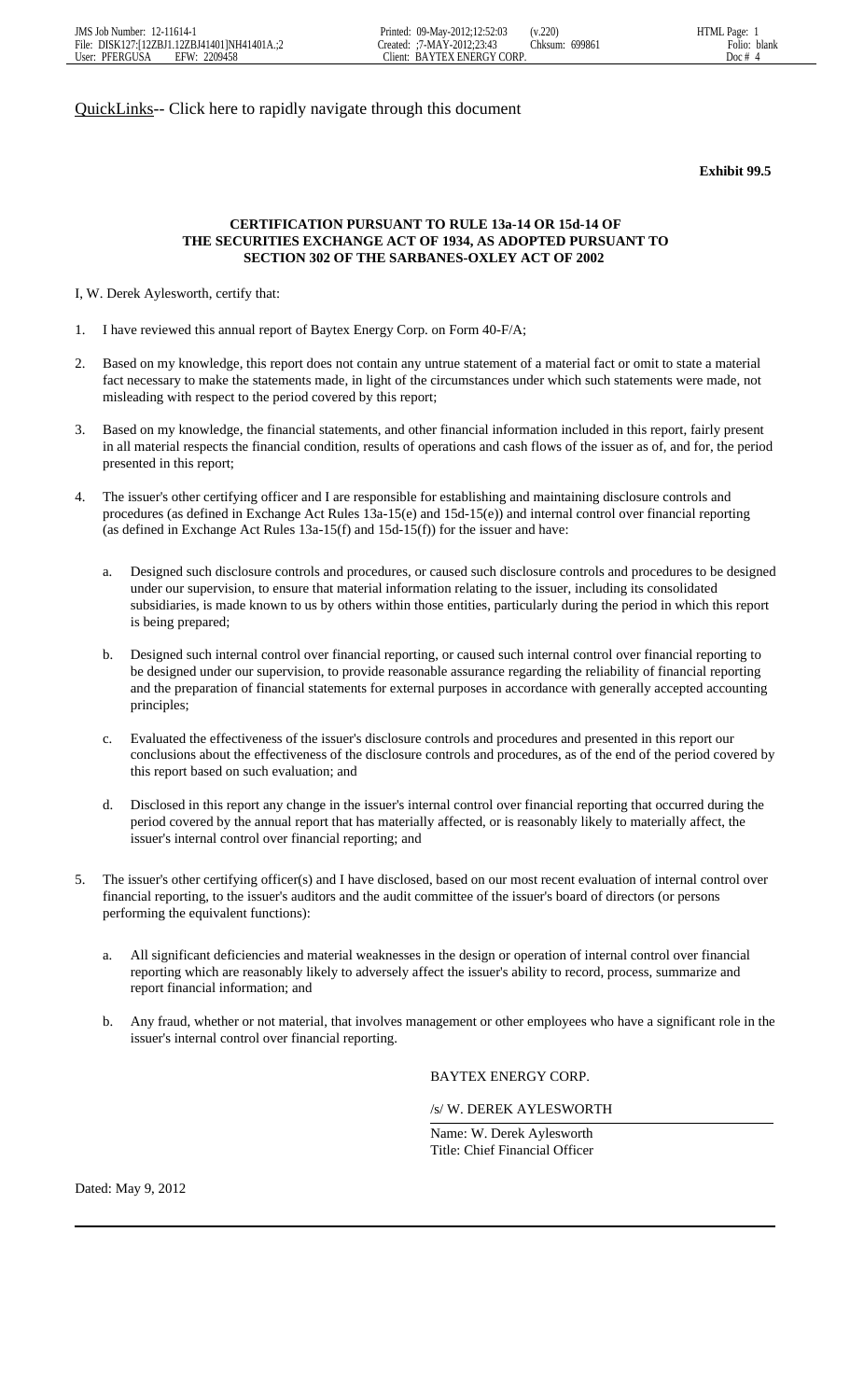## **CERTIFICATION PURSUANT TO 18 U.S.C. SECTION 1350, AS ADOPTED PURSUANT TO SECTION 906 OF THE SARBANES-OXLEY ACT OF 2002**

In connection with the Revised Annual Report of Baytex Energy Corp. (the "Company") on Form 40-F/A for the fiscal year ended December 31, 2011, as filed with the Securities and Exchange Commission on the date hereof (the "Report"), I, Anthony W. Marino, certify, pursuant to 18 U.S.C. section 1350, as adopted pursuant to Section 906 of the Sarbanes-Oxley Act of 2002, that to the best of my knowledge:

- 1. The Report fully complies with the requirements of section 13(a) or 15(d) of the Securities Exchange Act of 1934; and
- 2. The information contained in the Report fairly presents, in all material respects, the financial condition and results of operations of the Company.

BAYTEX ENERGY CORP.

/s/ ANTHONY W. MARINO

Name: Anthony W. Marino Title: President and Chief Executive Officer

Dated: May 9, 2012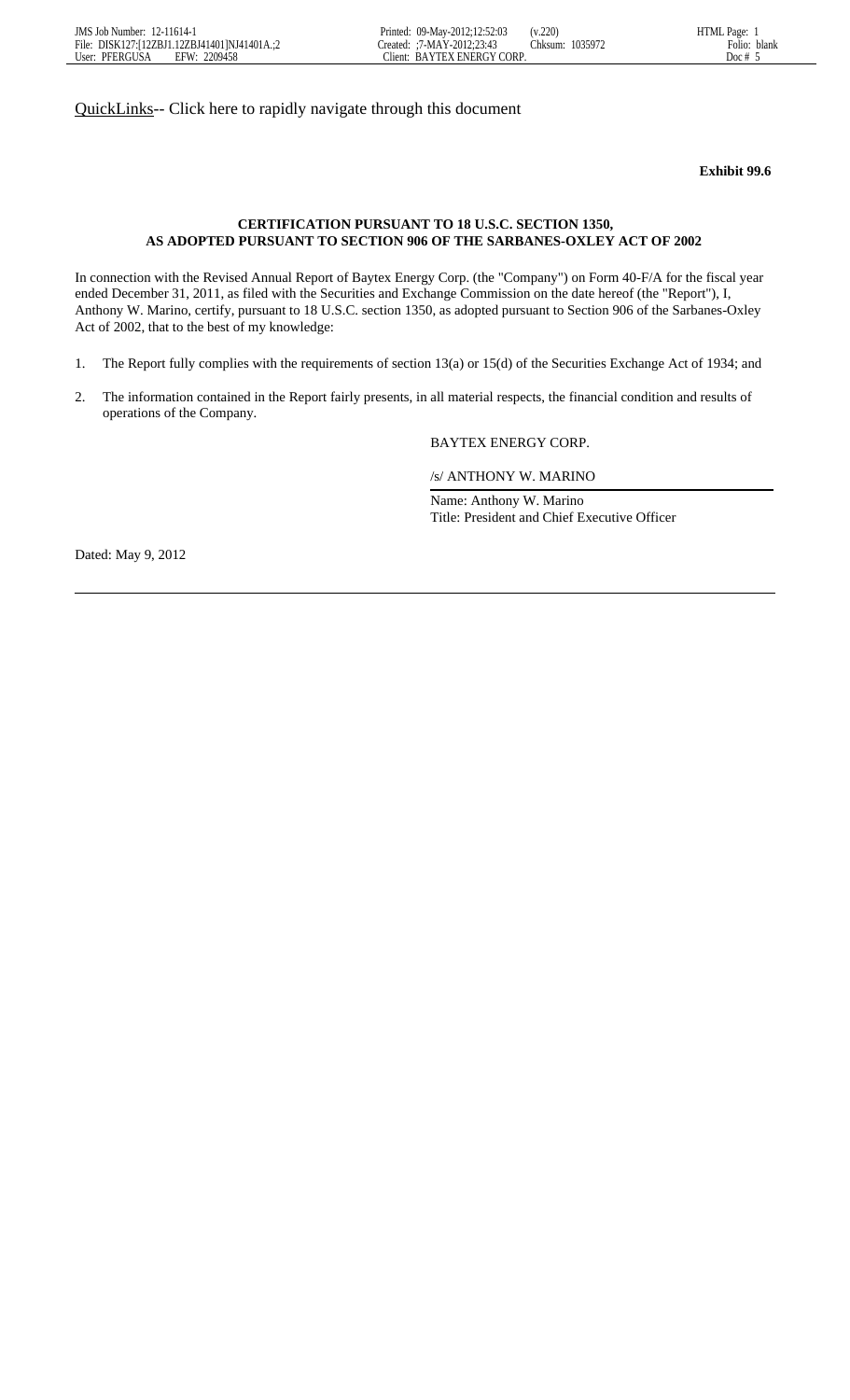## **CERTIFICATION PURSUANT TO 18 U.S.C. SECTION 1350, AS ADOPTED PURSUANT TO SECTION 906 OF THE SARBANES-OXLEY ACT OF 2002**

In connection with the Revised Annual Report of Baytex Energy Corp. (the "Company") on Form 40-F/A for the fiscal year ended December 31, 2011, as filed with the Securities and Exchange Commission on the date hereof (the "Report"), I, W. Derek Aylesworth, certify, pursuant to 18 U.S.C. section 1350, as adopted pursuant to Section 906 of the Sarbanes-Oxley Act of 2002, that to the best of my knowledge:

- 1. The Report fully complies with the requirements of section 13(a) or 15(d) of the Securities Exchange Act of 1934; and
- 2. The information contained in the Report fairly presents, in all material respects, the financial condition and results of operations of the Company.

BAYTEX ENERGY CORP.

/s/ W. DEREK AYLESWORTH

Name: W. Derek Aylesworth Title: Chief Financial Officer

Dated: May 9, 2012